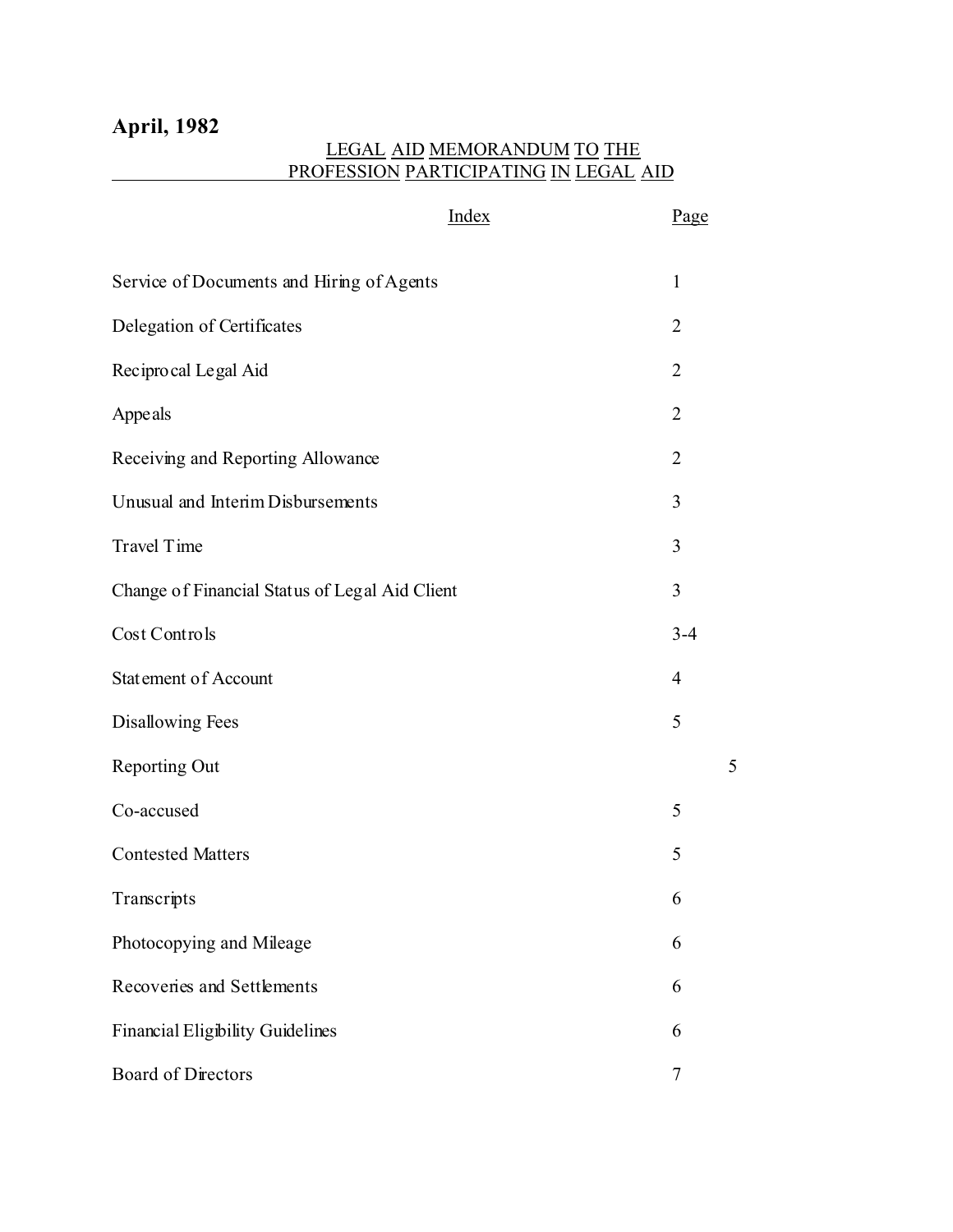## NOTICE TO LAWYERS PARTICIPATING IN LEGAL AID April 1, 1982

## RE: LEGAL AID REGULATIONS AND POLICIES

We have over the past few years issued a number of notices to lawyers participating in legal aid about various matters, most of which refer to policies of the Society, as will as new policies or changes to the Society's regulations which should be brought to the attention of the legal profession.

This memo is an update to the last memorandum on March 21, 1980.

## SERVICE OF DOCUMENTS AND HIRING OF AGENTS

Below are guidelines which might be of assistance to counsel so that they would know when to contact our offices regarding service.

## a. In-Province Services

Unless services are to be effected in such remote areas of the province as Churchill, Norway House, Grand Rapids, Easterville, Cross Lake, Berens River and Little Grand Rapids or other areas serviced by northern duty counsel, or as counsel might be advised in future memorandums, then services should be processed through the appropriate Sheriff's Office. It is not necessary to obtain our approval to effect service through the Sheriff's Office. Services to be effected other than through the Sheriff's Office must have the approval of the office of the Executive Director.

## b. Out-of-Province Services

There is no need for counsel to seek authority from our office where documentation can be sent to an extra provincial Sheriff's Office for service. However, under no circumstances should counsel retain an agent-solicitor in another province without first gaining the concurrence of the office of the Executive Director.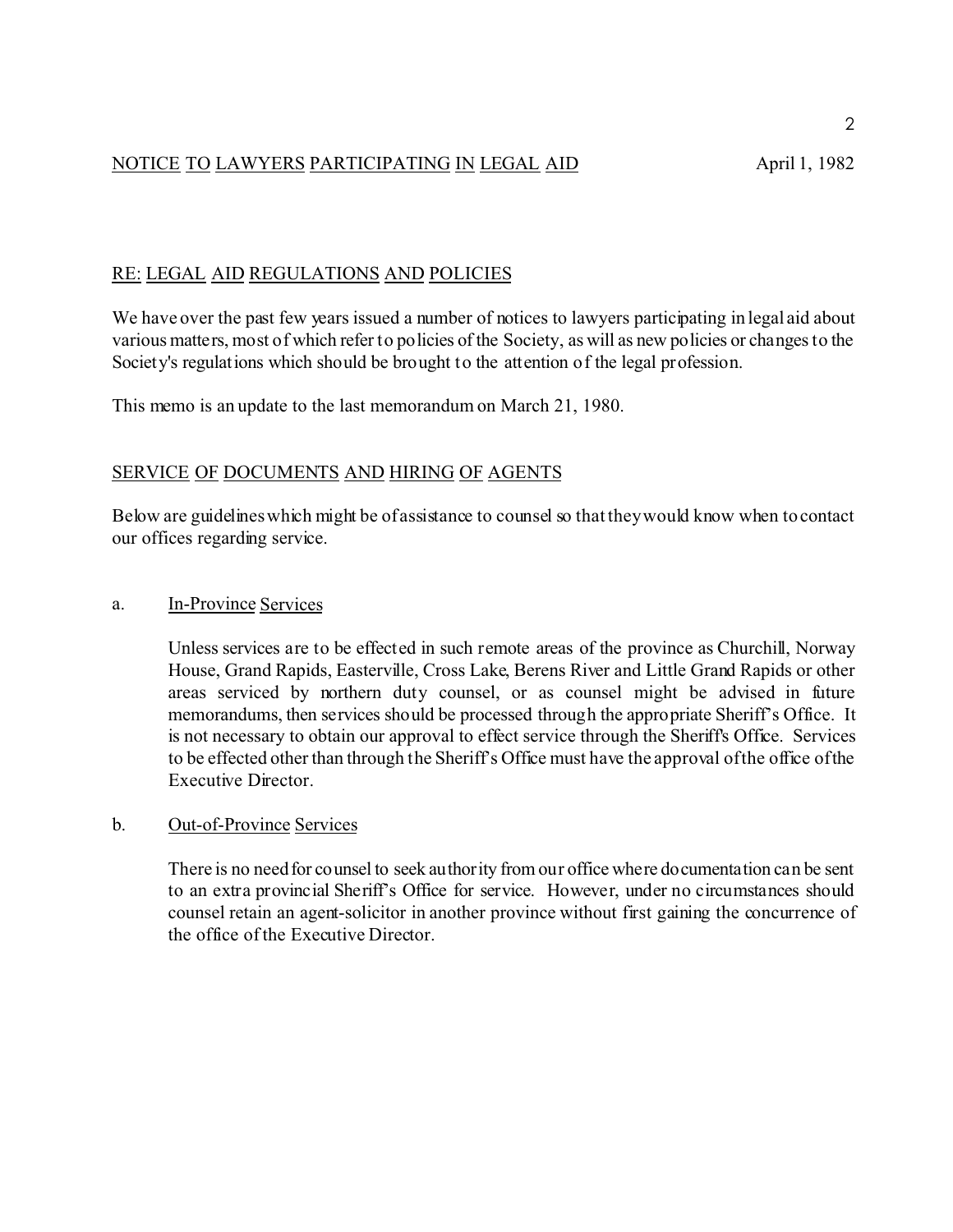## c. Services outside of Canada

In all matters where service of documents is to be effected outside the country, approval must be obtained from the office of the Executive Director.

## DELEGATION OF CERTIFICATES

Delegation is possible under certain circumstances; please refer to Section 13(2) of the Legal Aid Act. The client must consent in writing with regard to any request for delegation and the request with the clients consent should be sent to the Area Director who should also be advised as to the exceptional circumstances referred to in Section 13(2) of the Legal Aid Act.

## RECIPROCITY WITH OTHER PROVINCES

The various Legal Aid plans in Canada have reciprocal arrangements which have changed from time to time by agreement. Generally, the procedure in civil matters is for the client to apply for legal aid in his or her province of residence. If the person is eligible in that province, the matter is forwarded to the other province, where the service is usually provided without further enquiry into eligibility.

In criminal matters, the accused may apply for legal aid services in the province in which the alleged offence took place, even if it is not his or her ordinary place of residence. Eligibility is determined in the usual way.

The point to remember is that there is such a thing as inter-provincial legal aid services.

## APPEALS TO HIGHER COURTS

Counsel sometimes ask to appeal court decisions without providing Legal Aid with information that would allow us to determine whether there is merit. We must have such information. (See Regulation 18(5) to the Legal Act).

## RECEIVING AND REPORTING

At present the Executive Director may allow an all-inclusive amount not to exceed \$15.00 for necessary services rendered by a solicitor in the course of receiving, accepting and concluding a legal aid matter including:

- a. Receiving, perusing and returning a legal aid certificate and necessary correspondence in connection, therewith;
- b. Reporting to the client and to the Society upon completion of a legal aid matter;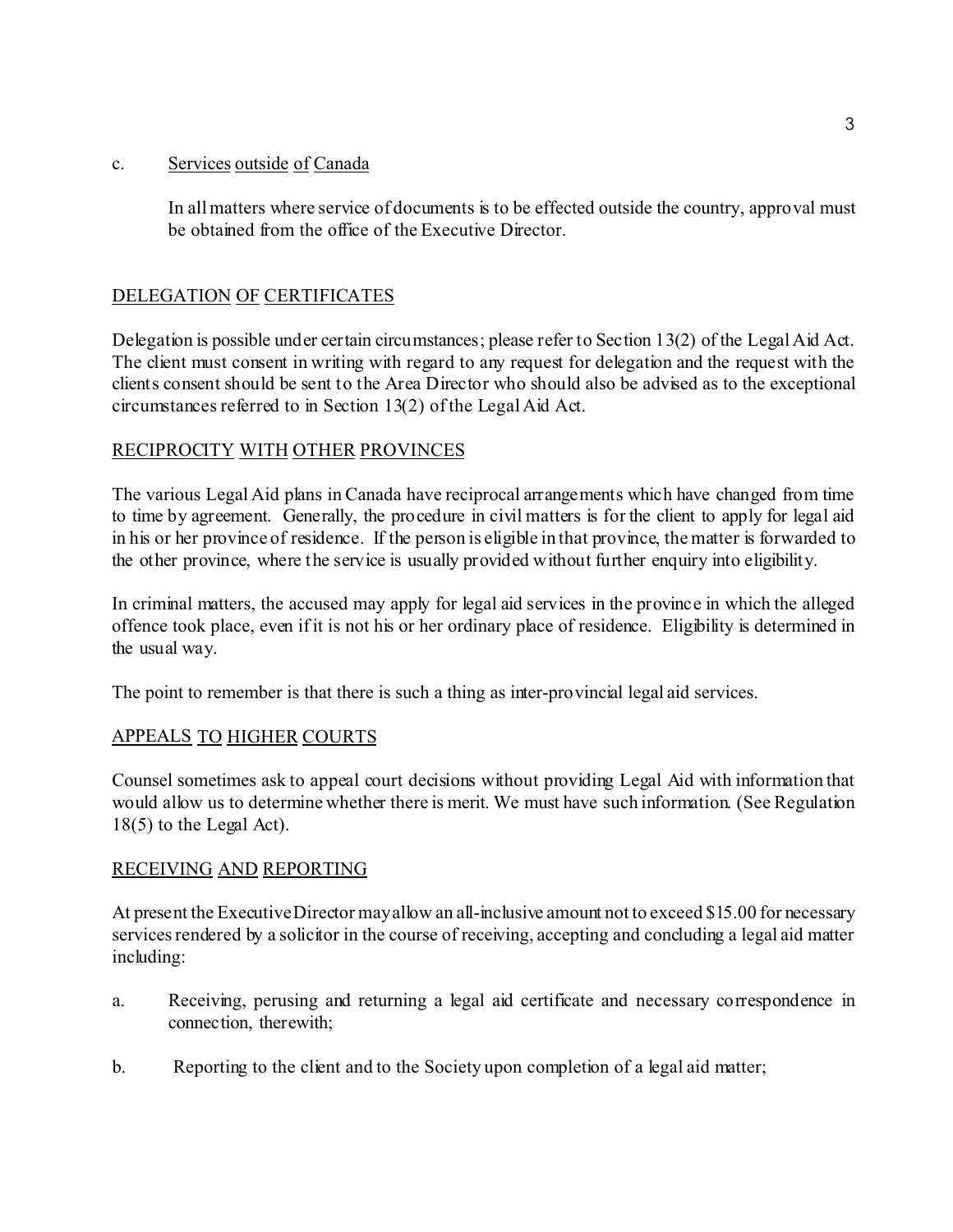c. Preparing the bill of costs in the legal aid matter and the necessary correspondence in connection with the submission and settlement thereof and obtaining payment of the account.

#### UNUSUAL DISBURSEMENTS

You must receive the approval of Legal Aid before making any unusual expenditures (or undertakings to make payments) for such things as medical reports, expert evidence, surveys, investigations by private agencies, etc. (See Regulation 80 and the Tariff).

#### INTERIM DISBURSEMENTS

Interim fee statements are not paid, but disbursements in excess of \$50.00 can be. (See Regulation 81). The most common requests for payment of disbursements relate to medical reports or fees for transcripts.

## TRAVEL TIME

Where a solicitor is required to travel for more than one hour in one direction in the course of providing services, an allowance of \$35.00 an hour may be made up to a maximum of six hours per day where such travel is both reasonable and necessary under the circumstances. Special allowances for down time is also provided for lawyers practising north of the 53rd parallel. The Area Director and/or Executive Director must be satisfied that the travelling was reasonable and necessary. Legal Aid cannot pay travel costs of any kind for clients.

## LOSS OF ELIGIBILITY FOR LEGAL AID SERVICE

Under our Regulations, lawyers are obliged to advise Legal Aid of any change in a client's circumstances which may affect his or her eligibility for legal aid. If the lawyer believes that his client may not be eligible for legal aid, he should contact the Area Director as quickly as possible.

#### COST CONTROLS

Legal Aid will not pay for transportation costs for accused persons, in order to allow them to travel from one jurisdiction to another to attend at their trial. We would ask that if Counsel run into situations where their clients cannot appear owing to financial difficulties, that they explore with the Court and with the Crown, methods of ensuring the appearance but at a cost that should not be born by Legal Aid Manitoba.

Counsel should be advised that Legal Aid in an effort to control costs, has informed all Area Directors to enforce revised Section 30(1) of the Society's Regulations, which reads:

"Where it appears to an area director that the legal aid for which application is made can be rendered more conveniently and economically by a solicitor in another area, or for any other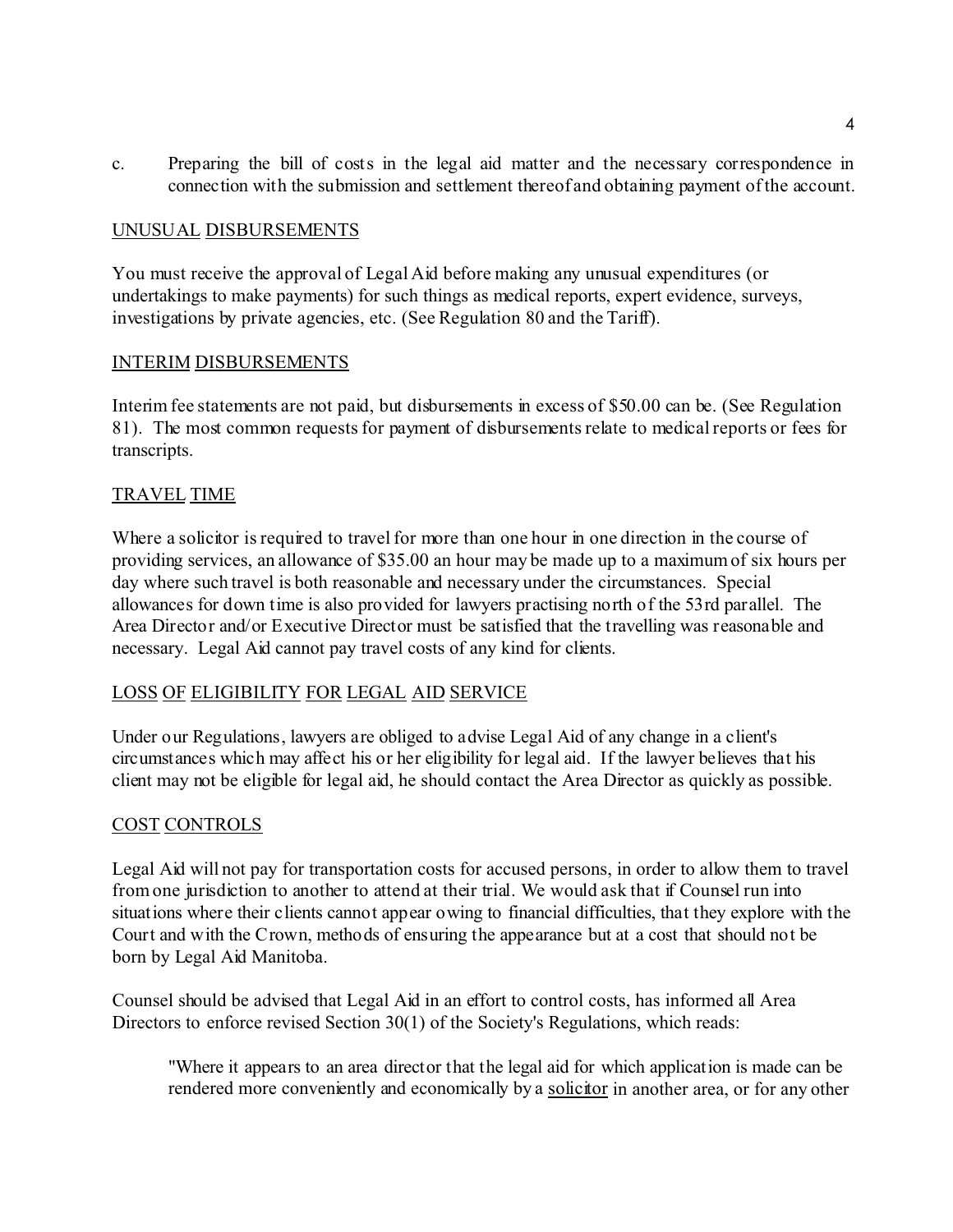reason he deems proper, he may, with the written consent of the executive director, send to the area director of the other area, the application and the agreement of the applicant to pay a contribution, if any."

This Section is being applied in all matters except those where the penalty on conviction is life imprisonment.

## STATEMENTS OF ACCOUNT

Solicitors are reminded that statements of account will only be accepted for valid Legal Aid Certificates. Applications for Legal Aid should be remitted promptly; solicitors should not assume that they will receive a certificate until in fact a certificate does issue.

When submitting statements of account for payment, please indicate those services delivered by other persons including associates and articling students and a statement of account should set forth the name of the person who has acted opposite the service rendered.

The Act provides that preparatory work may be done by an "articled graduate-at-law" supervised by a lawyer who has a certificate. The chargeable fee is \$20.00 per hour.

Bills sent to Legal Aid for taxation should set out the names of lawyers and students who performed services on the matter.

Note that the certification of services required under Regulation 81 to the Legal Aid Act includes the statement "I certify that the legal aid ... was rendered by me, or by such other named person as is specifically stated herein ..."

We would ask all solicitors to please render their accounts as quickly as possible after the completion of a matter. If, for whatever reason, a solicitor will not be rendering an account, please notify us so we may be able to close our file.

## ACCOUNTS AND DOCUMENTATION

Documentation is often requested (and usually returned after perusal) when a claim is made for preparation of a brief on law. Transcripts and particulars may also be requested. (See Regulation 76). In civil matters, copies of court orders are required in most cases.

## DISALLOWING FEES

The Regulations give Legal Aid discretion to disallow fees in certain circumstances. Included is "preparation that is unreasonable ..." (See Regulation 83).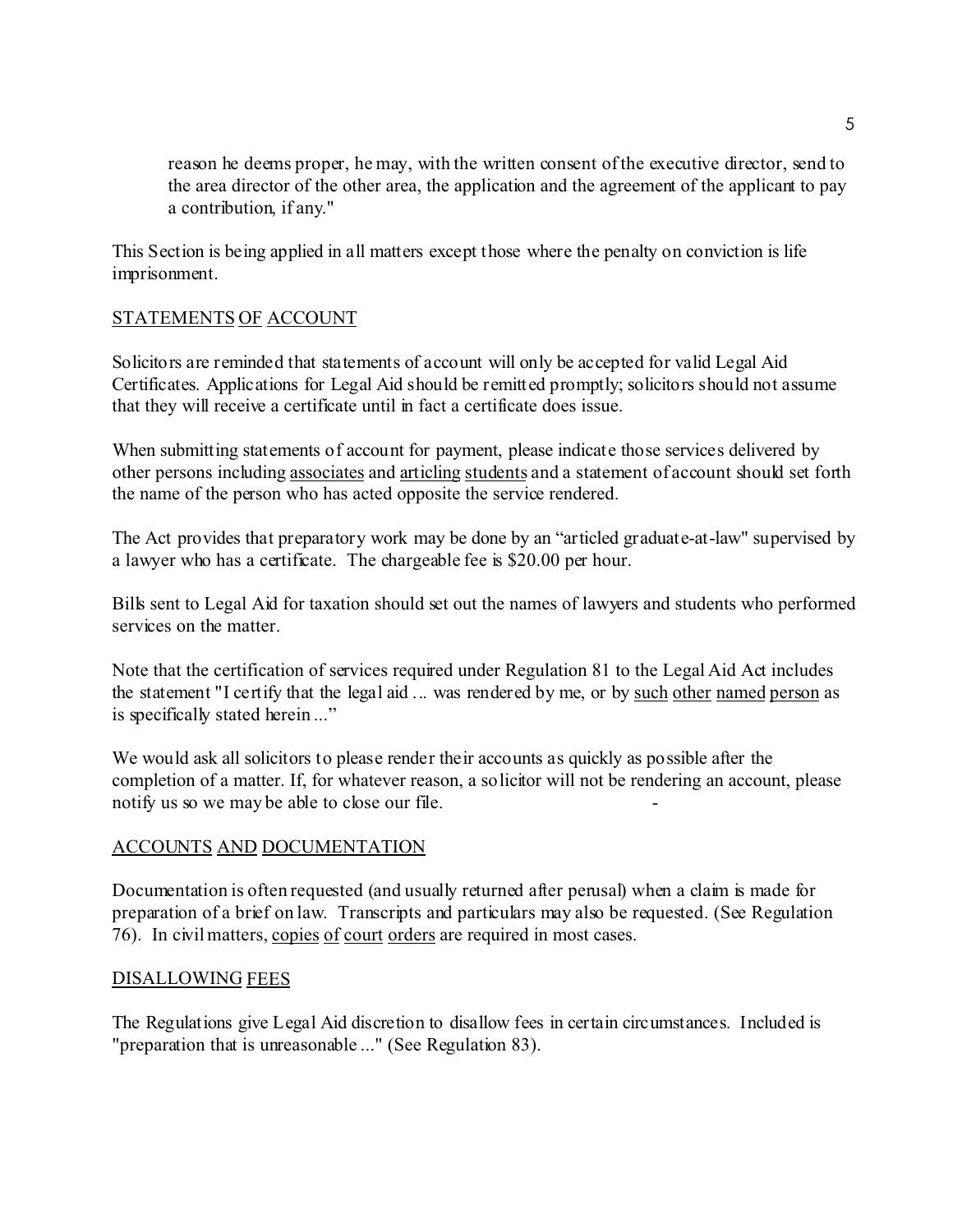Legal Aid cannot and will not pay - even at its reduced fee level - for preparation that is excessive. I mention this because we get bills in which counsel have put in far more time than we could possibly consider reasonable, and they feel hurt when the bill is cut. We want Legal Aid clients to be well represented, but not at all costs!

## REPORTING OUT

Lawyers are encouraged to submit their billings directly upon completion of their files. A typical report should include the following:

- l. Covering letter
- 2. Solicitor's Legal Aid Report (Form 6)
- 3. Statement of Account (including):
	- itemization of services provided;
	- date of service for each item;
	- time expended in service of each item;
	- indication of whom service was provided by;
	- receipts for disbursements where appropriate;
	- certification and signature.
- 4. Copies of court orders or other relevant documentation.

## CO-ACCUSED

Where two or more clients are represented in the same matter, the tariff allowance may be claimed for one client only excepting where separate and distinct services are rendered on behalf of the other client(s). Itemized accounts should be spotted for these additional claim under their respective certificates.

A contested matter shall usually be considered to be one which is contested at its hearing. In certain instances this definition may be extended by the Executive Director where he deems it appropriate to do so. As this is discretionary, the onus will be on the lawyer to justify the requested special consideration.

## **TRANSCRIPTS**

Official court transcripts should be provided at preferential rates in Legal Aid matters. Billings submitted for such transcripts should indicate the rate which has been charged by the court reporter. Failure to do so will result in a delay of payment. Solicitors should take note that a new schedule of preferential rates for Legal Aid in civil and criminal matters for court reporters took effect as of January 6, 1982. Copies of this schedule can be obtained by calling Legal Aid.

## PHOTOCOPYING AND MILEAGE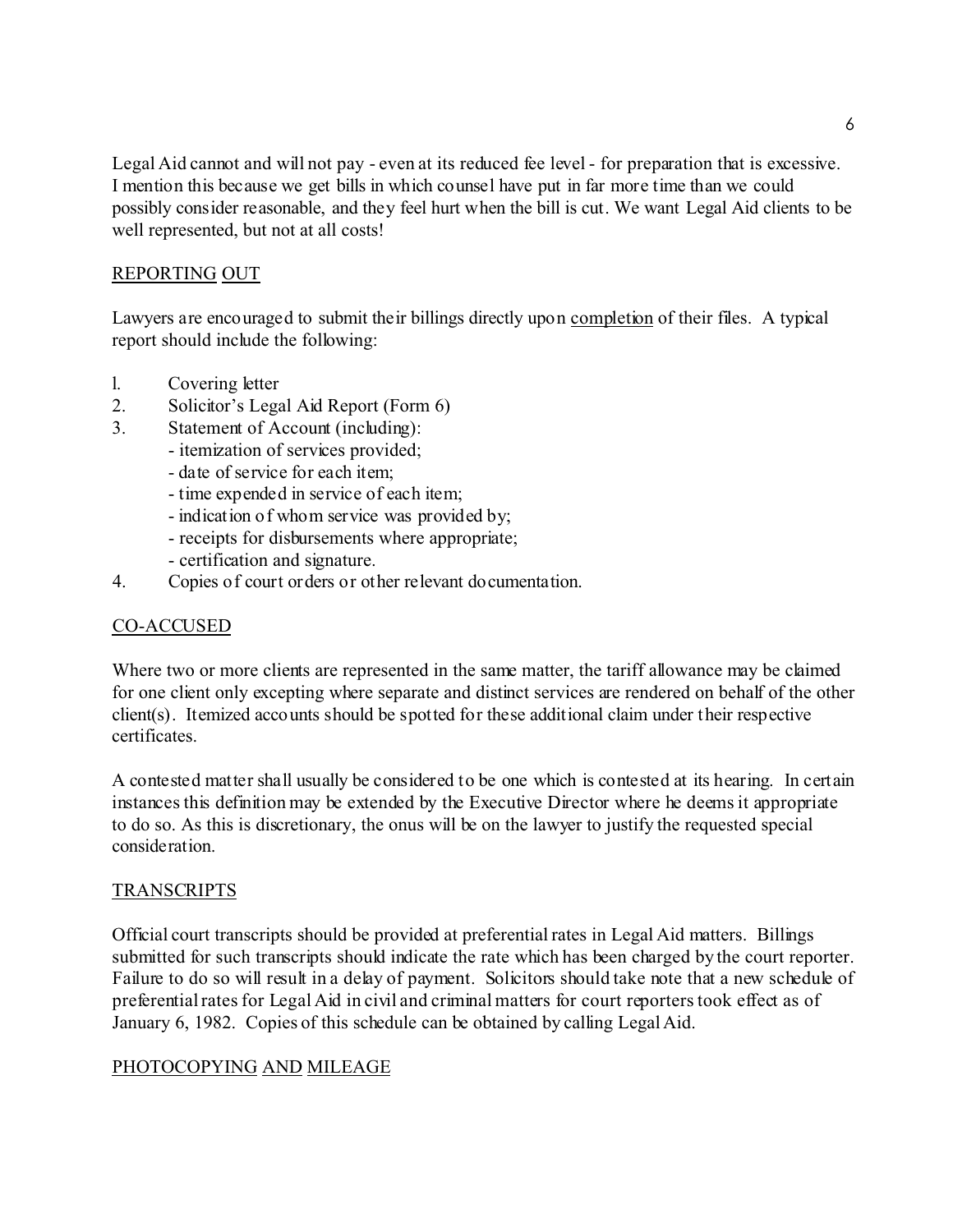The Board of Directors has determined that in-office photocopying may be allowed for certain matters at a rate of 10 cents a copy. Out-of-office photocopying (such as at the library or court offices) will be allowed at the rate charged to the lawyer. Mileage where the distance travelled exceeds 25 kms, (15 miles) will be allowed under the new tariff at 16 cents per km, south of the 53rd parallel, and 18 cents per km, north of the 53rd parallel (26 cents per mile and 29 cents per mile respectively) . Parking costs are not paid.

## RECOVERIES AND SETTLEMENTS

Pursuant to Part VI of the Regulations, a legally-aided client recovering funds by way of judgment, order or settlement may be required to contribute toward the cost of the proceeding out of those monies. The usual procedure to be followed in this situation is for the lawyer to hold back an amount of monies equal to that which s/he will bill Legal Aid Manitoba and forward that sum to Legal Aid with his or her account, and report. Any excess funds should be immediately released to the client. Legal Aid will then make a determination as to the amount of the contribution from the client, based upon the client's financial circumstances and the nature of the award or settlement.

## FINANCIAL ELIGIBILITY GUIDELINES

|                    | Allowavie Closs      |
|--------------------|----------------------|
| <b>Family Size</b> | <b>Annual Income</b> |
|                    | \$9,500              |
| 2                  | 11,100               |
| 3                  | 12,200               |
| 4                  | 13,300               |
| 5                  | 14,400               |
| 6                  | 15,500               |
|                    | 16,600               |
|                    |                      |

Legal Aid's financial eligibility guidelines have been revised and as of April 1, 1982 are as follows: Allowable Gross

Please take note that the final determination of financial eligibility is made by the Area Director.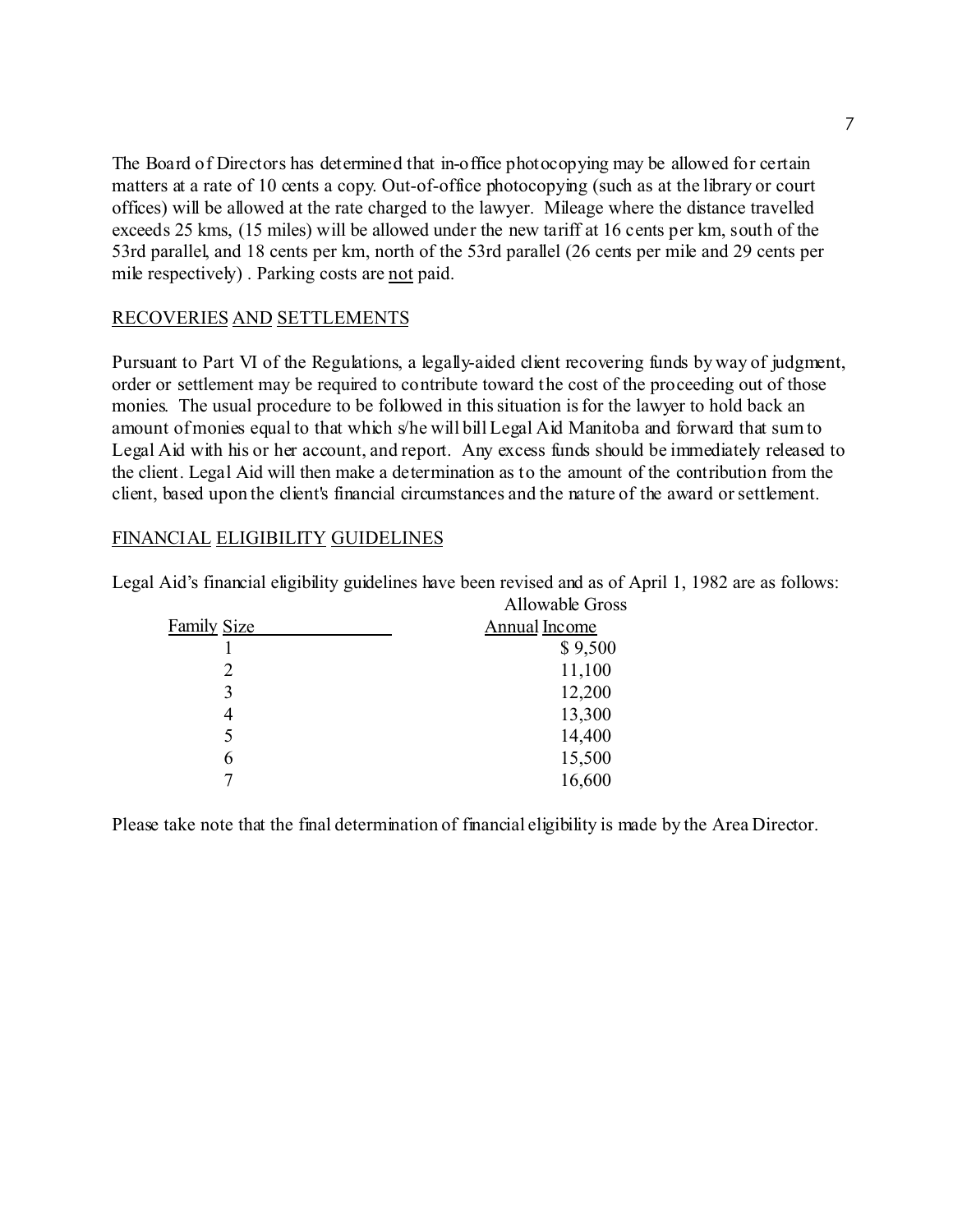# **MAY 1, 1983** NOTICE TO LAWYERS PARTICIPATING IN LEGAL AID

## RE: LEGAL AID REGULATIONS AND POLICIES

In continuing past practice of issuing notices to lawyers participating in legal aid about various matters relating to policies, practices and regulations of the Society, this memorandum is being circulated as an update to the last memo issued on April 1, 1982.

| Index                                     | Page           |
|-------------------------------------------|----------------|
| Act and Regulations                       | 1              |
| <b>Financial Eligibility Guidelines</b>   | 1              |
| Delegation of Certificates                | 1              |
| Reciprocity with Other Provinces          | 2              |
| Appeals to Higher Courts                  | $\overline{2}$ |
| Wards of Agencies                         | $\overline{2}$ |
| Loss of Eligibility for Legal Aid Service | 2              |
| <b>Cancellation of Certificates</b>       | 3              |
| Service of Documents and Hiring of Agents | 3              |
| <b>Unusual Disbursements</b>              | 3              |
| <b>Interim Disbursement</b>               | 3              |
| <b>Travel Time</b>                        | 4              |
| Cost Controls                             | 4              |
| Statements of Account                     | 4              |
| <b>Accounts and Documentation</b>         | 5              |
| Co-Accused                                | 5              |
| <b>Contested Matters</b>                  | 5              |
| Transcripts                               | 6              |
| Photocopying and Mileage                  | 6              |
| Lifting of the Bar                        | 6              |
| Recoveries and Settlements                | 6              |
| <b>Board of Directors</b>                 | 7              |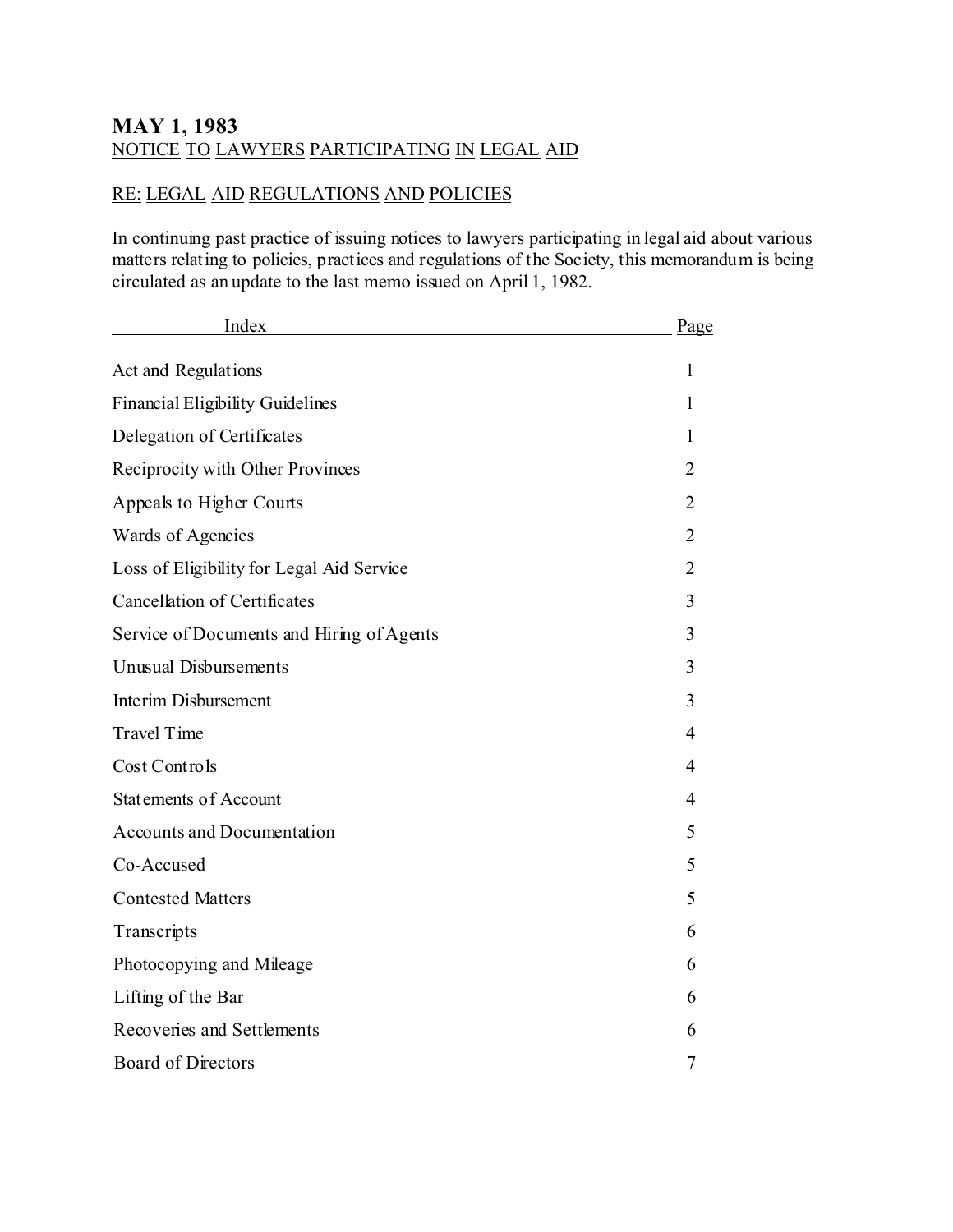## 1. ACT AND REGULATIONS

As of June 1982 the Legal Aid Act was amended in order to extend the mandate of Legal Aid to provide assistance and representation to groups and organizations. Amendments were also made to the Society's Regulations to conform to the amended Act. Copies of the amended Act are now available and can be obtained by contacting Legal Aid's Head Office in Winnipeg. New copies of the Regulations will be available in the summer.

The amendments to the Act ensure that groups can be represented by private bar lawyers as well as staff counsel. All applications on behalf of groups should be sent to the Executive Director. A paper setting forth criteria for group eligibility for Legal Aid is available and a copy can be obtained by contacting Legal Aid's Head Office in Winnipeg.

## 2. FINANCIAL ELIGIBILITY GUIDELINES

Legal Aid's financial eligibility guidelines have been revised and as of May 1, 1983 are as follows:

| <b>Family Size</b> | Allowable Gross Annual Income |  |
|--------------------|-------------------------------|--|
| 1                  | \$9,500                       |  |
| 2                  | 12,000                        |  |
| 3                  | 13,200                        |  |
| 4                  | 14,300                        |  |
| 5                  | 15,400                        |  |
| 6                  | 16,500                        |  |
|                    | 17,600                        |  |

Legal Aid also takes into account available assets and debts of an applicant.

Please take note that the final determination of financial eligibility is made by the Area Director.

## 3. DELEGATION OF CERTIFICATES

Delegation is possible under certain circumstances; please refer to Section 13(2) of the Legal Aid Act. The client must consent in writing with regard to any request for delegation and the request with the clients consent should be sent to the Area Director who should also be advised as to the exceptional circumstances referred to in Section 13(2) of the Legal Aid Act.

## 4. RECIPROCITY WITH OTHER PROVINCES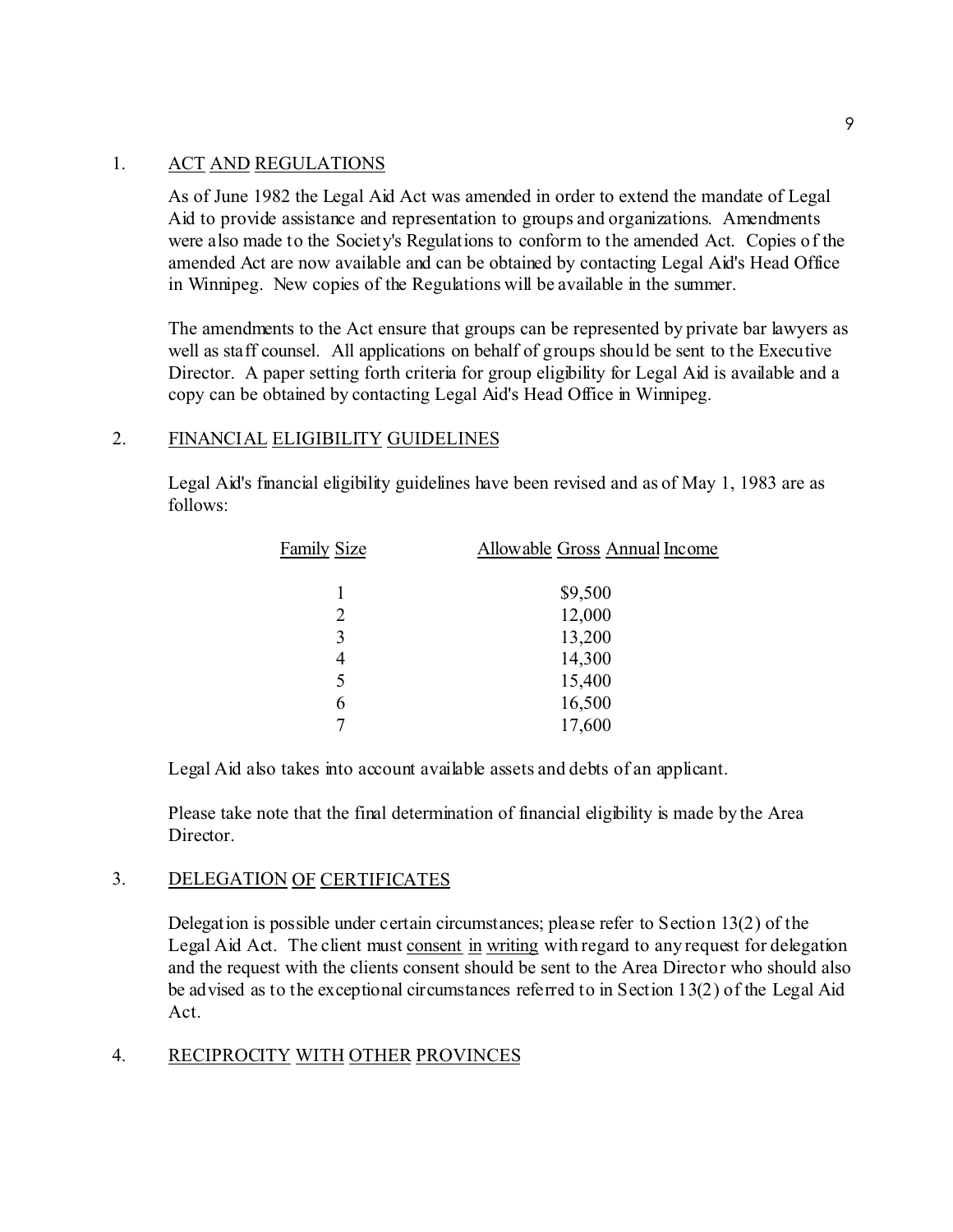The various Legal Aid plans in Canada have reciprocal arrangements which have changed from time to time by agreement. Generally, the procedure in civil matters is for the client to apply for legal aid in his or her province of residence. If the person is eligible in that province, the matter is forwarded to the other province, where the service is usually provided without further enquiry into eligibility.

In criminal matters, the accused may apply for legal aid services in the province in which the alleged offence took place, even if it is not his or her ordinary place of residence. Eligibility is determined in the usual way.

## 5. APPEALS TO HIGHER COURTS

In any matter involving an appeal, counsel must provide a written opinion as to merits and any other information which would assist Legal Aid in deciding whether to issue a certificate. (See Regulation 18(5)). Applications, with the required information, for appeals to the Manitoba Court of Appeal, Federal Court of Canada or the Supreme Court of Canada must be addressed to the Executive Director. Other applications, such as to the County Court, should be addressed to the local Area Director.

## 6. WARDS OF AGENCIES

In many cases, Legal Aid did not provide counsel to wards of child caring agencies. This policy was based upon the belief that the agencies should be responsible for legal costs, as they are for other necessities. As of October 1982, agreements were entered into with all child~caring agencies in Manitoba, as well as with the Provincial Director of Child Welfare, whereby the agencies will reimburse Legal Aid for the costs of providing services to wards, if they are otherwise eligible. As of now, this arrangement is working out well.

## 7. LOSS OF ELIGIBILITY FOR LEGAL AID SERVICE

Under our Regulations, lawyers are obliged to advise Legal Aid of any change in a client's circumstances which may affect his or her eligibility for legal aid. If the lawyer believes that his client may not be eligible for legal aid, he should contact the Area Director as quickly as possible.

## 8. CANCELLATION OF CERTIFICATES

If for whatever reason, a legal aid certificate is cancelled and the solicitor has already signed and returned the certificate to Legal Aid, the solicitor can bill Legal Aid for work performed from the effective date of the certificate until the date of cancellation.

## 9. SERVICE OF DOCUMENTS AND HIRING OF AGENTS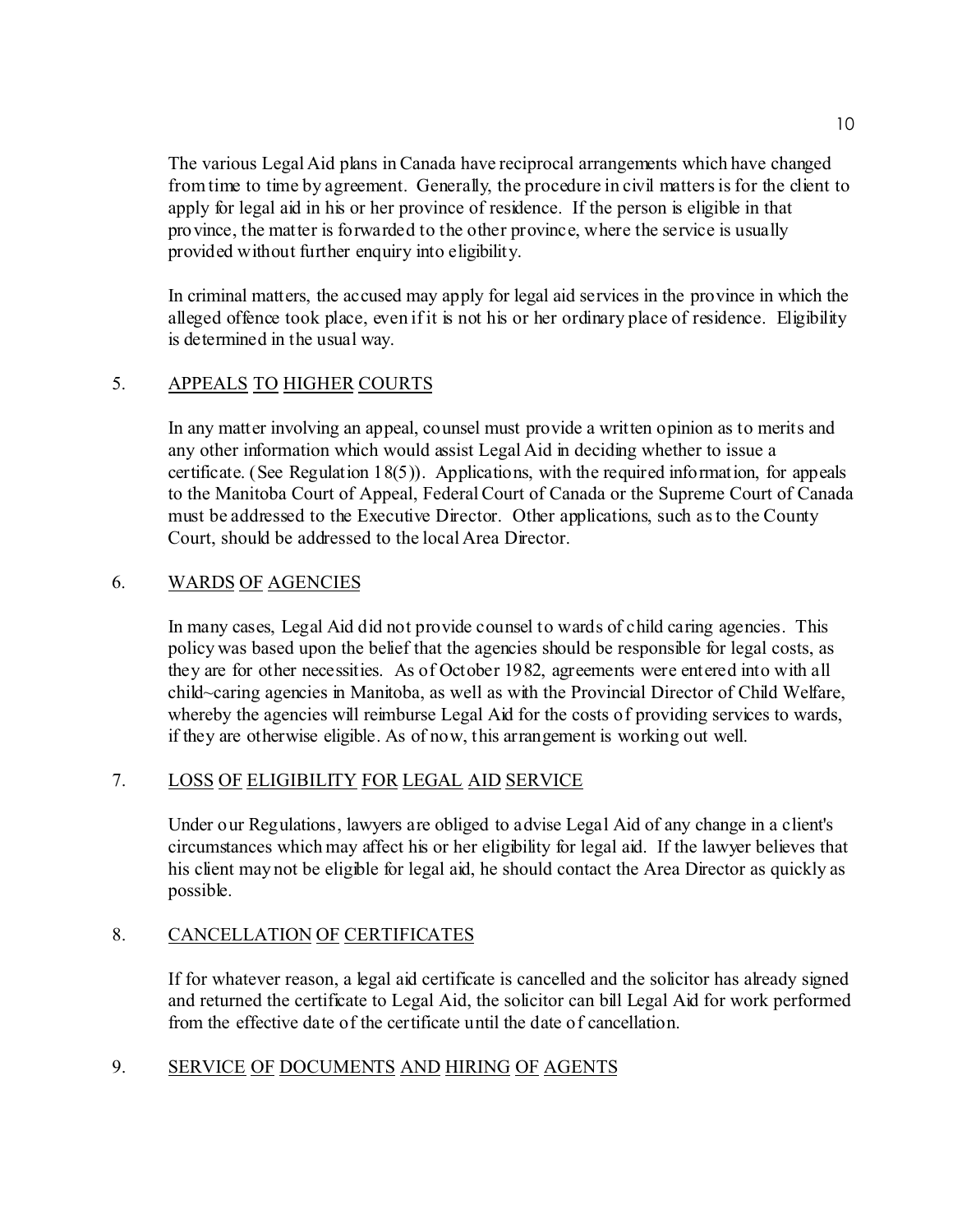Below are guidelines which might be of assistance to counsel so that they would know when to contact our offices regarding service.

## a. In-Province Services

Unless services are to be effected in such remote areas of the province as Churchill, Norway House, Grand Rapids, Easterville, Cross Lake, Berens River and Little Grand Rapids or other areas serviced by northern duty counsel, or as counsel might be advised in future memorandums, then services should be processed through the appropriate Sheriff's Office. It is not necessary to obtain our approval to effect service through the Sheriff's Office. Services to be effected other than through the Sheriff's Office must have the approval of the office of the Executive Director.

## b. Out-of-Province Services

There is no need for counsel to seek authority from our office where documentation can be sent to an extra provincial Sheriff's Office for service. However, under no circumstances should counsel retain an agent-solicitor in another province without first gaining the concurrence of the office of the Executive Director.

## 10. UNUSUAL DISBURSEMENTS

You must receive the approval of Legal Aid before making any unusual expenditures (or undertakings to make payments) for such things as medical reports, expert evidence, surveys, investigations by private agencies, etc. (See Regulations 65.1 and 80).

## 11. INTERIM DISBURSEMENTS

Interim fee statements are not paid, but disbursements in excess of \$50.00 can be. (See Regulation 81). The most common requests for payment of disbursements relate to medical reports or fees for transcripts,

## 12. TRAVEL TIME

Where a solicitor has received authorization to travel for more than one hour in one direction in the course of providing services, an allowance of \$35.00 an hour may be made up to a maximum of six hours per day where such travel is both reasonable and necessary under the circumstances. Special allowances for down time are also provided for lawyers practising north of the 53rd parallel. The Area Director and/or Executive Director must be satisfied that the travelling was reasonable and necessary. Legal Aid cannot pay travel costs of any kind for clients. We would ask that if Counsel run into situations where their clients cannot appear owing to financial difficulties, that they explore with the Court and with the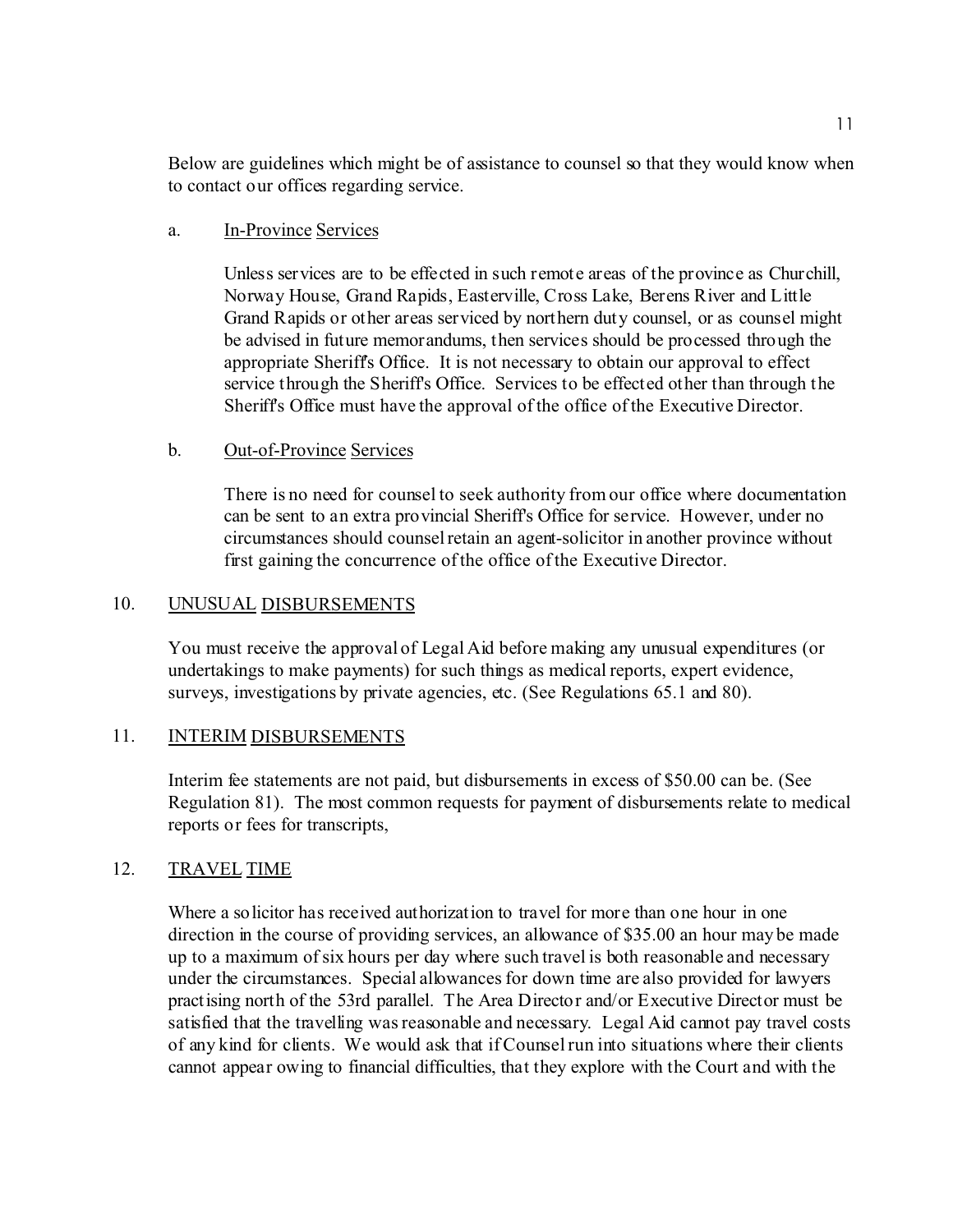Crown, methods of ensuring the appearance but at a cost that should not be borne by Legal Aid Manitoba.

## 13. COST CONTROLS

Counsel should be advised that Legal Aid in an effort to control costs, continues to enforce revised Section 30(1) of the Society Regulations, which reads:

"Where it appears to an area director that the legal aid for which application is made can be rendered more conveniently and economically by a solicitor in another area, or for any other reason he deems proper, he may, with the written consent of the executive director, send to the area director of the other area, the application and the agreement of the applicant to pay a contribution, if any."

This Section is being applied in all matters except those criminal offences where the minimum penalty on conviction is life imprisonment.

## 14. STATEMENTS OF ACCOUNT

Solicitors are reminded that statements of account will only be accepted for valid Legal Aid Certificates. Applications for Legal Aid should be remitted promptly; solicitors should not assume that they will receive a certificate until in fact a certificate does issue.

When submitting statements of account for payment, please indicate those services delivered by other persons including associates and articling students and a statement of account should set forth the name of the person who has acted opposite the service rendered.

The Act provides that certain work may be done by an "articled graduate-at-law" supervised by a lawyer who has a certificate. The chargeable fee is \$20.00 per hour for preparatory work and an appropriate pro-rated fee for court attendances.

Note that the certification of services required under Regulation 81 to the Legal Aid Act includes the statement "I certify that the Legal Aid... was rendered by me, or by such other named person as is specifically stated herein ...".

We would ask all solicitors to please render their accounts as quickly as possible after the completion of a matter. If, for whatever reason, a solicitor will not be rendering an account, please notify us so we may be able to close our file.

## 15. ACCOUNTS AND DOCUMENTATION

Documentation is often requested (and usually returned after perusal) when a claim is made for preparation of a brief on law. Transcripts and particulars may also be requested. (See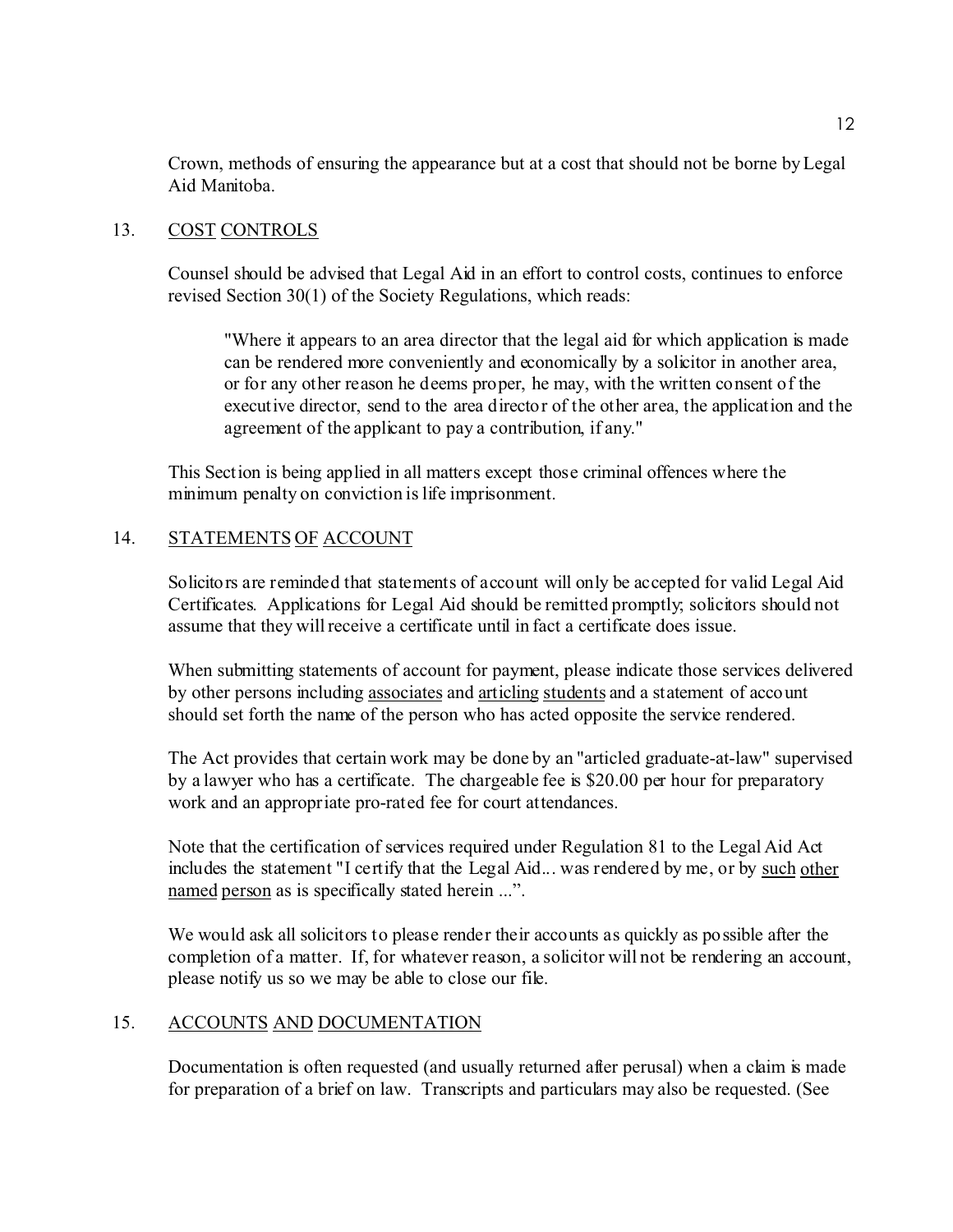Regulation 76). In civil matters, copies of court orders are required in most cases and should be remitted promptly, especially where there is an order for costs. Please be reminded that we also require the completed Solicitor's Legal Aid Report (Form 6) and receipts for major disbursements incurred (transcripts, medical reports and travel expenses). Failure to remit required documentation will result in a delay in the processing and payment of the account.

## 16. CO-ACCUSED

Where two or more clients are represented in the same matter., the tariff allowance may be claimed for one client only excepting where separate and distinct services are rendered on behalf of the other client(s). Itemized accounts should be submitted for these additional claims under their respective certificates.

## 17. CONTESTED MATTERS

A contested matter shall usually be considered to be one which is contested at its hearing. In certain instances this definition may be extended by the Executive Director where he deems it appropriate to do so. As this is discretionary, the onus will be on the lawyer to justify the requested special consideration.

## 18. TRANSCRIPTS

Official court transcripts should be provided at preferential races in Legal Aid matters. Billings submitted for such transcripts should indicate the rate which has been charged by the court reporter. Failure to do so will result in a delay of payment. Solicitors should take note that-the current schedule of preferential rates for Legal Aid in civil and criminal matters for court reporters has been in effect as of January 1982. Revisions to the rate schedule are currently underway.

## 19. PHOTOCOPYING AND MILEAGE

The Board of Directors has determined that in-office photocopying may be allowed for certain matters at a rate of 10 cents a copy. Out-of office photocopying (such as at the library or court offices) will be allowed at the rate charged to the lawyer. Mileage where the distance travelled exceeds 25 kms. (15 miles) will be allowed under the tariff at 16 cents per km. south of the 53rd parallel, and 18 cents per km. north of the 53rd parallel (26 cents per mile and 29 cents per mile respectively). Parking costs are not paid.

## 20. LIFTING OF THE BAR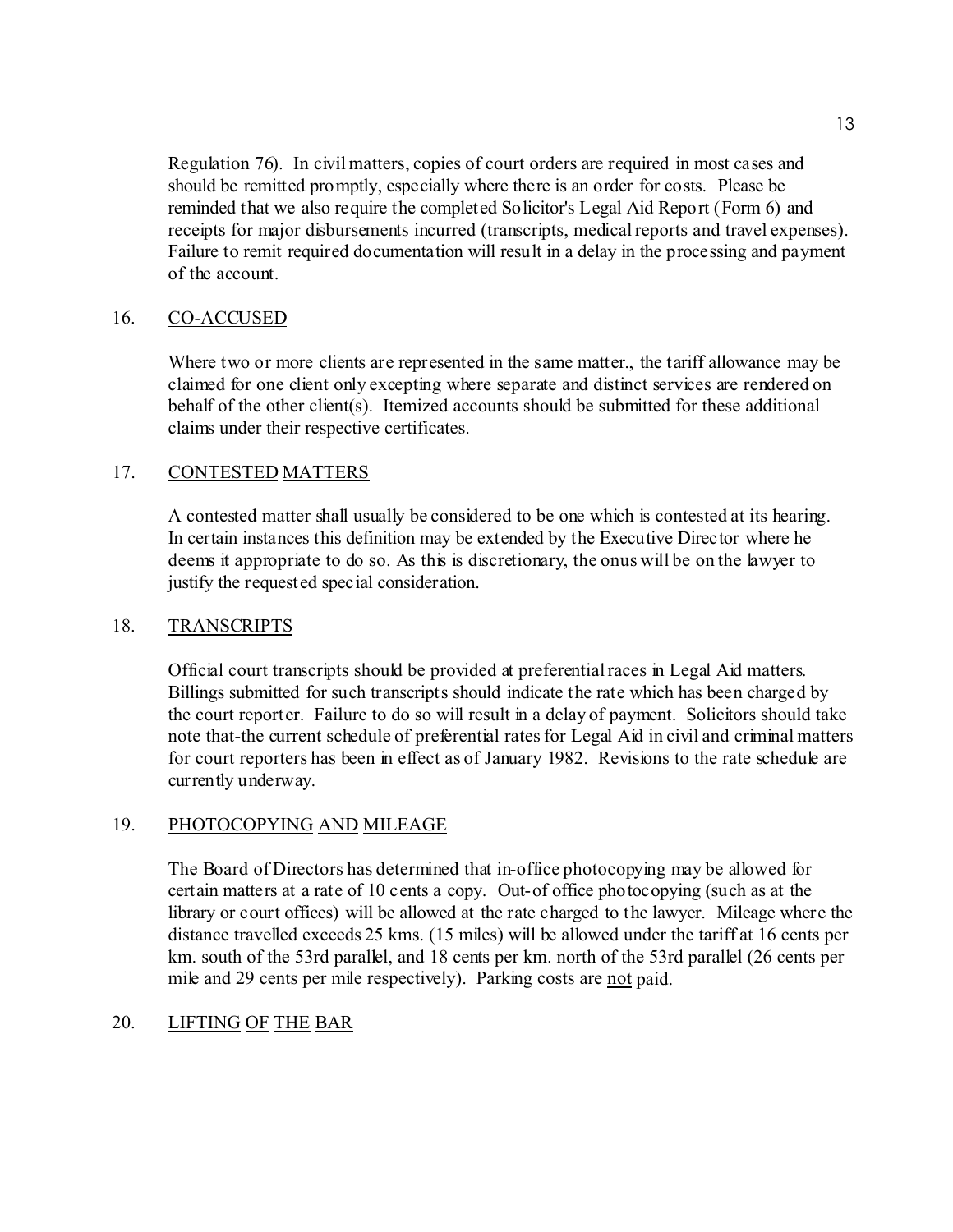Legal Aid will only consider requests for lifting of the Bar (it has no discretion to vary block fees) in extremely unusual circumstances (see Note 3 to the Tariff). If such a request is made, the solicitor should explain fully the reasons for the request.

## 21. RECOVERIES AND SETTLEMENTS

Pursuant to Part VI of the Regulations, a legally-aided client recovering funds by way of judgment, order or settlement may be required to contribute toward the cost of the proceeding out of those monies. The usual procedure to be followed in this situation is for the lawyer to hold back an amount of monies equal to that which s/he will bill Legal Aid Manitoba and forward that sum to Legal Aid with his or her account and report, Any excess funds should be immediately released to the client. Legal Aid will then make a determination as to the amount of the contribution from the client, based upon the client's financial circumstances and the nature of the award or settlement.

#### 22. BOARD OF DIRECTORS

On March 17, 1983 the Attorney-General appointed a new Board of Directors for Legal Aid as follows:

Doug Yard - Chairperson Aaron Berg Rosemarie Cuddy Vicki Francis Judy Cook Hannibal Audreen Hourie Leonard Lucas Randy McNicol Rod Stephenson Nelson Thibault Robb Tonn

#### **CONCLUSION**

If there are any matters raised in this memorandum which require clarification or any other matters which you would like to raise, please do not hesitate to contact me,

> Robert Freedman Executive Director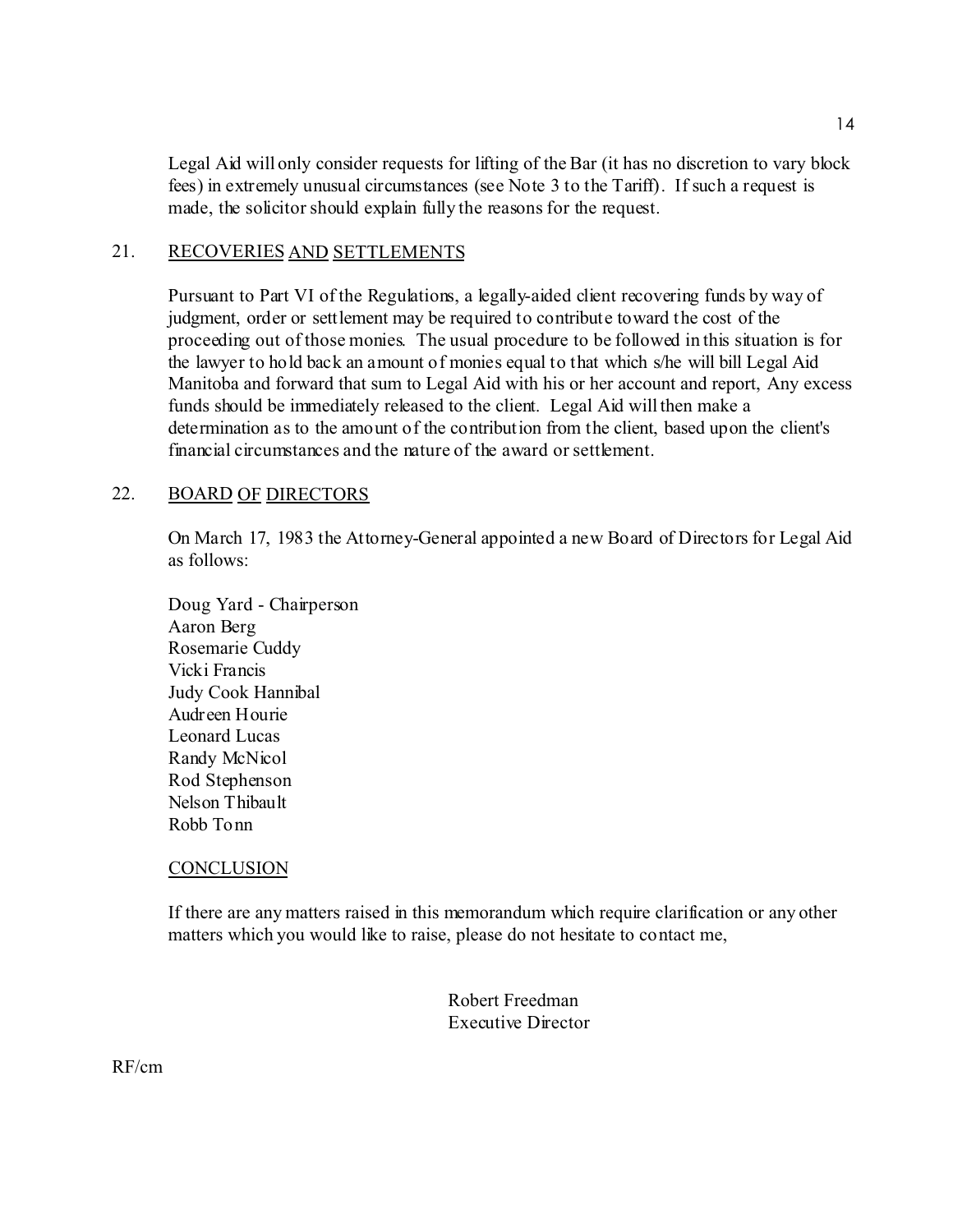## **July 1983**

## NOTICE TO THE PROFESSION

In order to reduce costs, Legal Aid is restricting the amount that we will pay for service of documents in the Winnipeg area.

\* Beginning July lst, 1983, Legal Aid will pay a maximum of \$13.00 per service. In addition to that, we will pay \$3.00 for a second service effected at the same time in the same matter, requiring a second affidavit. We will also pay for service attempts up to a maximum of \$1.00 per attempt,

These rates will also apply to areas in the immediate vicinity of Winnipeg, such as Headingley, Oak Bluff or St. Norbert. Services at Stony Mountain Penitentiary will also be paid at this maximum rate.

We have ascertained that at least one firm, is prepared to provide service in Legal Aid matters at the above rate. The firm is Aseltine's Legal Processing Service, 205 Edmonton Street, Winnipeg, Manitoba - Telephone No. 943-9587. It should be noted that these rates are only available in Legal Aid matters and, as such, when requesting service please indicate that it is a Legal Aid matter and provide the Legal Aid certificate number.

The profession is reminded that they are responsible for the initial payment of all service fees but that Legal Aid will pay interim Statements of Account with respect to disbursements in excess of \$50.00.

It should also be noted that these rates only apply to the areas described above and that service in other areas should be effected through the Sheriff's office unless prior authorization has been received from the Area Director.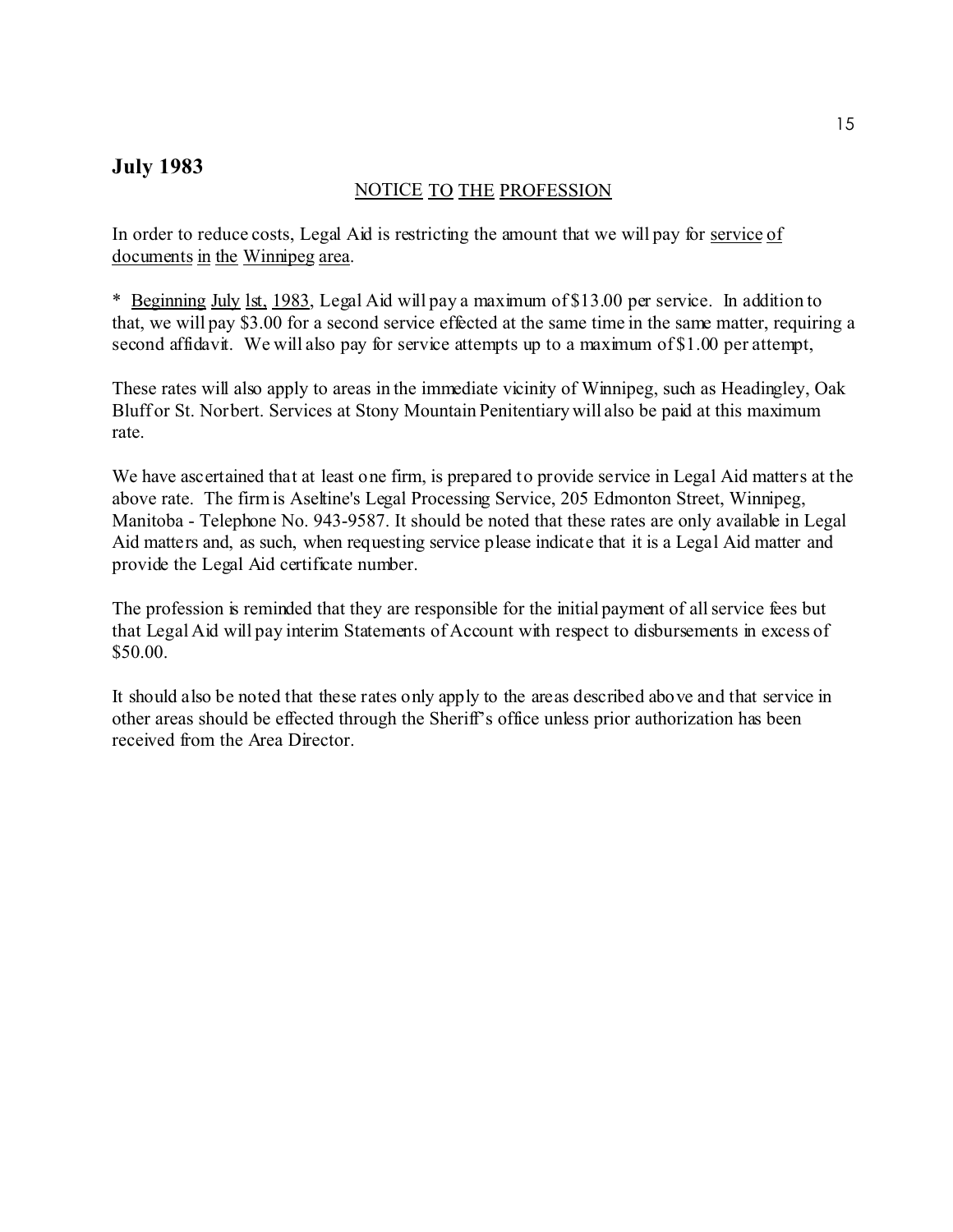## **March 21, 1984—Selkirk Panel** NOTICE TO LAWYERS ON SELKIRK PANEL LIST

This will confirm that the Selkirk Interlake Area Director's office will be closed as of March 31, 1984. All applications for legal aid will henceforth be addressed to the Winnipeg Area Director, whose address as of April 2, 1984 will be:

> 402-294 Portage Avenue Winnipeg, Manitoba R3C OB9 Telephone: 947-6501

For lawyers who maintain offices in the Selkirk-Interlake district, we would ask for your cooperation and assistance in ensuring that people have access to your offices in order that they may complete applications for legal aid. People who require informal advice or assistance can be directed to contact the Law Society Law Information Service by calling toll free 1-800-262-8800. Early in April, we will be distributing to lawyers in the Selkirk area a pamphlet describing Legal Aid's services, which we would ask that you make available in your offices for use by the general public. If any problems occur during this transition, I would ask that you communicate directly either with myself or the Winnipeg Area Director, William Malcolm.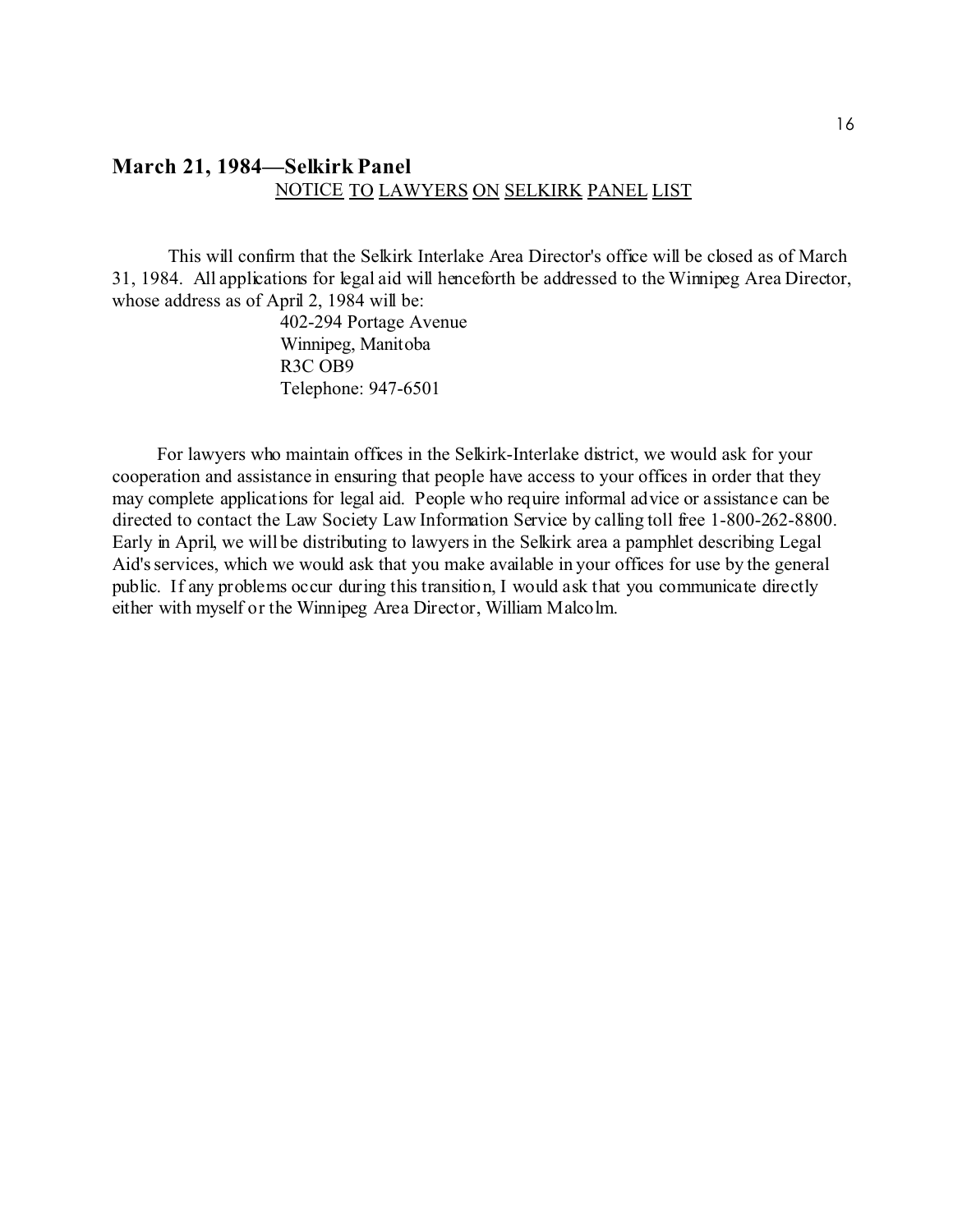## **30 March 1984**

#### NOTICE TO THE PROFESSION

Please be advised that the Head Office of Legal Aid Manitoba will be relocating as of April 2, 1984. The move affects the offices of the Executive Director, Assistant Executive Director, Winnipeg Area Director, Legal Accounts and the Public Interest Law Department. As of Monday, April 2, the new address will be, 402-294 Portage Avenue, Winnipeg, Manitoba, R3C OB9, telephone number remains the same at 947-6501.

The Legal Aid offices at 325 Portage Avenue will be closed on Friday, March 30, 1984 to facilitate the move. The switchboard however will remain open that day.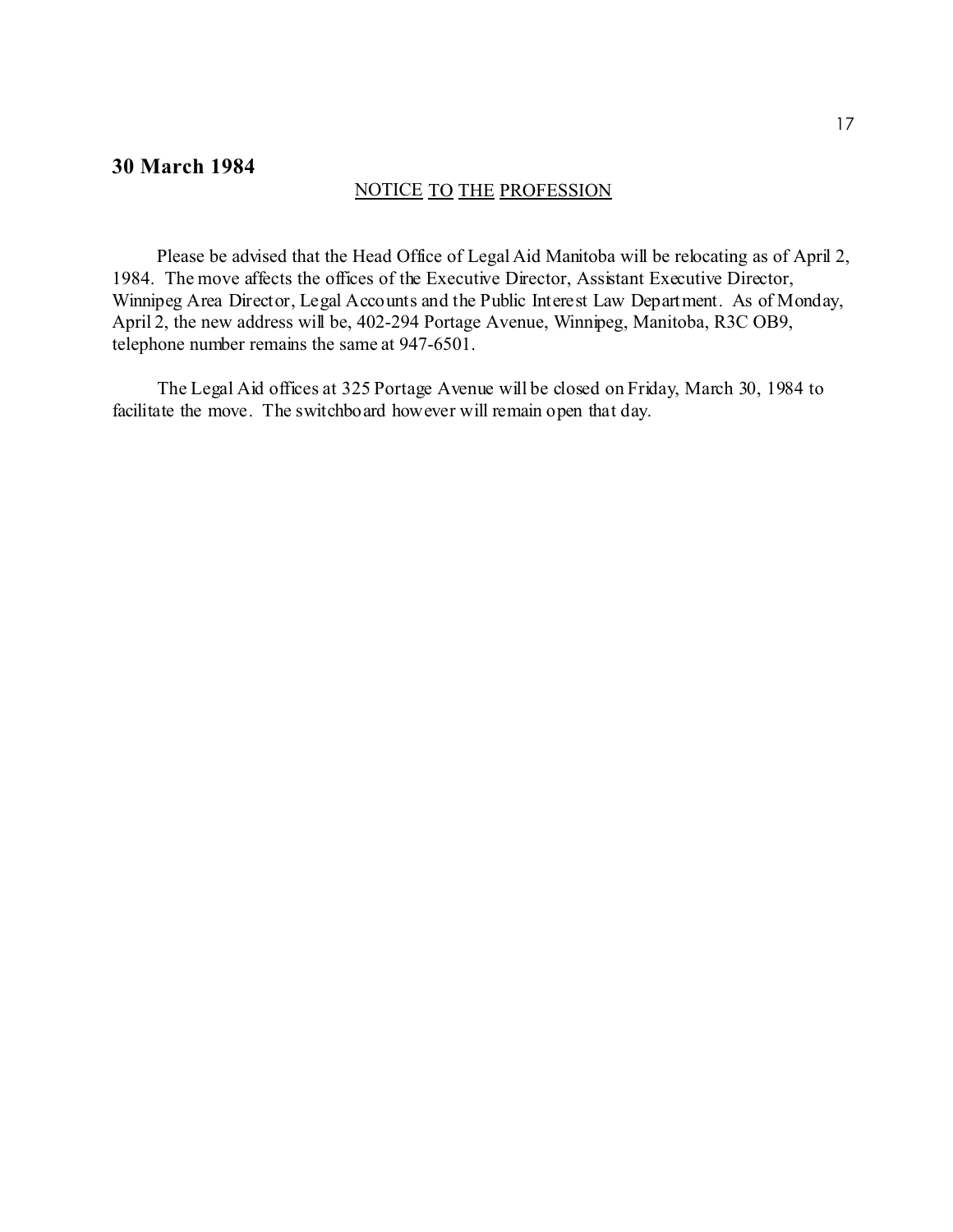# **April 1, 1984** MEMORANDUM TO LAWYERS PARTICIPATING IN LEGAL AID

This memorandum is to advise lawyers participating in the legal aid program, of recent Society policy and administrative changes and reconfirmation of certain practices currently in effect. For further guidance respecting other policies and issues not covered in this memorandum, the profession should refer to the last notice issued to participating practitioners under date of May 1, 1983. Lawyers who did not receive a copy of the May 1, 1983 notice or may have misplaced same, should contact our office and we will be glad to provide copies for you.

## 1. New Offices

The profession should be advised that the Society's Head Office, including the office of the Winnipeg Area Director and the Public Interest Law Department will be moving from 325 Portage Avenue to 402-294 Portage Avenue, R3C OB9 (Somerset Place) as of April 2, 1984. The Society's phone number remains unchanged at 947-6501. Because of the move, our offices will close Friday, March 30 and will re-open the morning of Monday, April 2 in our new premises. The telephone switchboard will remain open on March 30.

#### 2. Selkirk-Interlake Area Director's Office

The Society's Selkirk-Interlake Area Director's office will close as of March 31, 1984. All applications for legal aid ordinarily taken from residents of the Selkirk-Interlake area are to be sent to the Winnipeg Area Director for processing after that date. Lawyers with offices in the Selkirk district will continue to make themselves available to take applications for legal aid from residents of the area and will refer people who require summary advice and assistance to the Law Society's toll free law phone-in number, which is, 1-800-262-8800.

## 3. Service of Documents

As the profession was earlier advised, the Society has established rates for the service of documents and is utilizing a process server for service in Winnipeg and the surrounding areas. The profession should be reminded that if they retain a process server, including the sheriff's office, whose rates exceed those established by the Society, that Legal Aid will reimburse the solicitor for the amount disbursed up to the legal aid approved rates. Lawyers who may wish to retain the Society's process server and take advantage of the lower rates are encouraged to contact our senior legal accounts officer, Jim Ramsay, for further information.

#### 4. Receive and Report Allowance

Due to budgetary constraints, the Society will be reducing its discretionary receive and report allowance from \$15 to \$10 affective immediately. All accounts currently being processed for payment in April 1984 and thereafter and until further notice, will be affected by this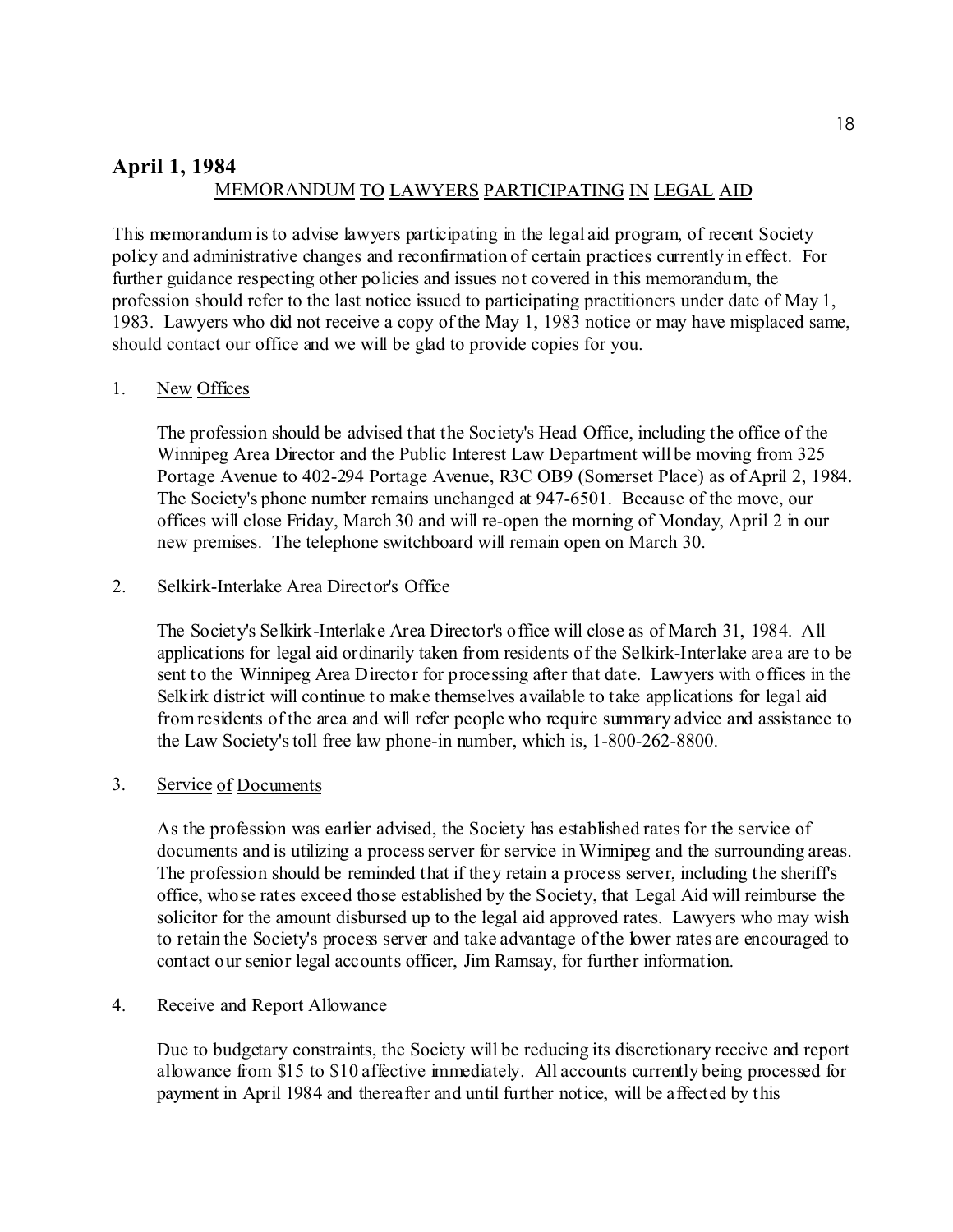reduction. Accordingly, solicitors submitting statements of account, should forthwith include an amount of \$10 as an all-inclusive administrative fee.

#### 5. Financial Eligibility Guidelines

The Society traditionally adjusts its financial eligibility guidelines as of April 1 each year. Until further notice, the guidelines currently in effect will remain unchanged and for the information of the profession, the guidelines are as follows:

| <b>Family Size</b> | Allowable Gross Annual Income |
|--------------------|-------------------------------|
|                    | \$9,500                       |
| 2                  | 12,000                        |
| 3                  | 13,200                        |
|                    | 14,300                        |
| 5                  | 15,400                        |
| 6                  | 16,500                        |
|                    | 17,600                        |

The profession should be reminded that only area directors determine the financial eligibility of an applicant for legal aid. Solicitors submitting applications should not assume that a person is eligible for legal aid until a legal aid certificate issues or a responsible legal aid official advises that a certificate will issue. Legal Aid cannot honour any account for time expended by a solicitor, if the solicitors is not in possession of a valid legal aid certificate.

## 6. Change of Counsel

The profession should be reminded that the Society will not automatically issue a legal aid certificate where a client has requested a change of counsel. Area Director's must be satisfied as to the reasons why a client is requesting a change of counsel and solicitors submitting applications for clients requesting a counsel change must advise the area director as to the reasons for the request, otherwise a new certificate for legal aid will not issue.

## 7. Legal Aid Assistance to Recipients of Social Welfare

Legal Aid is not provided to applicants who will not directly benefit from the proceedings contemplated. In that regard, the policy of legal aid is to refuse applications from recipients of social assistance who apply for maintenance orders or enforcement of same, as the monies that may be recovered would not be to their direct benefit, but rather would be for the benefit of the welfare department, If there are corollary issues involved such as custody of children, then legal aid would be prepared to provide assistance, subject to the usual review of criteria of eligibility. The profession is therefore reminded, as a general rule, that applications from social welfare recipients dealing with orders of maintenance only, will be refused.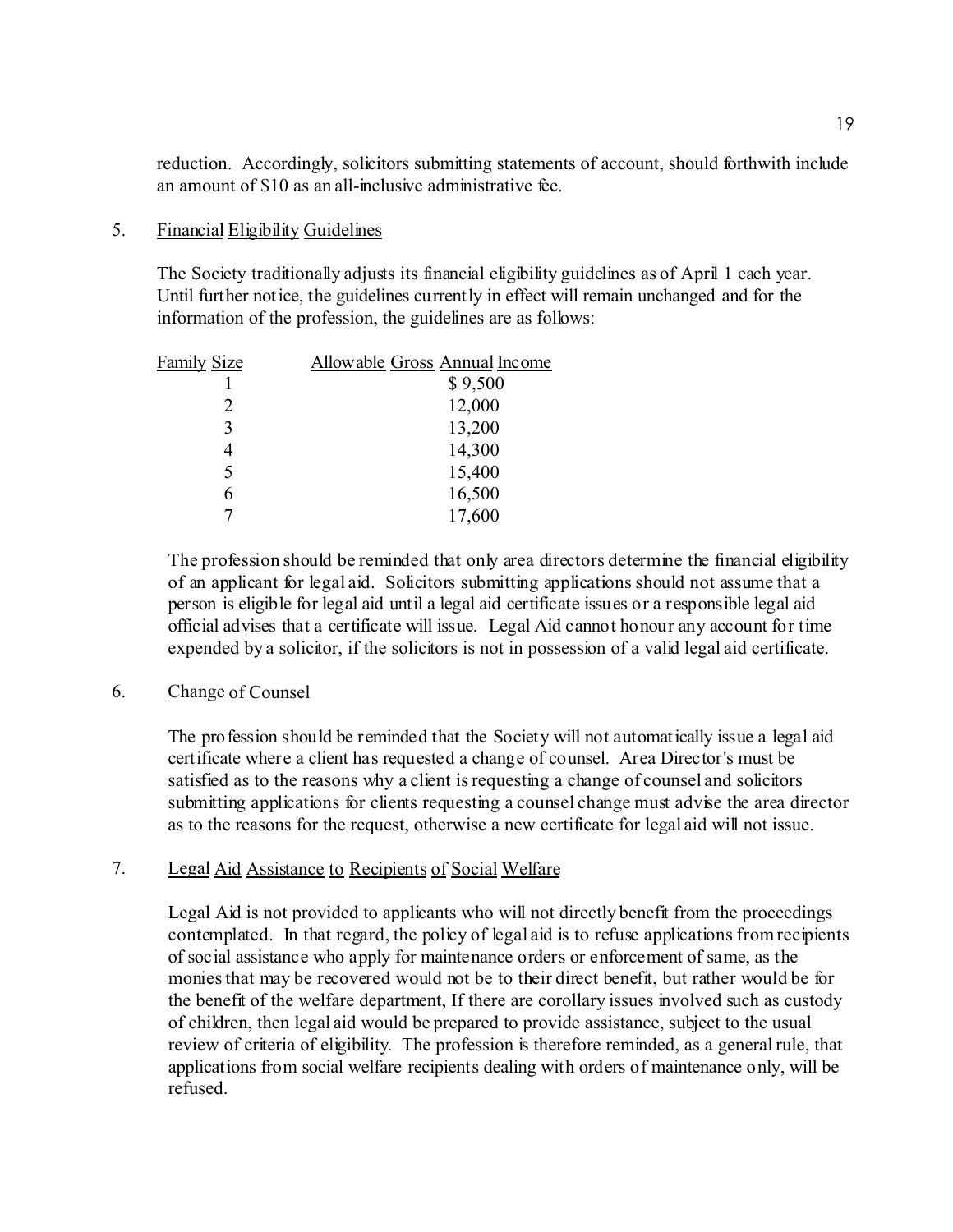## 8. Travel Time and Expenses

Legal Aid's policy with regard to travel time and mileage disbursements, is that the authorization of such expenditures is within the discretion of the area director. Accordingly, the legal accounts department will not honour a claim for travel time or mileage disbursements on an account unless an authorization for same is provided by the area director who issued the certificate.

If there are any matters raised in this memorandum which require clarification or other policy matters, not referred to herein, I would encourage members of the profession to contact me directly at any time.

Robert Freedman Executive Director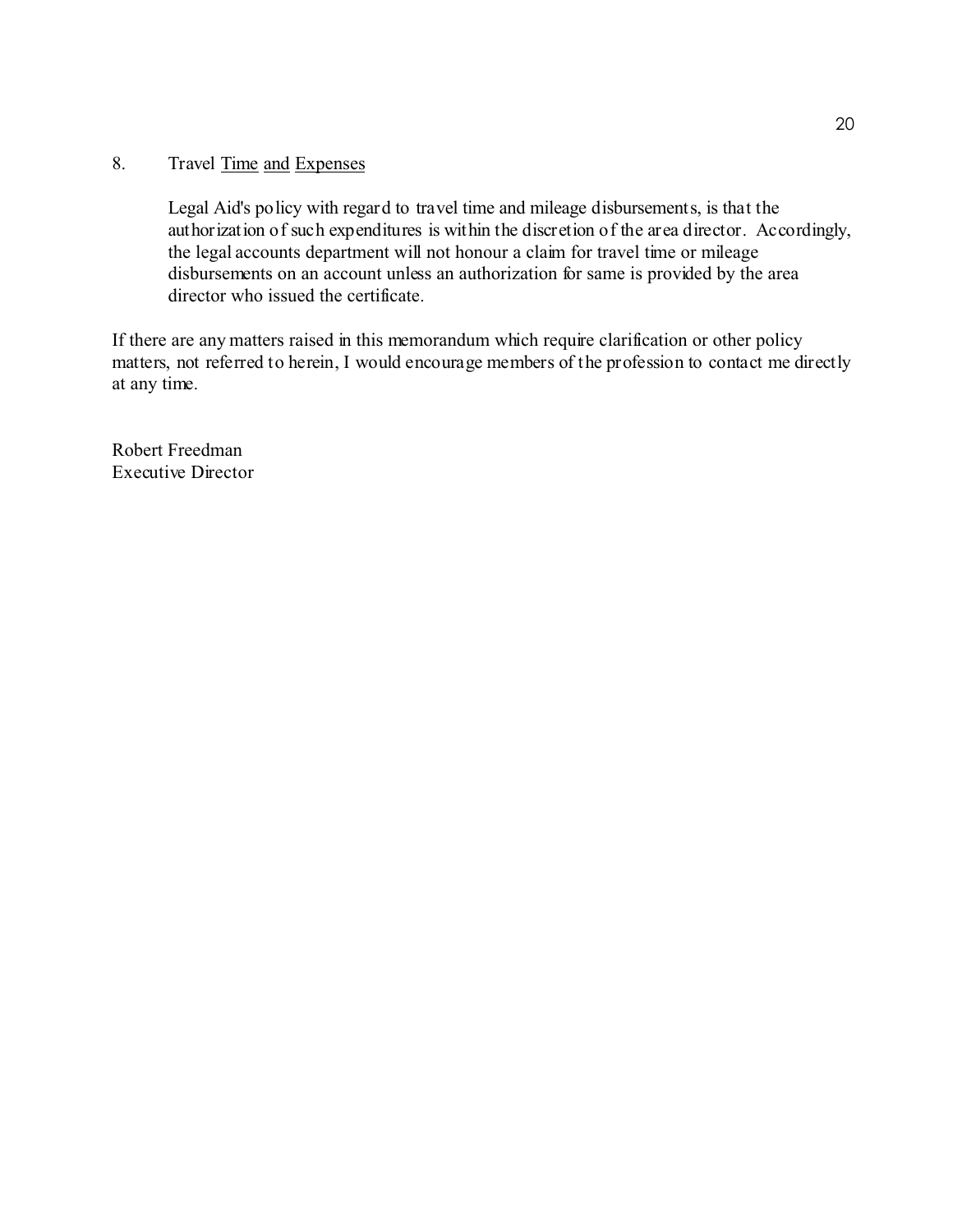## **January 9, 1985**

## To: Area Directors Supervising Attorneys

As of February 1, 1985, Regulations under the Law Fees Act of Manitoba will be amended, in order to provide for the waiver of fees to be paid for the filing of documents and service of documents, through the Sheriff's Office, in legal aid matters, To that effect, I am enclosing a copy of a memorandum to be circulated to the profession, which details procedures to be used after that date. The procedures apply to all staff as well as private bar solicitors and therefore it is extremely important that you review the procedures with your staff in order to avoid any misunderstanding. If you have any questions, please get back to me, Allan or Jim Ramsay as quickly as possible.

It should be noted that with regard to the service of documents through the Sheriff's Office, Community Law Centres in Winnipeg that do not ordinarily use the services of the Sheriff's Office can continue, for the time being at least, to use the services of Barry Aseltine. Community Law Centres outside of Winnipeg that use the Sheriff's Office for the service of documents will get the service without any cost to Legal Aid.

It is important to stress that even though the new system takes effect February 1, it will apply to any certificate issued prior to that date which requires the filing of documents (or service of documents through the Sheriff's Office) after the date of implementation. Accordingly, after February 1, there should be no need to prepare and issue cheques for these disbursements. The only exception would be circumstances, where in emergency situations, a staff solicitor is required to file documents before a legal aid application is processed by the Area Director. In those cases, we will be requesting reimbursement from Court Services or the Sheriff's Office on a monthly basis supported by receipts for disbursements made. After the disbursements are incurred and the certificate issues, send Head Office the appropriate receipts with a completed voucher without delay. Please encourage your staff to ensure they are in receipt of a valid legal aid certificate number before filing documents wherever possible. Obviously, the new system will not apply to informal or noncertificate files and this is further reason to encourage your staff to keep these files to a minimum.

In addition to saving the Society money, it would also mean that the offices will be spending considerably less time preparing, processing and recording cheques and in that regard, the need to maintain your present bank balances will not be required. Sometime after February 1, our Accounting Department will advise you as to the reduction in your bank balances. It should be further noted that Head Office will be receiving on a weekly basis, copies of all vouchers processed in each of the provincial court offices, the Court of Appeal and applicable Sheriff's offices. The offices will be under instruction to ensure that the vouchers are sent to Head Office only. If for whatever reason you find that some offices are sending vouchers to your office, please ensure they are immediately sent to Head Office.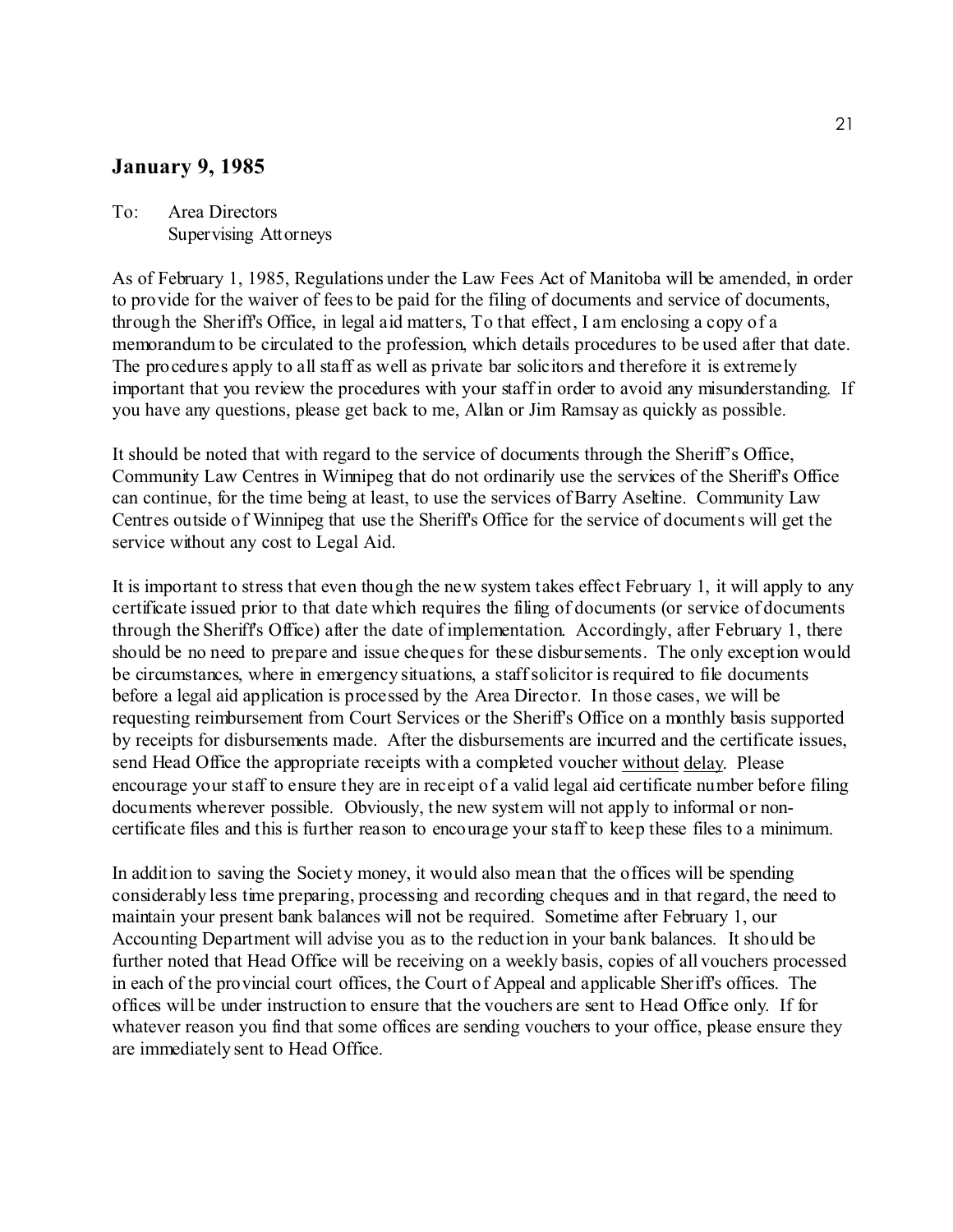Once again, if there are any questions with regard to procedures to be used or how it affects your own office, please ensure that it is clarified with us as quickly as possible.

RF/cm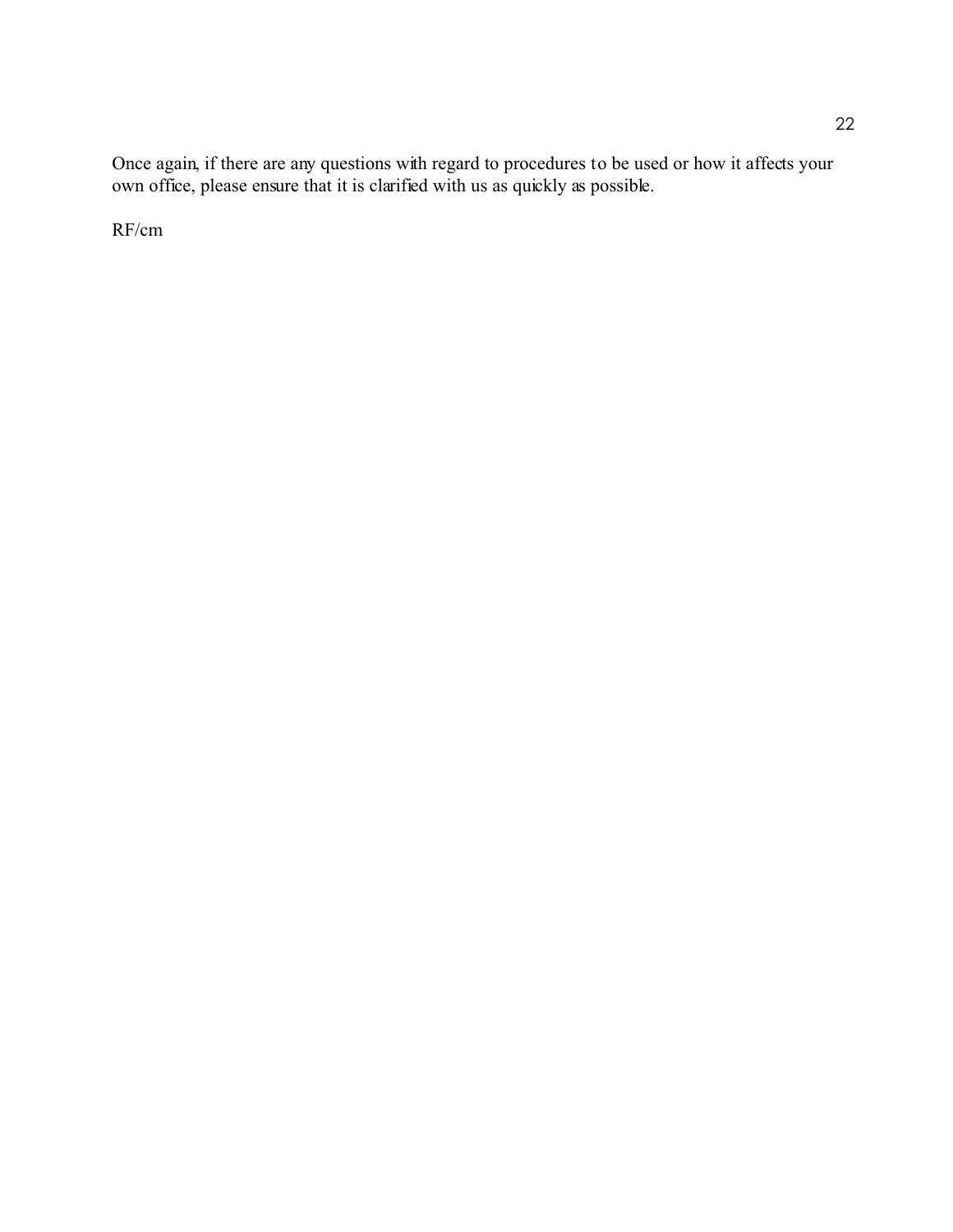#### February 1985

#### MEMORANDUM TO THE PROFESSION

Please take note that effective February 1, 1985, Regulations under the Law Fees Act will be amended which will provide for the waiver of fees to be paid for the filing of court documents and service of documents through the Sheriff's office, in legally aided matters. This will apply to all courts and sheriff offices throughout the Province for all matters covered by valid legal aid certificates, whether in the hands of legal aid staff lawyers or members of the private bar.

As of that date, lawyers acting under legal aid matters will no longer be required to disburse monies when filing and serving documents (only applicable for service through Sheriff's offices). This will apply to all certificates presently in the hands of lawyers as well as new certificates issued.

After February 1, 1985 a lawyer will be required to complete a simple voucher form (a separate voucher form must be completed for each transaction). It is very important to correctly identify the legal aid certificate number on the voucher, in order for the cashier to process the transaction without payment. If for whatever reason a lawyer is not yet in receipt of a valid legal aid certificate he,/she will be required to pay the normal fee and will be reimbursed by legal aid, in the usual manner (provided the solicitor subsequently receives a legal aid certificate). In those circumstances, when rendering statements of account, ensure that receipts issued by the courts and Sheriff's offices are enclosed, which will allow Legal Aid to seek reimbursement. It is important to note that if a lawyer disburses monies on the assumption he/she will receive a legal aid certificate and in fact, for whatever reason does not receive a certificate, then of course Legal Aid will not be responsible for the disbursements incurred.

Each of the court and sheriff offices throughout the Province, including the Court of Appeal, will have vouchers available as of February 1. All Legal Aid offices will have vouchers as well and lawyers can obtain a supply of vouchers from any of those offices. We do not expect the vouchers to be available until February 1.

We believe the system will be of benefit both to Legal Aid and to the lawyers undertaking legal aid work. The voucher has been designed to be simple to complete. Hopefully, it will save lawyers time in preparing cheques, maintaining accounting records, billing Legal Aid and carrying receivables for these disbursements. In order to avoid unnecessary problems, it is important that you understand very carefully the new procedures that will take effect as of February 1, 1985. If you have any questions, please contact Legal Aid for clarification.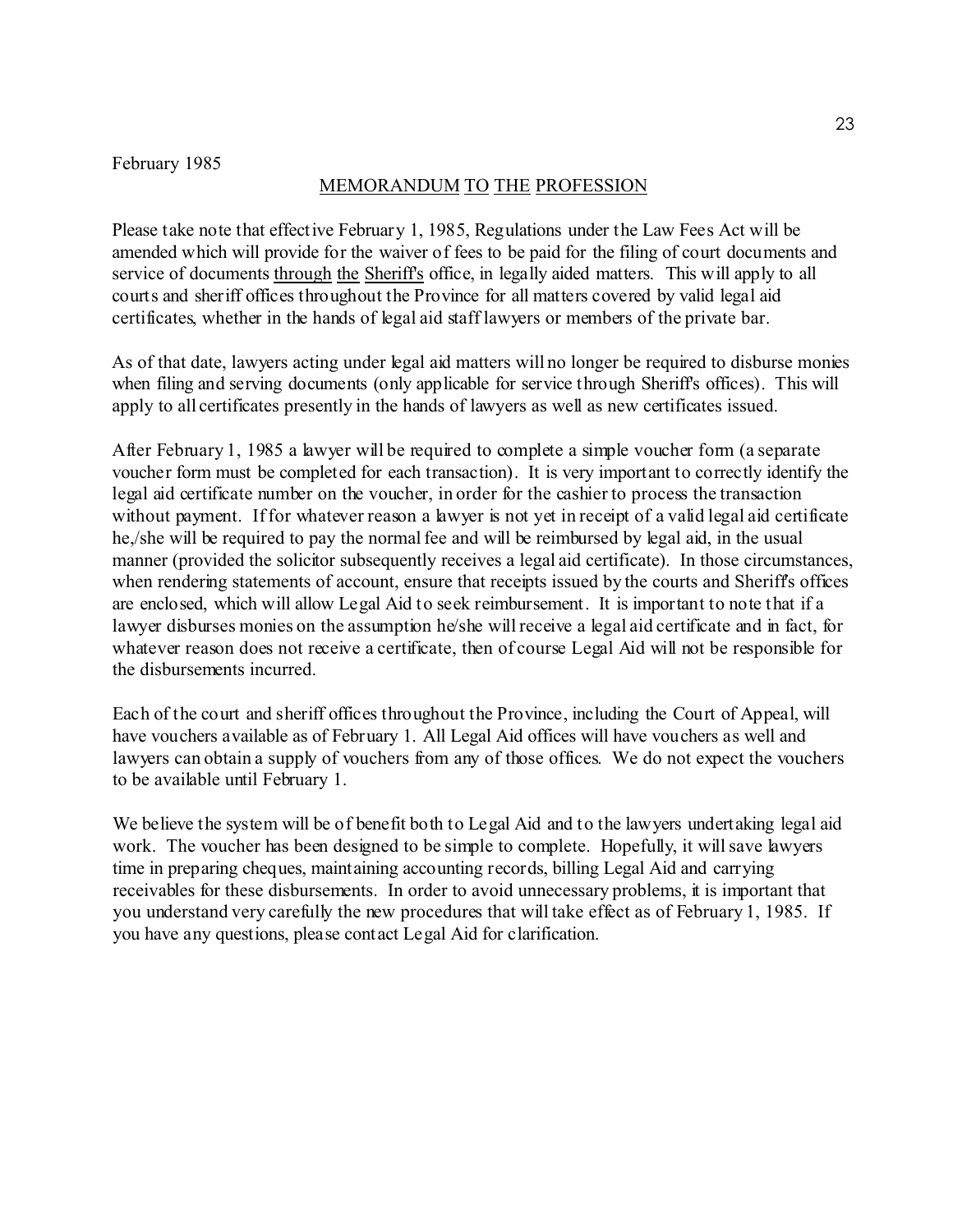## **April 1, 1985**

# TABLE OF CONTENTS

# Page

| 1. | Application for Legal Aid        |                       |
|----|----------------------------------|-----------------------|
| 2. | Computer Research                | 4                     |
| 3. | Fee Generating Matters           | 3                     |
| 4. | Financial Eligibility Guidelines | $\mathcal{D}_{\cdot}$ |
| 5. |                                  |                       |
| 6. | Service of Documents             |                       |
| 7. | Winnipeg Area Director's Office  |                       |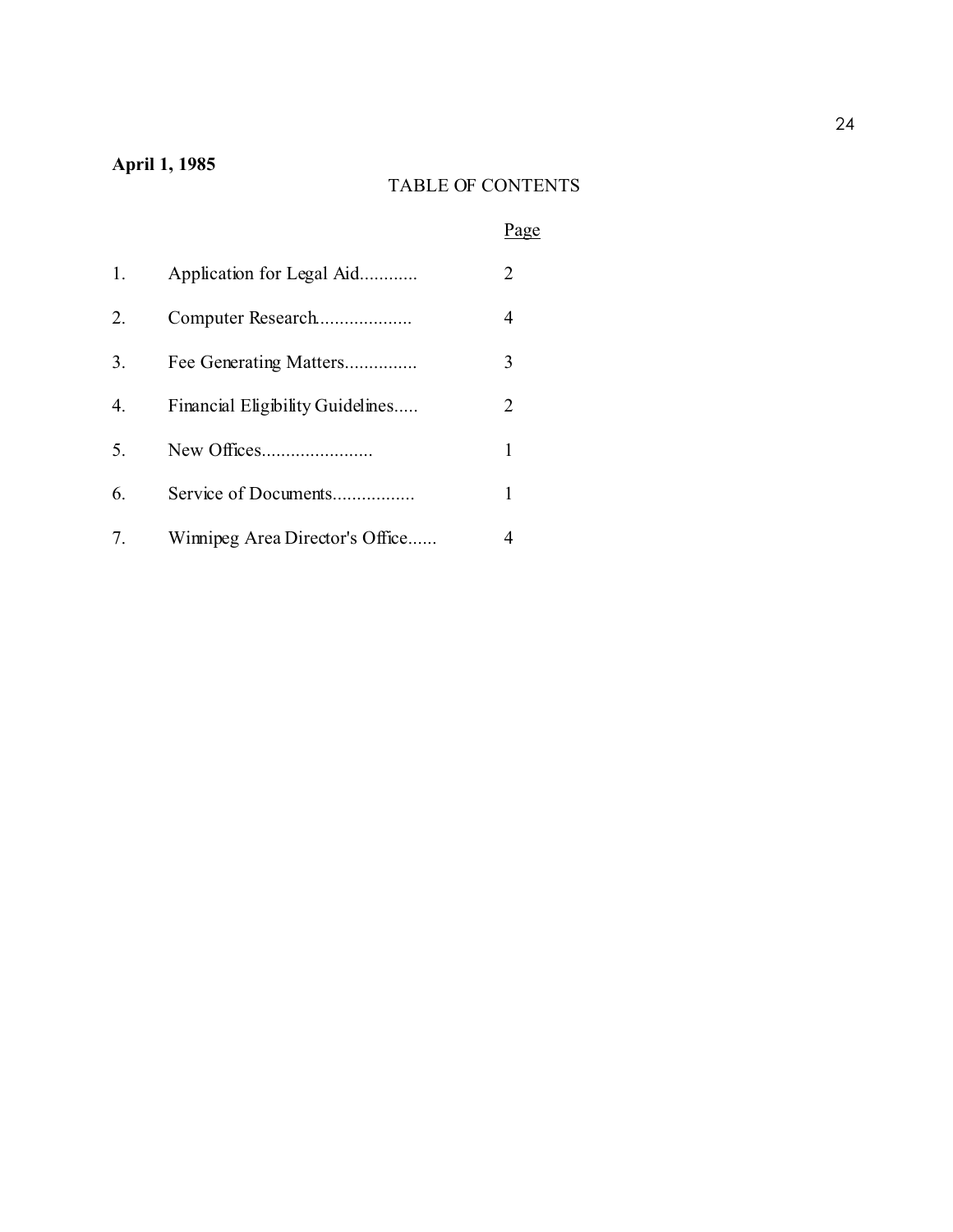#### MEMORANDUM TO LAWYERS PRACTISING IN LEGAL AID

This memorandum is another in a series of annual practise updates to solicitors participating in the Legal Aid program. The last general memorandum to the profession was circulated on April 1, 1984 and copies of that memorandum are still available for distribution, upon request. We would urge all solicitors participating in the Legal Aid program to carefully review the items covered in this memorandum.

## 1. New Offices

The profession should be advised that the Society's Thompson Office will move on March 30, 1985 from the Provincial government building to 303-83 Churchill Drive. The new telephone number will be 778-6411. In the April 1, 1984 memorandum, reference was made to the closing of the Selkirk Interlake Area Director's office. The Selkirk office remains open to provide information and advice to residents of the Selkirk Interlake area, although all applications for legal aid continue to be sent to the Winnipeg Area Director's office for processing. The Selkirk Advice Office is situated at 407 Main Street, telephone number 482- 7595.

2. Service of Documents

For budgetary reasons, the Society's policy with regard to service of documents changes as of April 1, 1985. As of that date, solicitors must use the Sheriff's office to effect the service of documents in all matters. The profession was earlier advised, that court offices throughout the Province, will process without payment, the filing of documents in legal aid matters. As the profession was advised, voucher forms are available in all court offices and in legal aid offices and all transactions are being processed without payment, provided that the solicitor identifies on the voucher a valid legal aid certificate number.

Similarly, the use of the Sheriff's office for the service of documents, will be processed without charge, by having the solicitor complete the same voucher, as noted above, by again identifying the appropriate legal aid certificate number. Please ensure that you identify the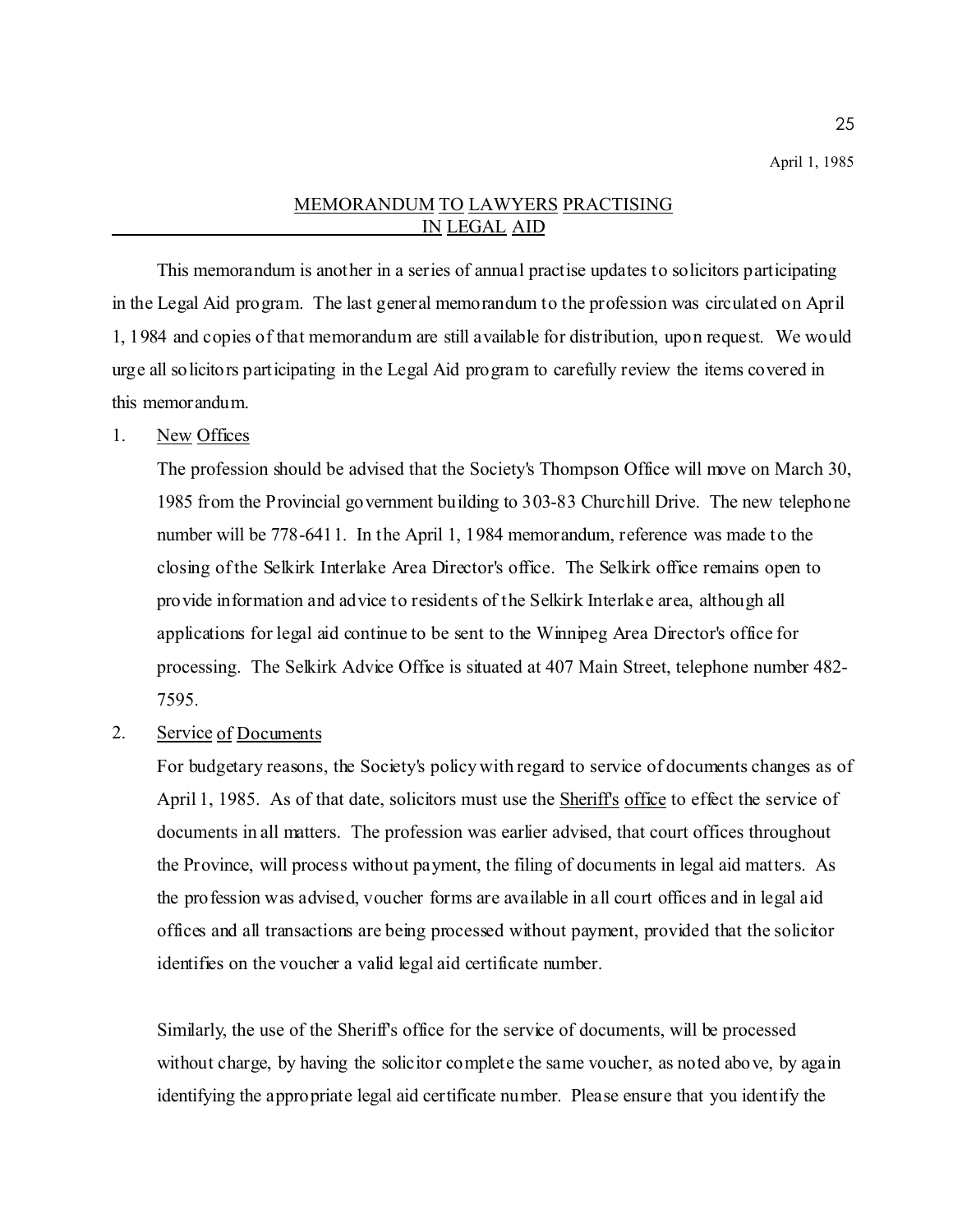appropriate legal aid certificate number on the voucher forms when filing court documents and using the Sheriff's office for service.

The profession should be advised, that area directors' will have the discretion to authorize the use of private process servers, in special or unusual circumstances. If, for whatever reason, a solicitor cannot use the Sheriff's office for the service of documents, he/she must contact the Area Director in their region to seek authorization for use of a private process server. If such authorization is not obtained, Legal Aid will not be responsible for the costs incurred by the solicitor. In circumstances where a private process server is used, Legal Aid will only reimburse the solicitor for an amount equal to the approved rates for private process servers. The rates for private process servers will be revised as of April 1 and solicitors should inquire of the Area Director as to the new rate schedule in effect as of that date.

## 3. Applications for Legal Aid

The office of the Executive Director frequently receives applications for legal aid for appeal matters without sufficient supporting documentation. Before the Executive Director can process any application for appeal matters, he requires a detailed opinion from the solicitor as to the merits of the appeal and where applicable, copies of pre-sentence reports, home studies, criminal records and judgements. Failure to provide such information, where applicable, will result in considerable delay in processing the application for legal aid. Where appropriate, solicitors should advise clients to file their own notices of appeal, if it seems likely that Legal Aid will not be able to process an application for an appeal matter within the prescribed time period.

Solicitors are reminded to ensure that applications are properly completed, including information relating to an applicants income and expenses, with pay stubs or other proof of income attached.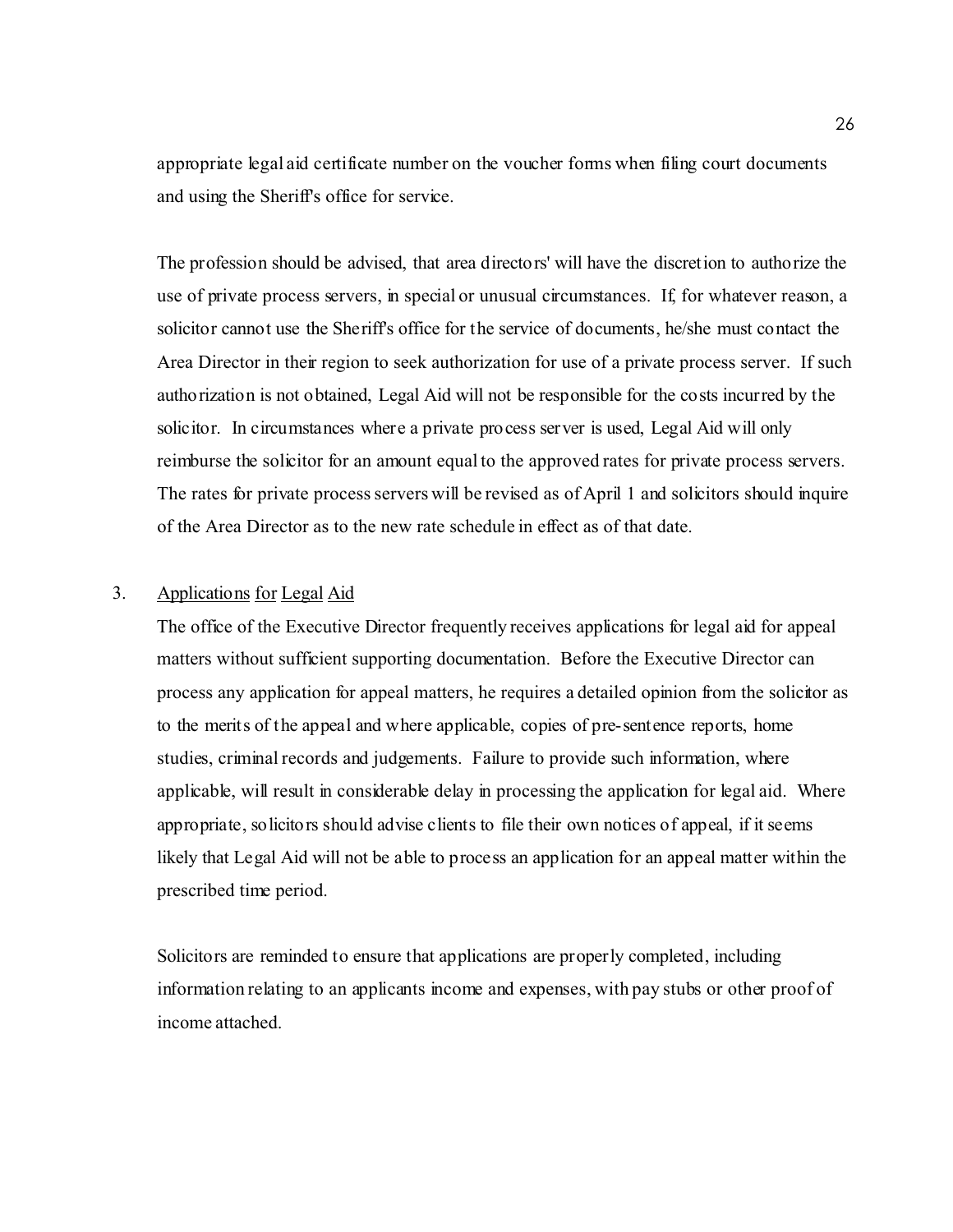#### 4. Financial Eligibility Guidelines

Until further notice, the financial eligibility guidelines currently in effect, will remain unchanged and for the information of the profession, the guidelines are as follows:

| <b>Family Size</b> | Allowable Gross Annual Income |
|--------------------|-------------------------------|
|                    | \$9,500                       |
| $\overline{2}$     | 12,000                        |
| 3                  | 13,200                        |
| 4                  | 14,300                        |
| 5                  | 15,400                        |
| 6                  | 16,500                        |
| 7                  | 17,600                        |
|                    |                               |

The profession should also be advised, that the Society's policies with regard to financial eligibility, other than eligibility based on annual income is being revised as of April 1. These policies refer to such matters as assets, debts, common-law relationships, room and board payments made by children to parents etc. (see attached memorandum). The newly revised policies, represents the first significant change since the policies were first established in 1974. Area Directors would be prepared to review these policies with interested members of the profession, although it must be stressed that only Area Directors and the Executive Director are responsible for determining legal aid eligibility.

With respect to the Society's policies on financial eligibility, the Society recently revised its direction to pay, which is attached, in appropriate circumstances, to the certificates for legal aid sent to solicitors. Solicitors must ensure that clients properly execute directions to pay or agreements to pay (on the face of the Legal Aid certificate). otherwise the legal aid certificate will not be valid.

The profession is further reminded, referring to the Legal Aid Regulations, that the Society must be advised of any change in the financial circumstances of the recipient for legal aid during the course of any proceeding. If a solicitor is made aware of any material change in the income or assets of a legal aid recipient, he/she must advise the area director forthwith.

The profession should also be advised, that in appropriate circumstances, the Society will take security for its costs and will register that security against an applicant's real property. This procedure, may occur in circumstances where there is substantial equity in real estate. In those circumstances, solicitors may be required to execute and register necessary documents, in order for Legal Aid to eventually recover its costs. Where area directors issue certificates which require the taking of security for legal aid costs, the area director will send to the solicitor the necessary documentation for execution, as well as instructions as to the process to be followed.

5. Fee Generating Matters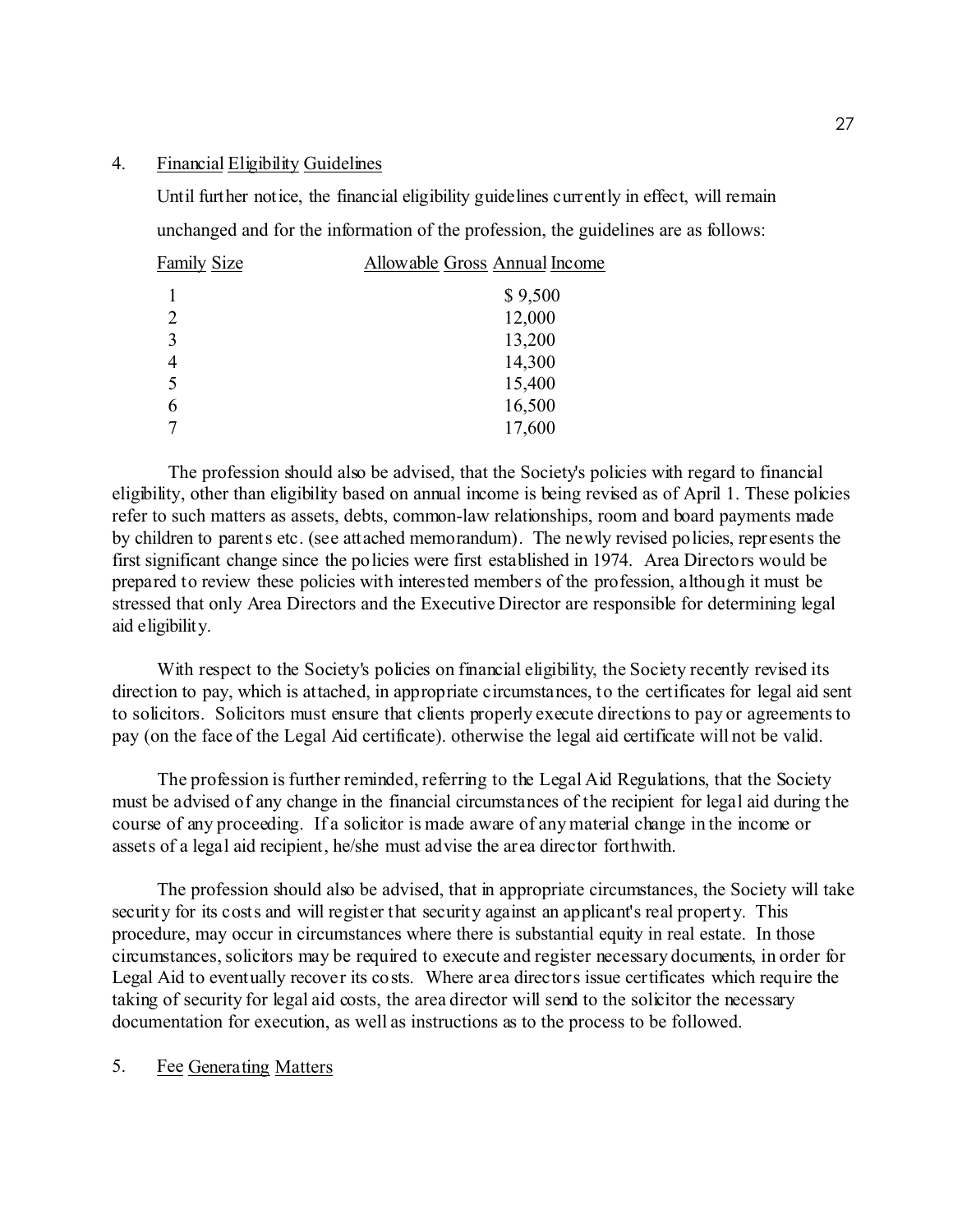In a recent Law Society of Manitoba mailing, the profession was invited to enter their names on panels being established by Legal Aid for referral in potential fee generating matters. The Society will be establishing two lists, a civil (non-domestic) list and a domestic list for solicitors who are prepared to represent people on a contingent fee basis. Copies of the notice circulated in March, are available by contacting either Legal Aid or the Law Society, Solicitors are encouraged to enter their names on the panel.

#### 6. Computer Research

More and more solicitors are making use of computer research facilities, such as the facility through the University of Manitoba, the Law Society of Upper Canada and Quick Law. The profession is advised that prior authorization from an area director is required before expenditures can be incurred for computer research. Full information, including justification for the research and the estimated cost of same, must be provided to the area director.

## 7. Winnipeg Area Director's Office

The Winnipeg Area Director's office was recently reorganized. The Society's Deputy Director, Mr. Allan Fineblit, also assumed the position of Winnipeg Area Director. He is particularly responsible for processing applications for reciprocal matters with other provinces. Mr. Fineblit has two associates reporting to him: William Merrett is responsible for processing criminal and youth applications and Sheila Rogers is responsible for processing all civil applications. All applications for appeal matters and applications on behalf of groups and organizations must be submitted to the Executive Director.

If there are any matters covered in this memorandum that are not clearly understandable, please contact Legal Aid for clarification.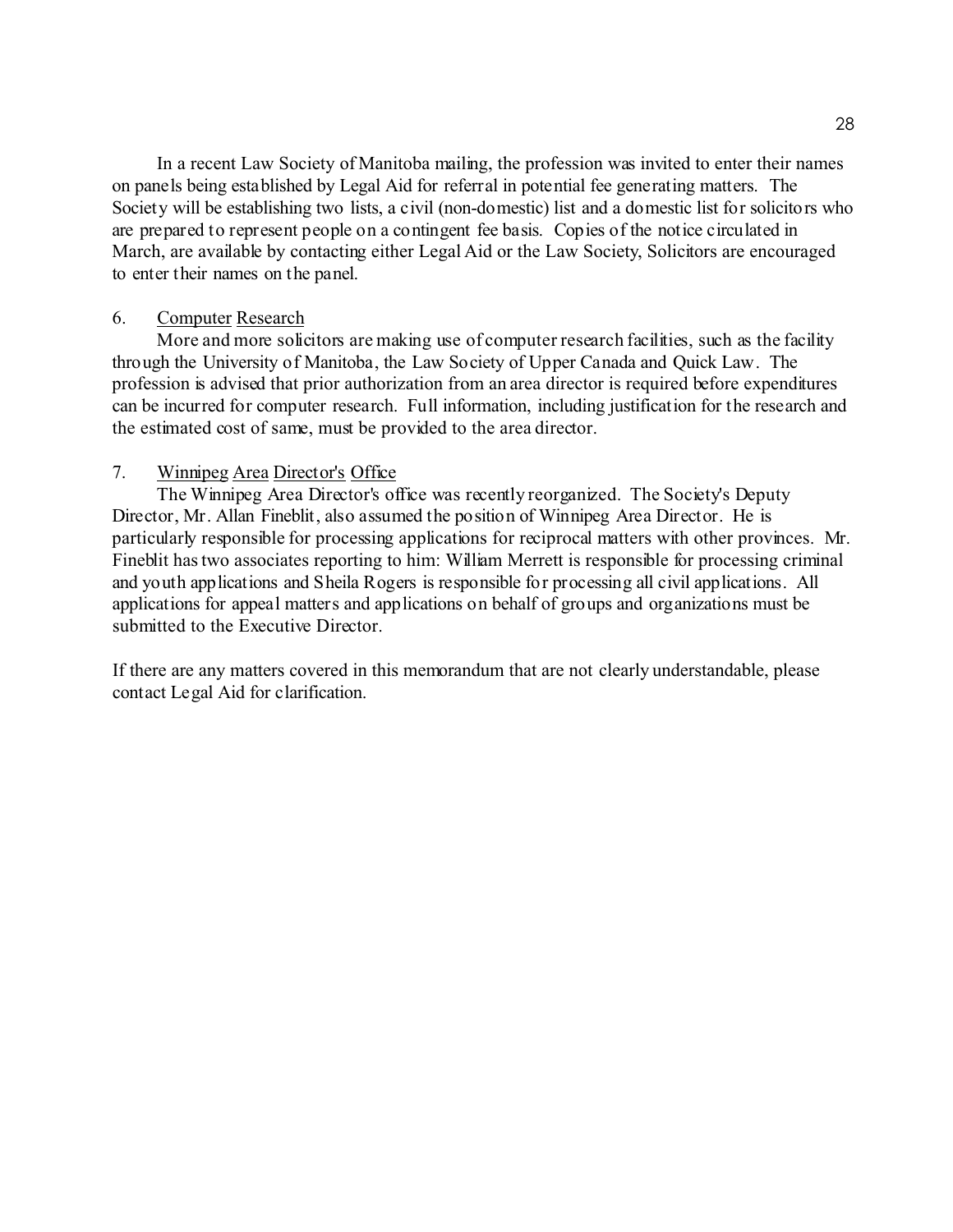#### FINANCIAL ELIGIBILITY GUIDELINES

The following are new financial eligibility criteria as approved by the Board of Directors. a. Common-law Relationships - Will continue to be treated as family units for the purpose of determining financial eligibility. A common-law relationship for these purposes is one where the parties are living as married in a relationship of some permanence, with an actual or reasonable expectation of some financial support or contribution.

b. In a situation where parents are applying for legal aid and have children over 18 living at home, the income of these children will not be included in the income of the family unit. Any money paid by those children over 18 for room and board, will however, we included in the parents' income. Children living at home, over 18, will not be included as members of the family unit if they are earning income, but if they are dependent on their parents, then they will be included in the family unit.

If the applicant is over 18, but living at home, his/her eligibility will be determined on the basis of their own income and they will be treated as a family unit of one person. Their parents' income will not be considered.

c. Cash or liquid assets will be considered on the basis of whether they are sufficient to pay for the legal services required without putting the applicant in an untenable situation. This will be dependent on the costs of legal services required, and the amount of the liquid assets and also, to some extent, on the nature of the representation required.

d. Other assets will be considered on the same basis as cash or liquid assets but the Area Director will also look at whether the assets are justifiable (what need does the applicant have for the asset) and convertible (can they be readily sold or encumbered).

e. Debts will be considered in the same manner as assets with a view to whether they are justifiable (what need does the applicant have for the asset) and convertible (can the asset which created the debt be sold or refinanced to reduce the debt payments).

f. The Society will continue to deduct child care and maintenance payments from gross income in determining financial eligibility.

29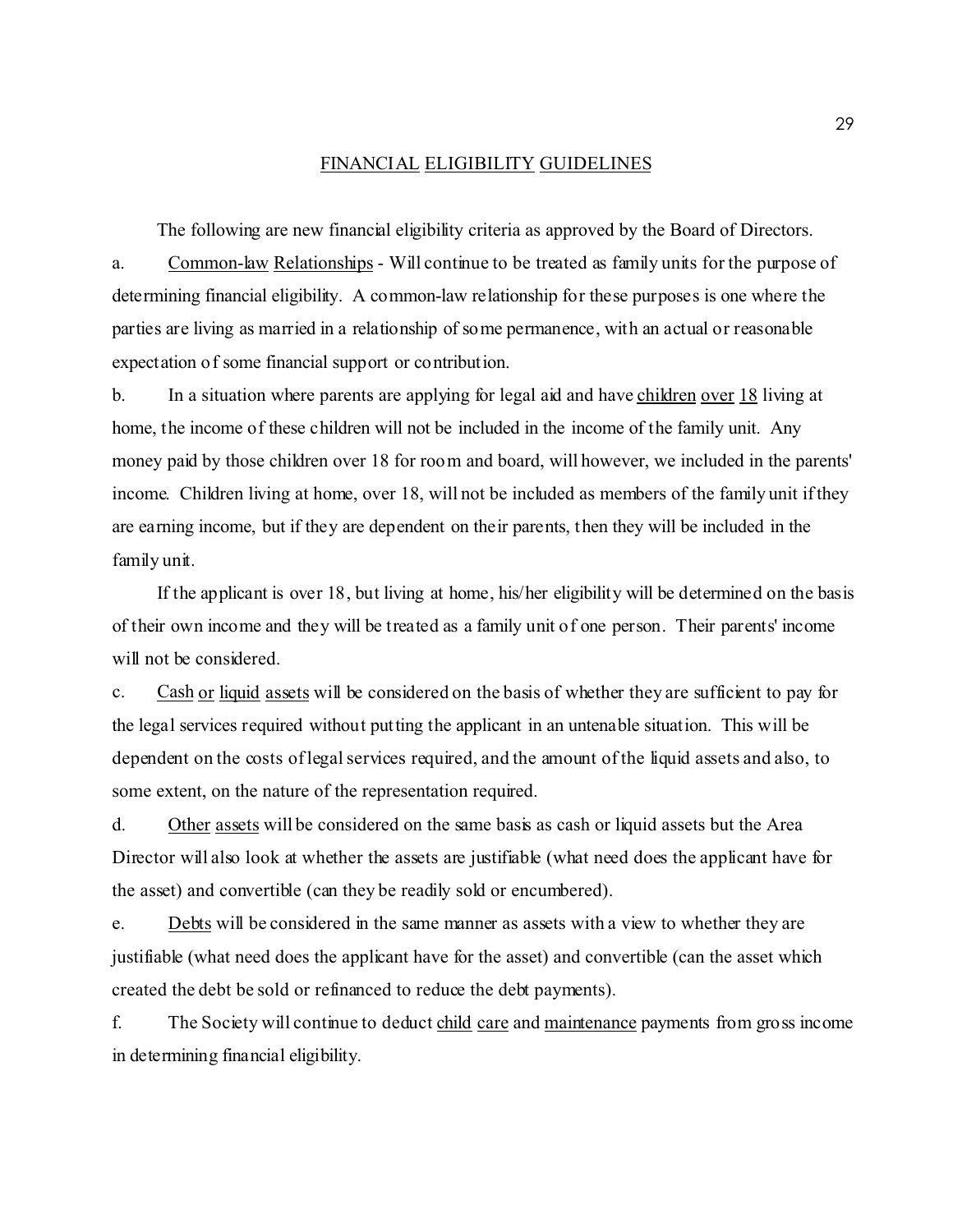## **July 18, 1985**

#### NOTICE TO THE PROFESSION

Legal Aid invites members of the Bar to enrol on two panel lists we are establishing. The lists will be provided to clients seeking Legal Aid assistance in matters which appear to be fee generating. Before Legal Aid will consider handling such a case, the client will be required to see at least two lawyers on the list to determine if one of them will handle the matter on a contingent fee basis,

Legal Aid will maintain two lists of lawyers, a civil (non-domestic) list and a domestic list. If you wish to enrol on these lists you should write to the Executive Director, Legal Aid Manitoba, 402-294 Portage Avenue, Winnipeg, Manitoba, R3C OB9, specifying which list you would like to be on. lawyers may enrol on both lists if they choose. It is not necessary to be on the Legal Aid panel in order to enrol on these lists.

Enrolment on the lists does constitute an undertaking that the lawyer is willing, in appropriate circumstances, to handle contingent fee cases. By enrolling on the list, a lawyer also undertakes, when contacted by clients in these circumstances, to advise Legal Aid in writing whether or not he/she is prepared to handle the matter on a contingent fee basis.

If at least two lawyers on the appropriate list advise Legal Aid that they are unwilling to handle the case on that basis, Legal Aid will review the matter to determine if it is an appropriate one to be handled on a Legal Aid basis.

If a lawyer is prepared to handle the matter on a contingent fee basis, he/she should advise Legal Aid, and he/she is free to make private arrangements with the client without further Legal Aid involvement.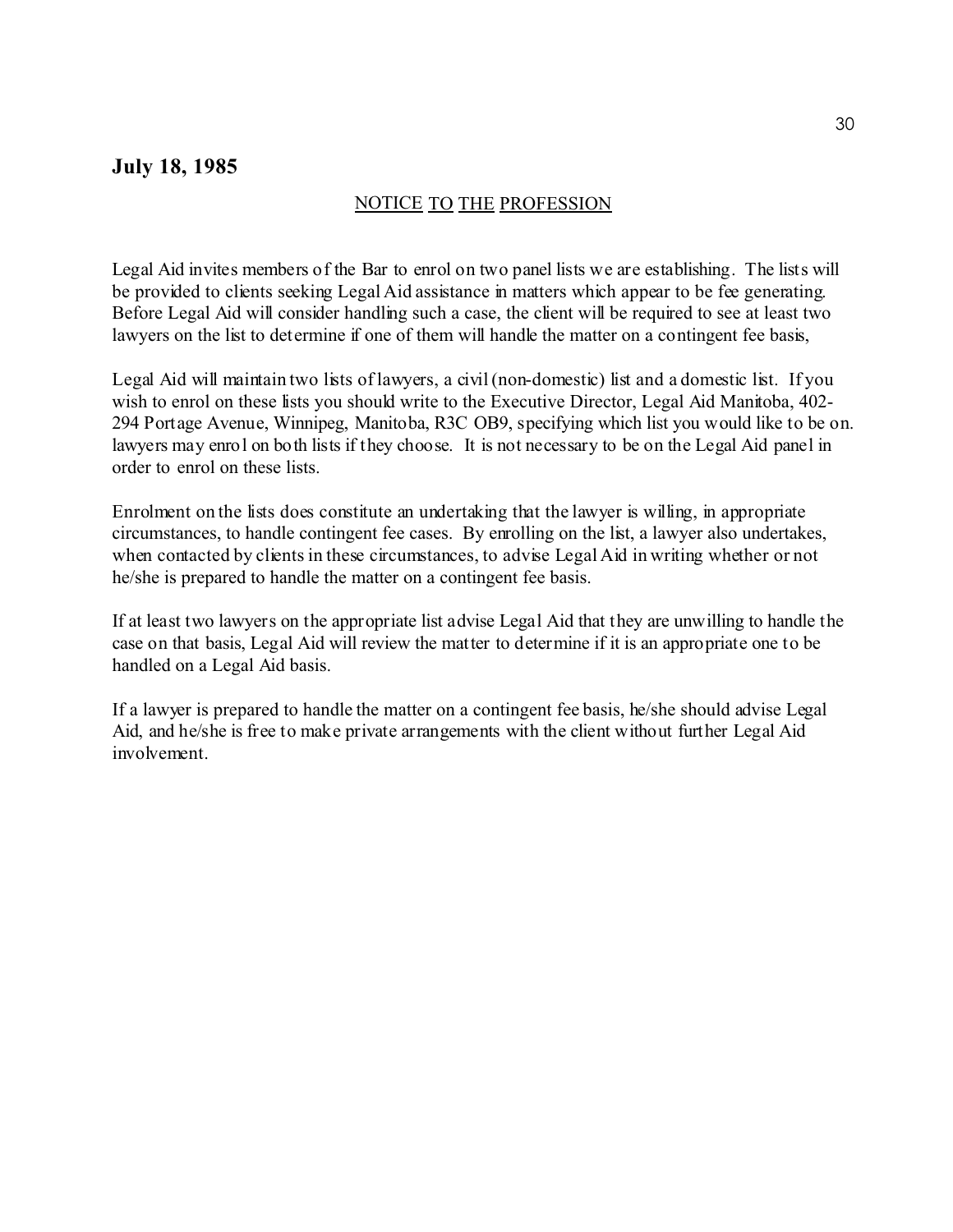## **April 1, 1986**

## MEMORANDUM TO LAWYERS ON THE LEGAL AID PANEL

Legal Aid Annually circulates a memorandum to lawyers enrolled on the Legal Aid panel highlighting significant changes in policy, procedures or areas of concern that have arisen over the past twelve months. This memorandum deals with the following topics in the order set out below. For more information contact Legal Aid's Head Office or your local Area Office.

- 1. Applications for Legal Aid
- 2. Appeals to the Court of Appeal. and Supreme Court of Canada
- 3. Financial Eligibility
- 4. Recoveries from Clients
- 5. Emergency Legal Aid Applications
- 6. Acknowledgment of Certificates
- 7. Amendments to Legal Aid Certificates
- 8. Change of Counsel.
- 9. Filing and Service of Documents
- 10. Extraordinary Disbursements
- 11. Counsel in Other Jurisdictions
- 12. Change in Client Circumstances
- 13. Certification of Accounts
- 14. Duty Counsel Billings
- 15. Payment for Travel, Time and Expenses
- 16. Taxation Reviews and Appeals
- 17. Fee Generating Panel List
- 18. Reference Materials Available
- 19. New Executive Director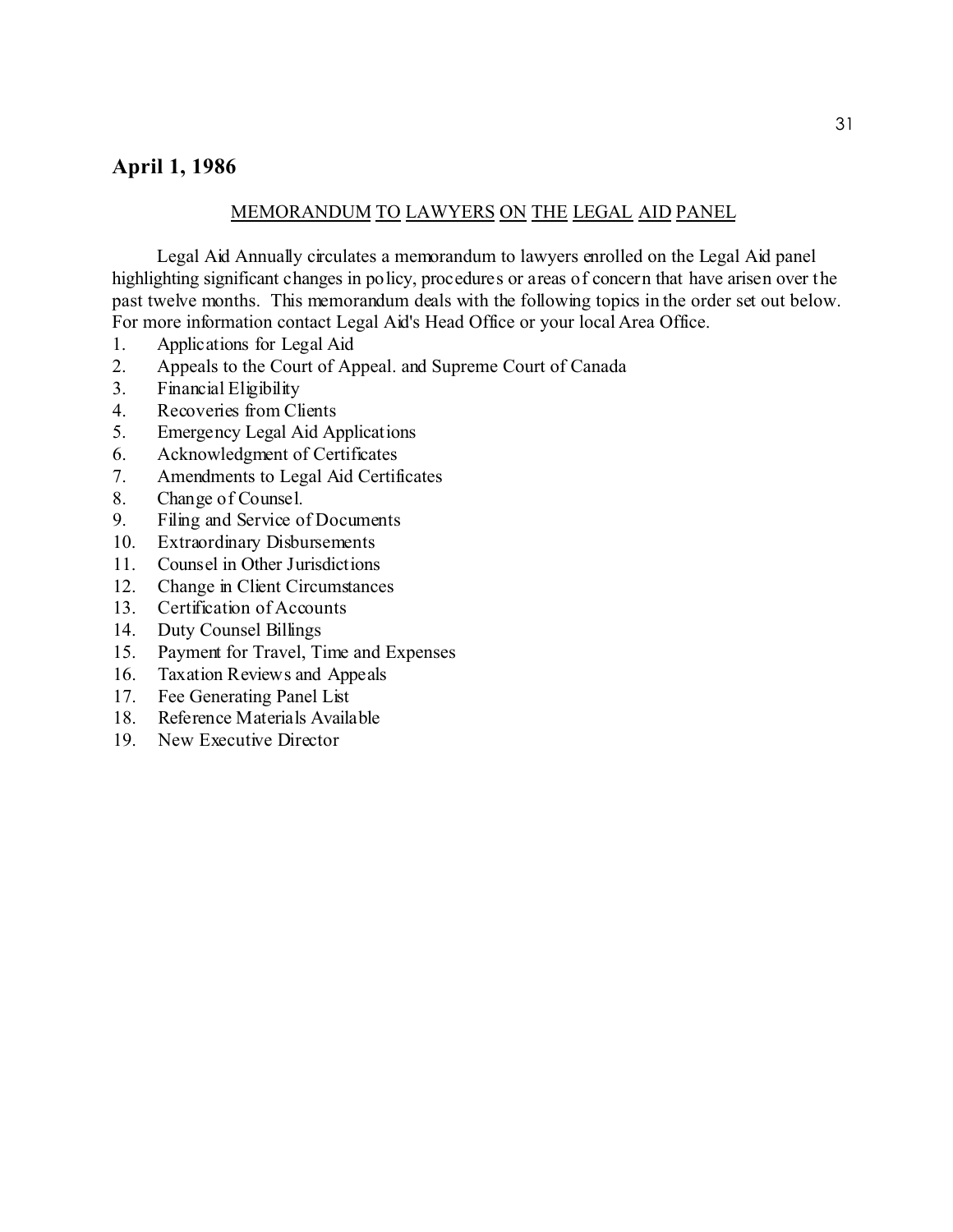#### 1. APPLICATIONS FOR LEGAL AID

Legal Aid applications in criminal, youth and urgent civil matters are regularly processed by the area office within 48 hours from the date on which they are received. Non-urgent civil, matters are processed within ten days from the date on which they are received. This is only possible, when all relevant sections of the legal aid application are completed. Some areas which are often incomplete include information about an accused's prior record and the details of the offense in criminal masters and opinion as to the merits in civil matters. Failure to include a pay stub or other proof of income is another cause of delay.

#### 2. APPEALS TO THE COURT OF APPEAL AND SUPREME COURT OF CANADA

Most Legal Aid applications should be directed to the Area Director in the area where the matter is to be heard. One exception to this has to do with appeals to the Court of Appeal, and Supreme Court of Canada. These applications should be sent to the Executive Director (the Executive Director also deals with applications for extraordinary remedies and applications by groups). Applications for appeals must include a detailed opinion as to the merits together with any supporting documentation such as predisposition reports, written decisions, orders, etc.

#### 3. FINANCIAL ELIGIBILITY

Financial eligibility for Legal Aid is based on an applicant's ability to pay for the legal services they require. The first test of eligibility is the applicant's gross income. In order to ensure a certain degree of uniformity throughout the Province, Legal Aid has adopted financial eligibility guidelines. Each Area Director, however, has discretion to grant legal aid to persons whose income exceeds the guidelines based on their entire financial situation. In some cases, a person whose income exceeds the Legal Aid guidelines may be asked to contribute toward the cost of the legal services they require (called an "Agreement to Pay").

At present the financial eligibility guidelines begin at \$9500 gross income per year for a single person. The guideline for a family unit of two is \$12,00, for three \$13,200, and it increases by \$1100 for each additional. family member after that. Please note that these guidelines may be changed in the next few months and a separate notice will be sent out if that happens.

Gross income does not include the money received from family allowance. Child care expenses and maintenance payments are deducted from gross income.

If an applicant has cash or liquid assets, he/she may be ineligible for legal aid, if the asset is sufficient to pay for the legal services required without putting the applicant in an untenable situation. Other assets will. be considered on the same basis, but area directors also consider whether the assets are justifiable (what need does the applicant have for the asset) and convertible (can they be readily sold or encumbered). Debts are considered in the same manner as assets.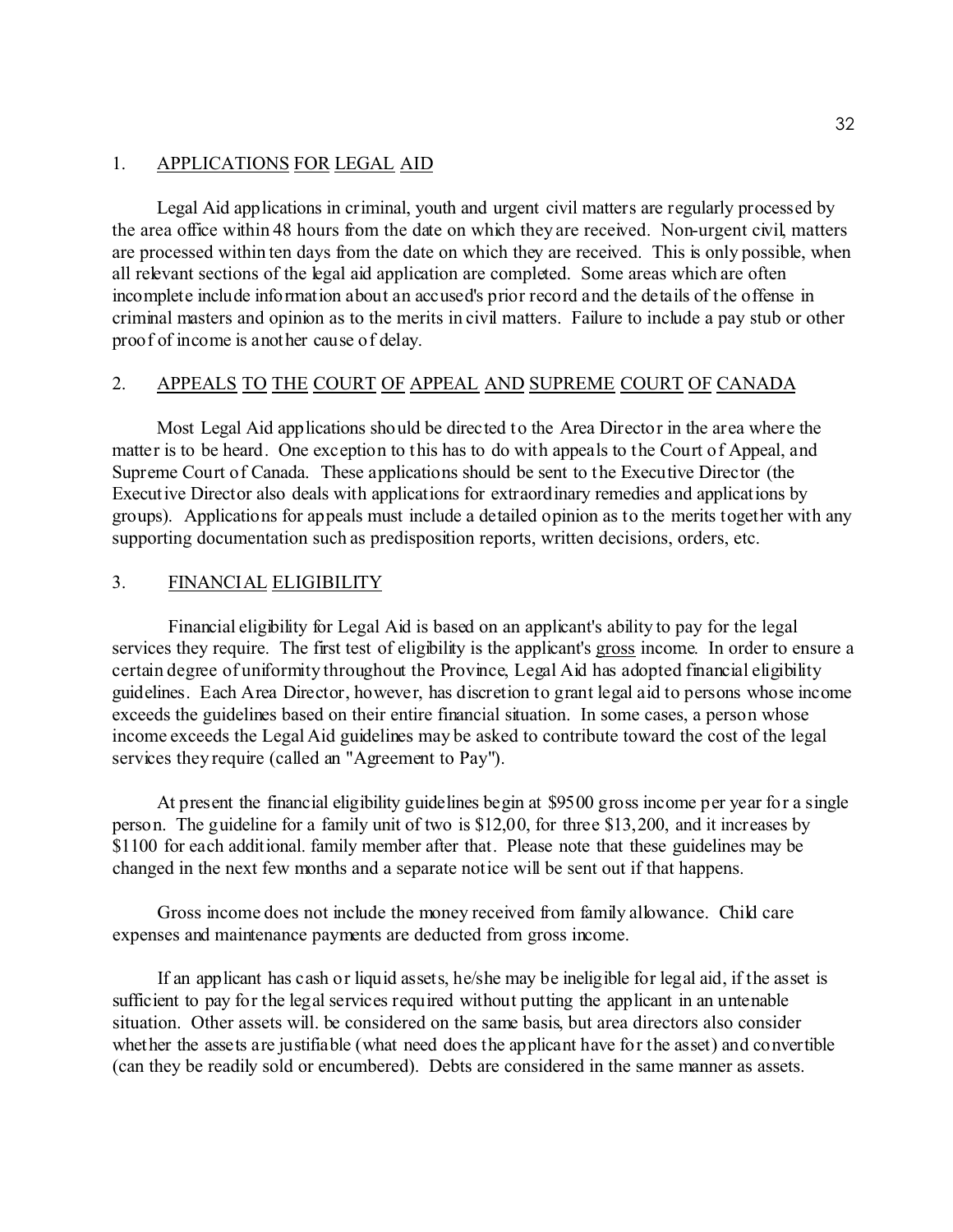Common-law relationships continue to be treated as family units for the purpose of determining financial eligibility. A common-law relationship is one where the parties are living as married in a relationship of some permanence, with an actual or reasonable expectation of some financial support or contribution.

## 4. RECOVERIES FROM CLIENTS

Legal Aid sometimes asks clients to contribute toward the cost of the legal service they require. This may be where their income exceeds the financial eligibility guidelines. In those circumstances, a client is asked to sign an Agreement to Pay usually over a period of several months. In cases where it appears the client may recover some money as the result of the proposed proceedings, Legal Aid may ask the client to sign a Direction to Pay instructing the client's lawyer lo repay Legal Aid its costs out of any money recovered. In cases where the client owns real estate which he/she does not wish to dispose of, Legal Aid may ask the client to sign a Charge on Land permitting Legal Aid to encumber the land for its costs.

Agreements to pay, directions to pay and charges on land will be sent with the Legal Aid certificate. The Legal Aid certificate is not effective unless those documents are signed by the client and returned to Legal Aid, together with the Legal Aid certificate. Counsel should also note Section 15 of the Legal Aid Act. This section provides that any money recovered by or on behalf of an applicant shall be paid to Legal Aid. This Section applies whether or not the client has signed a direction to pay. In practise we only require a lawyer to pay to us an amount sufficient to cover his/her fees and disbursements. Any other money recovered can be returned to the client. In cases of hardship, clients can contact the Area Director for a refund of part or all of the contribution.

## 5. EMERGENCY LEGAL AID APPLICATIONS

In urgent situations, Legal Aid can provide telephone authorization for counsel to begin acting. In those circumstances, counsel should have available information about the circumstances of the case and the applicant's financial. situation and should telephone the Area Director in the area where the matter is to be heard.

#### 6. ACKNOWLEDGEMENT OF LEGAL AID CERTIFICATES

Legal Aid certificates must be signed by the lawyer to whom they are issued and returned to the Area Director within 30 days. Legal Aid's practise is to send out a reminder letter after 30 days and to cancel. the Legal Aid certificate after 60 days. If the certificate requires an Agreement to Pay, Direction to Pay, or Charge on Land to be signed, it must be returned with the Legal Aid certificate. Unless the Legal Aid certificate (and where appropriate, Agreement to Pay, Direction to Pay or Charge on Land) are signed and returned to the area office within 60 days, subsequent statements of account submitted cannot be paid. If the Legal Aid certificate has been returned within 60 days, it is effective from the date on which the Legal Aid application was first taken.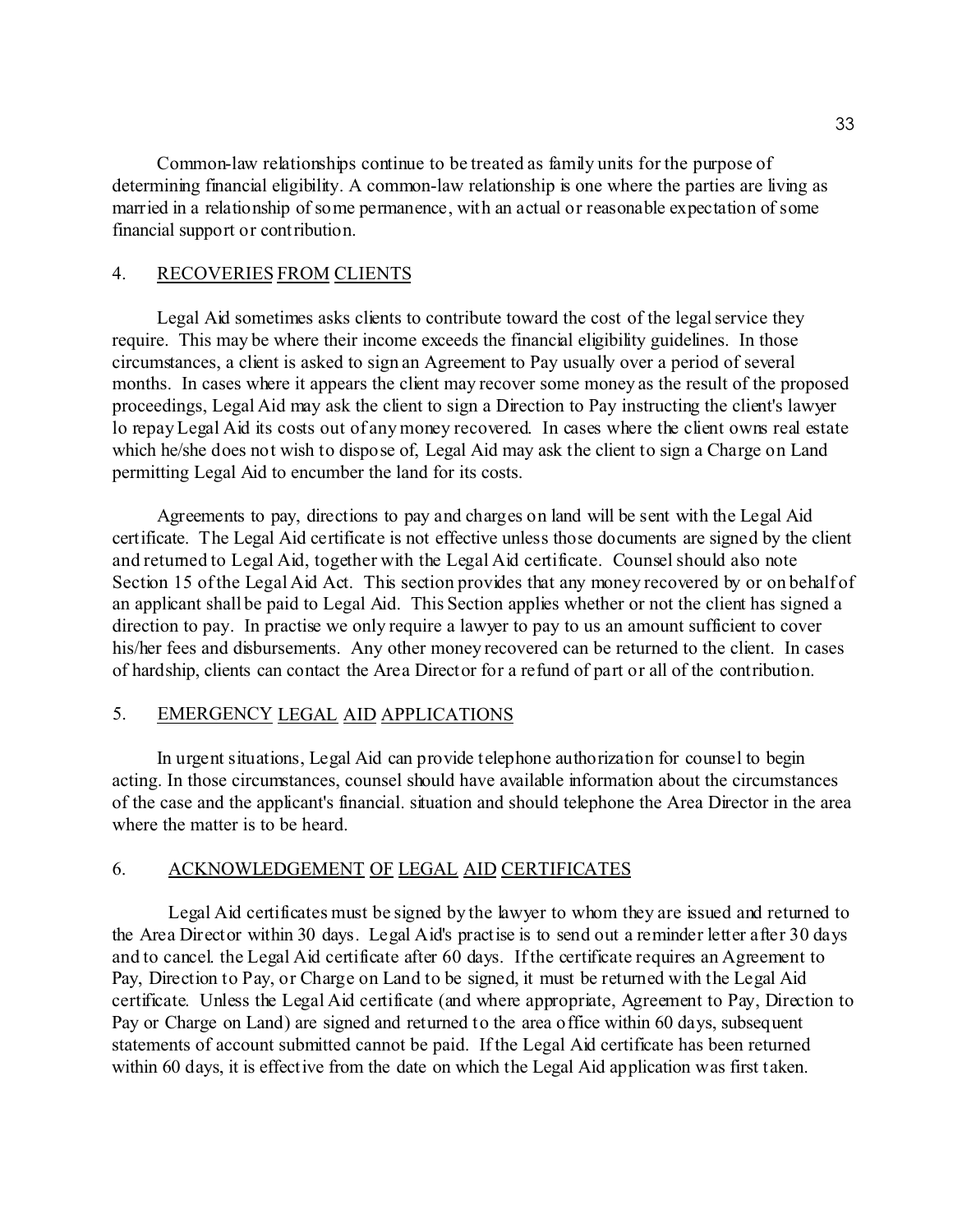## 7. AMENDMENTS OF LEGAL AID CERTIFICATES

When new matters arise on an existing legal aid certificate that were not contemplated when the certificate issued or would not ordinarily be contemplated for this type of matter, an amendment should be sought from the Area Director. In domestic matters it is not necessary to seek an amendment for interim relief including interim ex parte relief. Matters such as bail reviews or appeals of interim orders do however require an amendment. Similarly, if a certificate is issued for a separation and a client wishes to proceed for a divorce, an amendment would be required.

#### 8. CHANGES OF COUNSEL

The Legal Aid Act provides that certificates are issued to lawyers and not law firms. A lawyer may decline to act on any legal aid certificate which is issued to him/her, but, in those circumstances, the Legal Aid certificate should be returned to the Area Director unsigned with an appropriate covering letter. Under no circumstances should a legal aid certificate simply be sent to another lawyer without the approval. of the Area Director. A lawyer may delegate work on a legal aid certificate to another lawyer in their firm, provided it is only with respect to interlocutory or other preliminary steps in the matter. Similar delegation is permissible to graduates-at-law within the same firm. Other than for interlocutory or preliminary steps, a solicitor may not delegate a legal aid matter to another lawyer except under exceptional circumstances and then only with the consent of the applicant and the approval of the Area Director. Delegation of a legal aid certificate is covered by Section 13 of the Legal Aid Act.

If a client indicates that they wish a change of lawyer, they should write to the Area Director, outlining the reason for the change. Because of the structure of the tariff, it is often a duplication of expense to Legal Aid to permit a change of lawyer. As such, unless there is a valid reason for a change of lawyer, it will not be authorized. Lawyers should not take steps to withdraw from the record and the like until they have been advised by Legal Aid that the change of counsel has been authorized.

#### 9. FILING AND SERVICE OF DOCUMENTS

The Regulations under The Law Fees Act provide for the waiver of fees to be paid for the filing of court documents or the service of documents and escort services through the Sheriff's office in legally aided matters. This applies to all courts and Sheriff's offices throughout the Province.

All service of documents in legally aided masters should be effected through the Sheriff's Office. Under special circumstances where a private process server is required, prior authorization must be obtained from the Area Director.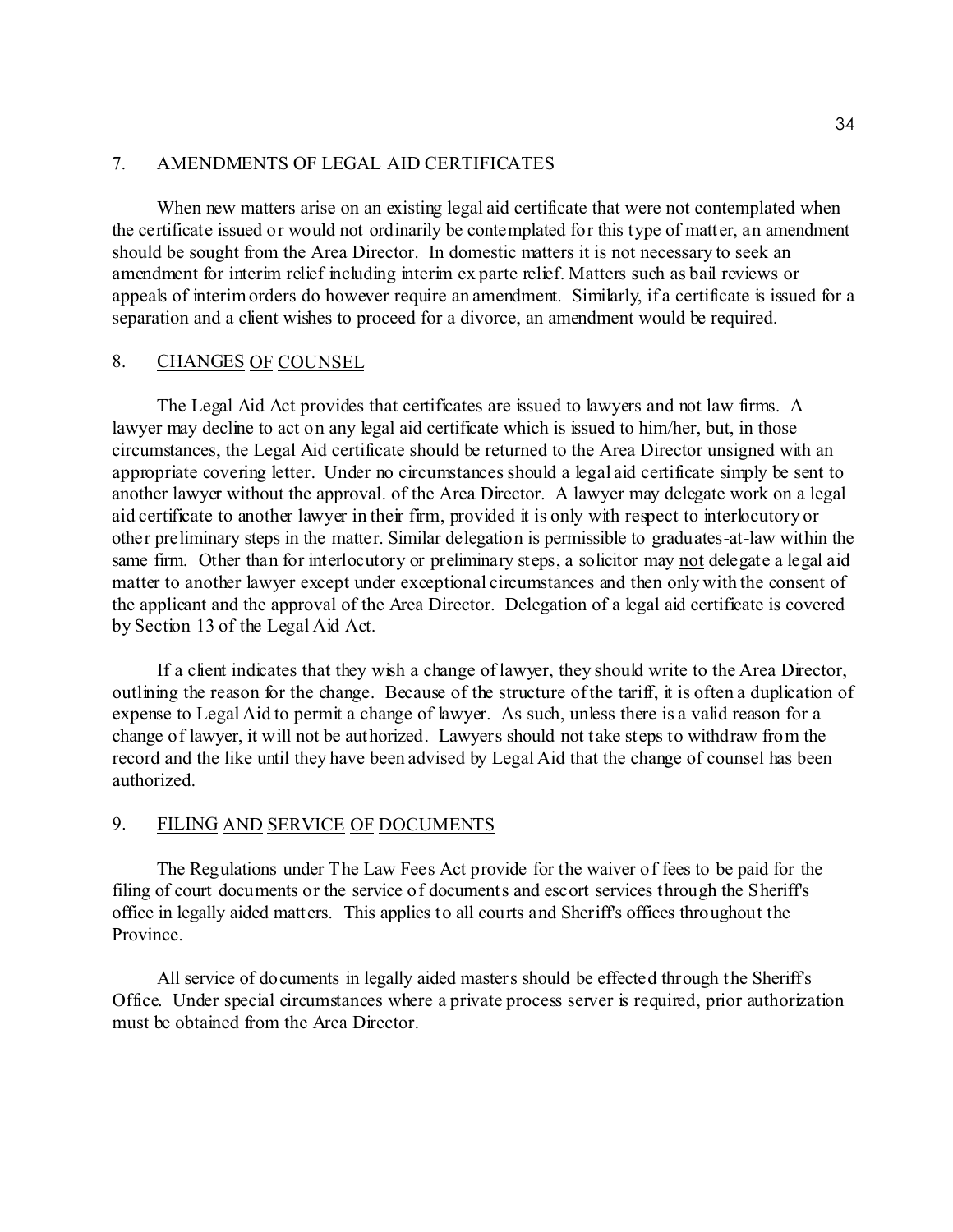When filing documents or arranging for service in legal aid matters, a voucher form should be filed in lieu of payment. Voucher forms are available in all of the court offices and require the Legal Aid certificate number before they will be accepted.

There may be circumstances where documents have to be filed or serviced before a legal aid certificate issues. In those cases the Lawyer should pay the fees and bill Legal Aid for them in the ordinary course. When submitting such a bill, please include the original receipt and the suit number. It should also be noted that interim billing is permissible for disbursements which total in excess of \$50.00.

#### 10. EXTRAORDINARY DISBURSEMENTS

Extraordinary or unusual disbursements which would not be contemplated when a certificate issues, must be approved by the Area Director. Examples of extraordinary disbursements are medical reports, computer research, hiring of a private investigator and the like. Transcripts, in appeal cases do not require special authorization, although transcripts in other kinds of cases usually do. Counsel are reminded to request the Legal Aid rate when ordering transcripts in legal aid matters.

## 11. COUNSEL IN OTHER JURISDICTIONS

Legal Aid has an agreement with all the other Legal Aid plans in Canada. If a Manitoba resident requires counsel in another jurisdiction in a civil matter, provided the client is eligible for legal aid in Manitoba, the other jurisdiction will appoint a lawyer on his/her behalf if it is a matter which falls within their range of coverage. If counsel in other jurisdictions in Canada is required, contact the Winnipeg Area Director. While Legal Aid Manitoba does not have any formal, arrangements with other jurisdictions outside of Canada, we may be able to obtain informal assistance from them.

## 12. CHANGE IN CLIENT CIRCUMSTANCES

Regulation 39 under the Legal Aid Act, requires counsel to notify the Area Director of any change in a legally aided client's circumstance which may affect their continuing eligibility.

## 13. CERTIFICATION OF ACCOUNTS

All accounts submitted to Legal Aid Manitoba must contain the following certification: "I certify that the Legal Aid to which reference is made herein was rendered by me, or by such other named person as is specifically stated herein, and that the disbursements set out herein were paid or liability therefore incurred, and they were necessary and proper, and that I have not heretofore received any reimbursement for any of them."

## 14. DUTY COUNSEL BILLINGS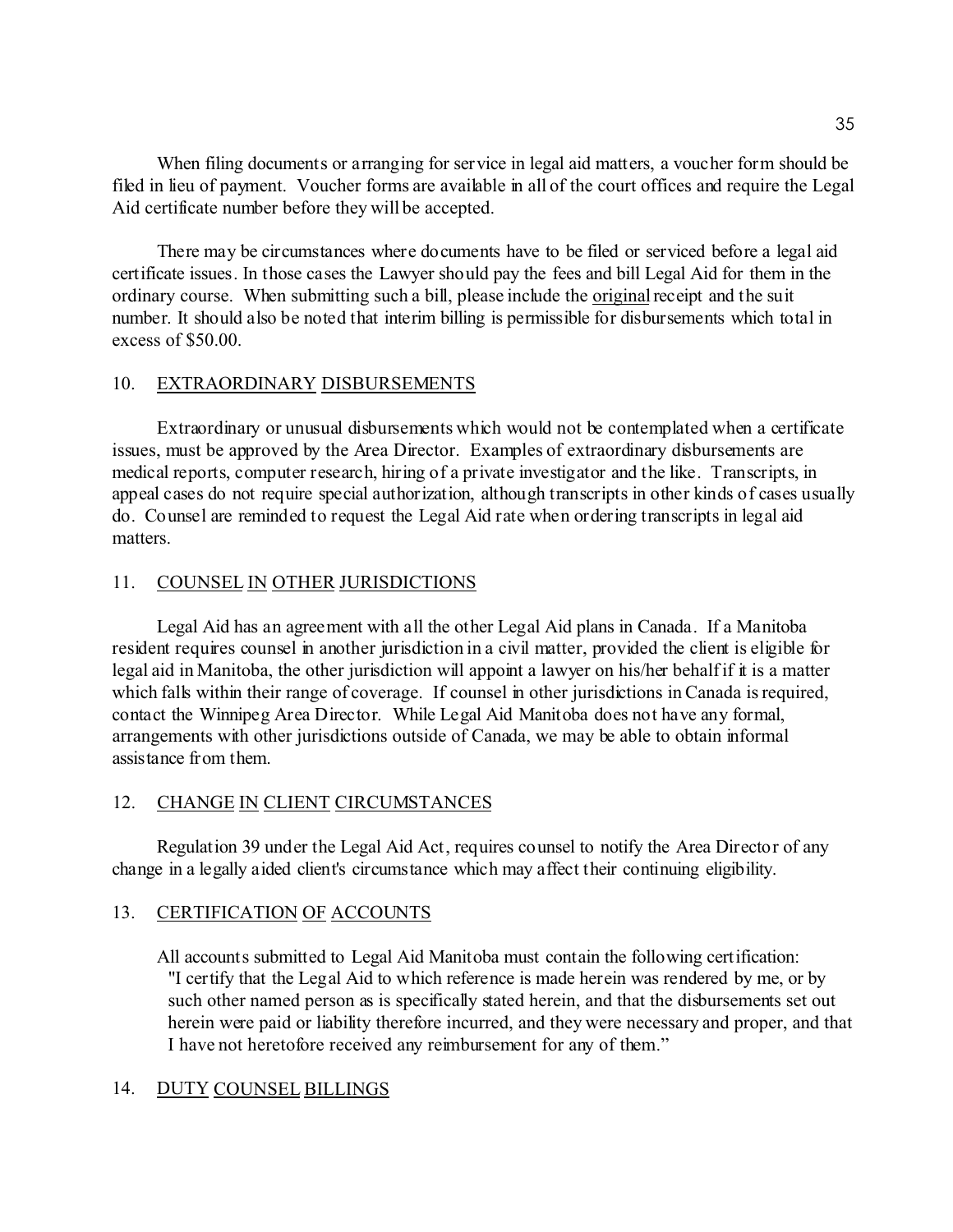Statements of account on duty counsel services, should be accompanied by Form 12 duty counsel reports with regard to each individual seen. Some lawyers prefer simply to include a reporting letter which provides the same information as contained in the Form 12. This is also acceptable. Whatever reporting form is used, duty counsel should be sure to specify whether the client assisted was an adult or a young person charged under the Young Offenders Act.

#### 15. PAYMENT FOR TRAVEL TIME AND EXPENSES

Unless specifically indicated on the face of the legal aid certificate, lawyers will not be paid for travel time or expenses. We normally authorize same in cases having a mandatory life sentence. In all other cases it is in the discretion of the Area Director. In most cases, travel time and expenses will be authorized where no other counsel, is available in the area where the matter is to be heard. Travel expenses and/or travel time may be authorized in some circumstances where the lawyer practises in the same area where the client resides. Ultimately, however, the matter rests with the Area Director's discretion and unless specifically authorized on she face of the certificate or by way of amendment, travel time and travel expenses will not be paid.

Where travel time or expenses are not authorized, Regulation 96 under the Legal Aid Act prohibits a lawyer from charging the applicant or someone on his/her behalf for those costs.

#### 16. TAXATION REVIEWS AND APPEALS

The Tariff of Fees (Schedule I to the Regulations under the Legal Aid Act) provides for the amounts to be paid under legal aid certificates. Note 3 to the Tariff provides that those fees apply except in extremely unusual circumstances. Lawyers wishing an increase beyond the tariff should apply in writing at the time their account is submitted and provide a detailed explanation of why such an increase is justified.

Legal Aid has recently changed its procedure with regard to requests for increases in the tariff amounts. The Executive Director now makes an assessment as to the amount, if any, of the increase and sends this amount to the Lawyer making the request with an explanatory letter. Should the lawyer be dissatisfied with this decision, an appeal is available to the Legal Aid Board of Directors.

#### 17. FEE GENERATING PANEL LIST

Legal Aid maintains a list of lawyers who are prepared to handle appropriate cases on a "fee out of recovery" or a "contingency" basis. Where it appears that there may be sufficient proceeds of settlement to warrant a private lawyer handling a case on such a basis, clients are sent this list and asked to see at least two lawyers on the list to determine whether they will handle the matter privately.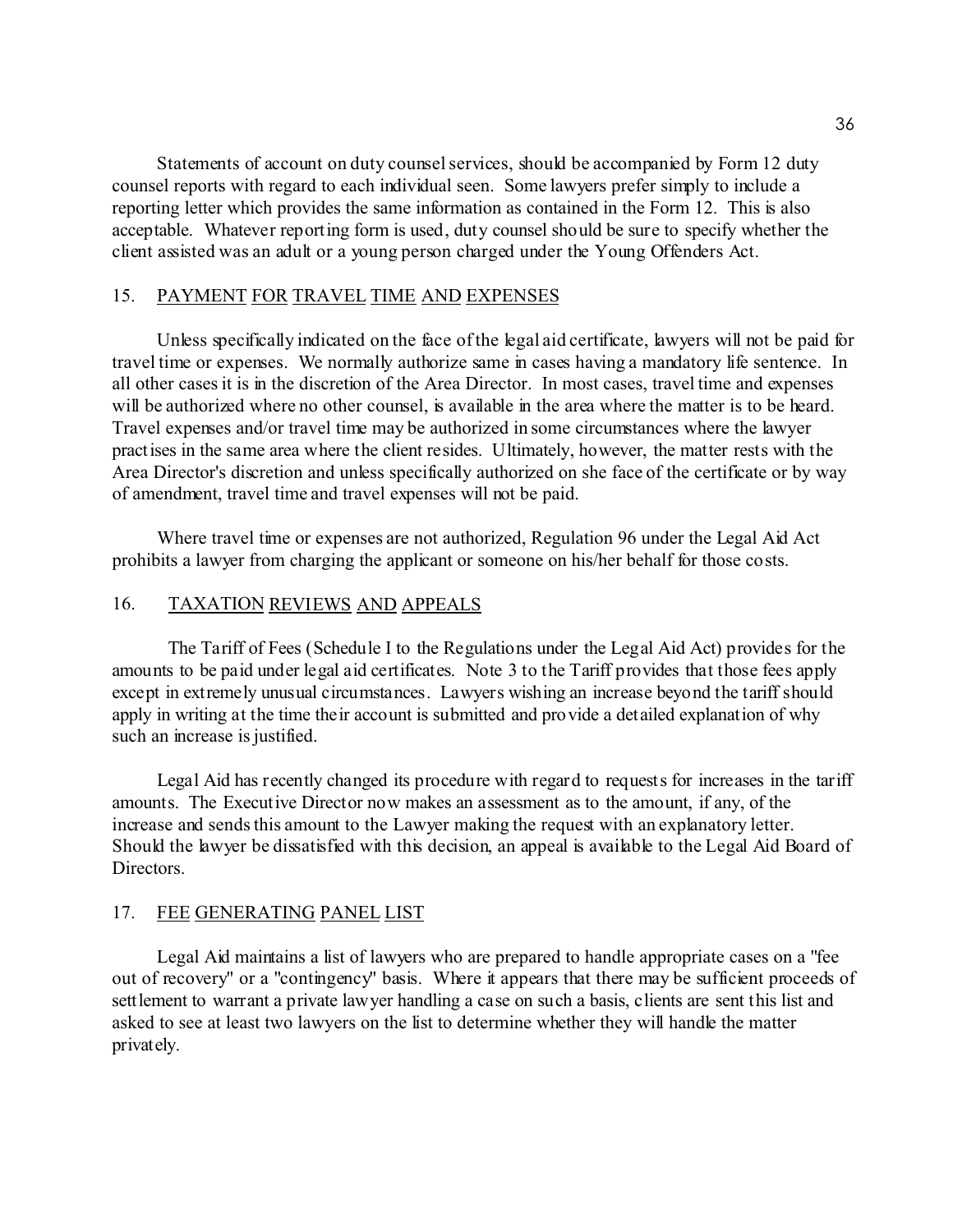Lawyers who wish to have their names on this list, and who have not already done so, can write to the Executive Director specifying whether they want to be on the Domestic list, the Civil (Non-Domestic) list or both.

#### 18. REFERENCE MATERIALS AVAILABLE

The following information is available from Legal Aid's Head Office, free of charge to lawyers on the Legal Aid Panel:

- a. the Legal Aid Tariff
- b. the Legal Aid Act
- c. the Regulations under the Legal Aid Act
- d. the Legal Aid brochure containing the financial eligibility guidelines and Legal Aid office addresses
- e. Legal Aid's staff list with addresses and phone numbers

#### 19. NEW EXECUTIVE DIRECTOR

Robert Freedman, the Executive Director for Legal Aid for the past six years, has resigned his position effective May 2, 1986. Allan Fineblit, formerly the Director of Law Centres has been appointed as the new Executive Director, effective May 3, 1986.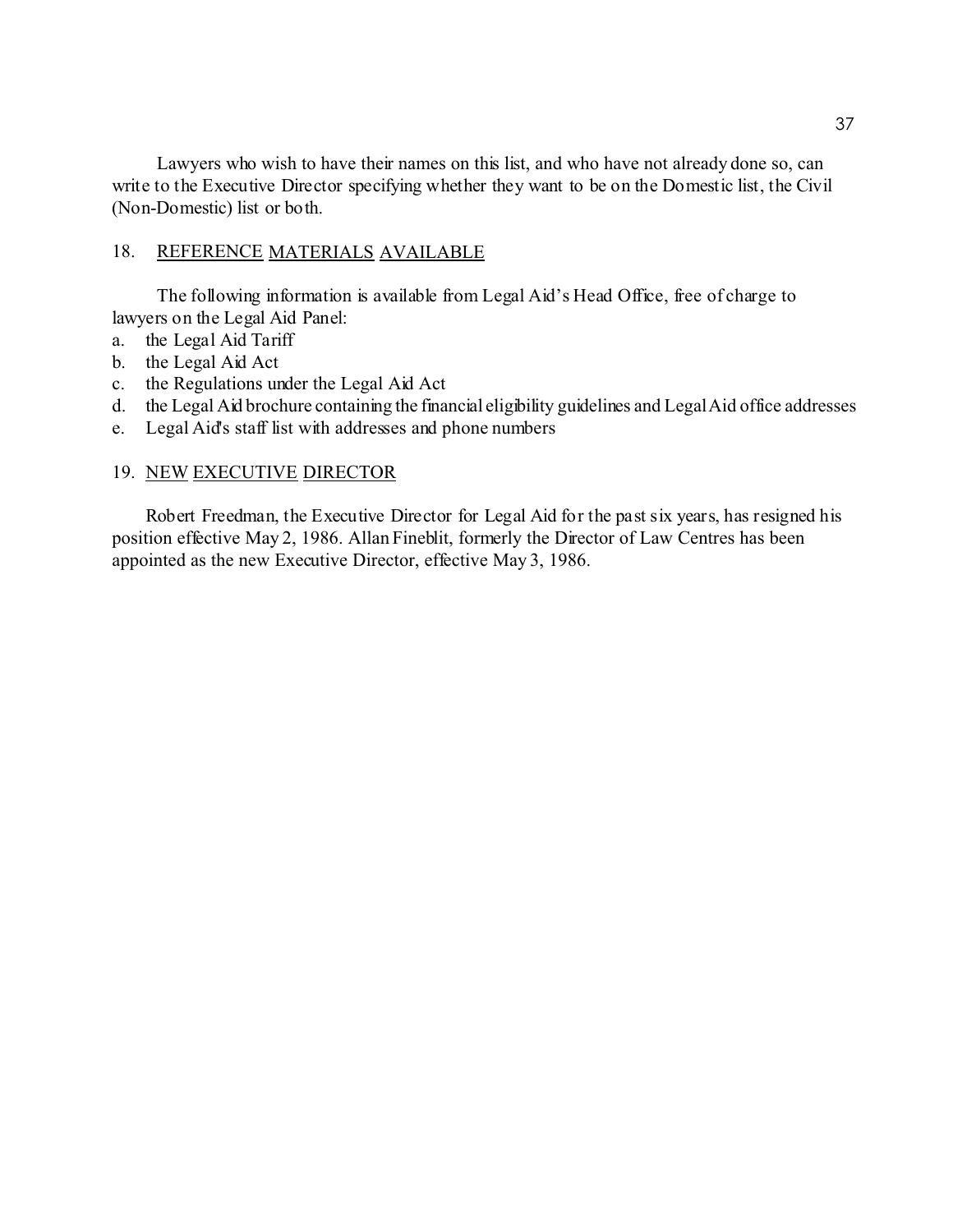# **1 October 1986**

To: All Legal Aid Panel Members Date: October 1, 1986

From: Allan Fineblit Executive Director

I am enclosing a copy of the Legal Aid Tariff which is being applied to all legal aid certificates for which the legal aid application was taken after July 1, 1986. As you may be aware, the Legal Aid Domestic Tariff was restructured as of April 1, 1986. This restructuring was intended to bring the tariff structure more in line with present domestic law practice and procedure. It will also have the overall effect of increasing the domestic tariff by approximately 15%.

The July 1, 1986, tariff increase is in addition to the domestic tariff increase. The tariff has, since 1981, been based on a \$35.00 hourly rate, subject to certain maximums and block fees. As of July, the hourly rate will be \$40.00 (a 14% increase) and the block fees and maximums have been adjusted accordingly.

You may recall, that at the same time the Attorney-General announced the increase to \$40.00 per hour, he also announced future increases for April 1, 1987 to \$45.00 per hour and April 1, 1988 to \$50.00 per hour. For that reason we have only printed a limited supply of the tariff brochures. Hang onto the enclosed copy - we don't have very many more.

If there is anything in this tariff that you don't understand or would like to discuss, please feel free to call me or anyone in our Legal Accounts department.

I am enclosing a brief memo which may be helpful to you. It describes some of our policies and procedures which may not be known to you or which may have changed recently.

In general, I want to invite you to participate actively in the Legal Aid program. Over 500 private bar lawyers submitted bills to Legal Aid last year and were Paid almost \$5,000,000 in total. I believe "the new improved" tariff goes some way toward addressing the legitimate concerns of many lawyers. I hope to have a chance to meet . with many of you over the next year, both formally and informally to talk about Legal Aid and any concerns you may wish to raise. In the meantime, I would like to hear from you about any Legal Aid issue you want to discuss.

Allan Fineblit Executive Director Enclosures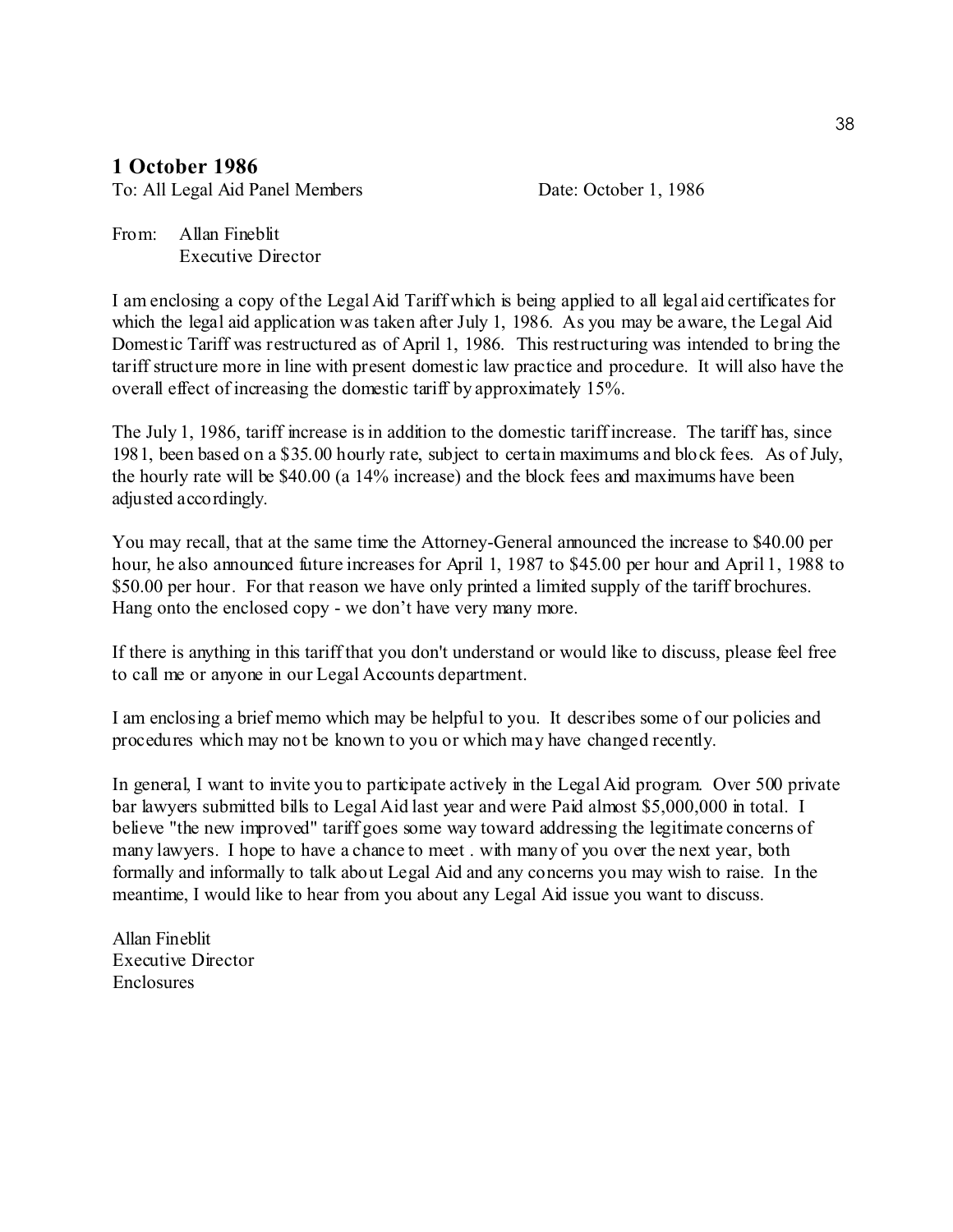# SOME LEGAL AID POLICIES AND PROCEDURES YOU SHOULD KNOW ABOUT

# FINANCIAL ELIGIBILITY:

As of July 1. 1986. new financial eligibility guidelines came into effect. These guidelines are established as policy by our Board of Directors to assist area directors in determining eligibility, Please remember that they are only guidelines and Area Directors look at an applicant's total financial situation. Persons earning more than the guidelines may qualify for legal aid. The new financial eligibility guidelines are definitely higher than before. They are based on gross annual income and family unit size. They are as follows:

| <b>Family Size</b> | <b>Gross Annual Income</b> |
|--------------------|----------------------------|
|                    |                            |
|                    | \$9,839                    |
| 2                  | 12,981                     |
| 3                  | 17,365                     |
|                    | 20,010                     |
| 5                  | 23,318                     |
| 6                  | 25,468                     |
|                    | 25,032                     |

## BROCHURE:

Legal Aid publishes a brochure which among other things sets out the financial eligibility guidelines and the address and phone number of all legal aid offices around the province. If you would like some copies of this brochure for your office, please let us know. Please note that the address for the Ellen Street Community Legal Services office will be changing as of December 1st to 635 Broadway.

## WHO TO TALK TO:

Applications for legal aid should be directed to the Area Director in the area where the matter is to be heard. Requests for amendments, authorization for extraordinary disbursements, such as medical reports and appraisals, authorization for bail reviews, waiver of costs and the like should be directed to the Area Director who issued the legal aid certificate.

Matters to be heard in Winnipeg, South Eastern Manitoba, and the Selkirk-Interlake area are dealt with by one of two Associate Area Directors in Winnipeg. Bill Merrett generally deals with criminal matters and Bill Dunn deals with civil (including domestic) matters. If you are unable to reach one of them, the other may be able to assist you. If neither is available for urgent matters, Sheila Rogers, Legal Aid's Deputy Director or Allan Fineblit, the Executive Director can be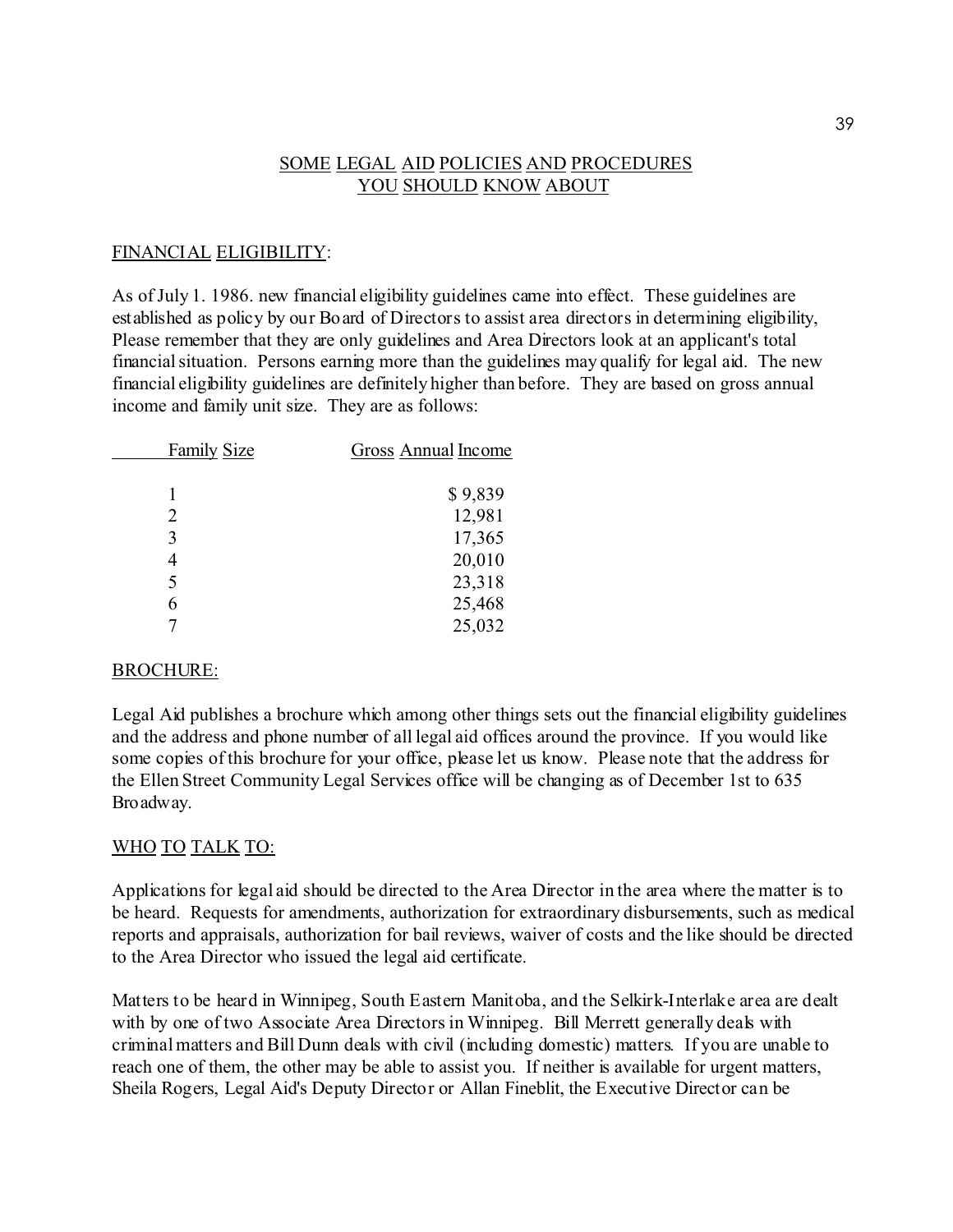contacted. Please note also that Bill Merrett looks after Legal Aid's duty counsel program and Bill Dunn is responsible for applications for matters requiring counsel outside of Manitoba. All these people are located at Legal Aid Manitoba's Head Office (402-294 Portage Avenue, Winnipeg, 947- 6501).

In the Brandon area and South Western Manitoba, The Area Director is Bill Congdon, located at our Brandon office. For matters to be heard in the Dauphin and Parklands area, the Area Director is Dan Jamieson, located in our Dauphin office. For Northern Manitoba, the Area Director is Lorne Giesbrecht. The Area Director's office is located in The Pas.

Applications for extraordinary remedies (certiorari, habeas corpus, etc..) for appeals to the Court of Appeal, Federal Court of Appeal, and Supreme Court of Canada, should be sent to the Executive Director. All bills should be sent to Legal Aid's Head Office in Winnipeg. Billing information is available from the Senior Legal Accounts Officer, James Ramsay, or any of the Legal Accounting Department staff.

# EMERGENCIES:

Because of the large volume of applications (over 25,000 per year) it takes some time to process them. They go faster if all requested information on the legal aid application form is included. If you need an answer in a hurry, please feel free to call the Area Director. Area Directors can provide authorization to proceed in an urgent or emergency matter over the telephone.

# MORE LEGAL AID:

If you would like to do more Legal Aid work than you are presently doing (or less; or different kinds of cases), contact the Area Director in your area. They will do everything they can to accommodate your preferences.

# MORE MONEY:

Legal accounts are taxed in accordance with the Tariff of Fees in effect at the time the application was taken. Remember the enclosed Tariff of Fees does not apply to certificates where the application was taken before July 1, 1986.

If you are submitting a bill and you feel there are special circumstances warranting a fee in excess of the tariff, you should ask in your covering letter to have the tariff maximum raised. Have a look at Note 3 on page 1 of the enclosed tariff. Fees can only be increased in extremely unusual circumstances. Please be sure to tell us what they were when you make your request. If you are unsure as to how to bill for something, please call the Legal Accounts Department in Winnipeg.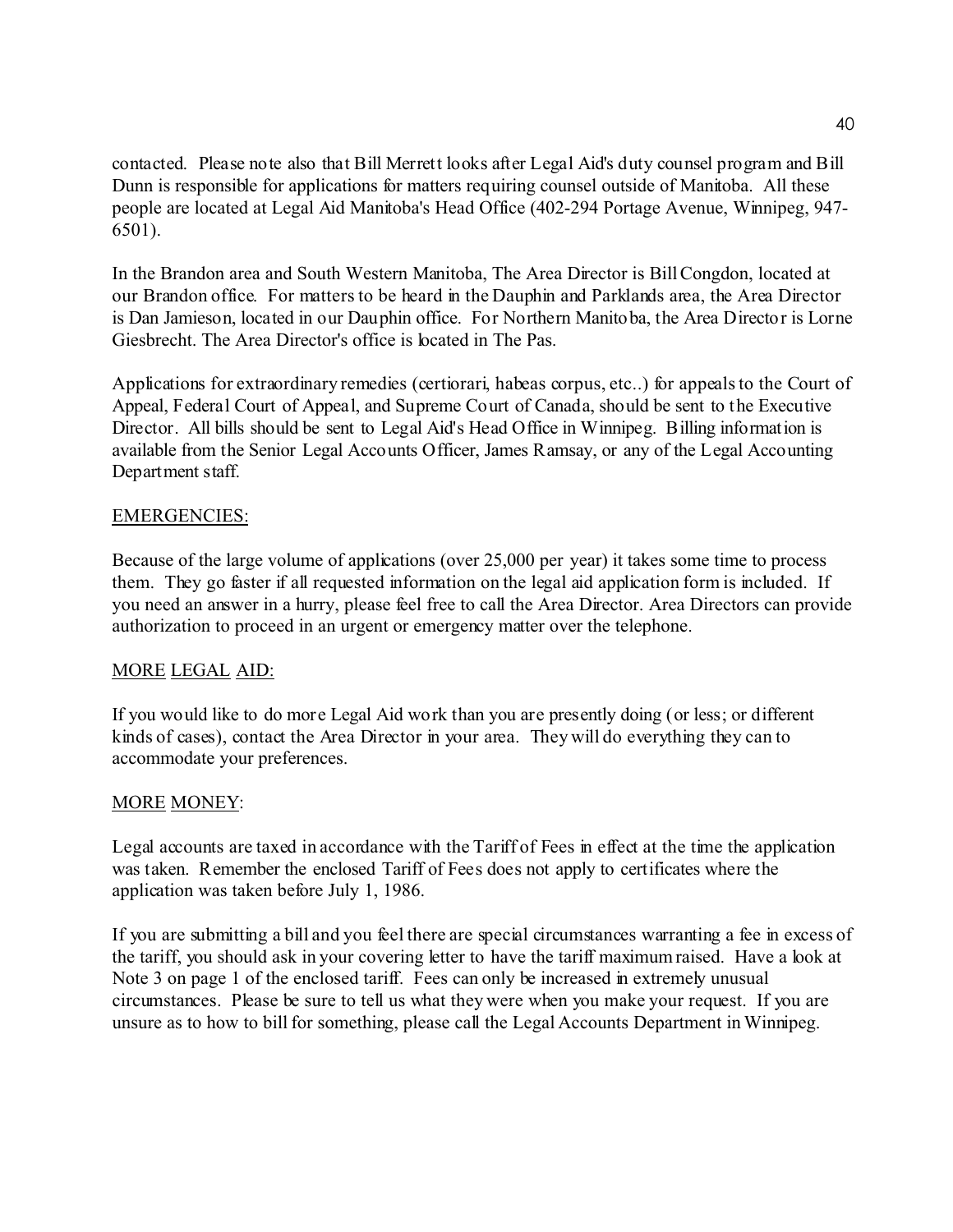Interim bills can be submitted for disbursements totalling in excess of \$50. A recent change in the application of the criminal tariff should be noted. Legal Aid will now pay \$40.00 for the extra appearance required on a consent committal.

## APPEALS:

Any decision made by an Area Director can be appealed to the Executive Director, and any decision of the Executive Director can be appealed to the Legal Aid Board. Appeals to the Executive Director are usually dealt with quickly, but appeals to the Board are only heard once a month.

# FILING FEES AND SERVICE OF DOCUMENTS:

All documents in Legal Aid matters should be served by the Sheriff's Office, unless approval is obtained from the Area Director. The Sheriff's office will not charge a fee for serving of documents on Legal Aid matters if you give them a Legal Aid fee voucher (blank vouchers are available free of charge from the Queen's Bench or Sheriff's offices). To complete a Legal Aid fee voucher, you will need a certificate number. If you don't have your certificate number, pay the fees and bill Legal Aid, but be sure to submit the original receipt with your bill.

Similarly no filing fees are payable in the Court of Queen's Bench for Legal Aid matters, Once again a fee voucher must be used. As of August 7, 1986, no CDR fee is payable in Legal Aid matters.

## CHANGE OF COUNSEL:

Because of the tariff structure, changes of counsel cost Legal Aid money. Of course a legal aid client is free to change counsel if they wish, but you should be aware that Legal Aid will only issue a legal aid certificate to the new counsel if the client has a valid reason for the change.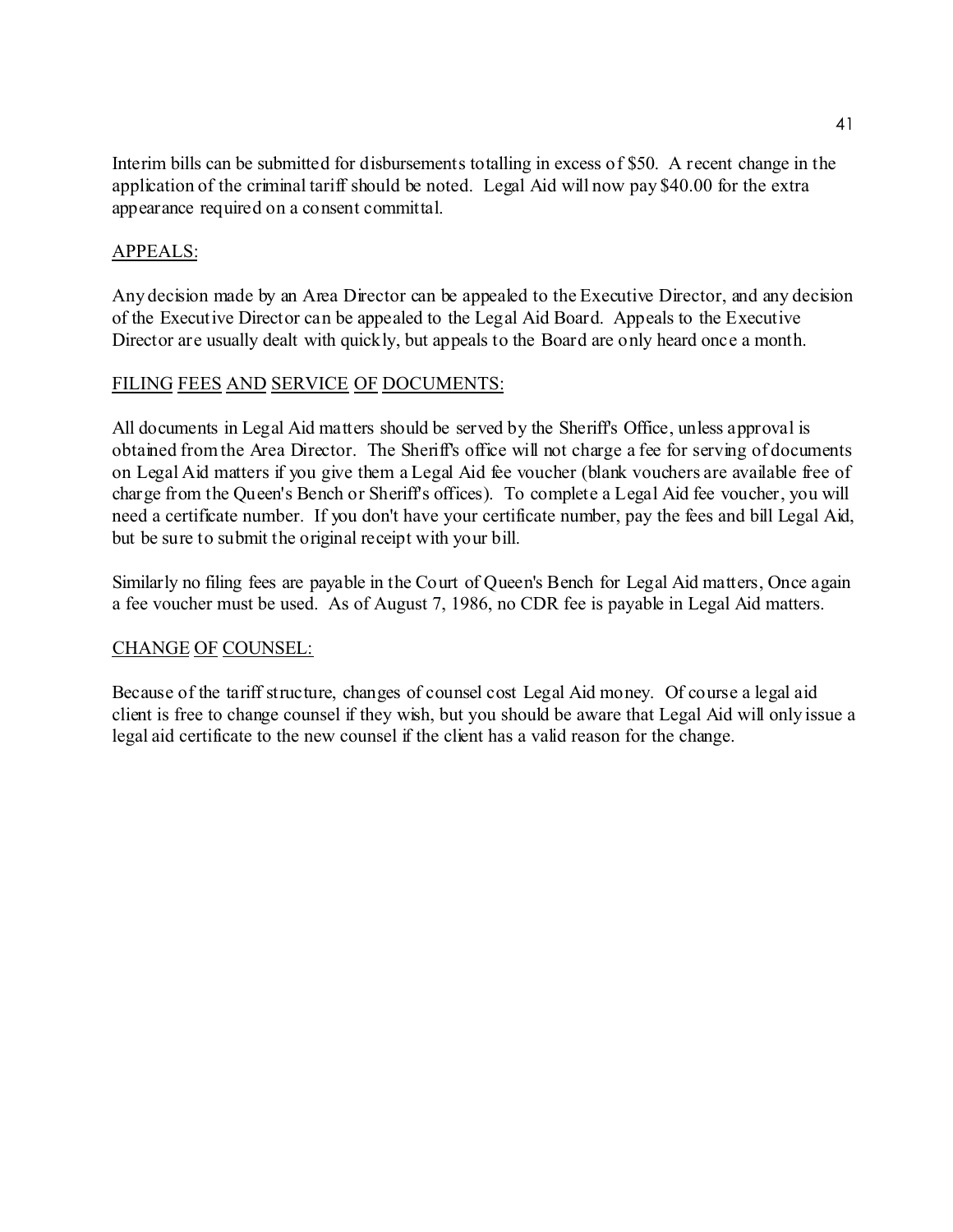# **November 21, 1986**

Dear Legal Aid Panel Member:

Your name is presently on the Legal Aid Panel list along with over 800 other lawyers, As lawyers' practises change over the years, interests and availability may also change. We are trying to update our information about you in order to ensure that to the best of our abilities, we are sending you the kind and frequency of legal aid referrals that meet both your needs and the needs of our clients. It would be appreciated if you could take a minute to complete and send back the enclosed brief questionnaire.

Yours truly,

Allan Fineblit Executive Director

 $AF / cm$ Enclosure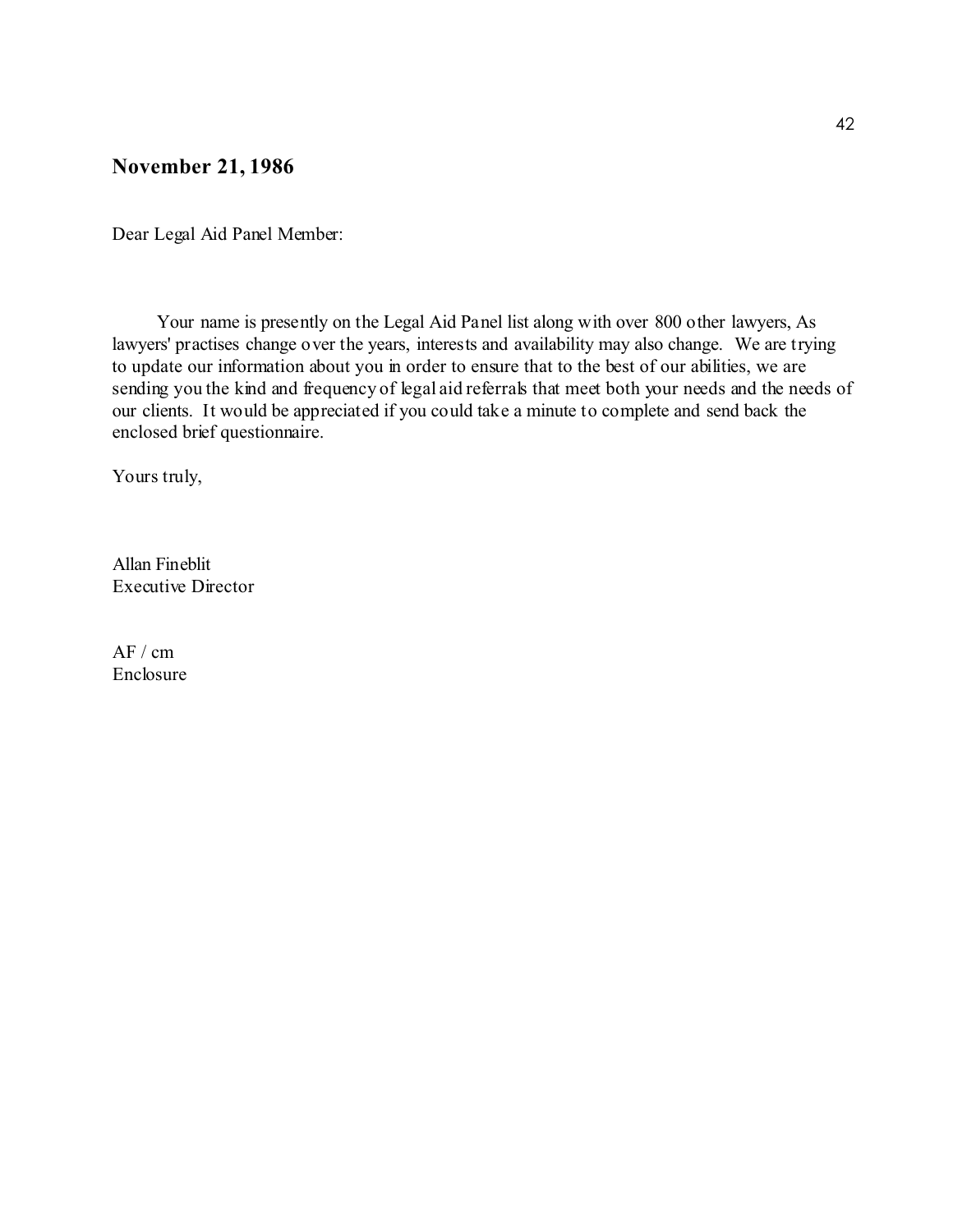Name:

Firm Name:

Street Address: City: Postal Code:

Telephone:

Please indicate which of the following best describes the amount of Legal Aid work you would like to receive.

| $\mathbf{1}$ . | I only want Legal Aid certificates where I have sent in the application myself<br>confirming that I will act. |
|----------------|---------------------------------------------------------------------------------------------------------------|
|                | I only want legal aid certificates where I have been requested.                                               |

- 3 [ ] I am prepared to handle most legal aid certificates sent to me in the areas indicated below.
- 4. [ ] I no longer wish to be on the legal aid panel. Please remove my name,
- 5. [ ] Other (please specify)

Please indicate which type of legal aid case you would be prepared to handle (check as many as you like).

- 1. [ ] All types 7. [ ] Administrative Law 2. [ ] Adult Criminal 8. [ ] Immigration 3. [ ] Young Offender 9. [ ] Other (please specify)
- 4. [ ] Duty Counsel
- 5. [ ] Family Law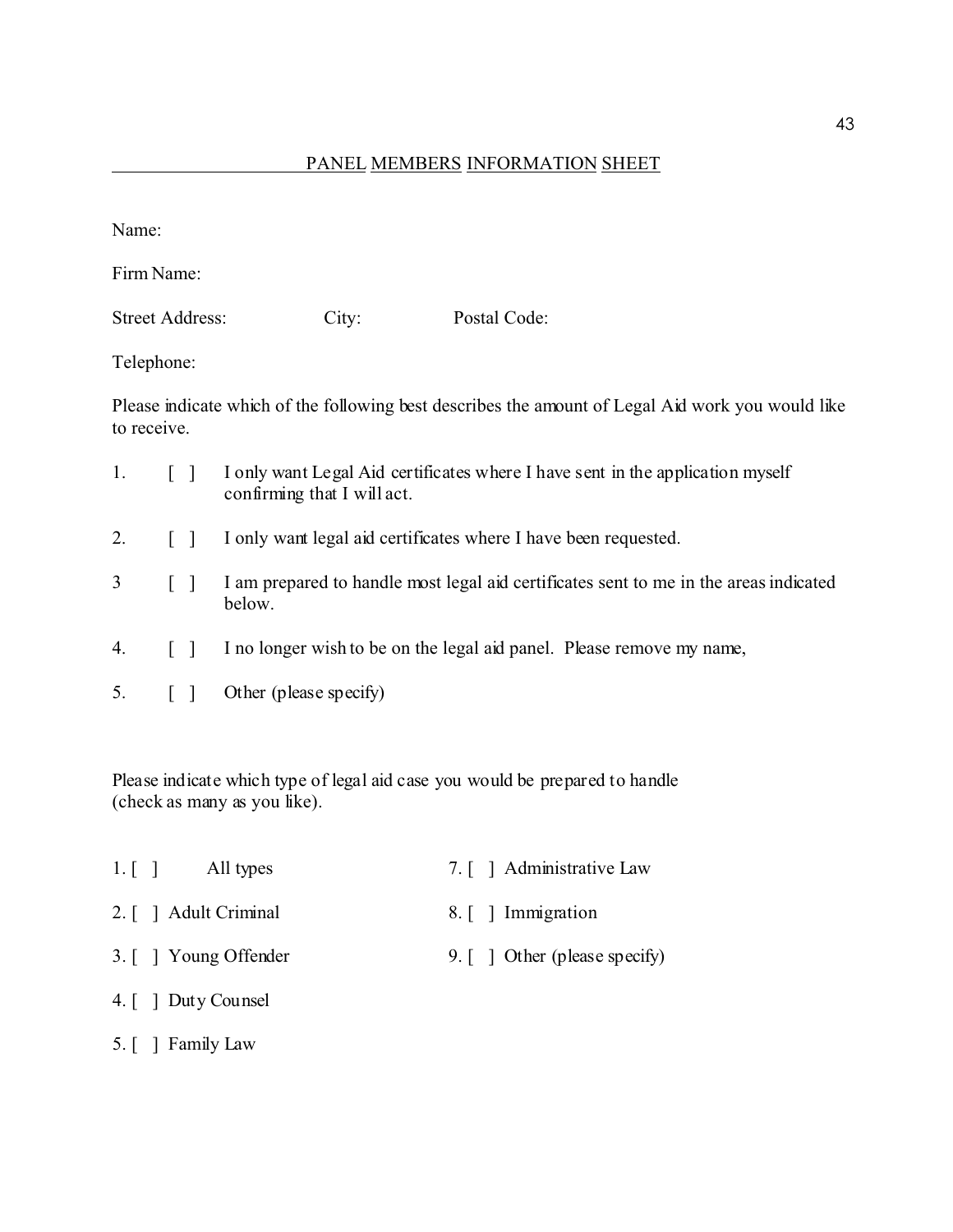Are there any communities (other than where your office is located) where you regularly attend and where you would be prepared to handle legal aid cases without travel time or expenses? If so, which communities?

When clients apply for legal aid on a matter which appears to be fee generating they are provided with a list of lawyers willing to take on matters on a "contingent fee" or "fee out of proceeds" basis. Do you want to be on that list?

[ ] Civil List [ ] Domestic List

Do you speak any languages other than English and French?

Which:

Any other comments or suggestions about Legal Aid and how we can improve our service would be welcome:

Thank you for your help, please return this to:

Executive Director Legal Aid Manitoba 402-294 Portage Avenue Winnipeg, Manitoba R3C OB9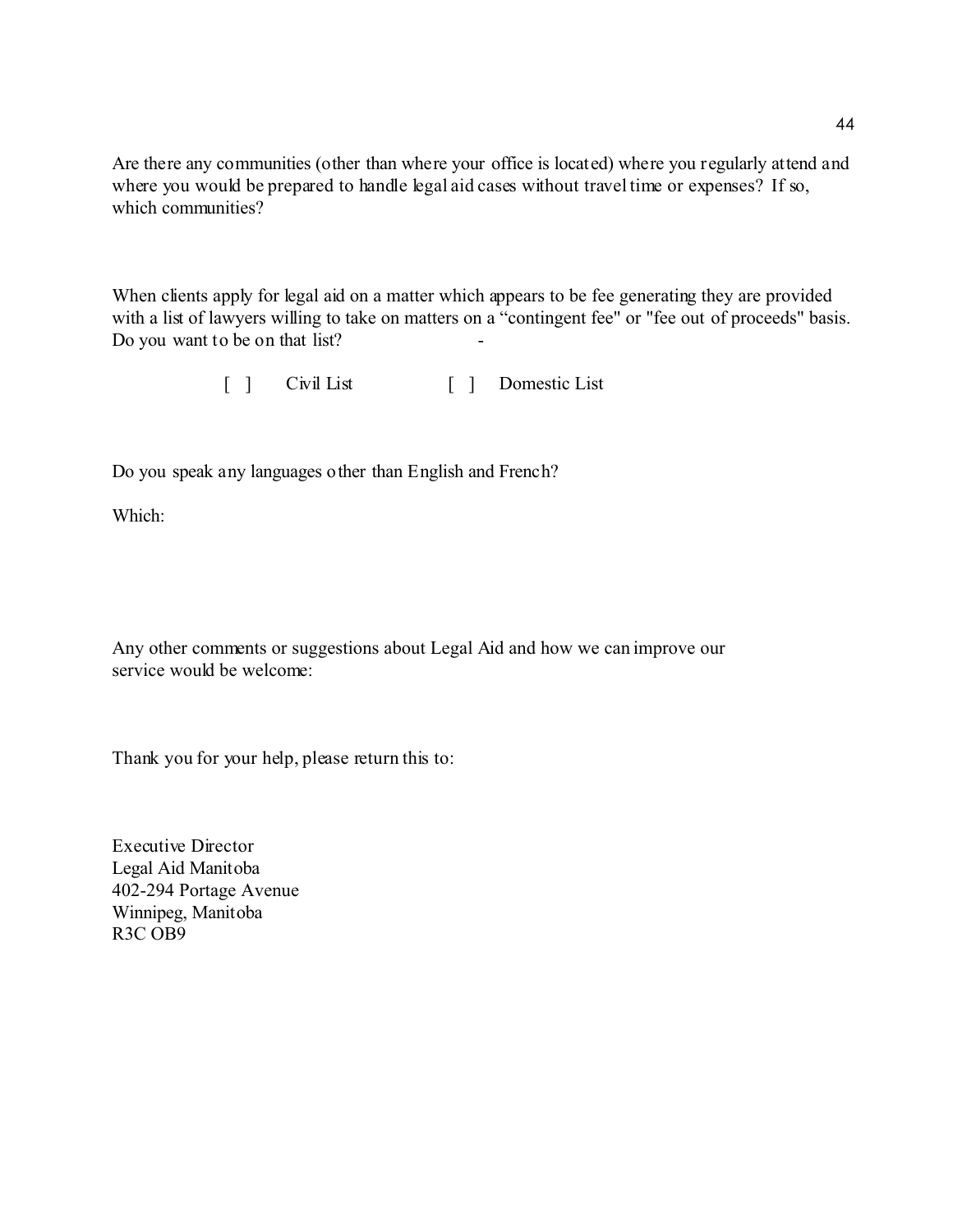Dear New Legal Aid Panel Member:

You recently indicated your intention to enroll in the Legal Aid panel. In order for us to have a better idea of exactly what you are interested in doing (both the amount and type of work), I would appreciate it if you could complete the enclosed questionnaire and return it to us as soon as possible.

Yours truly,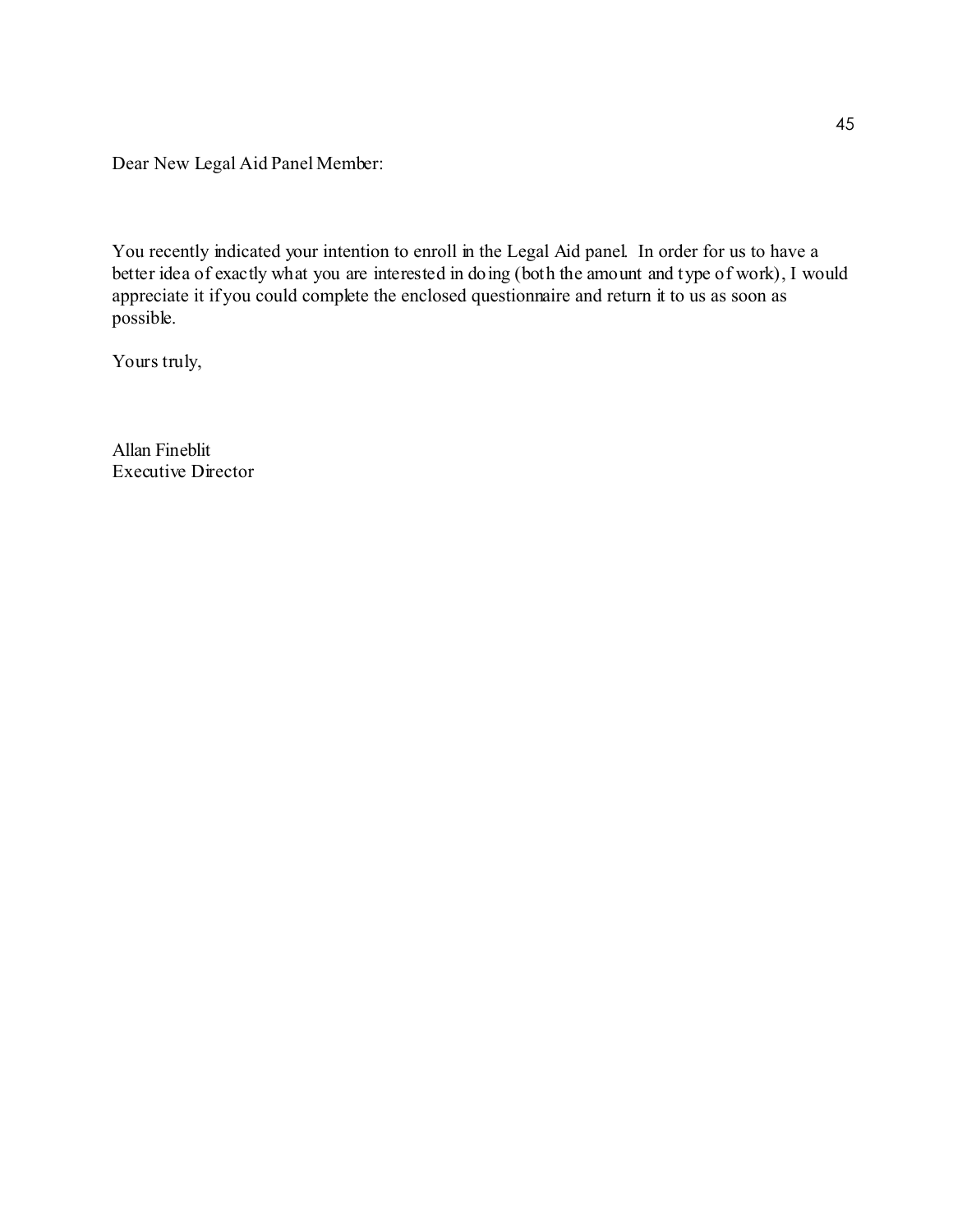Dear Legal Aid Panel Member:

Sometime ago we sent you a questionnaire to assist us in updating our legal aid panel information. We haven't yet heard back from you. If you sent your response in within the last few days, please ignore this letter, We did receive some responses back without any name on them and if you sent in your response sometime ago, it is possible your name wasn't on it and I would appreciate your taking the time to fill in another questionnaire. Your cooperation will assist us to ensure that you receive the type and quantity of legal aid work that you are interested in receiving,

Yours truly,

Allan Fineblit Executive Director

AF/cm Enclosure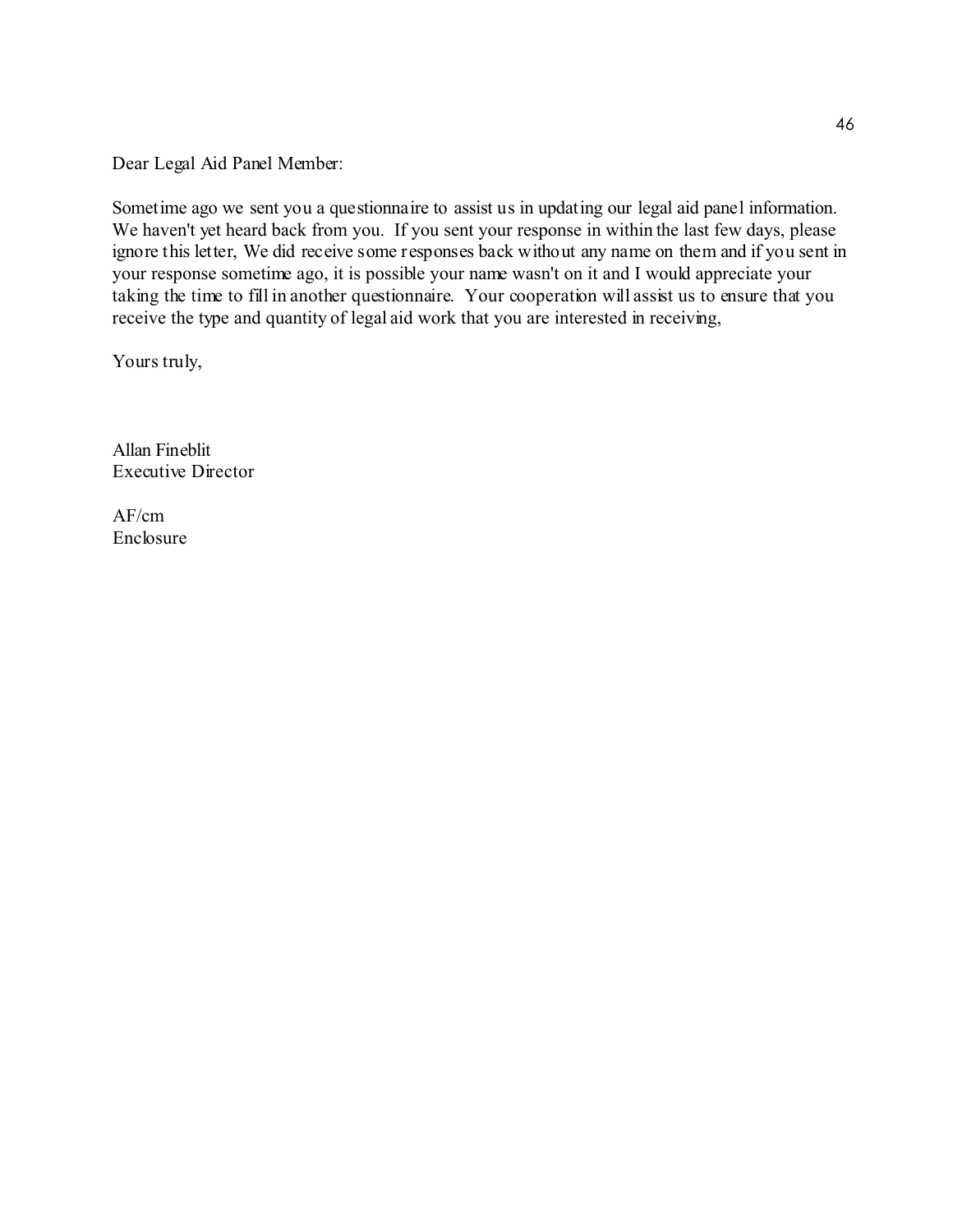# **March 1987**

Dear Legal Aid Panel Member:

#### Re: Legal Aid Tariff of Fees

You will recall that the Attorney-General announced increases to the Legal Aid tariff in April and July of 1986. The latter change included an increase in the hourly rate from \$35.00 to \$40.00 an hour. At the same time the Attorney-General announced that as of April 1987 the tariff would increase to \$45.00 an hour and in April 1938 it would increase to \$50.00 an hour.

We have now been advised that because of the financial situation the Province finds itself in, they are unable to proceed with the tariff increase to \$45.00 an hour on April 1, 1987. We have been advised that the tariff increase will take place as of October 1, 1987.

While the Profession will no doubt be disappointed with the delay in implementation of the increase, I want to remind you that there have been a number of positive changes in both the taxation process and the tariff in the last few years. Legal Aid did not support postponement of the tariff increase but we do appreciate the financial circumstances which make this necessary.

You have our commitment that any matters within our control such as the administration of the tariff and the interpretation of it, will be handled in the most liberal and expeditious manner.

In the next few months we will be attempting to reorganize and revise the tariff in anticipation of the increase in the hourly rate which will now come into effect in October. Legal Aid will be meeting with representatives of the Bar to discuss the tariff generally and the proposed changes. In the meantime if you have any questions about this, please feel free to contact me, or our Executive Director, Allan Fineblit.

Yours truly,

Doug Yard Chairperson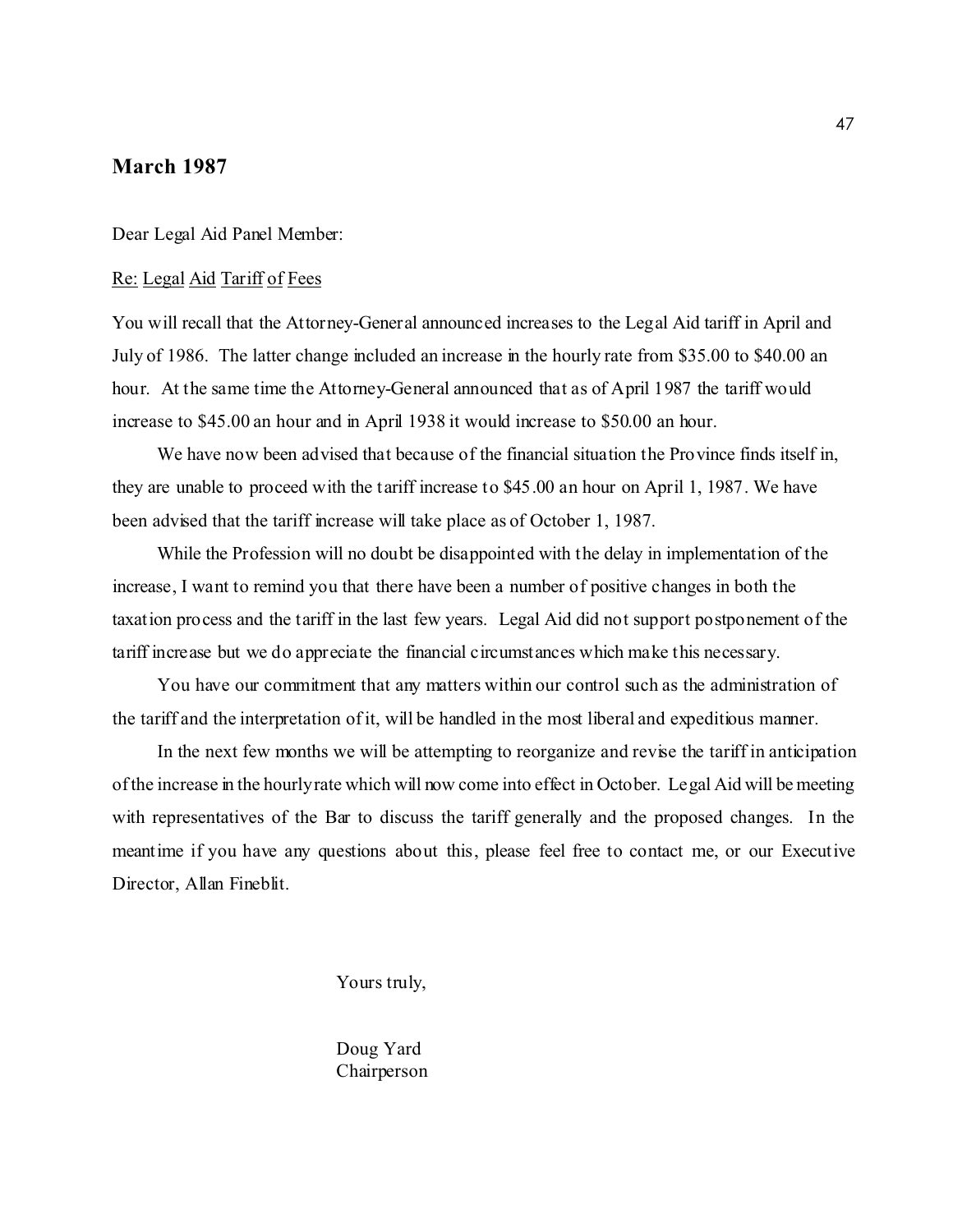#### MEMO TO THE PROFESSION

From time to time the Court of Queen's Bench sees fit to appoint amicus curiae to represent the best interests of children in family matters. Legal Aid Manitoba has agreed to pay counsel on a legal aid tariff basis in those cases until March 31. 1988, when the matter will once again be reviewed.

Legal Aid, in consultation with the judges of the Court of Queen's Bench is in the process of preparing a panel of lawyers who are willing to act in those types of cases, Anyone wishing to have their name on that panel is asked to write to me indicating their interest.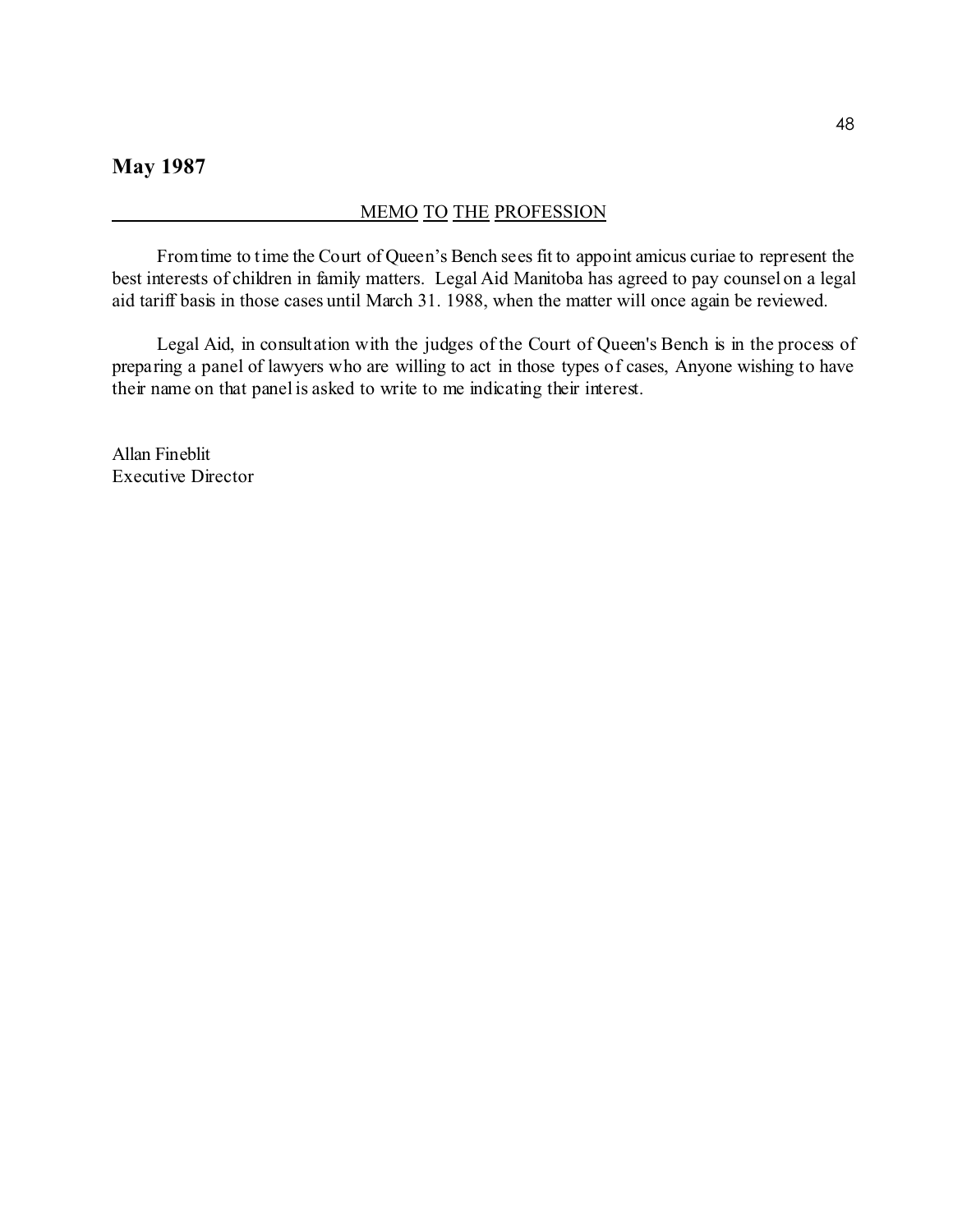May 1987

# Re: Expedited Transcripts

As you know a special rate is charged for transcripts in Legal Aid matters. The Legal Aid rate for expedited transcripts, as prescribed by Order-in-Council, is \$1.95 per page for Original and \$.25 per page for each additional copy. Some court reporters have been charging \$1.95 per page for additional copies. In these cases, please ensure that you pay only the rate prescribed by Order-in-Council (\$.25 per page) as Legal Aid will only be able to reimburse you at this rate,

# Re: Fee Generating Cases

Many of you are enrolled on two panels Legal Aid maintains for potential fee generating cases. When an applicant for Legal Aid appears, to have a matter which a private lawyer might handle on a fee out of the recovery, the applicant is given the appropriate list (civil or domestic) and has to see at least two lawyers on that list before Legal Aid will be granted. When you enrolled on that list it was agreed that you would provide the client or us with a brief letter indicating whether you are prepared to take the case on that basis,

It was also intended that you would not charge a fee for the assessment. If you are not in a position to do this without a fee please advise. We will want to let applicants know this, since most are unable to pay fees.

If you are not now on these panel lists, but wish to enroll, please write me indicating which list (civil, domestic, or both) you wish to have your name on.

If you want any additional information, please call or write at your convenience.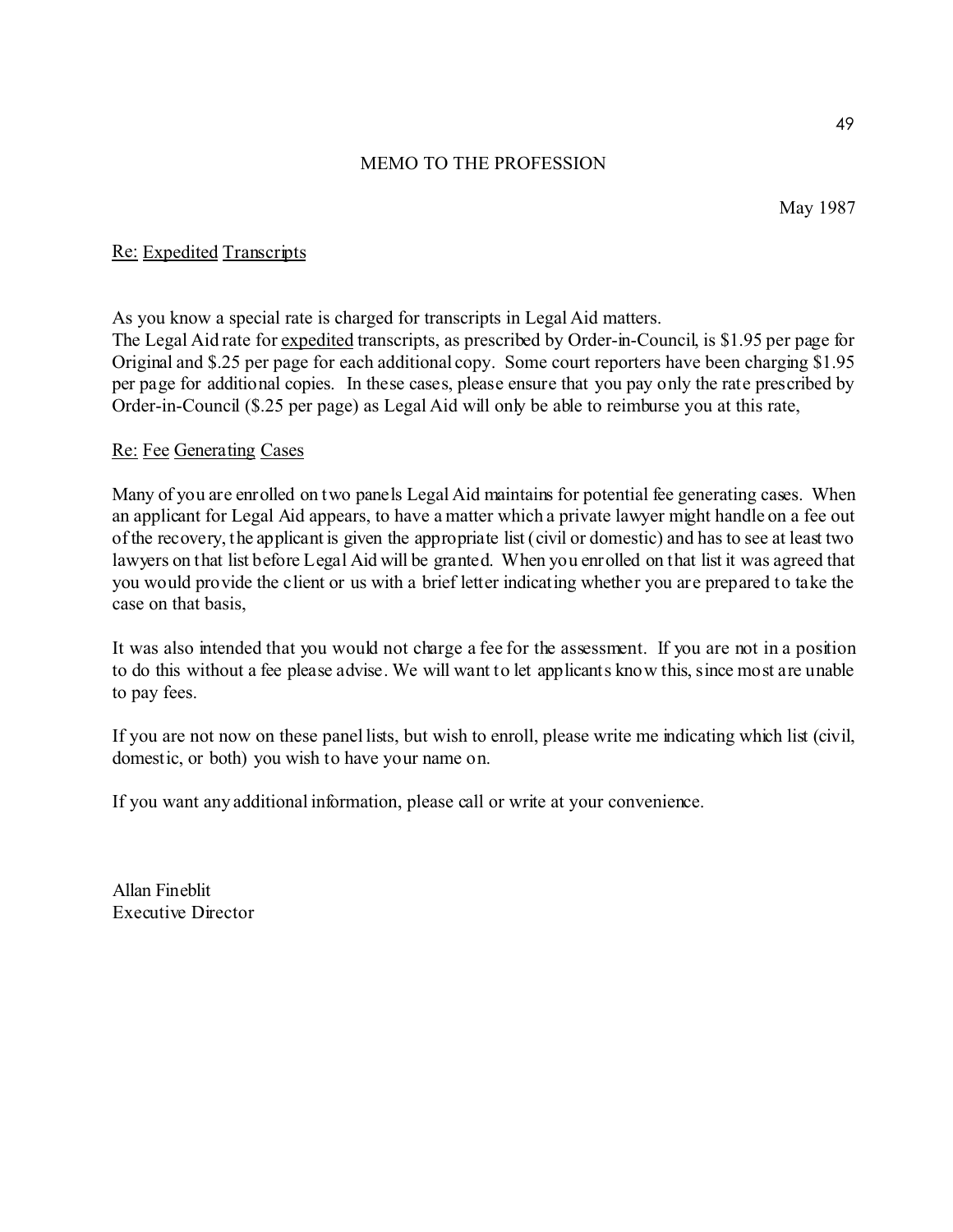Re: Vital Statistics Records

Legal Aid has negotiated a waiver of all fees under the Vital Statistics Act. This includes free certified copies of registration of births, marriage and death required for court purposes and waiving of fees usually required for corrections to records, delayed registrations, adoption registrations and changes required by declaratory orders under the Family Maintenance Act. The only exception is for fees under the Change of Name Act or the Marriage Act, where the normal fee must be paid.

Commencing June 1, 1987, no fees will be payable to Vital Statistics for Legal Aid matters, A special application form must be used (similar to the existing application) and the Legal Aid certificate number must be noted thereon. A sample application form is enclosed. Additional copies are available, free of charge, from any Legal Aid office.

Instead of certificates, Vital Statistics will supply certified copies of the registration which are acceptable for filing in court and provide additional information not currently available on the existing certificates.

Please ensure that you use this application for all Legal Aid matters as any disbursement after June 1, 1987 to Vital Statistics will be taxed from your account unless there are unusual circumstances. If you have any questions about this or if you encounter any problems, please call me or your local Area Director.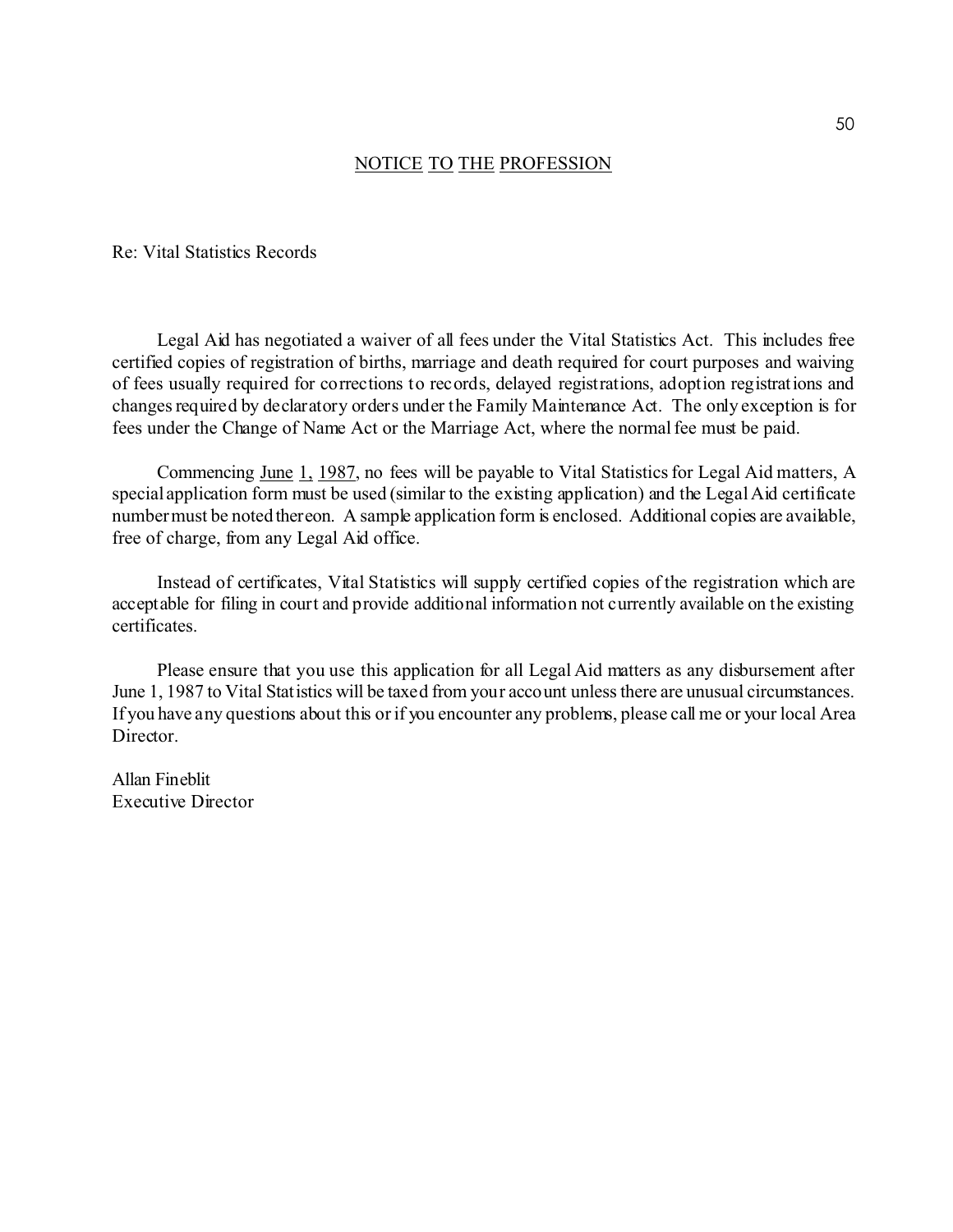# **June 1987**

# POSITION AVAILABLE SUPERVISING LAWYER

Legal Aid Manitoba has a position available for a Supervising Lawyer at its Main Street Community Law Centre. The office delivers legal services to low income people, primarily in the area of family law, but with some caseload in the areas of criminal law, youth law and civil litigation. The office also does some work in poverty law areas such as welfare, mental health, workers compensation, landlord and tenant and consumer law.

The supervising lawyer is responsible for supervising the overall activity of the office and its staff (7) lawyers, 1 para-legal, 2 students and 5 support staff). The supervising lawyer is expected to carry a reasonable caseload in addition to the supervisory and administrative responsibilities.

The successful candidate should have good skills in law office administration and human resource management, Good legal skills are also important, particularly in the family law area, but are of a lower priority to the other skills mentioned.

The successful candidate will also be expected to participate as a member of the management team of Legal Aid Manitoba generally. The Main Street office will be placing greater emphasis on preventative law work and skills in that area are an asset. Other assets include facility in languages other than English, the ability to work with low-income people, and a creative, and energetic and enthusiastic attitude.

The salary range is \$50.214 to \$61,165 per year with excellent benefits which include payment of Law Society fees, a dental plan, a pension plan, group life insurance and a disability plan. Persons interested in more information should contact Sheila Rogers at the number below. Applications in writing should be sent to Sheila Rogers at the address below accompanied by a resume on or before June 26, 1987. All inquiries and applications will be treated confidentially.

June 1987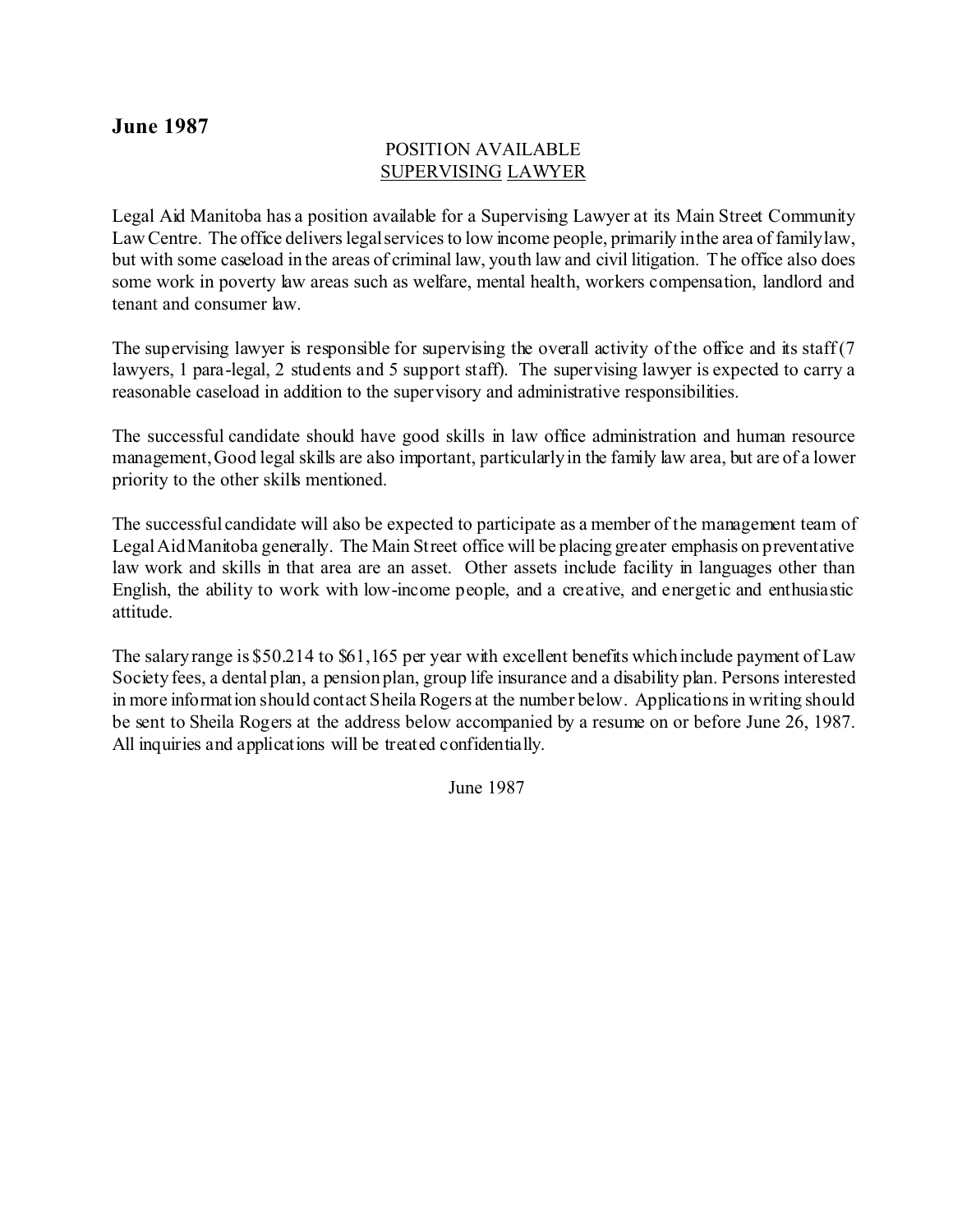# **October 1987**

Dear Legal Aid Panel Member:

#### Re: Legal Aid Tariff of Fees

I am pleased to enclose a copy of the new Legal Aid Tariff of Fees, Also enclosed is one of our new pamphlets. The pamphlet contains the new financial eligibility guidelines which came into effect on October 1, 1987. You are reminded that these are only guidelines and Area Directors look at an applicant's full financial situation in assessing eligibility. Additional copies of this pamphlet are available free of charge (in English or French) from this office.

The Tariff of Fees represents a change both in the hourly rate (increased to \$45,00 an hour) and the tariff structure itself, Structural changes result from requests from the profession for a simplified billing procedure and complaints about the necessity for itemized billing,

The Tariff was developed in consultation with the Profession. It was approved and funded by the Provincial Government and will be cost-shared by the Federal Government. Overall the new tariff will pay an additional \$700,000 per year to the private bar. Some tariff items have actually been reduced and others have been increased significantly. We believe that these changes will provide a fair tariff, simplified billing procedures and significantly more money to the private bar. Let me now describe some significant features of the tariff:

- the tariff is applicable to legal aid applications dated on or after October 1, 1987. Prior files (including any work done on those files after October 1, 1987) must be billed using the tariff applicable at the time the certificate was issued.

- most items are block fee items - a set fee is payable regardless of the actual time expended. These block fee items are based on historical averages (adjusted to reflect the change in the hourly rate).

- in order to eliminate extremes, the block fees do not apply for less than three hours of work and in cases where much more time has been expended than the block fee contemplates, we have the discretion to increase the fee.

- it was not possible to set a block fee for all tariff items. In those cases where there is no block fee, the hourly rate of \$45,00 per hour applies (in some cases up to a set maximum).

- Legal Aid will no longer "calendarize" lawyers accounts under the new tariff. Lawyers are free to organize their scheduling in any way they wish without penalty. The only exception is for the special rates payable for "additional half days". Legal Aid will only pay for two half-days on any given day,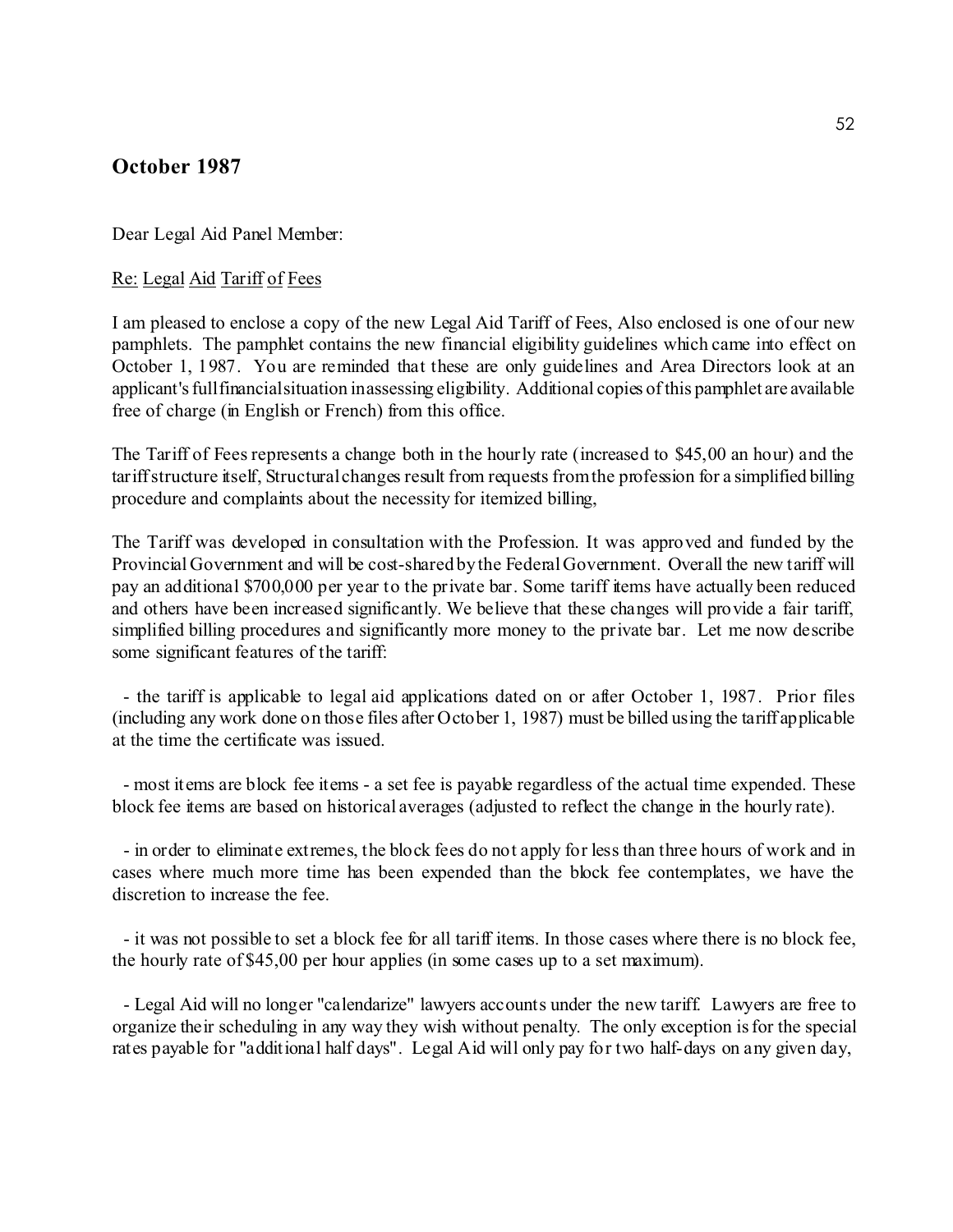- because we will no longer have a calendarization system, the tariff puts an onus on counsel to notify us when submitting a statement of account if there was a co-accused represented on a legal aid certificate by the same counsel or if there were two or more legal aid matters for the same individual dealt with together.

- the block fee means that in most situations where a legal aid recipient changes counsel, the cost to Legal Aid will be doubled. For that reason we will only approve change of counsel requests where there is a valid reason for the change. It would be prudent to check with the Area Director prior to going on the record in a change of counsel situation.

- the tariff provides a reduced hourly rate of \$25.00 per hour for travel time where authorized by an Area Director. As a result, travel time, although still in the Area Director's discretion, will be authorized more frequently than is our current practise.

- there is no longer a distinction made in the tariff between fees for Provincial Judges Court cases and Queen's Bench cases.

This tariff is new and very different. If you need help or want some information, please call me or our Legal Accounts staff. Because the tariff is so new, and so different, problems may come up which we didn't anticipate. If you bring these to my attention, I will do everything I can to solve those problems.

Yours truly,

Allan Fineblit Executive Director

AF/cm Enclosures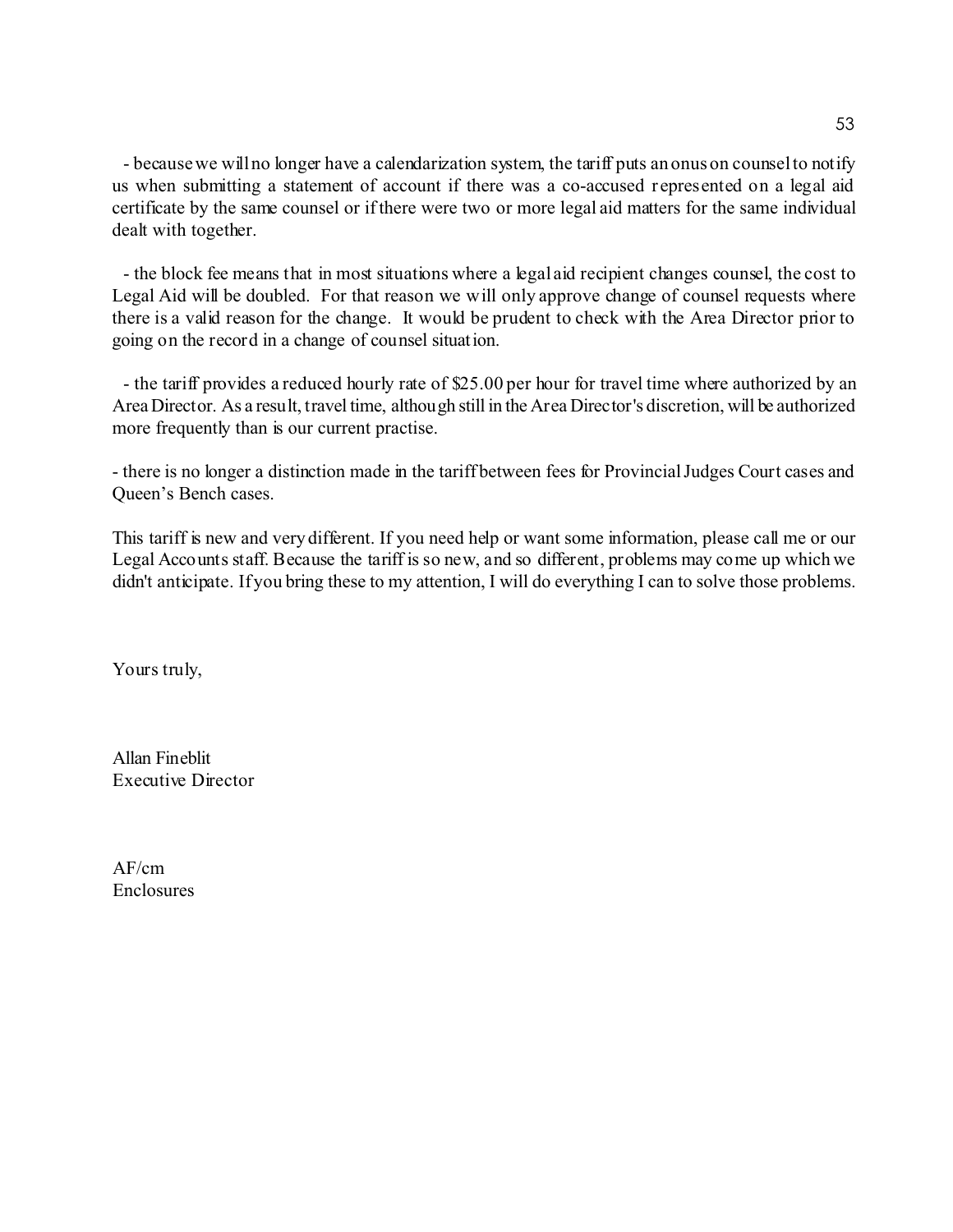# **June 1988**

# SOME IMPORTANT CHANGES AT LEGAL AID

# 1. AUTHORIZATIONS:

The Board of Directors of Legal Aid have decided to reduce the number of matters which require Area Director approval. Extraordinary disbursements still require the approval of the Area Director who issued the certificate. Commencing immediately, however, authorization is not required.

- a. To order one medical report for up to a maximum of \$50.00 (\$75.00 if the doctor is a specialist) in family and civil cases only;
- b. To use a private process server in family law cases only for a maximum of two services, provided it is an emergency situation. In those cases counsel should certify when submitting their account that the disbursement was necessary because the situation was an emergency;
- c. To order transcripts for examinations for discovery (at Legal Aid rates) from official court reporters;
- d. To waive costs in the following circumstances:
	- i. where the client has signed an agreement to pay, a direction to pay, or charge on land and agrees to the waiver of costs, or,
	- ii. where counsel is satisfied the respondent has no means to pay costs, (having no assets and being unemployed).

In all other circumstances, Area Director approval is required to waive costs. Where costs are waived for one of the two reasons set out above, counsel should set out that reason in their closing report to Legal Aid.

## 2. FEE VOUCHERS:

For the last few years, payment of filing fees and for Sheriff's services in Legal Aid matters have not been required. Instead, counsel have been permitted to use a Legal Aid Fee Voucher in lieu of payment. These vouchers have, up till now, been distributed through the various courts and Sheriff's offices around the Province. Fee Vouchers will now be available through any Legal Aid office. Hopefully this will solve some of the distribution problems counsel have been experiencing.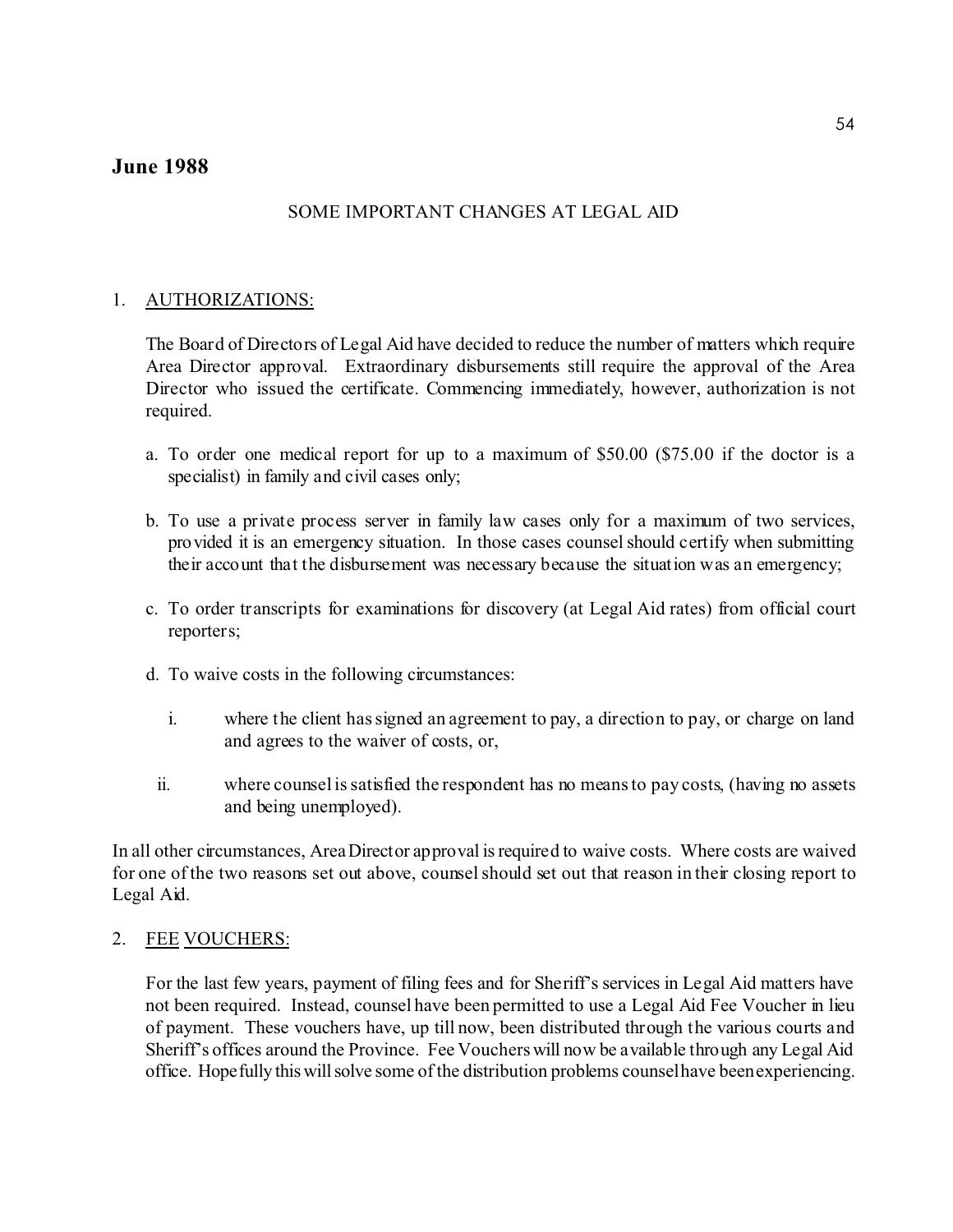# 3. WHO DOES WHAT AROUND HERE?:

There have been some changes of responsibility at Legal Aid's Head Office. Effective May 1, 1988, Bill Dunn is responsible for determining eligibility on applications for Supreme Court and Court of Appeal matters, requests for the appointment of junior counsel and all matters requiring out of Province counsel. Bill Merrett is now responsible for assessing eligibility on all other Legal Aid applications, (criminal and civil) for the Eastern Judicial District, Central Judicial District and Selkirk/Interlake areas.

## 4. SOME REMINDERS:

While I have your attention, let me harangue you about a few frequently forgotten matters:

- a. If costs are awarded in favour of your client, please send us a copy of the costs order as soon as possible after it is made. Also when you report out a civil or domestic file please indicate if costs were or were not awarded;
- b. When submitting Legal Aid applications, be sure to include a recent pay stub and be sure to fill out all relevant sections of the form;
- c . When sending in your bill for disbursements, please include copies of the invoices you paid for things like transcripts, medical reports and private process servers;
- d. When Legal Aid applications are being filled out for criminal matters, please be sure to include the applicant's prior record, (including approximate dates and dispositions) and brief details of the alleged offence;
- e. We need postal codes and birth dates please don't leave those sections of the application form blank.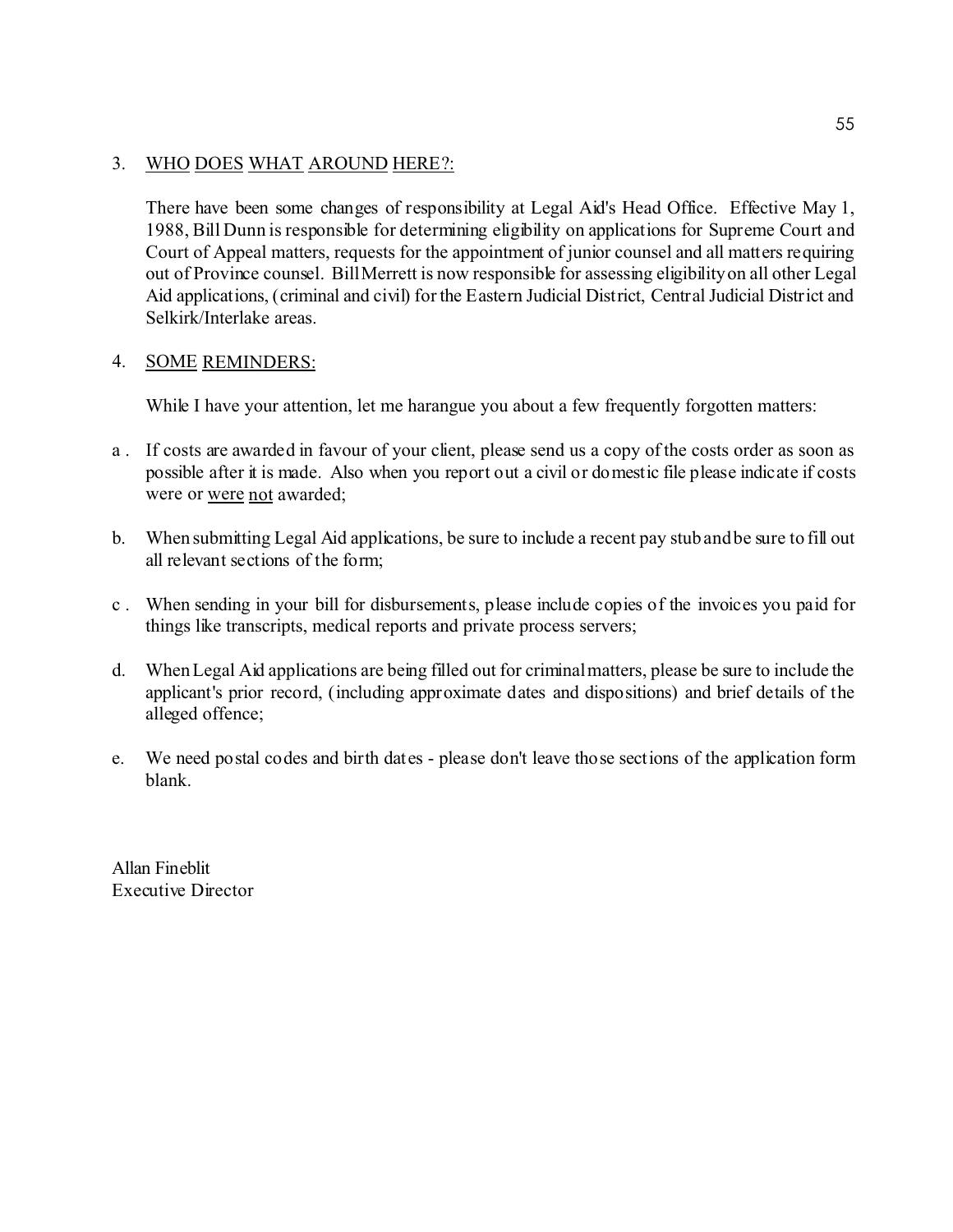# **July 1988**

## LEGAL AID BILLING SEMINAR

You are invited to a noon hour seminar on how to prepare Legal Aid bills. There have been significant changes in the Legal Aid Tariff and there are things you can do to ensure a fast turn around time and maximize what you get paid.

The seminar will take place on Thursday, July 21, 1988 at noon at Legal Aid's Head Office in Winnipeg, 402-294 Portage Avenue. There is no charge for the seminar but you must register in advance, (no later than July 15, 1988), as space is very limited. We will even give you a free sandwich and a cup of coffee.

The seminar will be appropriate for lawyers who prepare their own legal aid bills or the clerical or accounting staff in your office who do this. The seminar will also cover recent practise, policy and personnel changes.

Note to out of Winnipeg lawyers: If you are unable to attend, but would like a seminar like this in your area, let us know. If there is significant demand we would be happy to do it.

REGISTRATION FORM

NAME: FIRM:

ADDRESS:

PHONE:

Please send to Legal Aid Manitoba, 402-294 Portage Avenue, Winnipeg, Manitoba, before July 15, 1988.

PLEASE MARK TO THE ATTENTION OF CYNTHIA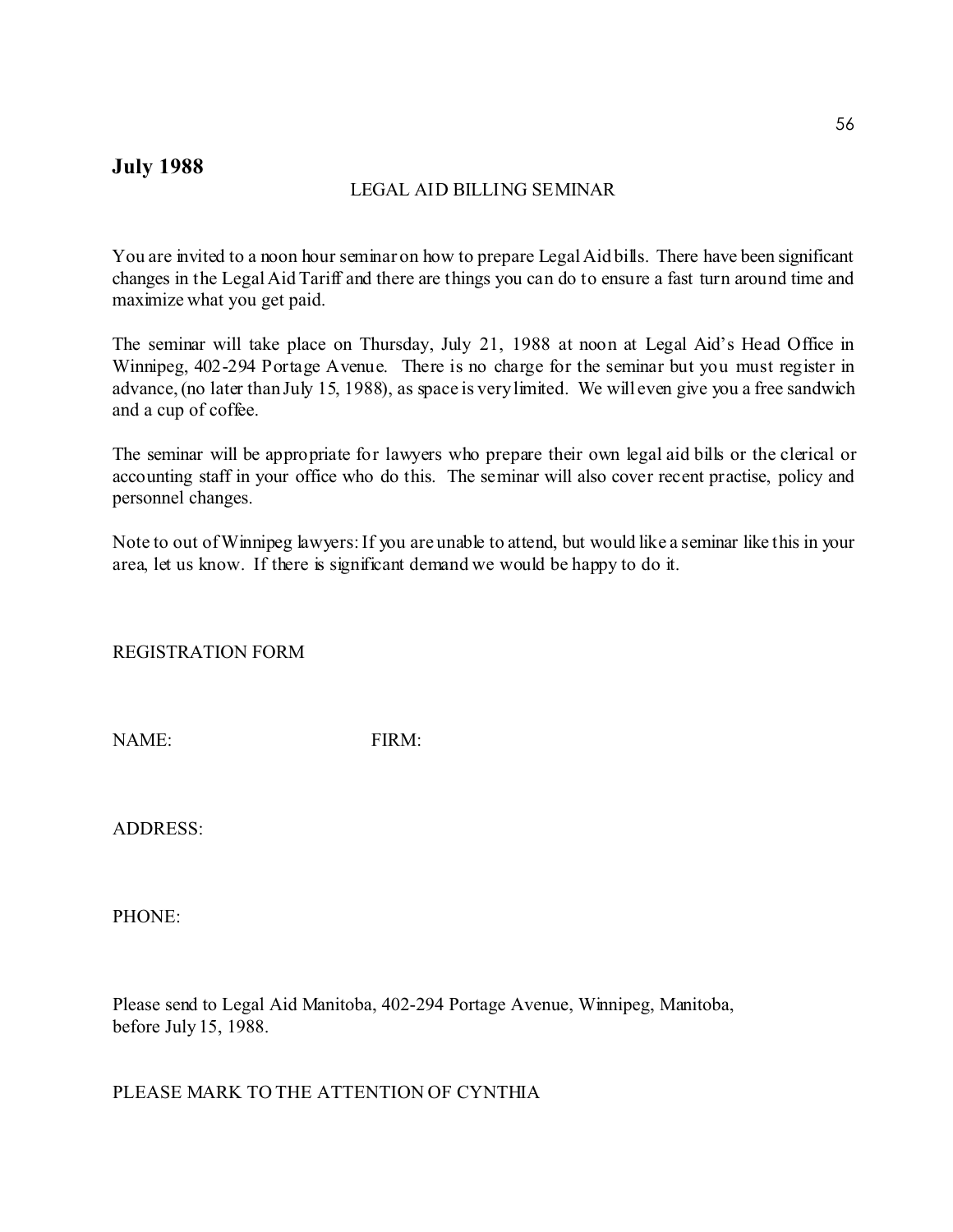# **November 1988**

# MANITOBA FOSTER PARENTS' ASSOCIATION, INC, 161 Mayfair Avenue, Winnipeg, Manitoba R3L OAI (204) 284-0843

#### NOTICE TO THE LEGAL PROFESSION

The Foster Parents' Association of Manitoba Inc. represents approximately 1600 foster parents licensed under the Child and Family Services Act. Because of their role as foster parents, our members are particularly vulnerable to allegations of criminal offences by the children in their care. As you may be aware we have recently concluded an agreement with the Provincial Government to pay the legal fees of foster parents in those circumstances at rates equivalent to the Legal Aid Tariff. We have contracted with Legal Aid Manitoba to provide technical and support services to us in administering this system.

As such we are writing to invite you to enroll on a panel of lawyers we are establishing, who are willing to act for foster parents charged with criminal offences rising out of their role as a foster parent, at Legal Aid rates. Of course our members will be free to hire any lawyer they choose, but if they wish to take advantage of Provincial Government funding, they will have to choose a lawyer from this panel.

If you would like to enroll on the panel, please complete the attached form and send it to us at the address below. Enrollment does not require a lawyer to take any specific case, but rather expresses a general willingness to take cases which may be referred from time to time, at the rates indicated.

| Address:  | the control of the control of the control of the control of |                                                                 |
|-----------|-------------------------------------------------------------|-----------------------------------------------------------------|
|           |                                                             |                                                                 |
|           |                                                             |                                                                 |
| Phone No. | <u> 1990 - Johann Barbara, martin a</u>                     | Signature:<br><u> 1980 - Johann Barnett, fransk politiker (</u> |
|           | Return to: Foster Parents' Association Inc.                 |                                                                 |
|           | c/o 402-294 Portage Avenue                                  |                                                                 |

Winnipeg, Manitoba R3C OB9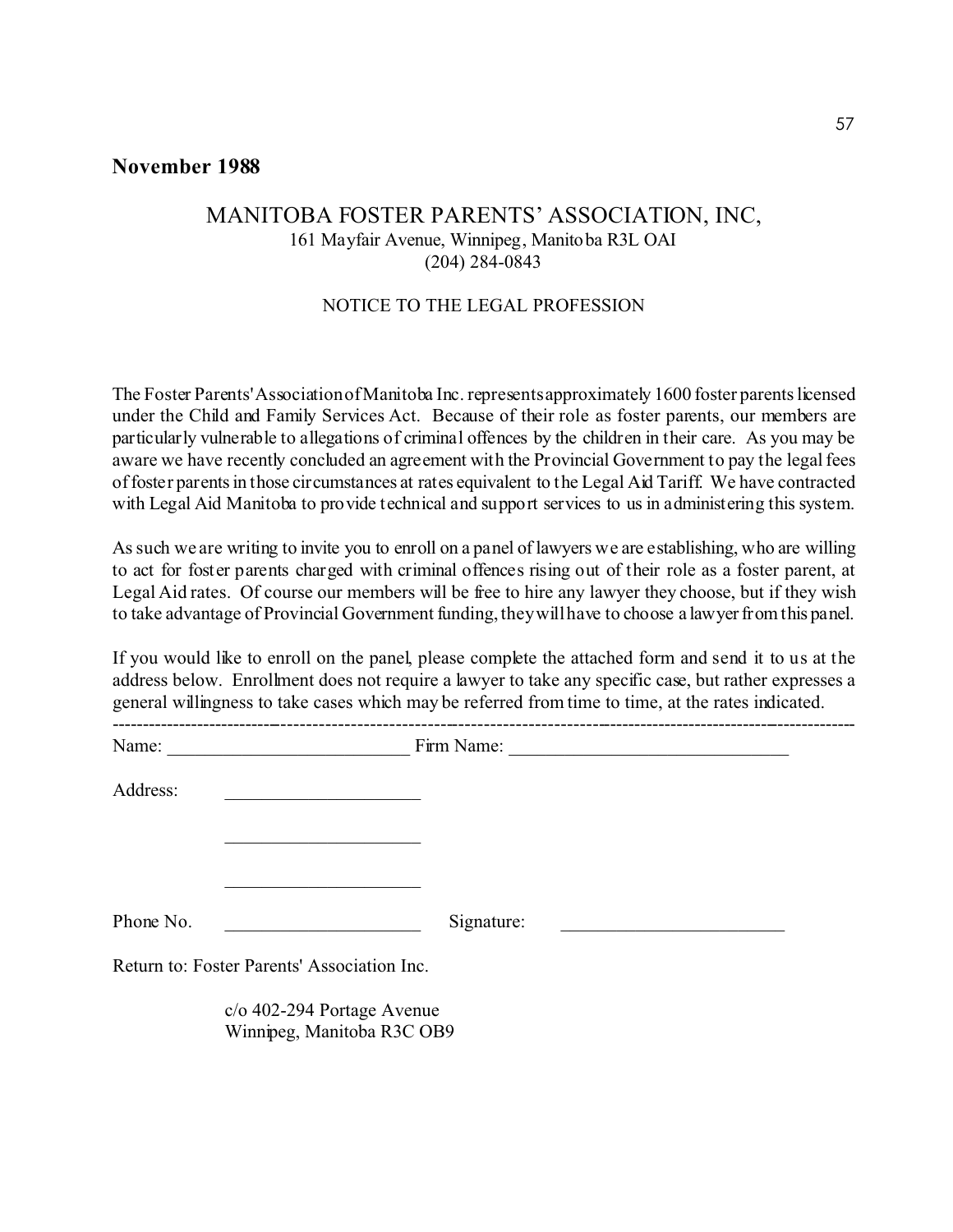# **May 1989**

#### MEMO TO THE PROFESSION

#### EXPANDED ELIGIBILITY

Legal Aid Manitoba is pleased to announce the expansion of its eligibility criteria. This expansion is made possible by a grant from the Federal Department of Justice and continued funding from the Province and the Manitoba Law Foundation. This expanded eligibility program is expected to be in place for at least two years. It is our hope that this will bring Legal Aid services to the working poor who have traditionally been too "rich" for Legal Aid but too poor to afford the legal services they require.

Legal Aid has financial eligibility guidelines. Please keep in mind that these are only guidelines and eligibility is determined by an applicant's full financial situation including assets, debts and living expenses.

The guidelines have been expanded to include new guidelines for applicants who were not in the past eligible but will now receive service on a pay back basis. Applicants who fall into that category will be required to enter into' an agreement to make monthly payments to Legal Aid. The guidelines are based on a gross annual income and are as follows:

| Family Unit Size | Fully Eligible | Eligible With A<br>Partial Contribution | Eligible With A<br>Full Contribution |
|------------------|----------------|-----------------------------------------|--------------------------------------|
| $\mathbf{1}$     | \$12,000       | 15,300                                  | \$20,500                             |
| 2                | 15,300         | 20,500                                  | 23,600                               |
| 3                | 20,500         | 23,600                                  | 27,500                               |
| $\overline{4}$   | 23,600         | 27,500                                  | 30,000                               |
| 5                | 27,500         | 30,000                                  | 33,000                               |
| 6                | 30,000         | 33,000                                  | 36,000                               |
| 7                | 33,000         | 36,000                                  | 39,000                               |

You are again reminded that these are not rules, but guidelines only, and Area Directors have considerable discretion and will depart from these guidelines in appropriate circumstances.

AF/cm

May 1989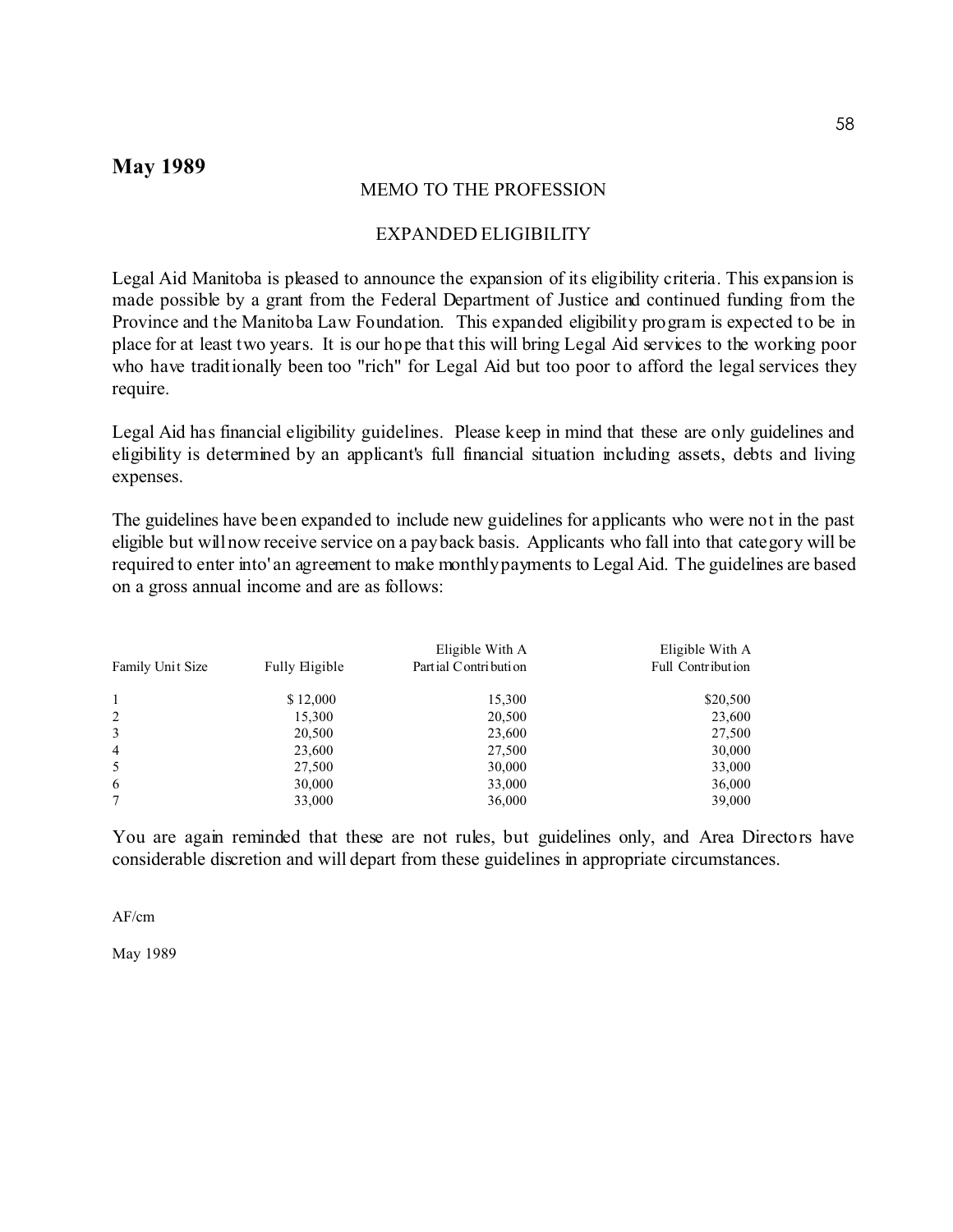$\triangle$ D

 $\triangle$ F1 $\triangle$ 

Dear  $\wedge$  F2  $\wedge$ :

RE: Your application for Legal Aid

Legal Aid Manitoba looks at your income and your assets when deciding whether you are eligible for free legal services. Based on the information provided to us,, it appears that your family income is too far over the guideline of  $\sqrt{F3}$   $\land$  for a family unit of  $\sqrt{F4}$  to allow Legal Aid to pay for your lawyer entirely.

However, the Legal Aid Plan in Manitoba is able to assist people who do not meet our financial eligibility guidelines but whose income is not great enough to enable them to hire a lawyer privately. Your income level suggests that you might be interested in such an arrangement. Basically, Legal Aid would require you to enter into an Agreement to Pay your lawyer's fees and out-of-pocket expenses at Legal Aid rates. You would be required to make monthly payments to Legal Aid and Legal Aid would be responsible for paying your lawyer.

We are asking you to pay  $\frac{8}{5}$  ^ a month, starting on  $\frac{6}{5}$  ^. You will have to pay that amount on the same day of each and every month thereafter, until you have paid enough to cover the cost of your lawyer's bill.

Enclosed is an information sheet that should answer your questions about the Agreement to Pay arrangement. Please read it over carefully.

If you choose to enter into the Agreement, please contact your lawyer and arrange an appointment to sign the Agreement. We have sent your lawyer a certificate that authorizes him/her to act for you once you have signed the Agreement to Pay, The Agreement to Pay forms part of that certificate.

If you choose not to enter into this agreement, or if you have questions about the terms of the agreement, please contact this office at

Yours truly,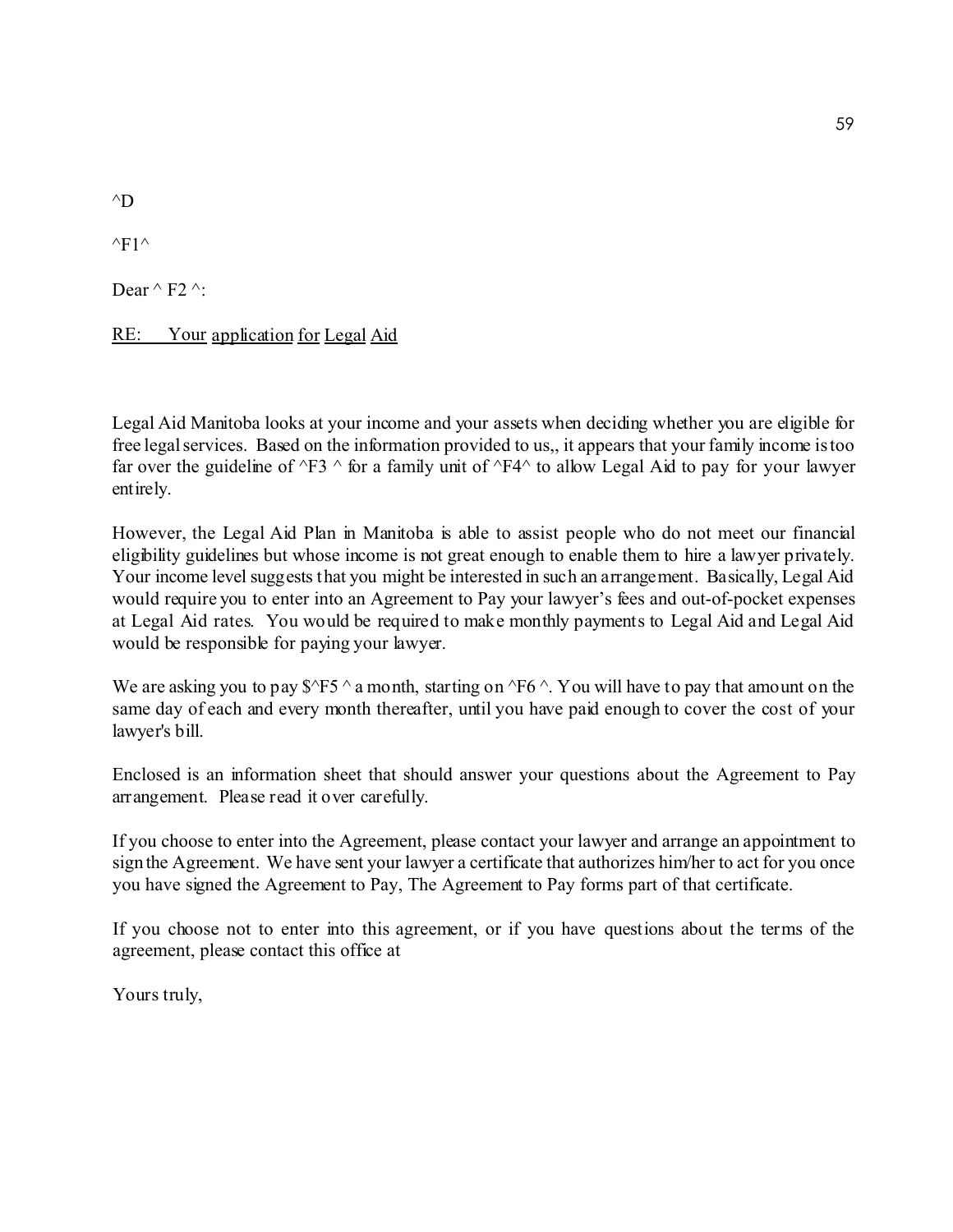# INFORMATION SHEET

# AGREEMENT TO PAY

# l. **What is an "Agreement to Pay"?**

- It is an agreement between you and Legal Aid Manitoba, in which you agree to pay Legal Aid the actual cost of the legal services provided.

- It is offered to applicants whose income is too far above the financial eligibility guidelines to qualify for free legal services.

# 2. **What are the advantages to me in entering into such an Agreement?**

- You will be able to make small, affordable monthly payments. An Agreement to Pay is much like a loan, only you are not charged interest.

- You will not be asked to pay your lawyer a lump sum retainer. Most lawyers require such a retainer before they will begin work on your case.

- Your lawyer will bill Legal Aid at a rate much lower than he or she would bill you privately. Currently the amount we pay is based upon a rate of \$45.00 per hour for a lawyer in private practice; for a staff lawyer employed directly by Legal Aid, that rate is usually a little bit less. Legal Aid will take care of paying your lawyer; you will not have to pay your lawyer anything. for handling the case.

- Legal Aid also has arrangements with other government and court-related services that offer free or reduced-rate services for Legal Aid clients. Such arrangement are in place with the Sheriffs Office for service of court documents, with Court Reporters for copies of court transcripts, and with the Department of Vital Statistics for copies of birth, marriage or death certificates. These are common expenses that arise in many types of cases.

# 3. **How much will the case cost me in total?**

- We have no way of knowing what the cost of any particular case will be at the beginning of a case. The cost of your case will depend on how much work your lawyer has to do on your behalf and a number of other factors including:

- whether it is going to be contested (contested cases cost more);
- how long the trial takes;

- the disbursements your lawyer has to pay out medical reports, transcripts, blood tests and other disbursements can be expensive.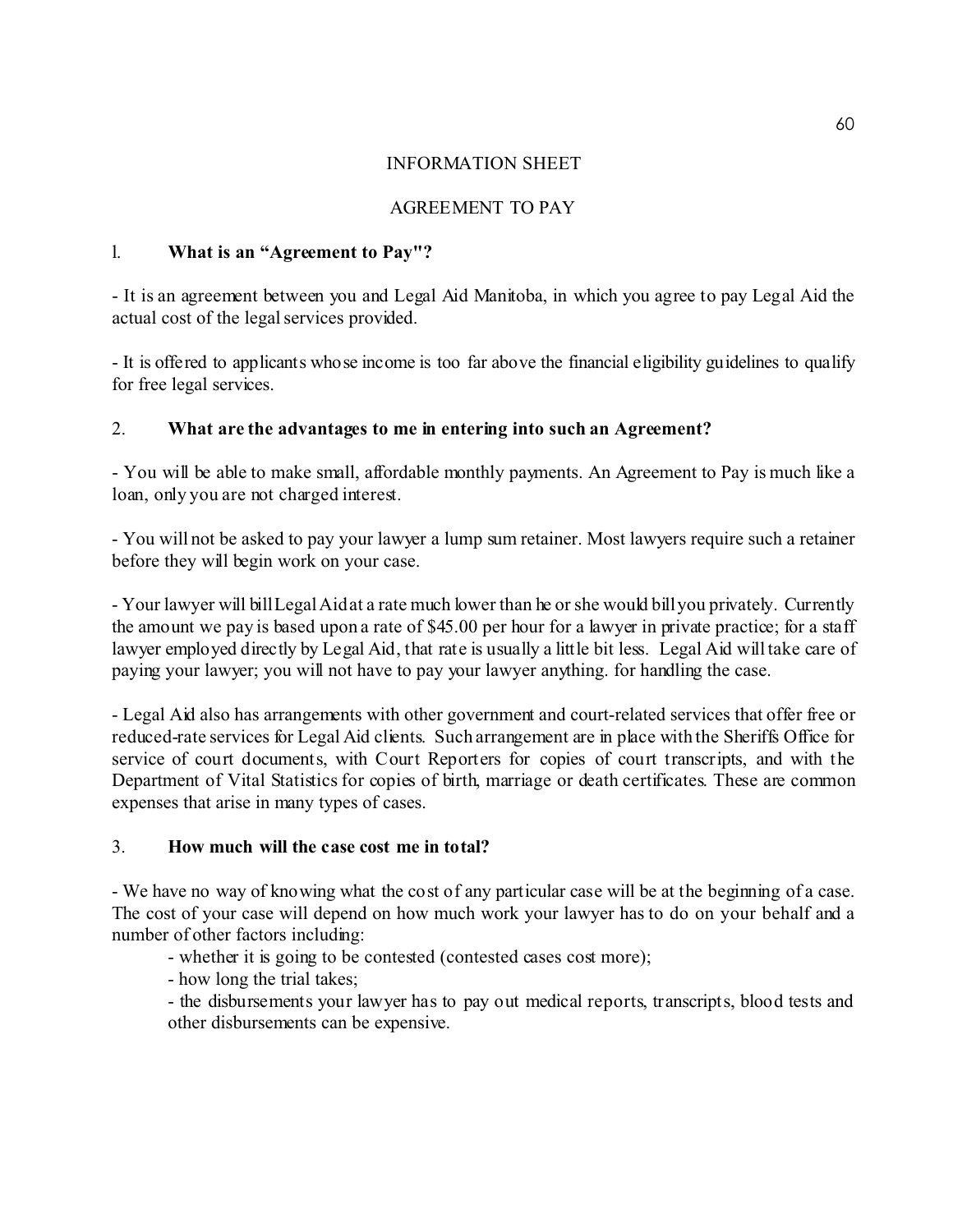Legal Aid will approve those expenses if we feel they are necessary to your case.

- Some cases cost several thousand dollars while other cost less than \$100. The average criminal case now costs Legal Aid \$ and the average family law case costs us \$ . Your case may cost less or it may cost much more. It is important that you speak to your lawyer from time to time during the case about the likely cost to you.

- Legal Aid will review the likely cost of your case and the amount of your Agreement to Pay after your tenth payment.

- In some cases, you will have to keep making monthly payments, even after the case is over, until the full cost of the case is paid.

# 4. **How do I make the payments?**

- Send a cheque or money order, payable to Legal Aid Manitoba, to

Legal Aid Manitoba 402-294 Portage Avenue Winnipeg, Manitoba R3C OB9

- You can also make your payment in person at the same address between 8:30 a.m. and 5:00 p.m. Monday to Friday.

- please do not send cash through the mail.

# 5. **What happens if I don't make my payments?**

- If you have a good reason, call 947-6501 and ask to speak to the Collections Clerk. Explain your situation and we may be able to postpone or cancel your payment.

- if you don't pay and you haven't made arrangements with us, your certificate will be cancelled. This means that we will not pay your lawyer from that point on and he or she will be billing you. Legal Aid will also take proceedings to collect from you the money which we end up paying to your lawyer.

- You may also be denied Legal Aid in the future.

# 6. **What happens if I pay more than the case actually costs?**

- We will refund the difference to you as soon as we have received and paid your lawyer's final bill.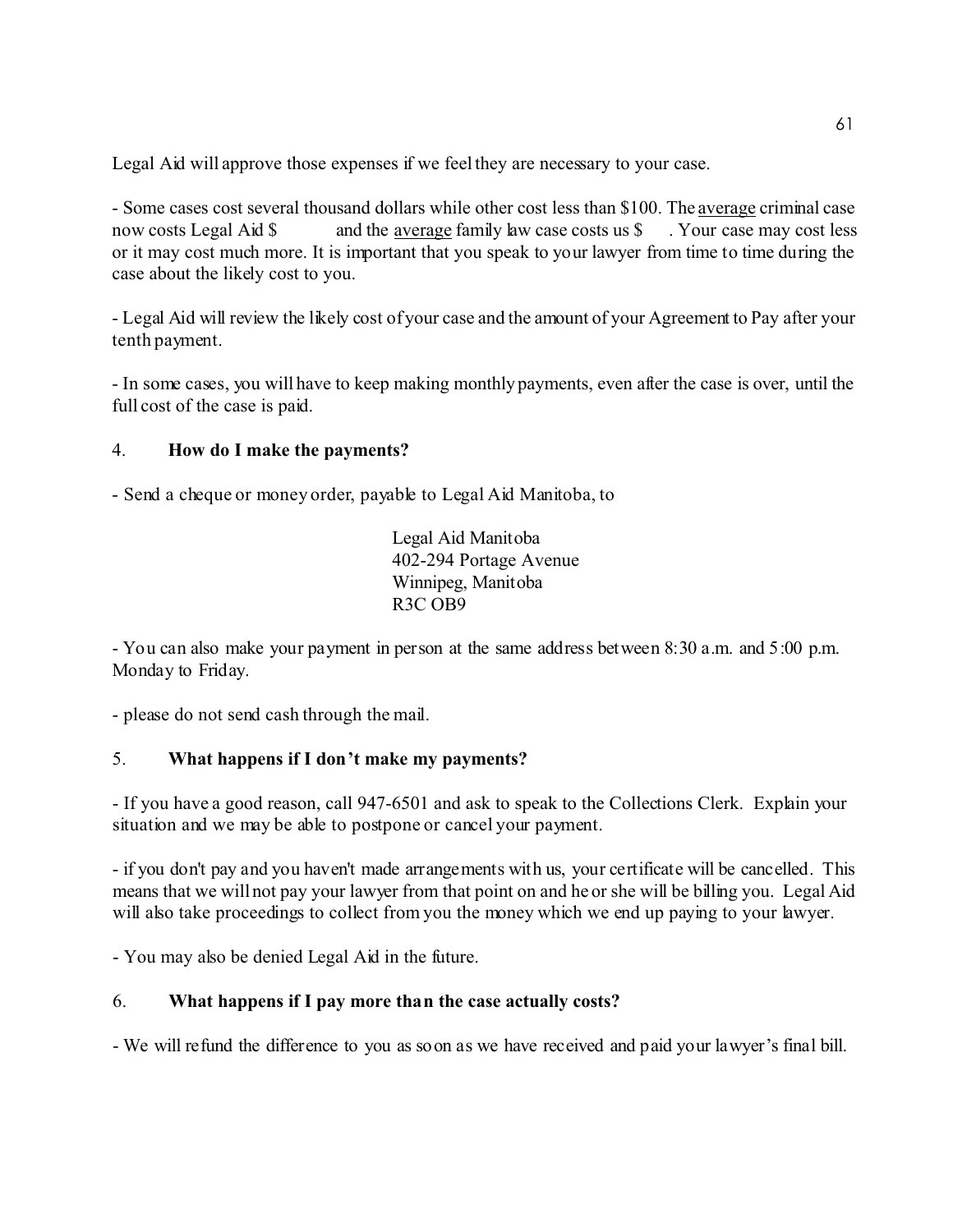# 7. **What happens if I haven't paid enough money by the end of my case to cover my lawyer's bill?**

- You will have to continue making payments until the amount is paid in full.

- Legal Aid will take care of your lawyer's bill as soon we receive it, regardless of whether you have paid the full amount at that point.

# 8. **What if I don't agree with the amount Legal Aid pays my lawyer?**

- In most cases you will be required to pay that amount because Legal Aid is also required to pay certain fees depending upon the type of case. We emphasize that in nearly all cases the amount Legal Aid pays will be quite a bit less than you would pay if you hired a lawyer privately.

- Sometimes a lawyer will ask Legal Aid to pay more than the usual amount because a case was unusually difficult or took a lot of time to finish. In those cases, Legal Aid may agree to pay more but if we do so we will send to you a copy of the bill and the extra amount we intend to pay so that you can tell us if you disagree. We will then reconsider the bill based on what you tell us.

# 9. **What if my financial circumstances change?**

If your income or assets change during your case, please let us know or ask your lawyer to let us know. If your family income goes down we might be able to provide free legal aid from that point on. If your income goes up, you may no longer be eligible for legal aid.

# 10. **What if I want to change lawyers?**

- If you have a good reason, you can do so, but it will almost certainly cost you more money.

- Legal Aid pays a lawyer a "block fee" in all criminal and in many family cases. This means a lawyer receives a set amount for handling, for example, a divorce case. If there is a change of lawyers in the middle of a case, each lawyer involved is entitled to bill Legal Aid for that set amount. Under an Agreement to Pay, then, you would have to pay an amount equal to both bills.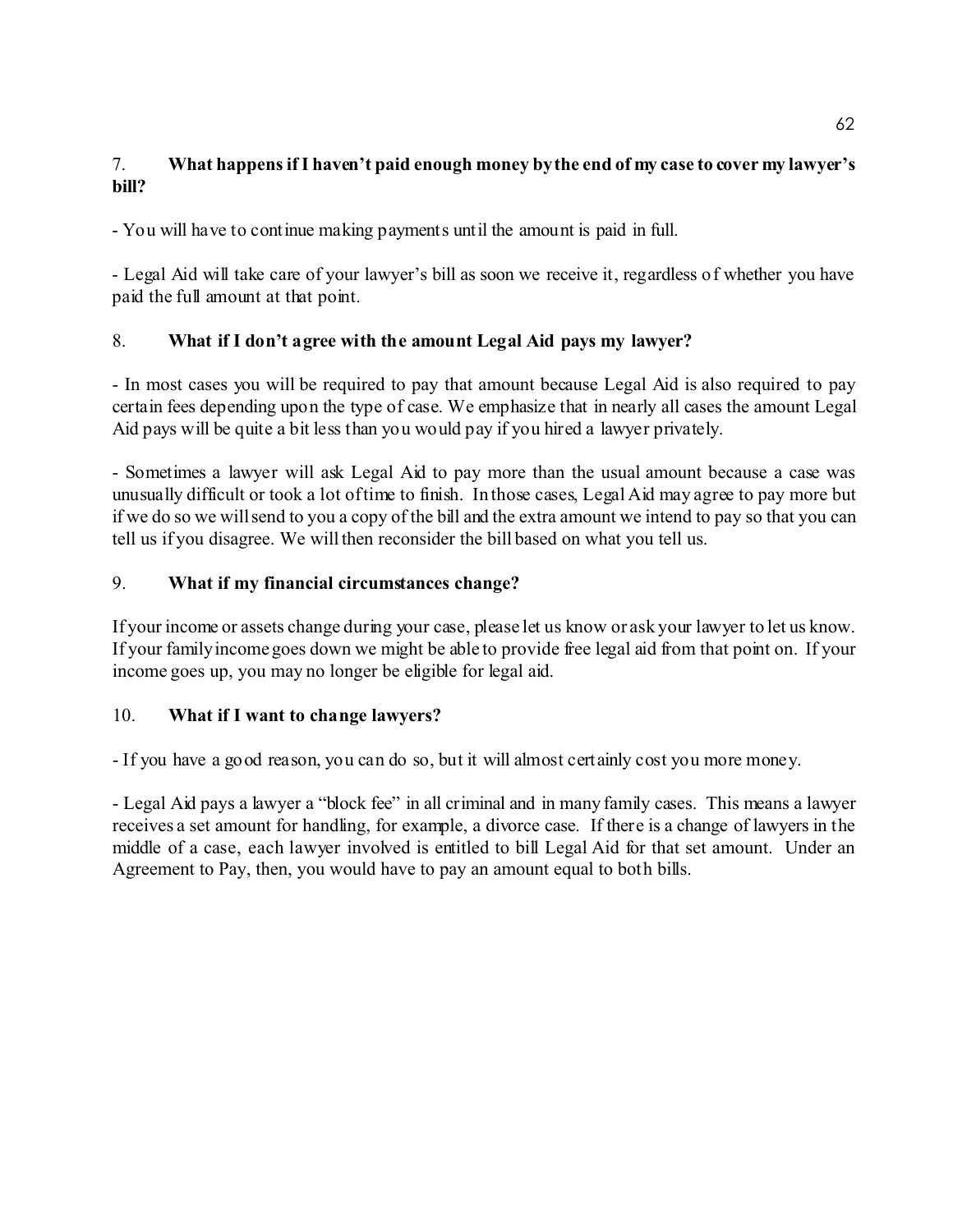## **AGREEMENT TO PAY**

In consideration of my being granted Legal Aid, I agree to pay to the Legal Aid Services Society of Manitoba the sum of  $\overline{Y}1$  ^ on the  $\overline{Y}2$  ^ of  $\overline{Y}3$  ^ and the  $\overline{Y}2$ ^ of each and every month following until my case is paid for in full, and I hereby acknowledge receipt of and agree to the terms and contents of the Information Sheet provided to me.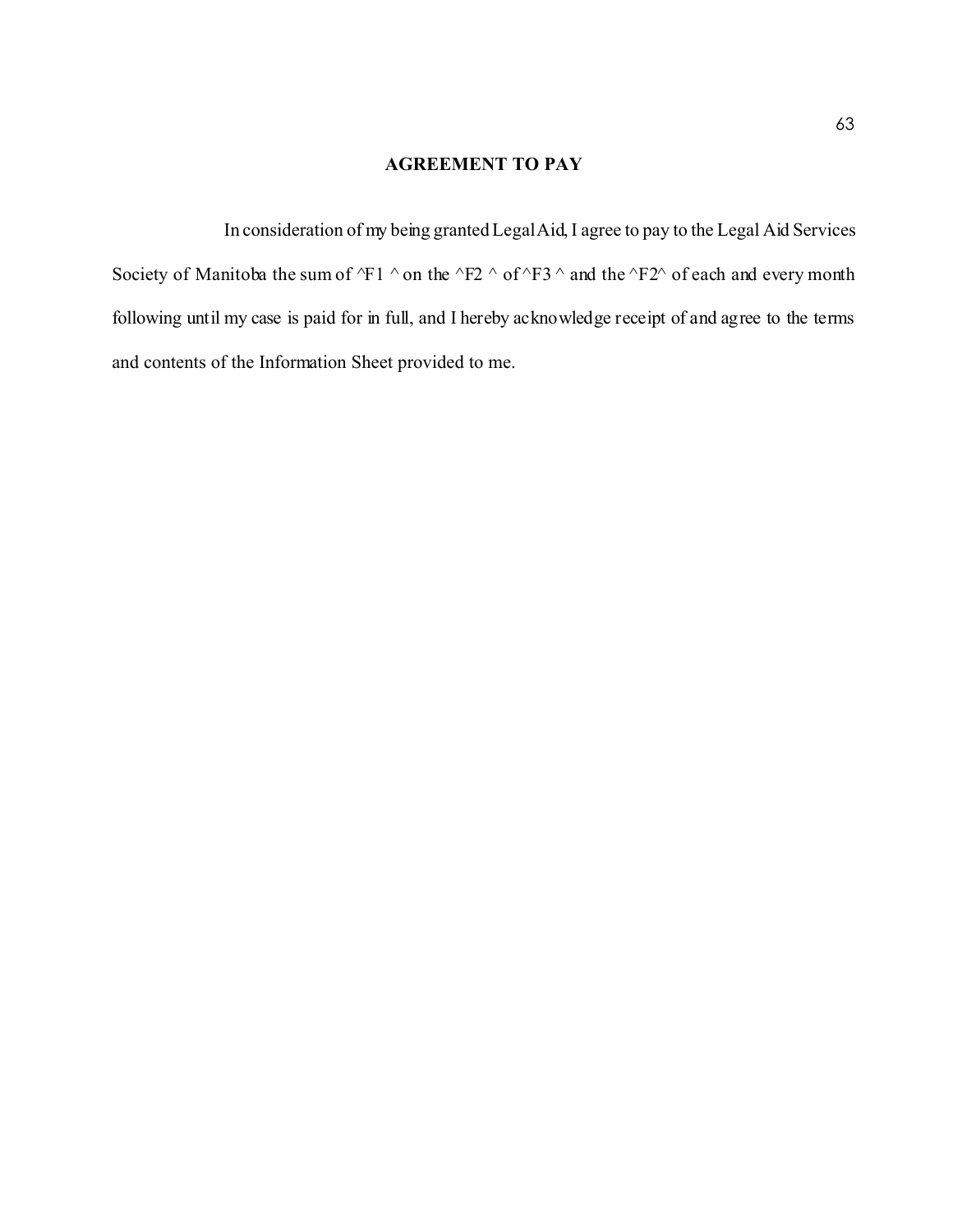# **July 1989**

#### TO: LEGAL AID PANEL FROM: ALLAN FINEBLIT EXECUTIVE DIRECTOR

# RE: APPOINTMENTS UNDER SECTION 11 OF THE DATE: JULY 1989 YOUNG OFFENDERS ACT

Section 11 of the Young Offenders Act provides that where a young person wishes counsel and has been found ineligible for legal aid, a youth court judge may order the Attorney-General to appoint counsel on behalf of that young person. Legal Aid has been the agency that provided counsel to those young persons on behalf of the Attorney-General.

These appointments normally occur either in cases where the charges are relatively minor and do not fall within normal Legal Aid coverage or where the parents' financial circumstances are such as to disentitle the youth to legal aid. The number of these Section 11 appointments has grown. In particular we have become concerned about parents who, being aware of the Section 11 possibility, have declined to retain counsel privately even though they would be willing and able to do so. In our view this is unfair to lawyers who are being asked to work at a substantially reduced rate by people who are able to pay a normal legal fee. Of course it is also a needless expense to Legal Aid.

In response to this, our Board of Directors has decided to make a change in the way Section 11 appointments will be handled. Effective immediately all Section 11 appointments once ordered by the Youth Court judge, will be made by the Legal Aid Area Director. Counsel appointed may not be the one chosen by the young person.

If a Section 11 appointment is made, only the counsel appointed by the Area Director will be paid by Legal Aid. Counsel may wish to consider whether or not they wish to go on the record, until they are assured of this appointment.

This change applies only to young persons who are not eligible for legal aid.

AF/cm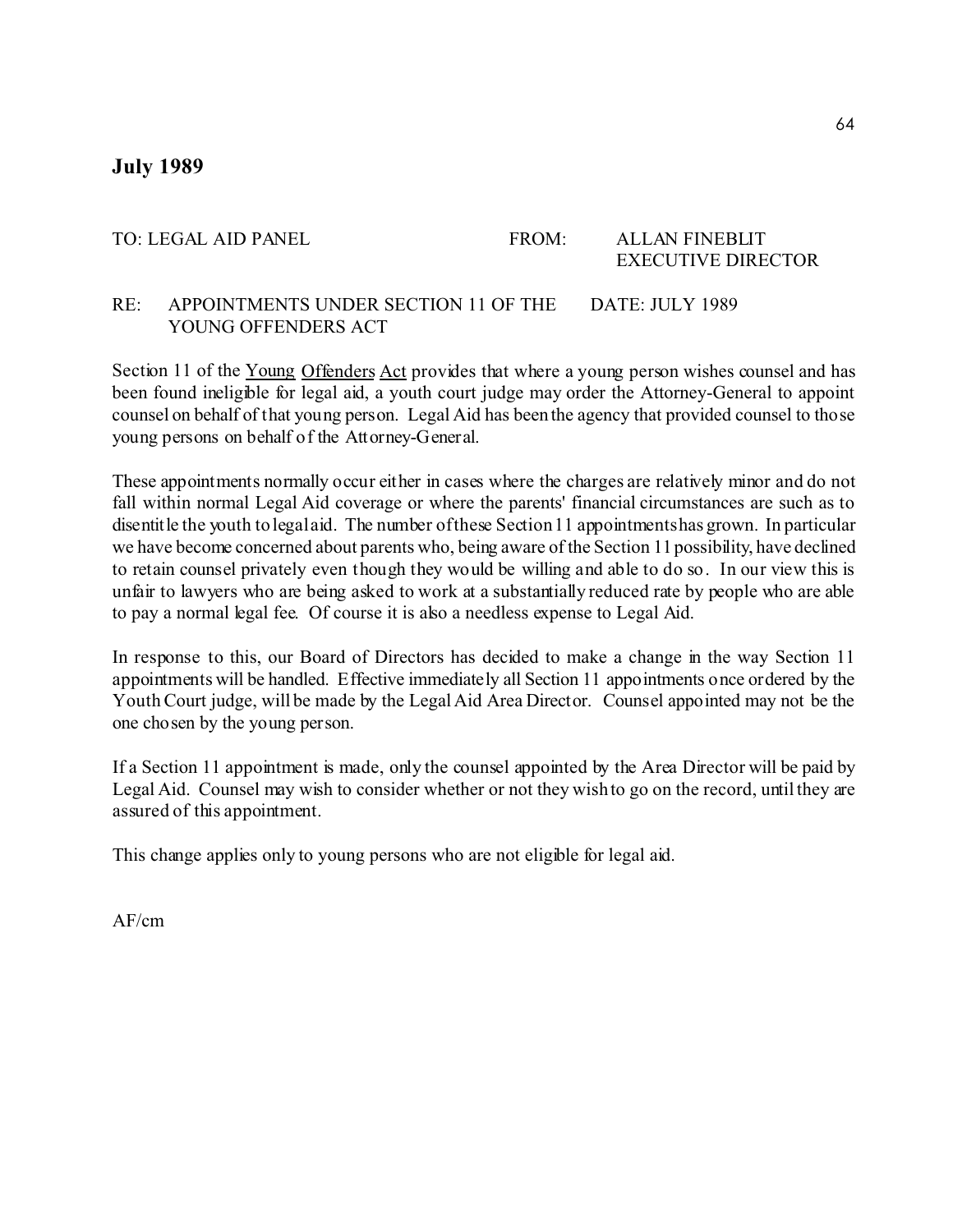# **August 1990**

## NOTICE TO THE PROFESSION

Legal Aid periodically issues notices to the profession updating policy procedure and personnel changes. This is another in that exciting series. Specific inquiries about the contents can be directed to Allan Fineblit at 985-8508 or your local Legal Aid office. More detailed information is contained in the Legal Aid Act and Regulations (available from the Queen's Printer). The Tariff of Fees is a schedule to the Regulations.

(Please note that this Notice is 2-sided).

#### INDEX

- 1. The G.S.T. and Legal Aid
- 2. Personnel Changes
- 3. New Phones
- 4. New Guidelines\*
- 5. Warrants\*
- 6. Changes of Counsel
- 7. Raising the Tariff
- 8. Billing Tips
- 9. Emergencies
- 10. Young Offenders
- 11. Amendments to Legal Aid Certificates
- 12. Timeliness
- 13. Supplementary Payment Changes\*
- 14. Legal Aid Panels
- 15. Authorizations: From Who and For What
- 16. New Board
- \* Indicates important policy changes you should take notice of.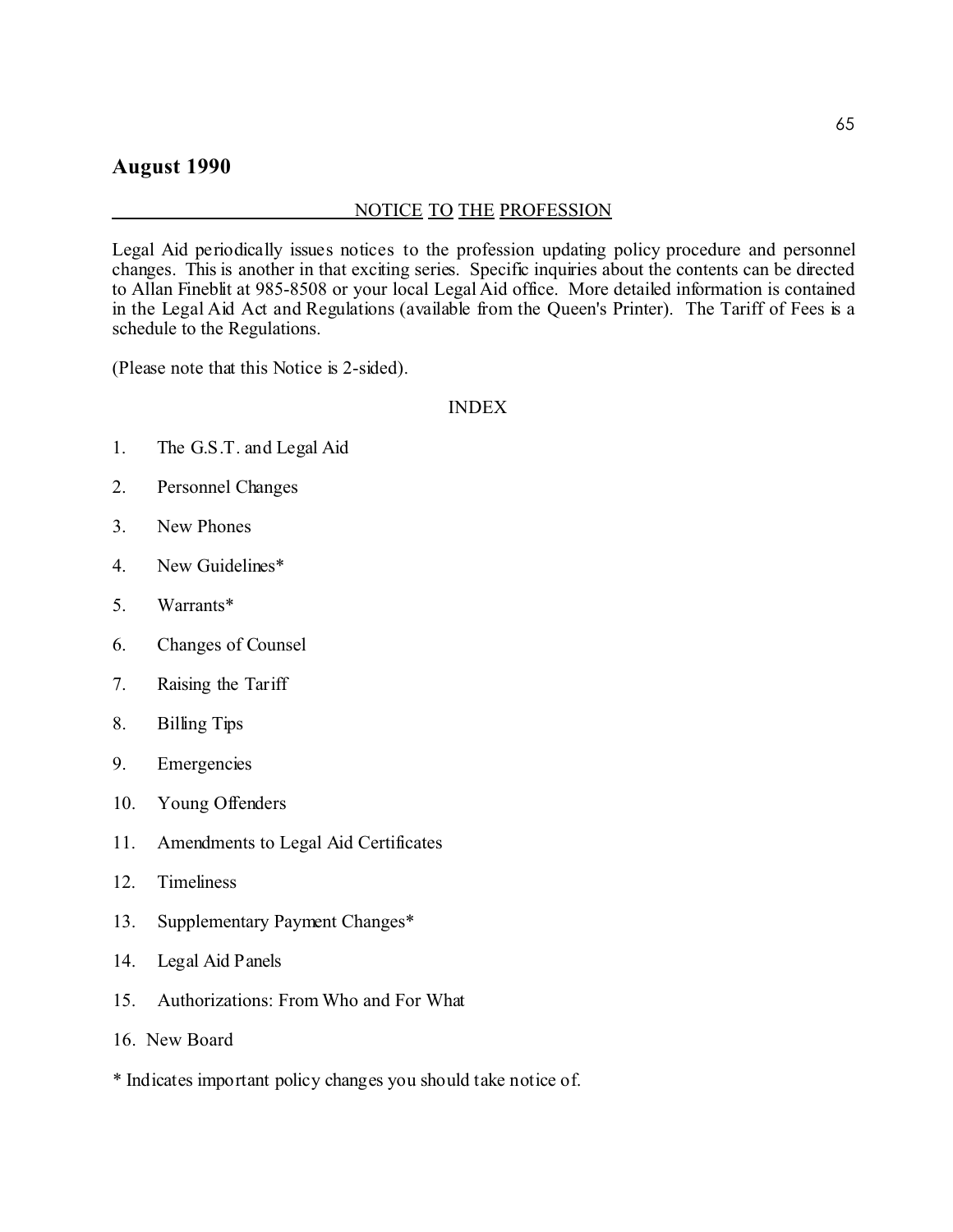# 1. THE G.S.T. AND LEGAL AID

If you are confused about the proposed Goods and Services Tax and its impact on your Legal Aid practise, don't feel badly. Recently most lawyers in the Province received a brochure from the Federal Finance Minister titled, "Information for Professionals". The information in that brochure about Legal Aid and the G.S.T. is wrong.

As a result of lobbying by the Canadian Bar Association and by Legal Aid Plans across Canada, the G.S.T. Act was amended before it was passed by the House of Commons. Legal Aid services are no longer exempt. This means you bill Legal Aid in exactly the same way as you do your private clients. For G.S.T. purposes, Legal Aid files will be no different than private ones. (A further information package containing more detail explanation about G.S.T. billings to Legal Aid will be circulated in the f all.)

# 2. SOME PERSONNEL CHANGES

Area Directors are responsible for assessing eligibility for Legal Aid in their areas. Jim Parrott has been appointed Area Director for Northern Manitoba replacing Lorne Giesbrecht who has moved to Brandon to become the Westman Area Director.

## 3. NEW PHONES

Many of the phone numbers at Legal Aid's Winnipeg Offices and our Brandon Office have recently been changed. We now have direct numbers you can dial. The following is a list of some of the new phone numbers you will want to know about (if you lose this list, they are also included in the new telephone directory).

| <b>Administrative Office Central Switchboard</b> | 985-8500 |
|--------------------------------------------------|----------|
| <b>TRACING APPLICATIONS</b>                      | 985-8506 |
| Executive Director (Allan Fineblit)              | 985-8508 |
| Deputy Director (Ronn Klassen)                   | 985-8510 |
| Legal Director (Bill Dunn)                       | 985-8507 |
| Winnipeg Area Director (Bill Merrett)            | 985-8509 |
| Legal Accounts (Caryl UnRuh)                     | 985-8516 |
| Legal Accounts (Maureen Pearson)                 | 985-8523 |
| Legal Accounts (James Ramsay)                    | 985-8517 |
| Intake Worker (Valerie West)                     | 985-8511 |
| Intake Worker (Loraine Braden)                   | 985-8513 |
| Intake Worker (Lorrie Makar)                     | 985-8514 |
| Intake Worker (Mavis Condon)                     | 985-8512 |
| Intake Worker (Lynn Loreth)                      | 985-8530 |
| Intake Worker (Vicky Colosimo)                   | 985-8515 |
|                                                  |          |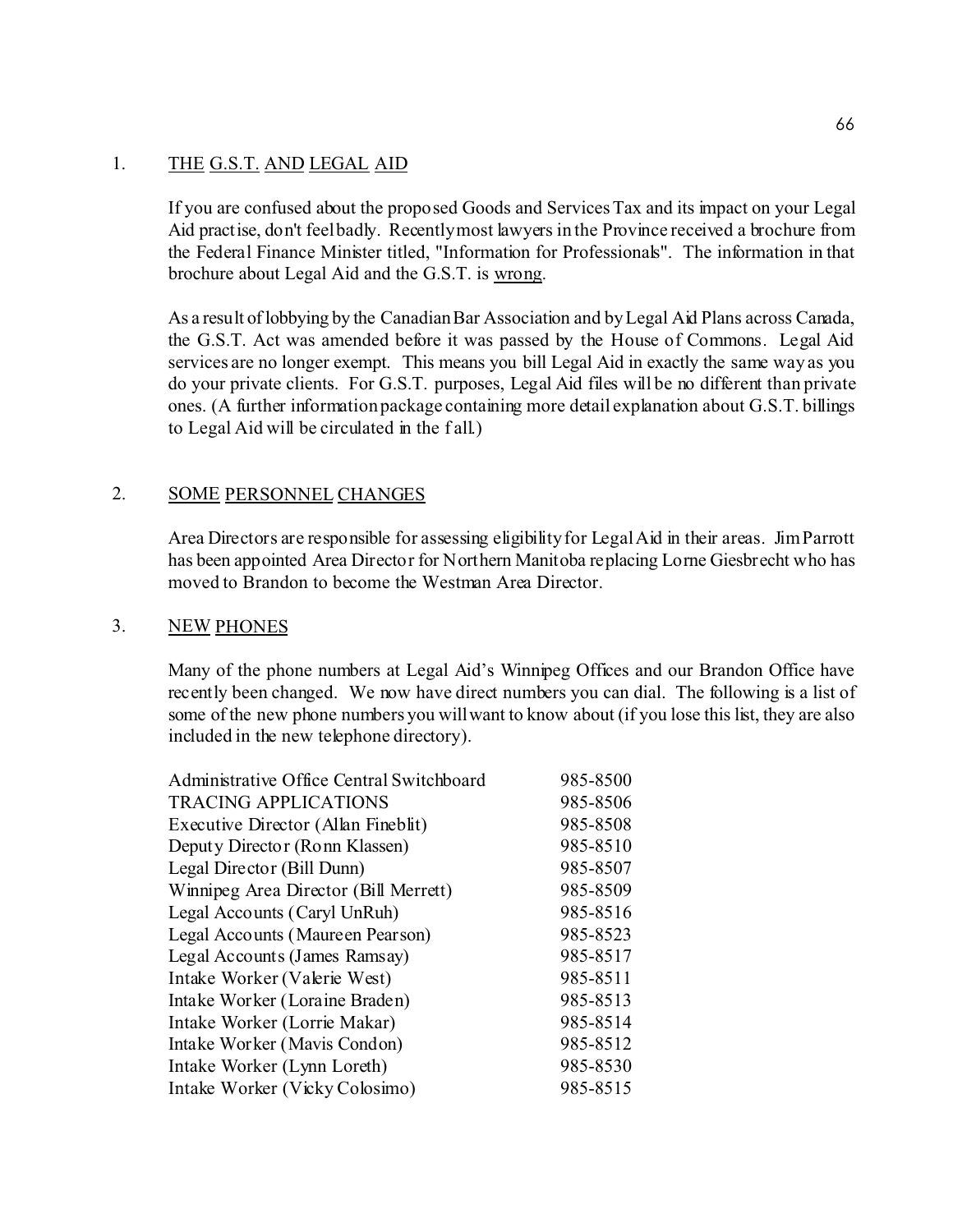| 985-8570 |
|----------|
| 985-8550 |
| 985-8570 |
| 729-3484 |
| 944-8582 |
| 623-7501 |
| 778-5902 |
|          |

#### 4. NEW GUIDELINES

Legal Aid adjusts its guidelines annually based on Statistics Canada poverty levels. Because of our difficult financial circumstances, we froze our guidelines and have not increased them since October 1988. Effective July 1, 1990, our guidelines are being increased but only to the July 1989 Statistics Canada poverty levels. Our new guidelines are as follows:

|                    |                       | Partial      | Full         |
|--------------------|-----------------------|--------------|--------------|
| <b>Family Size</b> | <b>Fully Eligible</b> | Contribution | Contribution |
| $\mathbf{1}$       | \$12,000              | \$14,000     | \$213500     |
| $\overline{2}$     | 16,000                | 18,000       | 25,000       |
| $\overline{3}$     | 21,500                | 23,500       | 29,000       |
| $\overline{4}$     | 25,000                | 27,000       | 31,500       |
| 5                  | 29,000                | 31,000       | 35,000       |
| 6                  | 31,500                | 33,500       | 38,000       |
| 7                  | 35,000                | 37,000       | 41,000       |

Please keep in mind that these are guidelines only and they are based on gross income (before deductions). Legal Aid looks at an applicant's full financial picture including their debts, expenses and assets in determining eligibility.

#### 5. WARRANTS

Here's the problem. A person is charged with a criminal offence and at some point fails to come to court. A warrant issues. Some lawyers have the practice of billing their file immediately (even if it appears likely that the client will reappear in short order). When the client reappears we receive a new legal aid application. Because of the block fee tariff this would result in double the cost to Legal Aid.

We have tried to discourage this practice by refusing to issue a new certificate. Instead we issue a duplicate reporting form and have been paying only for additional services. It has proved to be difficult for lawyers to differentiate work done on the block fee and is inconsistent with the concept of a block fee tariff.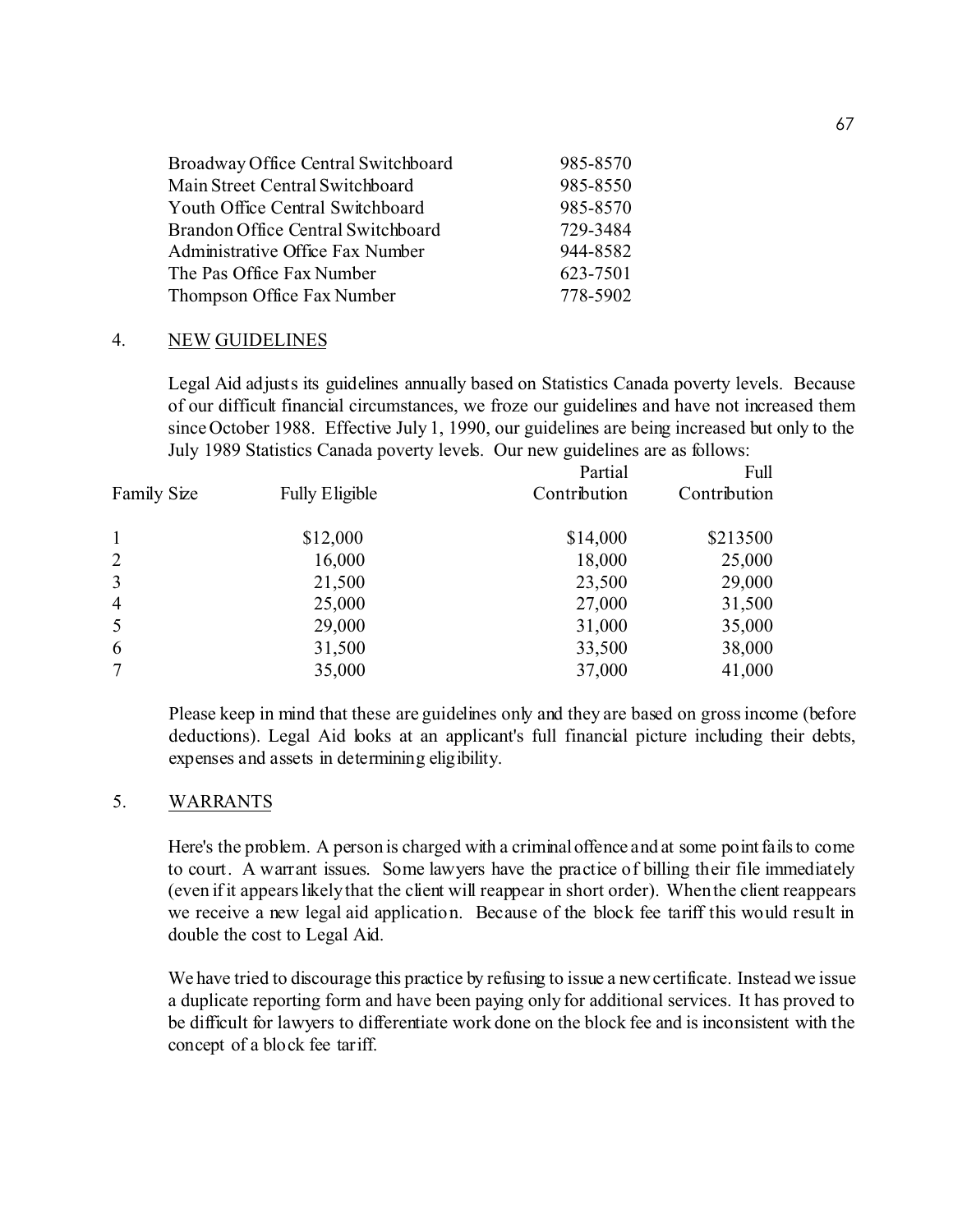As of August 1, we will discontinue that practice. Instead when a warrant issues we will not accept a bill for a period of three months. If after three months the client does not reappear, the file can be billed out. If your client does reappear within the three months, you should continue with your existing certificate and if circumstances warrant you can ask for a tariff increase (see Section 7).

# 6. CHANGES OF COUNSEL

If a client changes counsel it costs us money. Usually it doubles the cost because both counsel bill the full block fee. For that reason Legal Aid will not approve a change of counsel unless there is a good reason. It is probably good practice to wait for Legal Aid's response before taking any action on a request to change counsel, as there is a good chance the request will be turned down.

# 7. RAISING THE TARIFF

The block fee tariff is based on averages. There will be files where you put in more hours than the block fee contemplates. On some files you will put in less. It should average out. It is expected however that circumstances may arise where a block fee is inappropriate. The tariff deals with this in two ways.

If you put less than three hours into a file, the block fee does not apply. Even if you put in more than three hours we may reduce the block fee (see Note 5b of the Tariff) if it seems grossly inappropriate.

More frequently we are asked to increase the tariff. Note 5(a) of the tariff provides that "in extremely unusual circumstances" the block fee can be increased. Decisions are based on two factors; How much time you put in and why the case was unusual. Factors like aggravation, a difficult client, a feisty lawyer on the other side or the degree of success (unless they relate to the time put in to the file) are not usually relevant. Please keep in mind that the block fee is based on averages and this process is intended only for cases where the tariff is grossly inadequate.

## 8. BILLING TIPS

- In domestic and civil matters we can't process your account without copies of any orders that have been obtained. We encourage you to send us copies of the orders and judgments (including divorce judgments) as soon as possible if costs have been awarded since it helps us to try and collect those costs.

- You don't have to pay filing fees in the Court of Queen's Bench on Legal Aid matters. You don't have to pay for service through the Sheriff's Office on Legal Aid matters. If for some reason you do pay send us the original receipt with your bill and we can collect the money back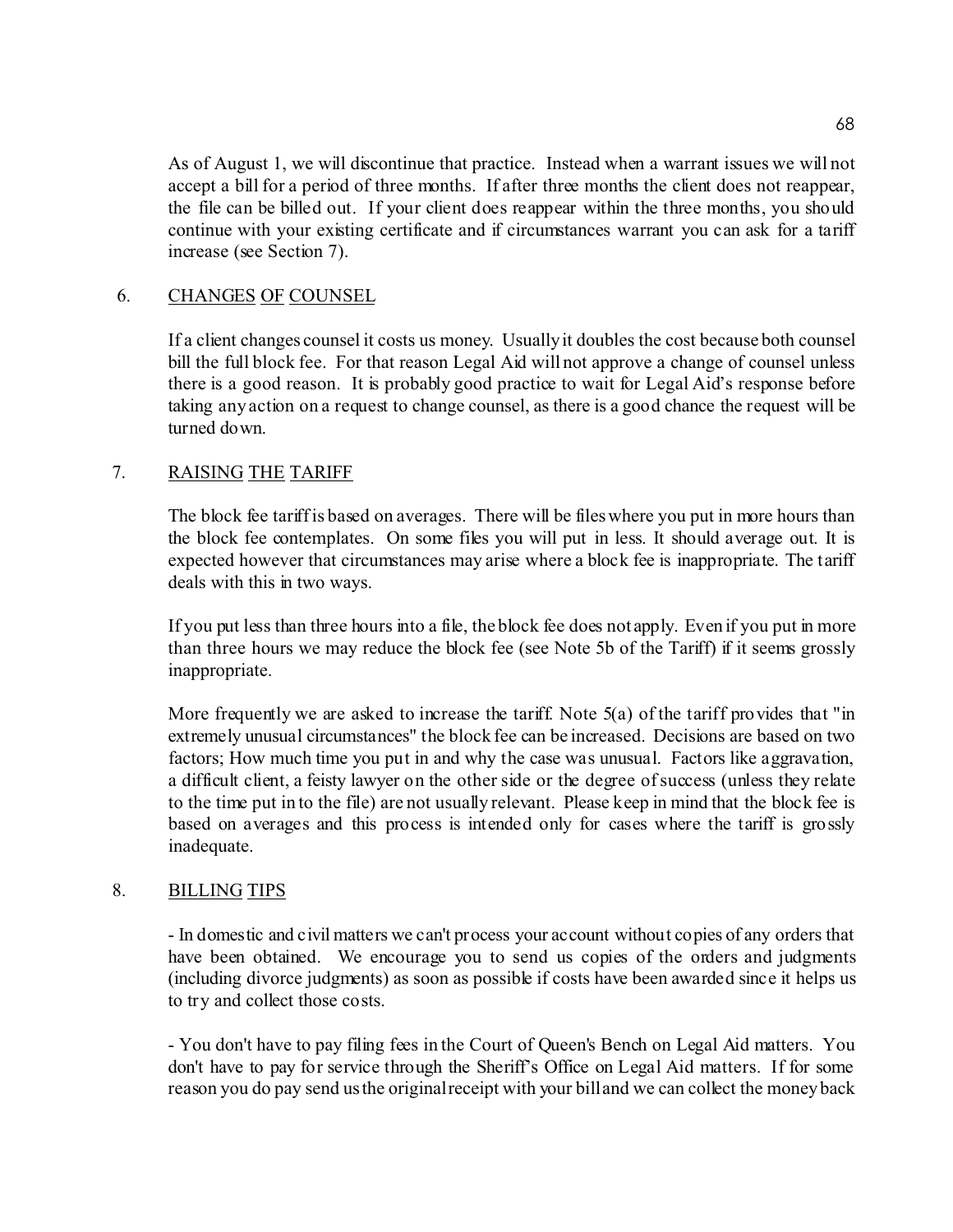from the Court or the Sheriff's Office. We cannot collect back the Central Divorce Registry (C.D.R.) portion of the filing fee unless we have the C.D.R. number. If you pay a filing fee which includes a C.D.R. fee, send the original receipt and the C.D.R. number. The C.D.R. number can be obtained by writing to the Court of Queen's Bench.

- The tariff defines "contested" matters as those which are contested at the trial of the matter. If a hotly contested matter ends up in an uncontested hearing, it should be billed as an uncontested matter although you may want to ask for an increase in the tariff (see Section 7)

- The tariff defines "interim proceedings" as those initiated by a Notice of Motion and Affidavit and which result in a hearing. Interim applications which do not proceed to hearing or which are not commenced by a Notice of Motion and Affidavit, should not be billed under that tariff item.

- Legal Aid will not pay for what are traditionally seen as operating costs. The most common charge that is erroneously billed is for "faxing". The only charge like this which Legal Aid does pay for is in-office photocopying and postage. We also pay long distance cost relating to faxed messages.

## 9. EMERGENCIES

In emergency situations please call the Area Director. Legal Aid can provide telephone authorization for urgent matters and if you need to file documents, we can provide you with a Legal Aid certificate number to enable you to use a fee voucher.

#### 10. YOUNG OFFENDERS

Section 11 of the Young Offenders Act provides that where a young person wishes counsel and has been found ineligible for legal aid, a youth court Judge may order the Attorney-General to appoint counsel on behalf of that young person. Legal Aid is the agency that provided counsel to those young persons on behalf of the Attorney-General. Some parents, being aware of the Section 11 possibility, have declined to retain counsel privately even though they could easily afford to. In our view this is unfair to lawyers who are being asked to work at a substantially reduced rate by people who are able to pay a normal legal fee. Since July 1989, once a Section 11 order is made, Legal Aid Area Directors select which counsel to appoint. Counsel appointed may not be the one chosen by the young person. Hopefully this will serve to encourage parents who are able to pay counsel privately to do so.

#### 11. AMENDMENTS

Since the introduction of the block fee tariff in October 1987, we have been issuing more amendments in criminal matters. I want to try and clarify our policy regarding these.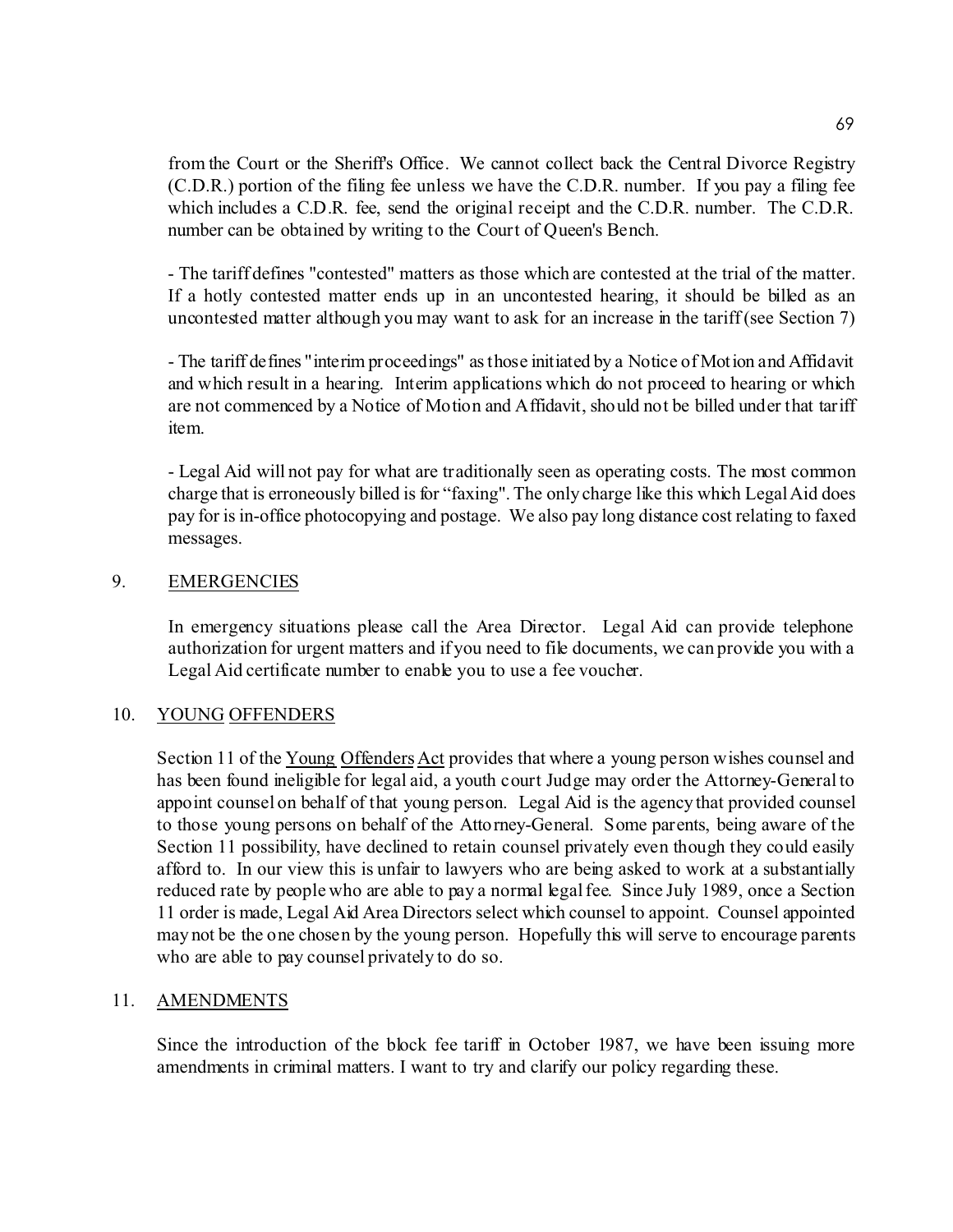The purpose of an amendment is to prevent duplication in billing. Before October 1987, lawyers were required to submit itemized bills. This enabled us to tell if matters were dealt with together. For example if client Jones is charged with a break and enter and a legal aid certificate issues, and one month later she is charged with another, it is likely that both will be dealt with together.

The tariff says that no block fee applies and Jones' lawyer will only be paid for the additional work on the second charge. If we issue a new certificate for the second charge, we have no way of knowing if the charges are dealt with together or separately.

In practise then here's what to expect. If new charges arise before old ones are billed out, Legal Aid will issue an amendment in most cases, even if it appears likely that the charges will be dealt with separately.

If the charges are dealt with separately, two separate block fees can be billed (unless the certificate specifically says otherwise). If the charges are dealt with together, you can only bill for one block fee plus any additional, non-duplicated services on the additional charges (up to the block fee maximum). These additional services should be itemized.

One thing to note. If some of the charges have been disposed of and it appears there will be a large time gap before the others are to be dealt with, on request, we will issue a new certificate for the outstanding charges. This permits you to bill for the work done without having to wait a long time for the others to be concluded.

## 12. TIMELINESS

From time to time we get complaints about how long it takes to make decisions. Usually this relates to payment of bills.

Try and keep in mind that we have the same size staff now as we had in 1980. In 1980 we taxed and paid under 7000 accounts. Last year we taxed and paid over 18,000. In 1980 we processed just over 14,000 applications for legal aid and last year we processed over 33,300 applications for legal aid. I guess the point is: try and bear with us; we are doing the best we can.

First priority is given to the processing of applications. All applications are ordinarily processed within two to four working days provided the application is properly completed. (Criminal and urgent civil applications are processed fastest) Use the application form as a guide and fill in all appropriate sections. Attach all the supporting material (pay stubs, opinions, etc.) the application asks for. Don't leave sections blank. If a client has no money in the bank, put in a zero, Prior record, birth date, postal code, details of the offense and opinions in civil matters are all frequently omitted. A properly completed legal aid application ensures timely processing and a quick decision.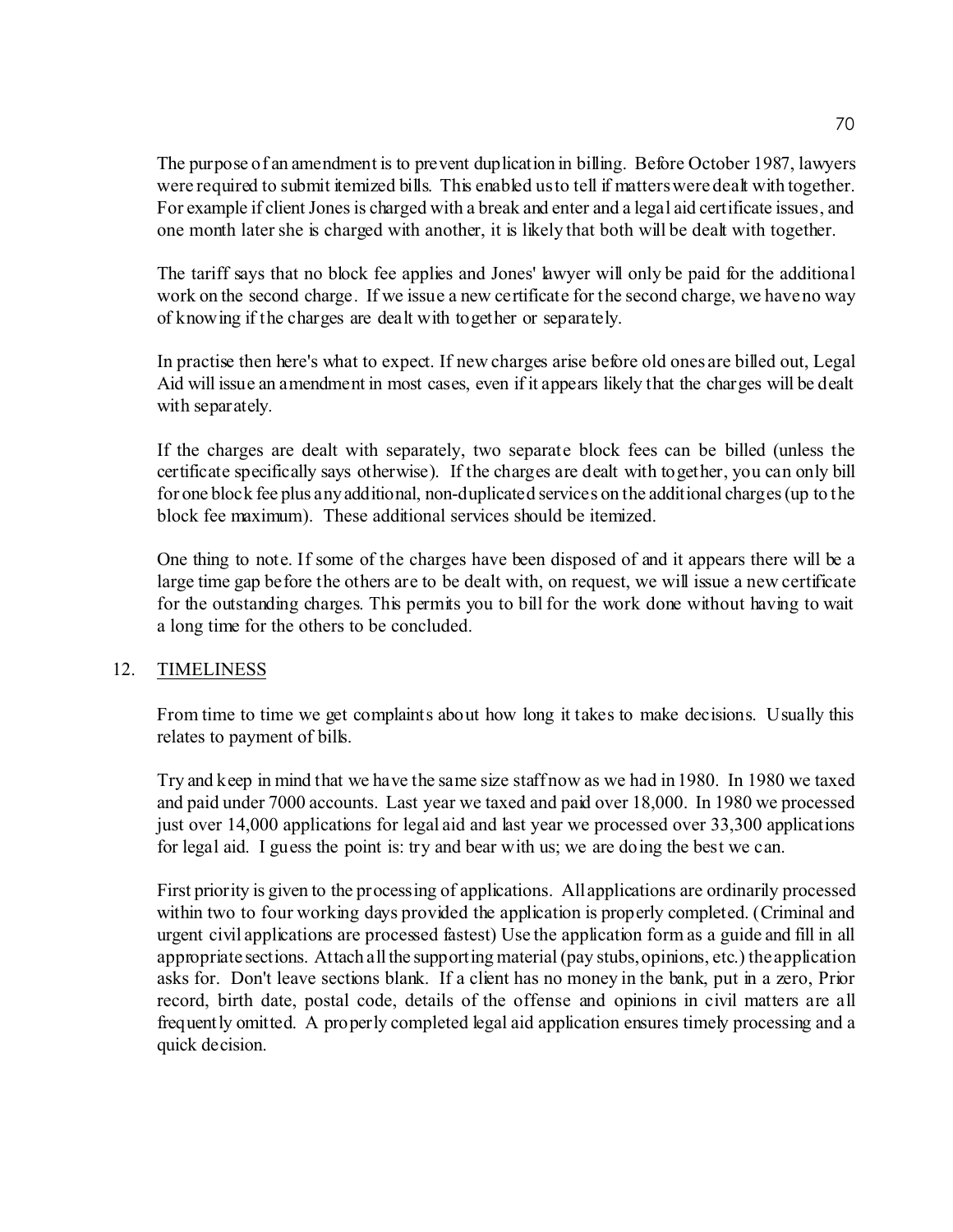Second priority is given to applications that have been refused and are appealed to the Executive Director. They are usually processed within two to four working days. Applications or appeals that have been refused by the Executive Director and are being appealed to the Legal Aid Board of Directors are given third priority. It should be noted however that the Board only meets once a month so it can take a while for a Board decision.

Taxing of bills is the next priority. Currently it takes four to six weeks to tax and pay a bill. We are working on reducing that period to four weeks by the end of the year. The next priority is given to requests to increase the tariff and lowest priority is given to bills that have been taxed and are appealed to our Board. These can take up to three months to deal with.

# 13. SUPPLEMENTARY PAYMENT CHANGES

Effective August 1st, Legal Aid will no longer pay supplementary accounts for less than \$10.00. This arises most often when a lawyer neglects to bill for a small disbursement until sometime after the account is closed. Because it costs us between \$5.00 and \$10.00 to process each account, we are no longer able to pay these small amounts. Because these accounts slow down payment of regular accounts, you will benefit to some degree from this change, because you should get paid faster on your regular accounts.

A further note: All supplementary accounts must be submitted within 30 days after the file is closed or they can't be paid regardless of the amount.

# 14. LEGAL AID PANELS

If you are receiving this notice, you are already on the Legal Aid panel. You may wish however to enroll on one of the special panels lists we have available (if you haven't done so already). Legal Aid maintains two "contingency panels". Clients who apply for legal aid with potentially fee generating matters are provided with a panel list of lawyers who will periodically take cases on a contingency or "fee out of proceeds" basis. Clients are asked to attend on a couple of those lawyers to determine if they will handle the case on that basis. One panel is for general civil cases and the other is for domestic cases. If you would like to enroll on either of those panels (or both) please write to the Executive Director.

Legal Aid also maintains a panel of lawyers who are prepared to act as child advocates. This panel is provided to the Court of Queen's Bench Judges who make the specific appointments. Once an appointment is made a legal aid certificate will issue. You can get your name on that panel by writing to Legal Aid.

## 15. AUTHORIZATIONS FROM WHOM AND FOR WHAT

Change of counsel must be authorized by your local Area Director. (See Section 6). Changes to the nature of the representation vou are providing need authorization from your local Area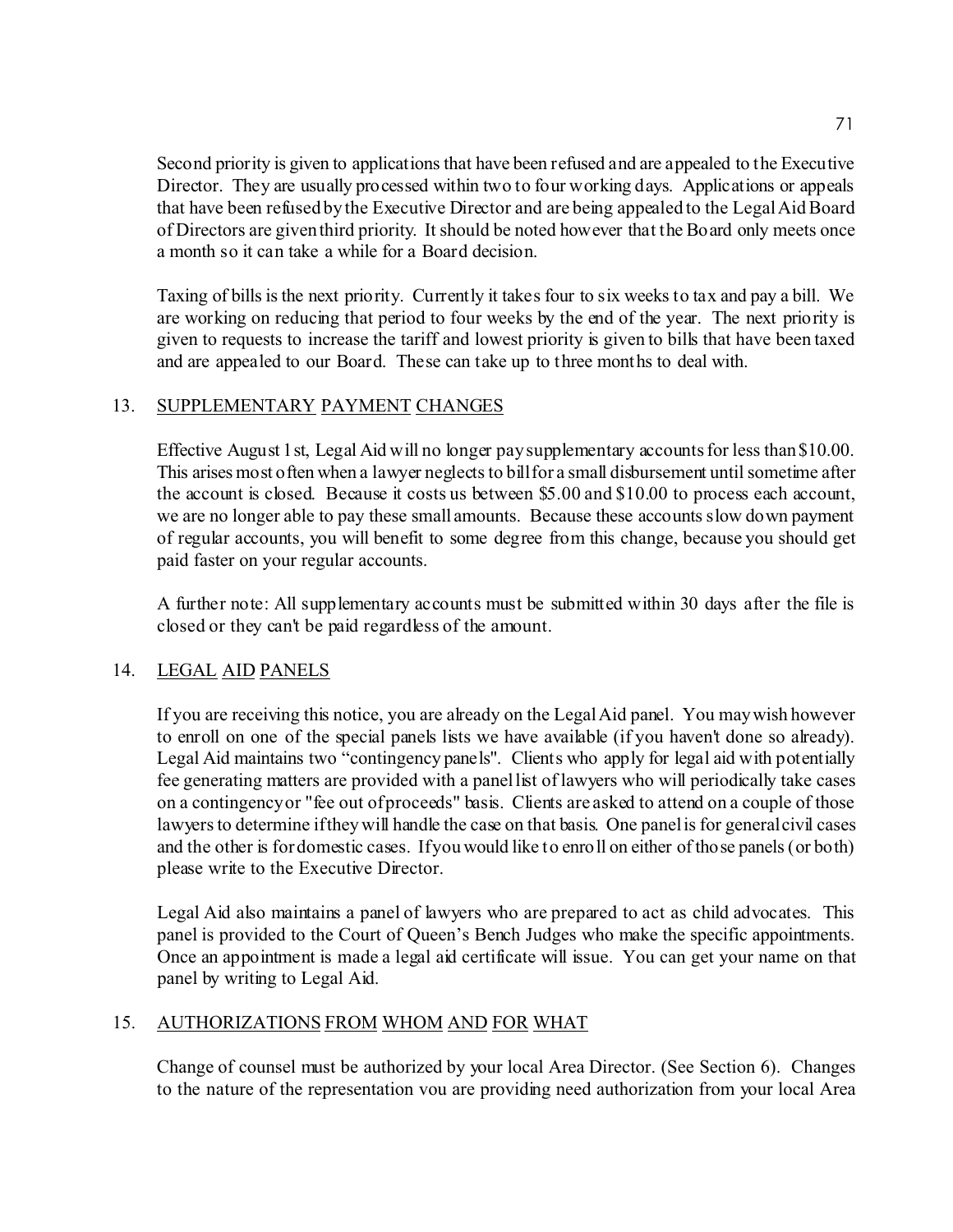Director. Changes include new charges, or a change for example from a separation to a divorce. Usual disbursements such as psychiatric reports or private investigators require authorization. This authorization should be obtained from the local Area Director. Bail reviews require authorization from your local Area Director.

Ordering a medical report up to a maximum of \$50 (\$75 if the doctor is a specialist) in family and civil cases does not require prior approval. Simiarily the use of a private process server, in family law cases only, for a maximum of two services, provided it is an emergency situation, does not require prior approval. In those cases counsel should certify when submitting their account that the disbursement was necessary because the situation was an emergency.

Ordering transcripts of examinations for discovery (at Legal Aid rates) from official court reporters does not require prior approval.

Counsel do not need approval to waive costs in legal aid matters in two circumstances. If the client has signed an Agreement to Pav, Direction to Pay or Charge on Land, and agrees to the waiver of costs or where counsel is satisfied the respondent has no means to pay costs (having no assets and being unemployed). In all other circumstances, Area Director approval is required to waive costs. Where costs are waived for one of the two reasons set out above, counsel should set out that reason in their closing report to Legal Aid.

## 16. NEW BOARD

The Board of Directors sets policy for Legal Aid. The members of the Board are:

Jane Evans (Chair) Daryl Diamond (Vice-Chair) Learie Peters Roger Kane Emily Crewsori Randy McNicol Aaron Berg Perry Schulman Bert Dacquay Heather Pullan Geordie Little Norm Yusim

PLEASE NOTE THAT POLICY CHANGES WERE DISCUSSED IN ADVANCE WITH THE BAR ASSOCIATION LEGAL AID LIAISON COMMITTEE AND THE LAW SOCIETY LEGAL AID LIAISON COMMITTEE. THE ASSISTANCE AND ADVICE OF THESE COMMITTEES IS APPRECIATED.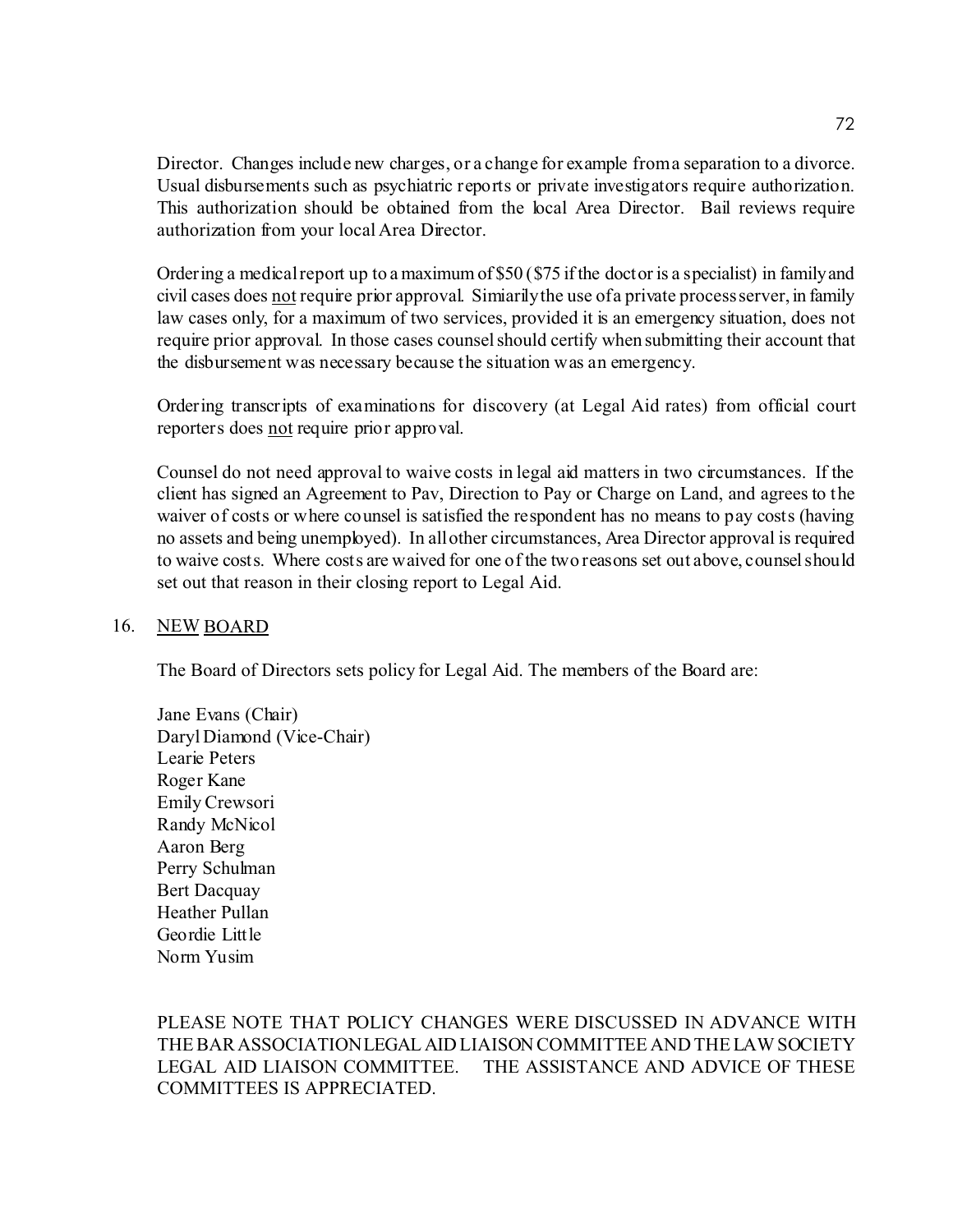# **November 15, 1990**

## **NOTICE TO THE PROFESSION**

## **RE: TRANSCRIPTS**

It will no longer be necessary to pay for transcripts on legally aided matters, Instead payment can be made by using a Legal Aid fee voucher of the type currently being used to file documents in the Court of Queen's Bench or for service through the Sheriff's office.

This change is effective immediately. If you require a supply of fee vouchers, please contact your local area office or Cynthia Keller at the address and number listed below.

Allan Fineblit Executive Director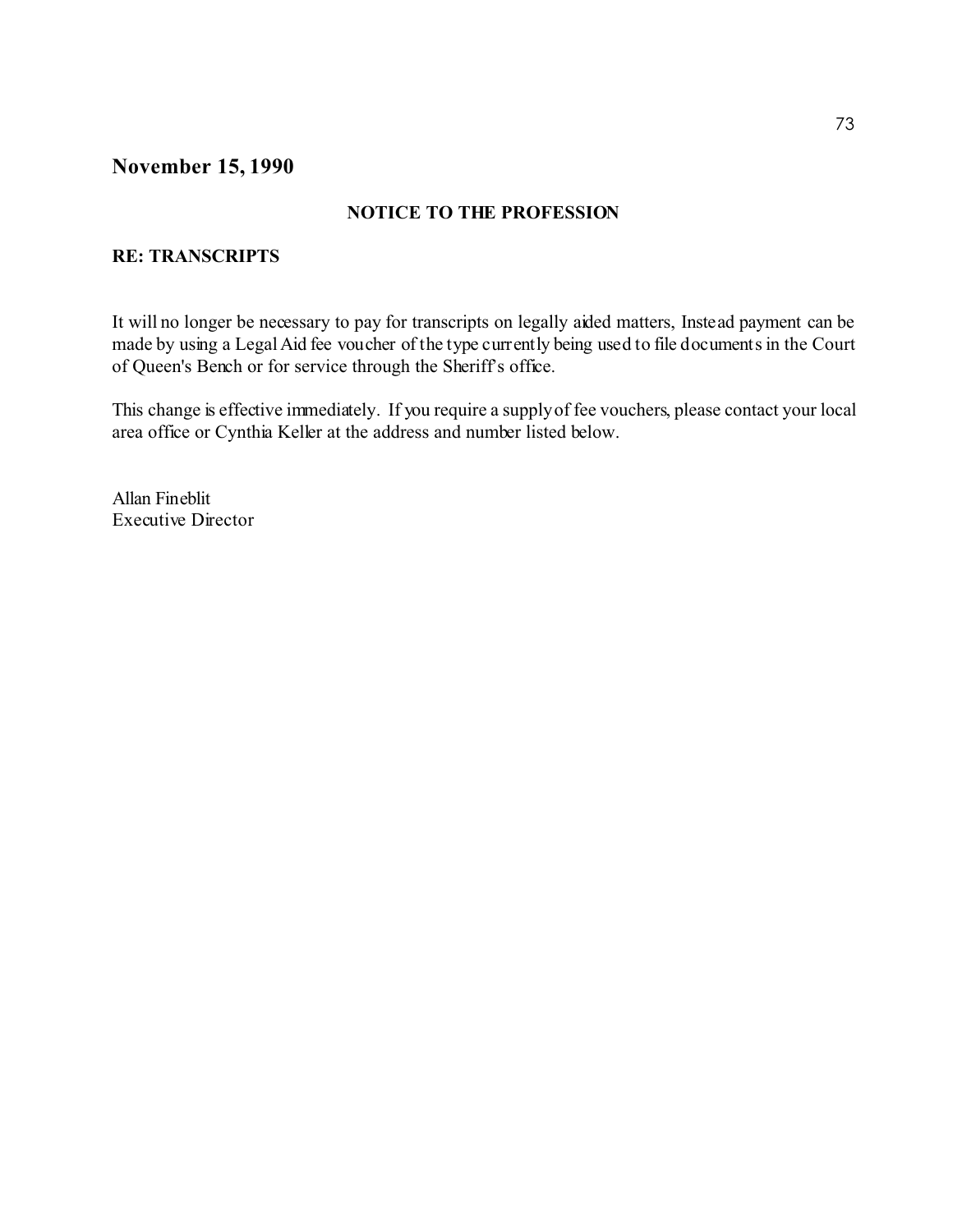## **December 1990**

## MEMORANDUM TO THE PROFESSION

## Legal Aid and the G.S.T.

The purpose of this memorandum is to clarify how the G.S.T. will affect your legal aid billings. The short answer is: not at all.

We are very pleased to advise you that Legal Aid Manitoba has succeeded in obtaining a favourable ruling from Revenue Canada with regard to our status. Revenue Canada has ruled that we will be treated "as government". What this means is that in effect we are a zero-rated service. We think this is the best possible result from your point of view.

It will not be necessary to bill us for the G.S.T. or to remit the G.S.T. to Revenue Canada with respect to fees in Legal Aid matters. Because services to Legal Aid Manitoba are in effect a zero-rated supply, you will be entitled to FULL INPUT TAX CREDITS.

What this in effect means is that you will receive full credit for all the G.S.T. costs of your practise, but will not be put to the trouble of billing Legal Aid for the G.S.T. or remitting it to Revenue Canada on Legal Aid files.

The only slight variation is with respect to disbursements. You will have to pay the G.S.T. on disbursements. You can then claim an input tax credit for the G.S.T. paid. Legal Aid should be billed only for the cost of the disbursement itself (not the G.S.T.).

Here is an example,

You bill Legal Aid \$400 for legal fees. In addition you ordered a medical report for which you were billed \$100 plus \$7.00 for the G.S.T. Pay the Doctor \$107. Claim a \$7.00 input tax credit and bill Legal Aid \$400 for fees and \$100 for disbursements.

Please note that Revenue Canada has published and distributed a number of brochures on the application of the G.S.T. to Legal Aid. Regrettably those brochures contain inaccurate information as it relates to Legal Aid Manitoba and should be disregarded.

If you have any questions about Legal Aid and the G.S.T. please call me.

Allan Fineblit Executive Director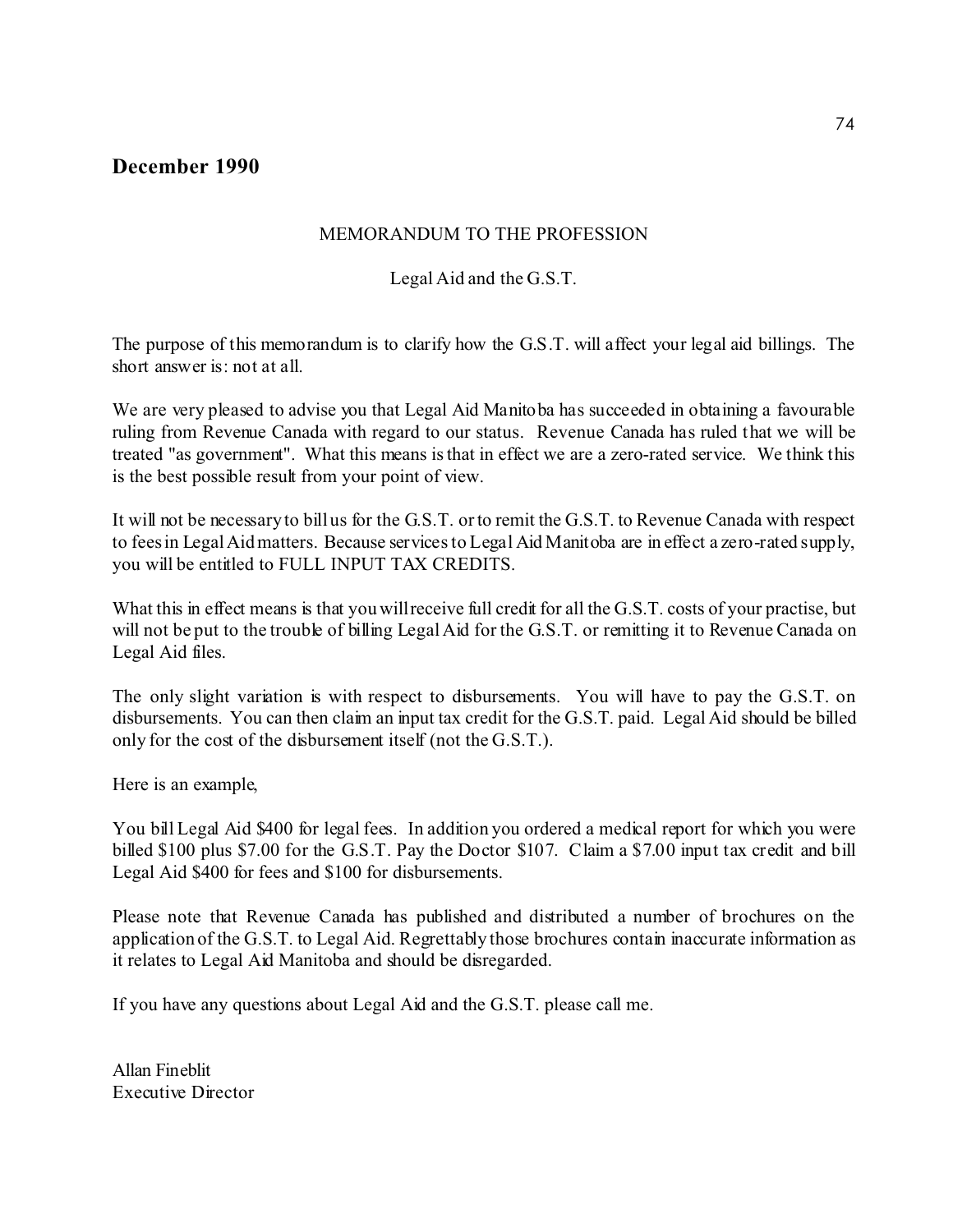## **April 1991**

#### NOTICE TO THE PROFESSION

Legal Aid is a bureaucracy. We have to be in order to provide service to over 70,000 people a year. It can be frustrating dealing with a bureaucracy because we have so many policies and procedures that it's impossible to keep up on all of them. The purpose of this notice is to update you on some policy and procedure changes or to clarify some policies which have generated some confusion.

Specific inquiries about the contents can be directed to Allan Fineblit, at 985-8508 or your local Legal Aid office. More detailed information is contained in the Legal Aid Act and Regulations and the Tariff of Fees which is a schedule to those Regulations.

Please note that this is a two-sided notice.

#### INDEX

| 1.  | Tariff                           | $\overline{c}$          |
|-----|----------------------------------|-------------------------|
| 2.  | Directions to Pay                | $\overline{c}$          |
| 3.  | Amendments                       | $\overline{c}$          |
| 4.  | G.S.T.                           | $\overline{\mathbf{3}}$ |
| 5.  | Changes of Counsel               | $\overline{\mathbf{3}}$ |
| 6.  | Information                      | $\overline{4}$          |
| 7.  | Travel Time and Expenses         | $\overline{4}$          |
| 8.  | Financial Eligibility Guidelines | $\overline{4}$          |
| 9.  | Warrants                         | 5                       |
| 10. | <b>Supplementary Payments</b>    | 5                       |
| 11. | Raising the Tariff               | 5                       |
| 12. | Appeals                          | 5                       |
| 13. | Court Reporters                  | 6                       |

Page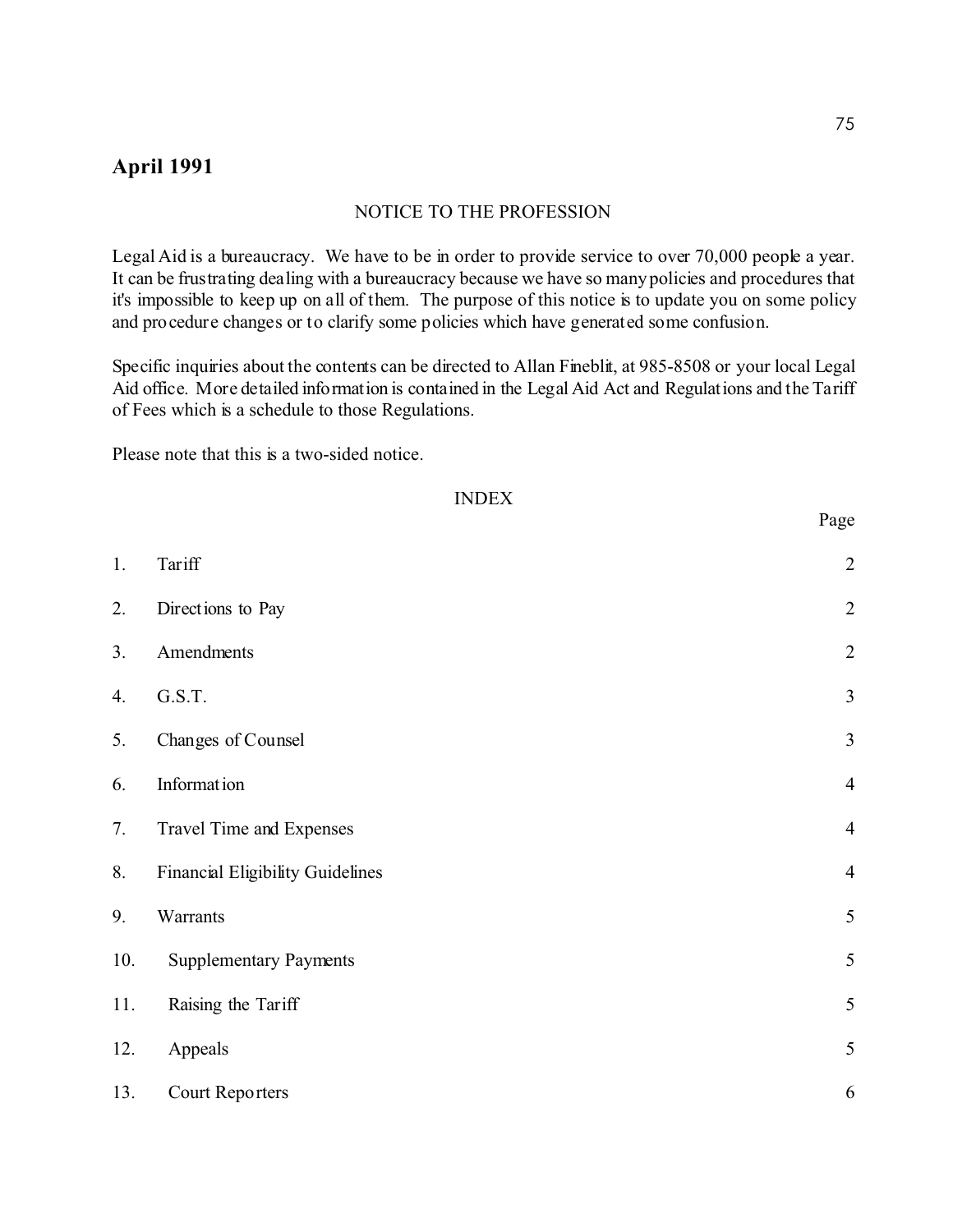#### 1. Tariff

The Minister of Justice has announced a tariff reduction effective February 5, 1991. You should know that the Legal Aid Board does not support this reduction and has in fact been seeking a general tariff increase. Because the tariff is established by Regulation, amendments to it are within the control of the Lieutenant Governor in Counsel.

The reduction will apply to matters for which the Legal Aid application was completed on or after February 5, 1991. (The application date is noted on the top right hand corner of the Legal Aid Certificate).

The reduction applies to only part II Section IC of the Tariff dealing with guilty pleas, stays of proceedings, warrants and withdrawal of counsel. For less serious charges (category C offences) the tariff amount we pay is reduced from \$250 to \$200.

No other section of the tariff was affected by the change.

#### 2. DIRECTIONS TO PAY

When it appeared that a client might recover some money on a legal aid file, we were in the practise of asking you to get your client to sign a form called a "Direction to Pay", directing you to pay any money recovered back to us to cover our costs.

This always was a duplication, since the Legal Aid Act (Section 17) requires any money recovered to be turned over to Legal Aid on account of our fees and disbursements. In an attempt to eliminate unnecessary paper work, we will no longer be sending out Directions to Pay. Section 17 of the Legal Aid Act will still apply and your clients will still be required to turn over any money recovered to us on account of our fees and disbursements.

#### 3. AMENDMENTS

Our policy regarding amending Legal Aid certificates changed when we moved to a block fee tariff in October 1987. Part I, Section 9 of the block fee tariff says that where matters are dealt with together, you are only entitled to one block fee in an additional amount only for separate and distinct work on any other matters. In order to apply this section, we changed our amendment procedure. This has been unpopular and confusing. Some of the unpopularity arises from the confusion. This section is intended to clarify how the amendment policy is supposed to work.

It most often arises in criminal cases. An accused has a legal aid certificate on one charge and a new charge comes up before the first is dealt with. Instead of issuing a new certificate, we issue an amendment. The two charges are dealt with together and the lawyer bills the block fee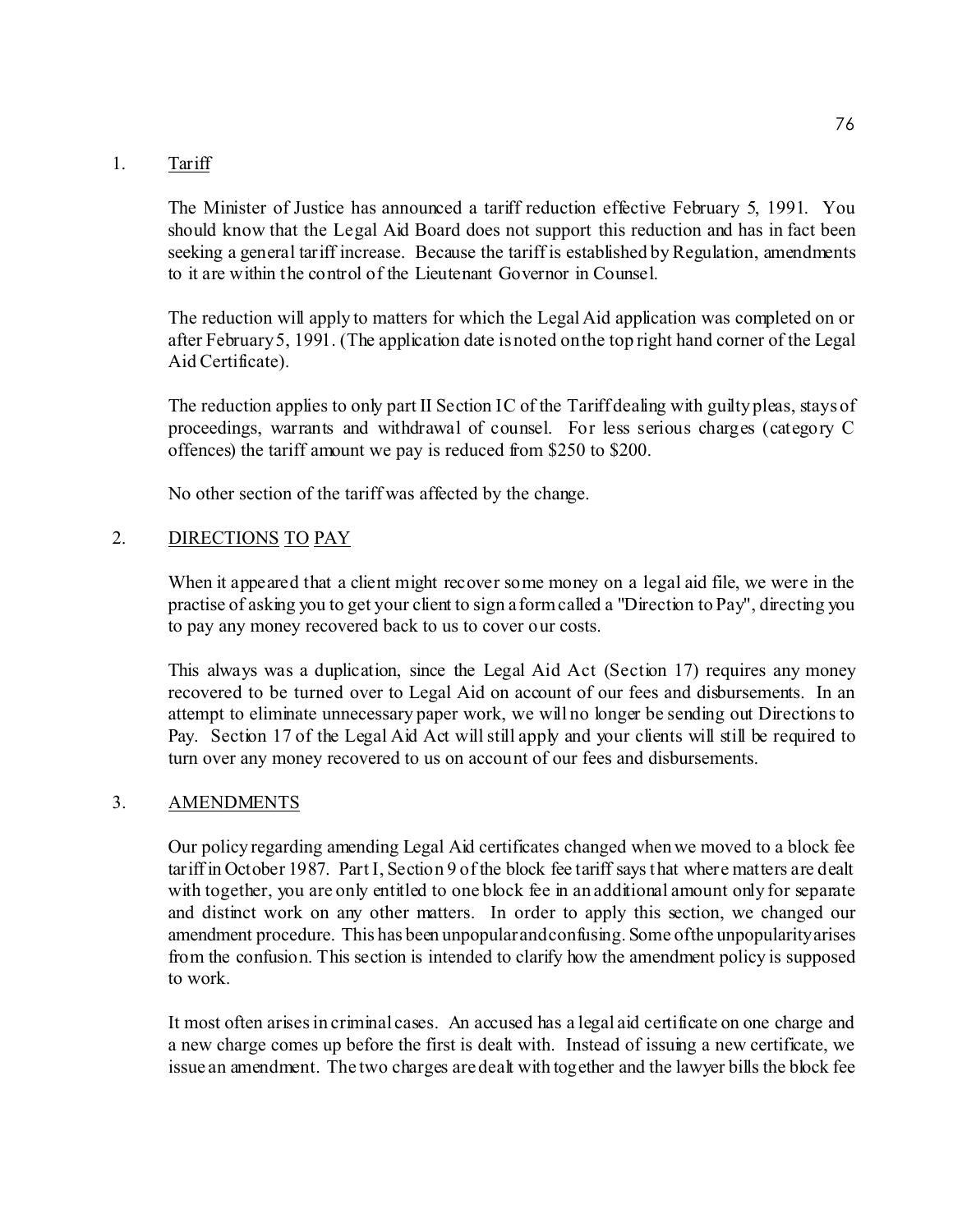on the first matter and itemizes any additional services on the second, (e.g. a second bail application).

That's how it's supposed to work. Here are some of the problems you have complained about. What if the matters are not dealt with together? In that case you get two block fees.

What if one matter is dealt with and the second is set for trial months from now. Can you bill the first matter? The tariff only allows interim bills for disbursements. If however the second matter is set for trial more than two months after the first has been disposed of, we will allow you to bill the first matter and will issue a new certificate for the second.

What if you know from the outset that the matters will be dealt with separately? Will we issue separate certificates? No. Our experience is that no matter how it looks at the outset, the vast majority of matters end up being dealt with together. Do amendments cost you money? Not really. You are paid exactly the same amount whether you have an amendment or a separate certificate. If you had a separate certificate, part I, Section 9 would apply and you would be paid in exactly the same way.

Amendments can be very confusing especially if you have a client who keeps getting reinvolved! This is true. Remember, no matter how many charges, the basic rule is always the same: if matters are dealt with separately, bill separate block fees. If they are dealt with together bill one block fee and itemize the separate work on each new matter.

## 4. GST

Legal Aid is treated as government for GST purposes. These means that we are in effect zero rated and should not be billed for GST on fees or disbursements. Our GST Registration # is R107863847.

Note. Some lawyers are still including the GST in bills to us for long distance phone charges and courier costs. The GST portion should be claimed by you as an input tax credit and should not be billed to us.

#### 5. CHANGES OF COUNSEL

From time to time clients want to change counsel. While clients have the right to choose counsel in the first instance, once a lawyer is in place, we will rarely allow them to change. The reason is cost. A block fee tariff means that changes of counsel usually doubles the cost of a case. If a client wants to change counsel, you should make it clear to them that Legal Aid will, in all likelihood, not appoint a new lawyer for them.

## 6. INFORMATION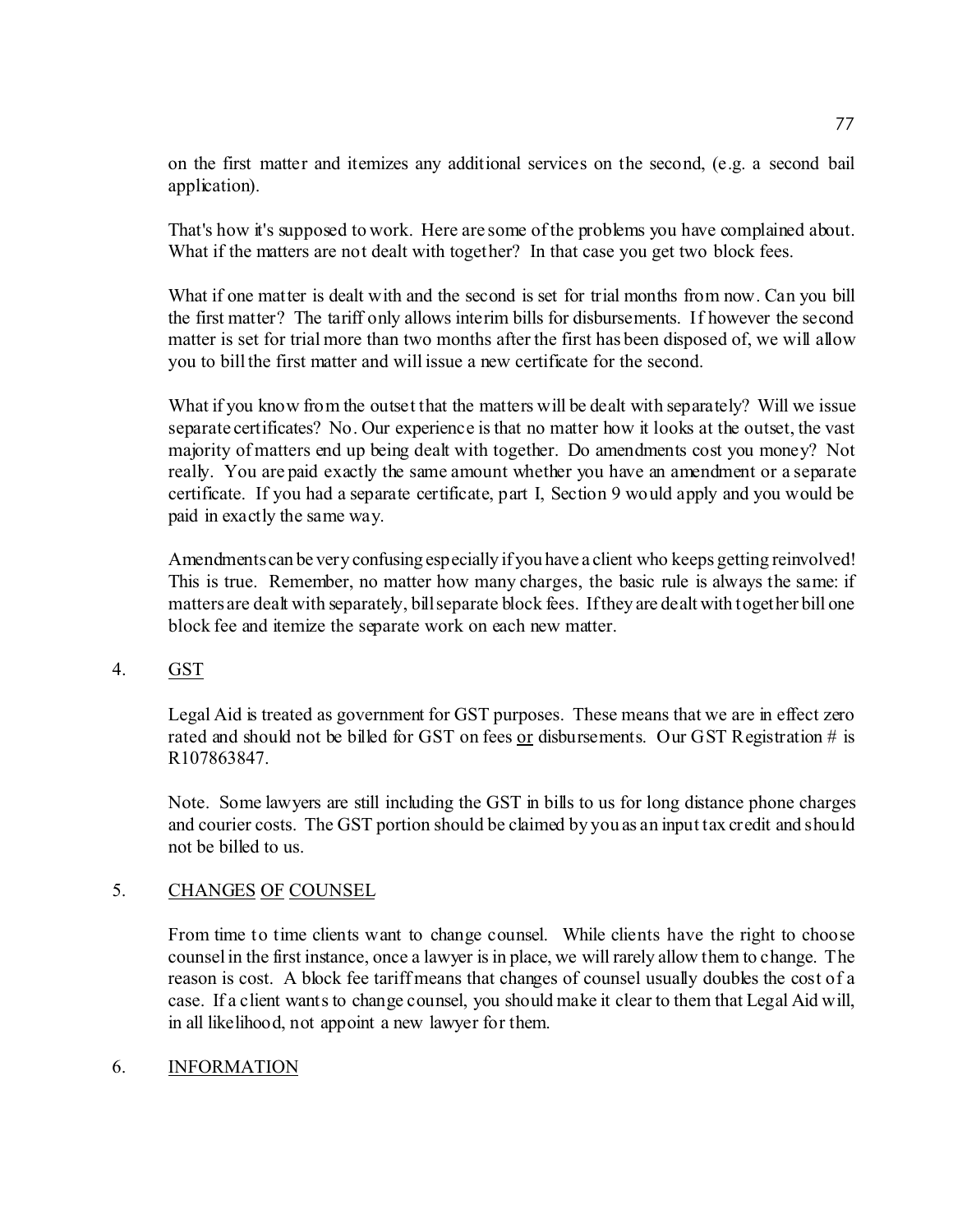Some of you are forgetting to provide the following information on Legal Aid applications:

- opinions as to merit in civil and domestic matters;
- detailed prior record in criminal matters (including dates and dispositions); details of the allegations against your client;
- and birthdates

## **7.** TRAVEL TIME AND-EXPENSES

If there are lawyers available in a community, Legal Aid will generally not pay another lawyer to travel to that community. (We will issue a legal aid certificate, but will not pay travel time or expenses). There are exceptions. For very serious matters we will pay travel time and expenses to any lawyer an applicant chooses.

Where an applicant resides in a place different from where the matter is to be heard, and cannot easily instruct counsel in the other community, an Area Director may authorize travel time and/or expenses.

There may be other circumstances where an Area Director in their discretion may authorize travel time and/or expenses on specific files. Where travel time or expenses are authorized, it will be shown on the face of the certificate.

Travel time and expenses will usually be authorized where there is no lawyer available in the community where the matter is to be heard.

## 8. FINANCIAL ELIGIBILITY GUIDELINES

The current financial eligibility guidelines are as follows:

| <b>Family Size</b> | Fully<br>Eligible<br>(Gross Income) | Partial<br>Contribution<br>(Gross) | Full<br>Contribution<br>(Gross) |
|--------------------|-------------------------------------|------------------------------------|---------------------------------|
|                    |                                     |                                    |                                 |
|                    | \$12,000                            | \$14,000                           | \$21,500                        |
| 2                  | 16,000                              | 18,000                             | 25,000                          |
| 3                  | 21,500                              | 23,500                             | 29,000                          |
| 4                  | 25,000                              | 27,000                             | 31,500                          |
| 5                  | 29,000                              | 31,000                             | 35,000                          |
| 6                  | 31,500                              | 33,500                             | 38,000                          |
| 7                  | 35,000                              | 37,000                             | 41,000                          |

## 9. WARRANTS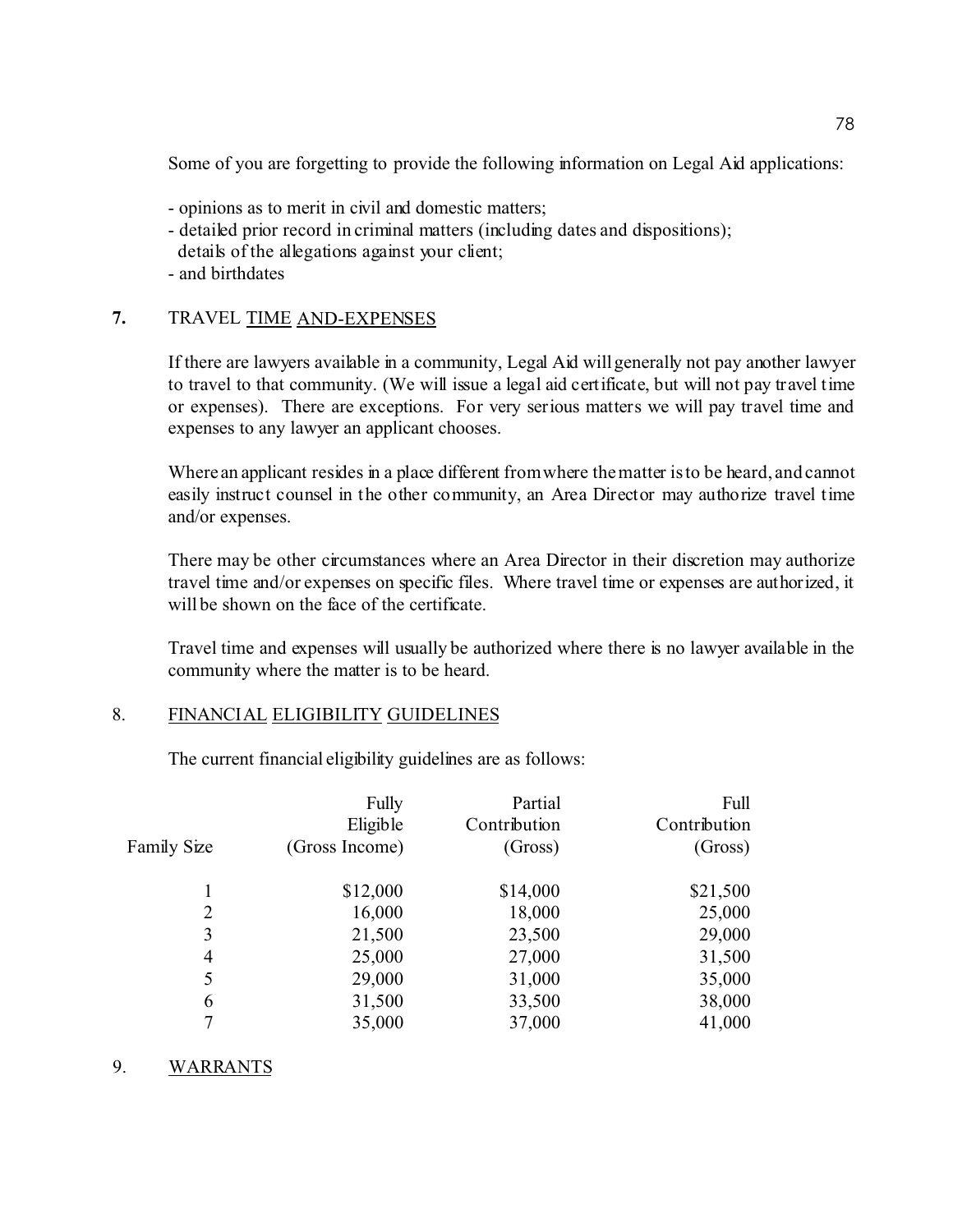Where an accused in a Legal Aid matter fails to show up for court and a warrant issues, counsel should keep their file open for three months before sending us a bill. If the accused is not in contact with counsel during that period, counsel can close their file and bill Legal Aid. if the accused is subsequently arrested, a new Legal Aid certificate will issue.

## 10. SUPPLEMENTARY PAYMENTS

Sometimes after a file is billed and paid, a lawyer discovers an unbilled disbursement. Legal Aid will not pay supplementary bills under \$10.00.

All supplementary accounts must be submitted within 30 days after the file is billed or they can't be paid regardless of the amount.

## 11. RAISING THE TARIFF

The block fee tariff is based on averages. There will be files where you put in more hours than the block fee contemplates. Some files you will put in less. It should average out. It is expected however that circumstances may arise where a block fee is inappropriate. Note  $5(a)$ of the tariff provides that, "in extremely unusual circumstances" the block fee can be increased.

We frequently receive requests to increase the tariff where more time has been put than the tariff allows. This is not a basis to increase the block fee tariff. Only in extremely unusual circumstances will the tariff be increased. The time put in must grossly exceed the tariff before an increase can be granted.

## 12. APPEALS

If you are unhappy with the way your bill was taxed, or you didn't get the tariff increase that you requested, you can appeal to our Board. The appeal should be in writing and should set out the nature of your appeal and anything you wish to rely upon. You will be notified about an appeal date.

You can choose to have your appeal dealt with on the written material alone or to have an inperson or telephone appeal hearing. Even if you are choosing to have an in-person hearing, you should provide, in advance of that hearing, the information on which you wish to rely in written form.

If you are not available on the proposed date, the matter can be put over only once. This is a change from past practise, where we allowed appeals to be put over indefinitely. If you can't make the second date, your appeal can be dealt with by someone else on your behalf , or it can be dealt with based on the written submission, but it cannot be put over more than once.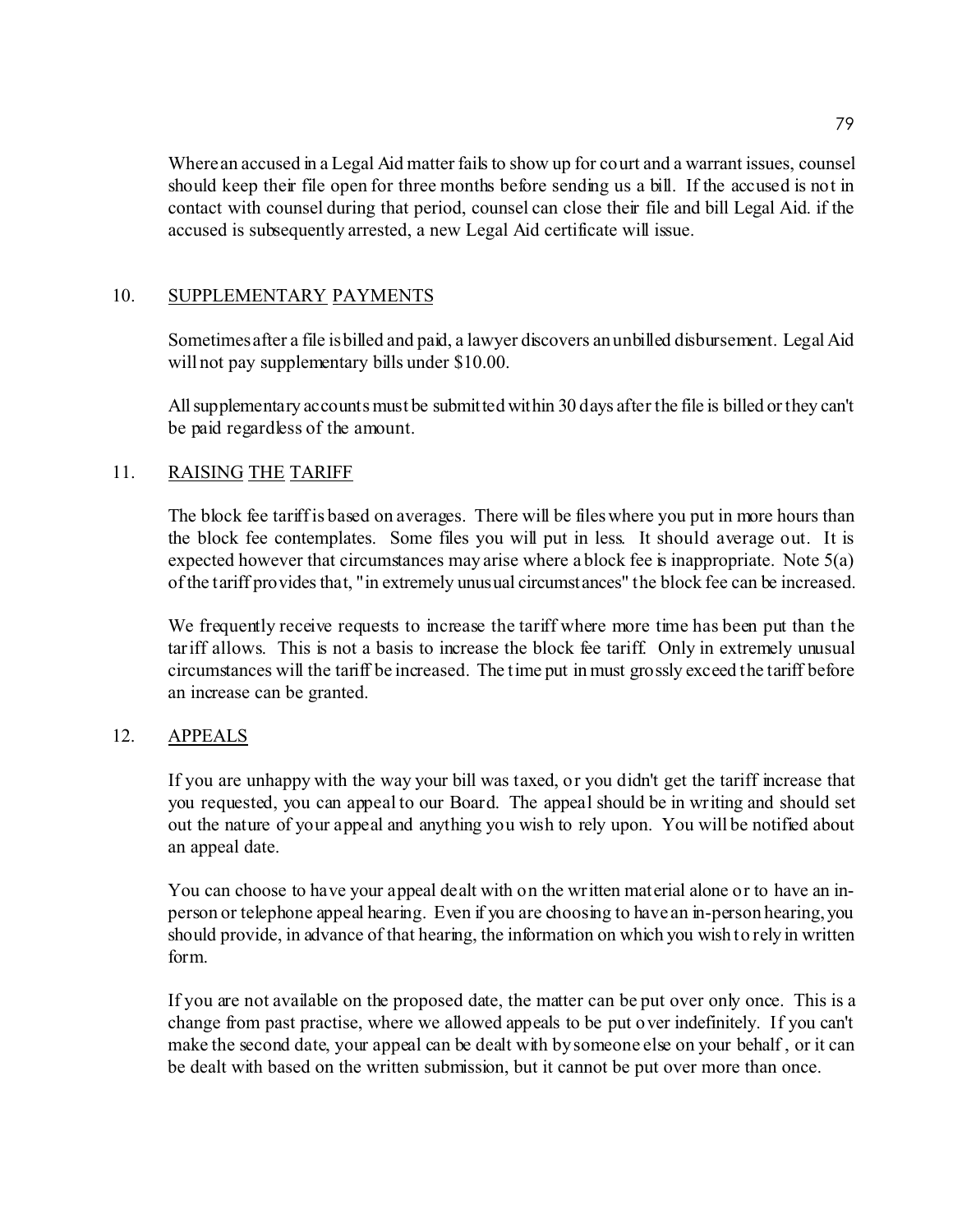#### 13. COURT REPORTERS

Transcripts ordered from official court reporters can now be paid for with Legal Aid Fee Vouchers.

In addition, Legal Aid has entered into an agreement with Four Seasons Reporting Services Ltd. to provide private reporting services in the City of Winnipeg. Effective immediately, all private reporting services should be arranged through Four Seasons Reporting Services Ltd., who can be reached at 91 Ashford Drive, Winnipeg, Manitoba, R2N 1K7 or by calling 256-2343. They will provide private reporting services and will bill you at a specially reduced Legal Aid rate. You should indicate that the matter is a legally aided matter, so that you can receive the reduced rate. If Four Seasons Reporting Services Ltd. is not available to provide the services at the time required, you are free to use any other service you wish and to pay their standard rates. When submitting an account for payment to a private reporting service other than Four Seasons, please confirm on your report that you first checked with Four Seasons as to their availability.

We recognize this will not be well received by some of you who have developed a working relationship with other reporting firms. It is however a substantial cost saving for Legal Aid and given the difficult economic times, we are taking all the steps we can to minimize our expenditures. Our contract with Four Seasons requires that they provide first quality service both in terms of the quality of transcripts and the timeliness with which they will be prepared. Should you encounter any difficulty with the quality of the service, please let us know.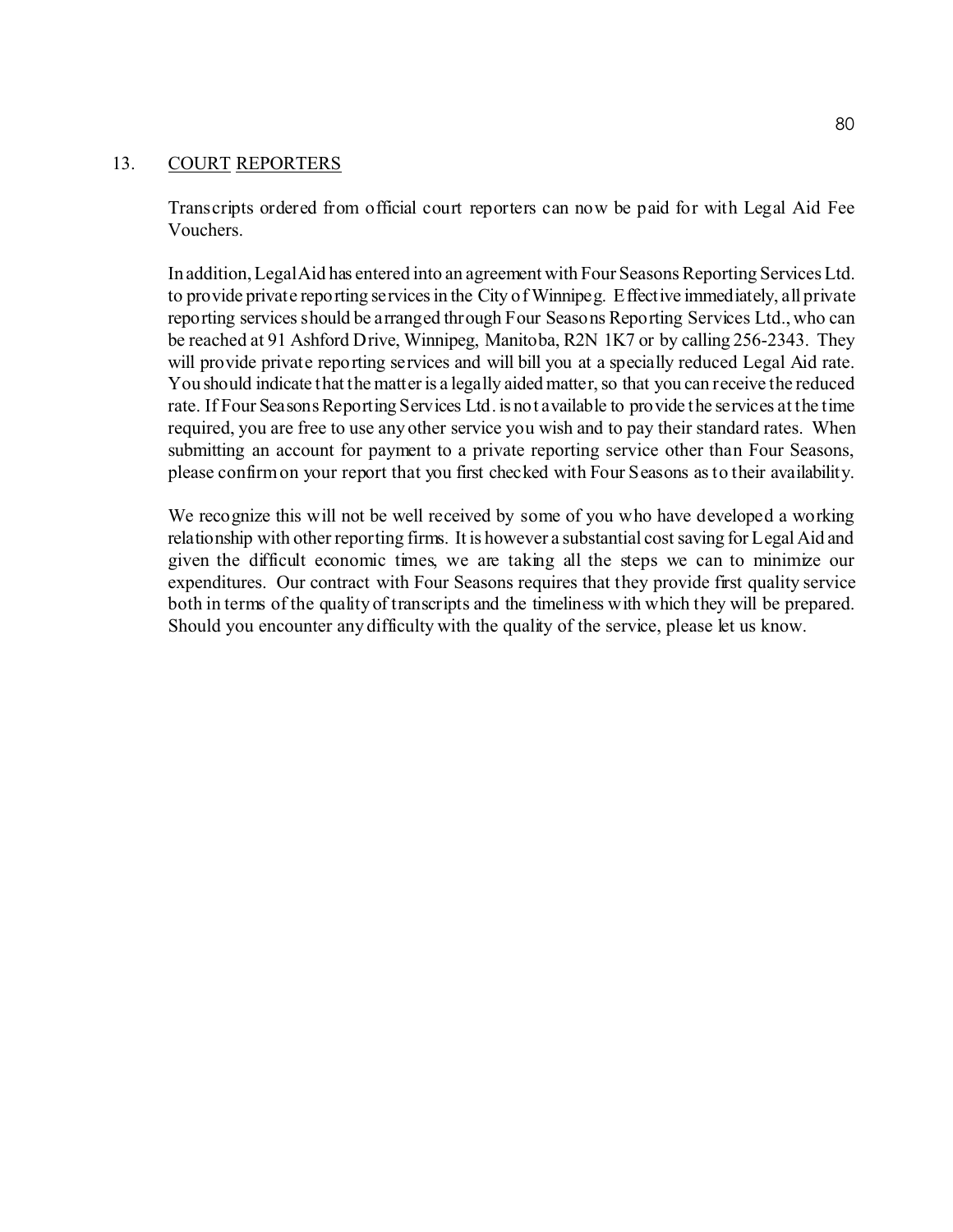## **JUNE 1991**

## MEMO TO THE PROFESSION POLICY MANUAL

Legal Aid is a bureaucracy. We have to be in order to deal with over 70,000 people a year in a reasonably timely and efficient way. Those of you who deal, with Legal Aid on a regular basis will know that there is a fairly large body of policy that has developed over the years regarding interpretation of the Legal Aid Act and Regulations and the tariff. It must be confusing to those who do a lot of Legal Aid work and more confusing to those who only do it periodically.

From time to time, Legal Aid sends out notices to the profession which deal with one or many policy matters. Unfortunately, these are not organized in any way and are not regularly made available to panel members. We want to try a new approach. We will begin circulating policy papers which will be numbered consecutively in the top right hand corner and have the date on which they were issued in the bottom right hand corner. You can keep these either in a file or a binder if you like. When policies are changed, we will send replacement pages. Over time, these will form a manual which you can keep as a reference. When enough of these have been issued, we will send you an index. Enclosed you will find two such policy papers dealing with changes of counsel and closing a file before it's complete.

Allan Fineblit Executive Director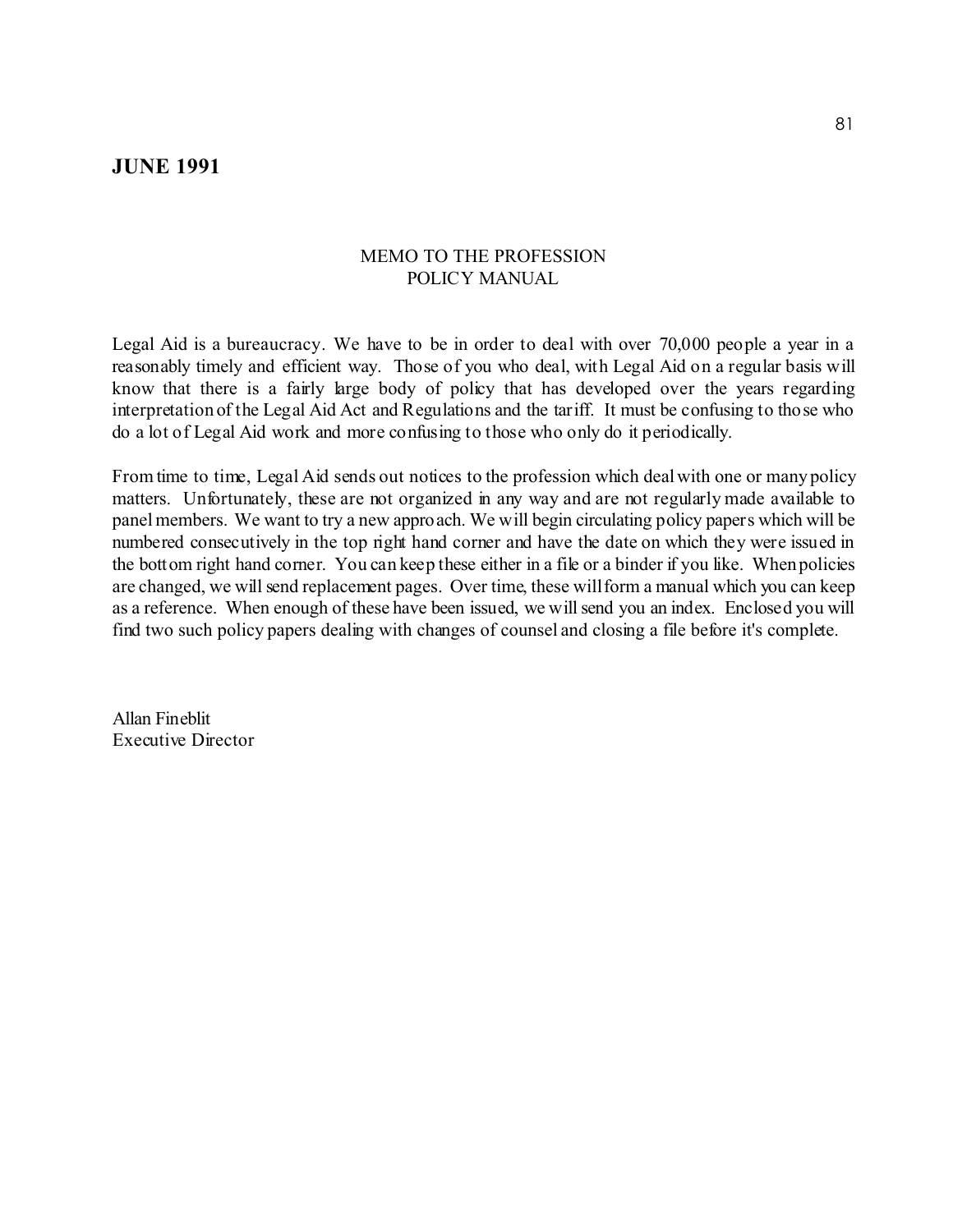# LEGAL AID POLICY ON CHANGES OF COUNSEL

## The Issue:

Legal Aid clients from time to time ask to change lawyers. While Legal Aid strongly supports the right of a client to choose counsel, once that choice is made, Legal Aid is reluctant to approve a change of counsel.

Changes of counsel are costly to Legal Aid because of the block fee tariff. They also take a considerable amount of administrative time and effort.

## The Policy:

Changes of counsel will only be permitted where there is a valid reason. General reasons such as "I have lost confidence in my lawyer' will not be sufficient to have Legal Aid approve a change of counsel.

While each individual lawyer must decide whether he or she can continue to represent a client who has lost confidence, the decision of the individual lawyer will not affect the decision of the Area Director. If the first lawyer chooses to withdraw, to send the file to a new lawyer, or to close their file, the Area Director may still refuse to appoint a new lawyer. This may leave the client unrepresented. A better practise might be to advise the client that Legal Aid may not approve the change and to keep your file open pending the advice of the Area Director.

Similarly, a new lawyer may not wish to get on the record without hearing from Legal Aid, since it may be that a new Legal Aid certificate will not be approved.

## How to Bill:

Where a client does change counsel, Legal Aid will require an itemized (rather than a block fee account) from both the old lawyer and the new lawyer. In those circumstances, Legal Aid will only pay for the hours worked up to the tariff maximum. In appropriate circumstances, lawyers can of course ask for an increase in the tariff maximum.

July 1991

01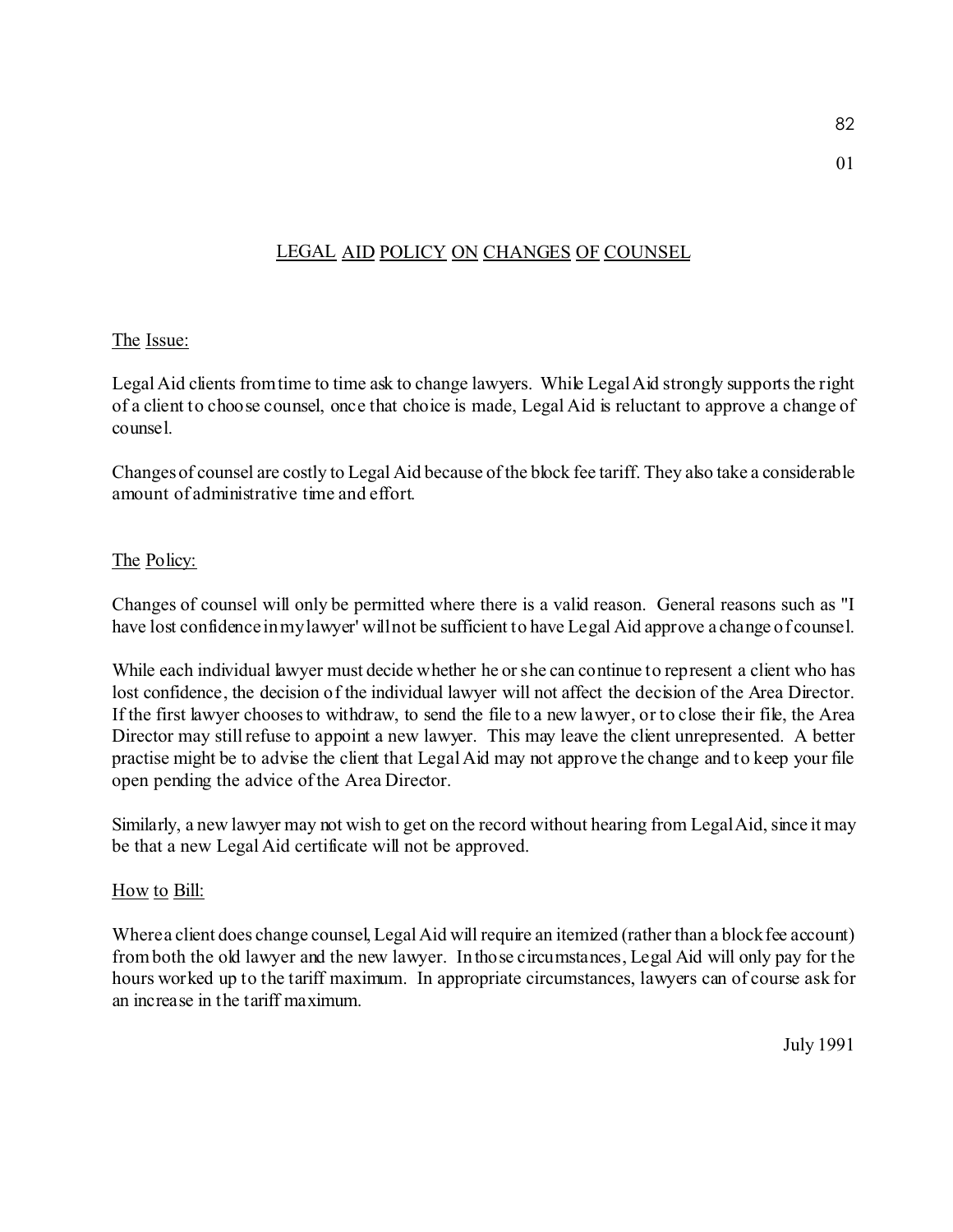# LEGAL AID POLICY ON CLOSING A FILE BEFORE IT'S COMPLETE

## The Issue:

Frequently a lawyer has to give up a file before it's complete. Sometimes this is a result of an action that is not within the lawyer's control, such as clients disappearing, or an unforeseen conflict arising.

In a circumstance where a lawyer is required to give up a legal aid file due to his or her own deliberate action, there is a duplication of cost to Legal Aid Manitoba because of the block fee tariff. Some examples of this are where a lawyer decides to join a new firm and now has a conflict of interest, a lawyer decides to leave the practise before his or her work is completed, or a conflict of interest arises which should have been foreseen from the outset.

## How To Bill:

In these circumstances described above, Legal Aid will require an itemized account and will pay for work done up to a maximum of the block fee provided for in the tariff . The lawyer can of course seek an increase in the block fee in appropriate circumstances.

July 1991

02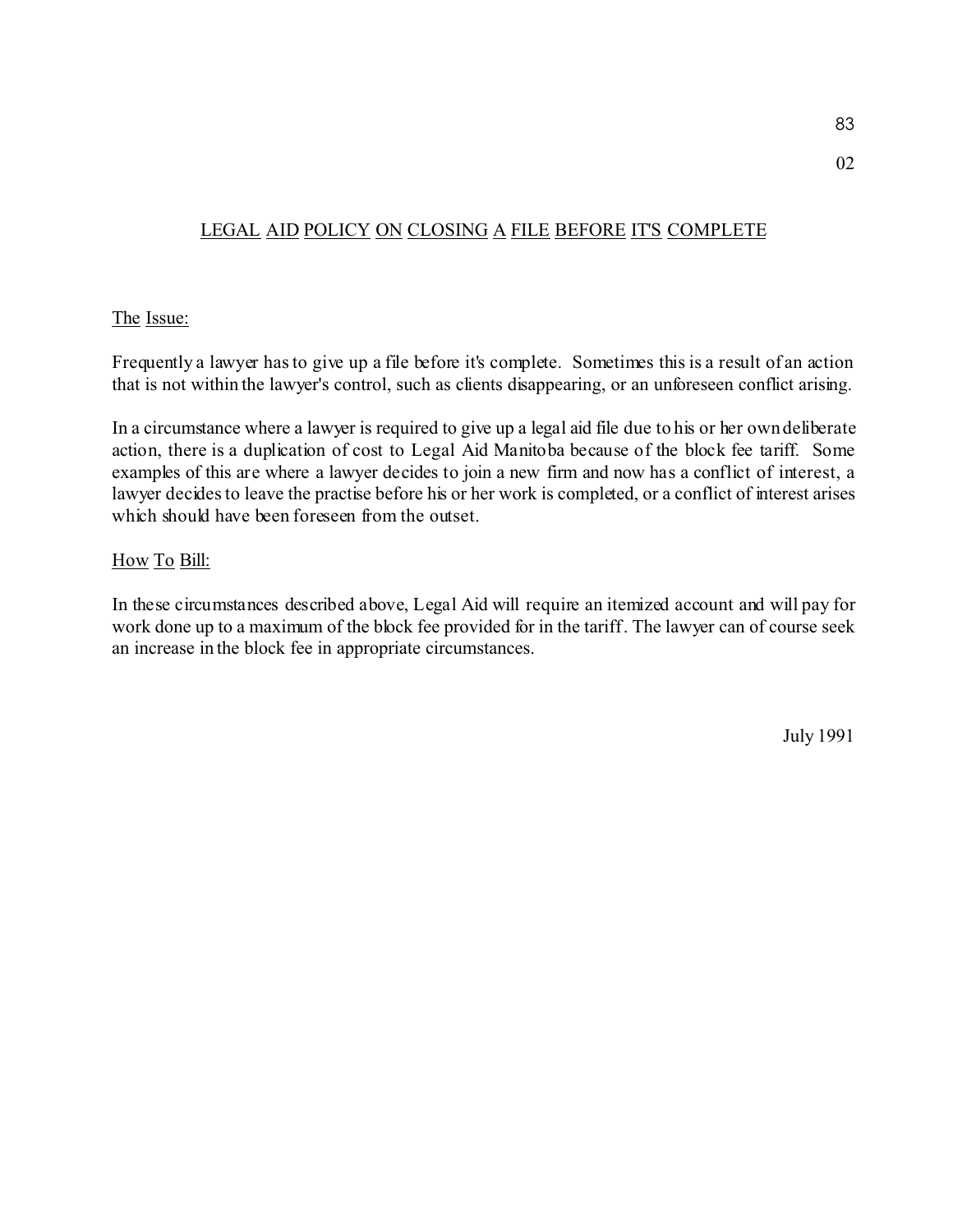## **DECEMBER 1991**

## MEMO TO THE PROFESSION POLICY UPDATES

Enclosed are policy updates of importance to lawyers handling legal aid cases. In July of 1991, we began a series of policy memos and this will form the third and forth in that series.

Ultimately this series of memos will form a Legal Aid Policy Manual for your reference. If anyone wishes copies of the first two policy memos dealing with our policy on "Changes of Counsel" and on "Closing a File Before It's Complete", can contact my secretary at the number below.

Allan Fineblit Executive Director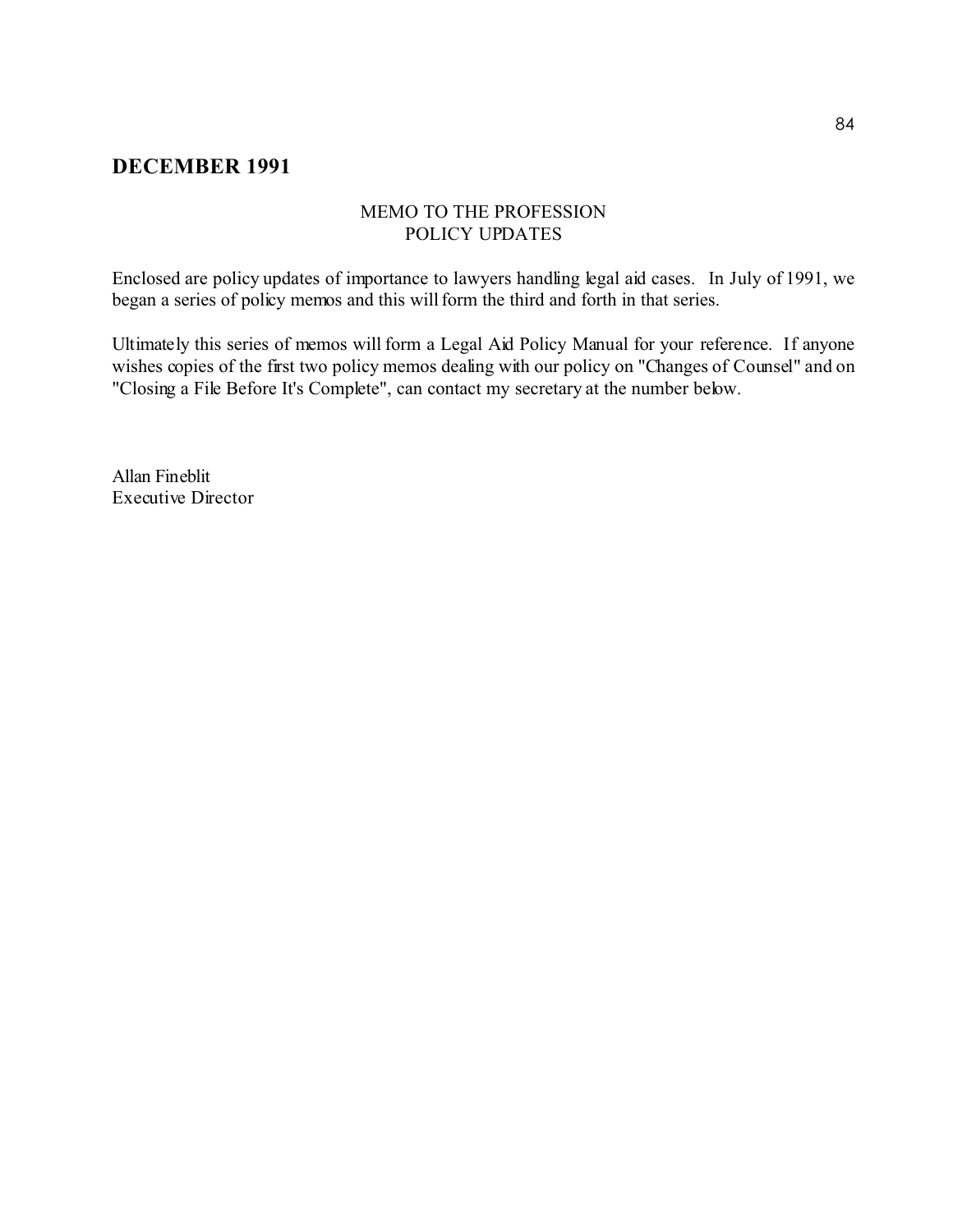## LEGAL AID POLICY ON COSTS

#### The Issue:

Costs are frequently awarded in legal aid cases. The Legal Aid Act provides that those costs are payable to Legal Aid. Only a portion of these costs are collected by Legal Aid.

This policy change is designed to enhance Legal aid's recovery of costs, while t the same time putting more money into the hands of the private bar.

#### The Policy:

Effective immediately whenever costs are awarded in a legal aid matter, counsel collecting those costs on behalf of Legal Aid will be entitled to keep 25% of any amount collected above and beyond any payment under the Legal Aid Tariff.

#### Note:

You are reminded that Area Director approval is not required to waive costs when the other side is on Legal Aid, on social assistance or in your opinion, unable to pay costs. Area Director approval is also not required where your client has some form of contributory arrangement such as an agreement to pay, expanded eligibility contract or charge on land.

#### How to Bill:

Complete your account to Legal Aid as you normally would. Add to the total amount you are billing for fees, 25% of any costs collected. Then show a credit on your account for that amount (25% of the costs collected). When you send in your account, include your cheque for the balance of the costs collected. Your account will be taxed and paid in the ordinary way.

The following illustrates how your account might look:

| Fees for uncontested divorce<br>As per tariff Item IV 4 |           | \$380 |
|---------------------------------------------------------|-----------|-------|
| Additional fee: 25% of costs collected (total \$400)    |           | \$100 |
| Disbursements:<br>Photocopying 200 pages                |           | \$20  |
| Total Fees and Disbursements                            |           | \$500 |
| Less: Transferred from trust account                    | $(\$100)$ |       |
| Balance:                                                | \$400     |       |

If you have any questions about how to bill your account relating to costs (or any other matter)<br>contact the Legal Aid Accounts Department at 985-8500. December 1991 contact the Legal Aid Accounts Department at 985-8500.

03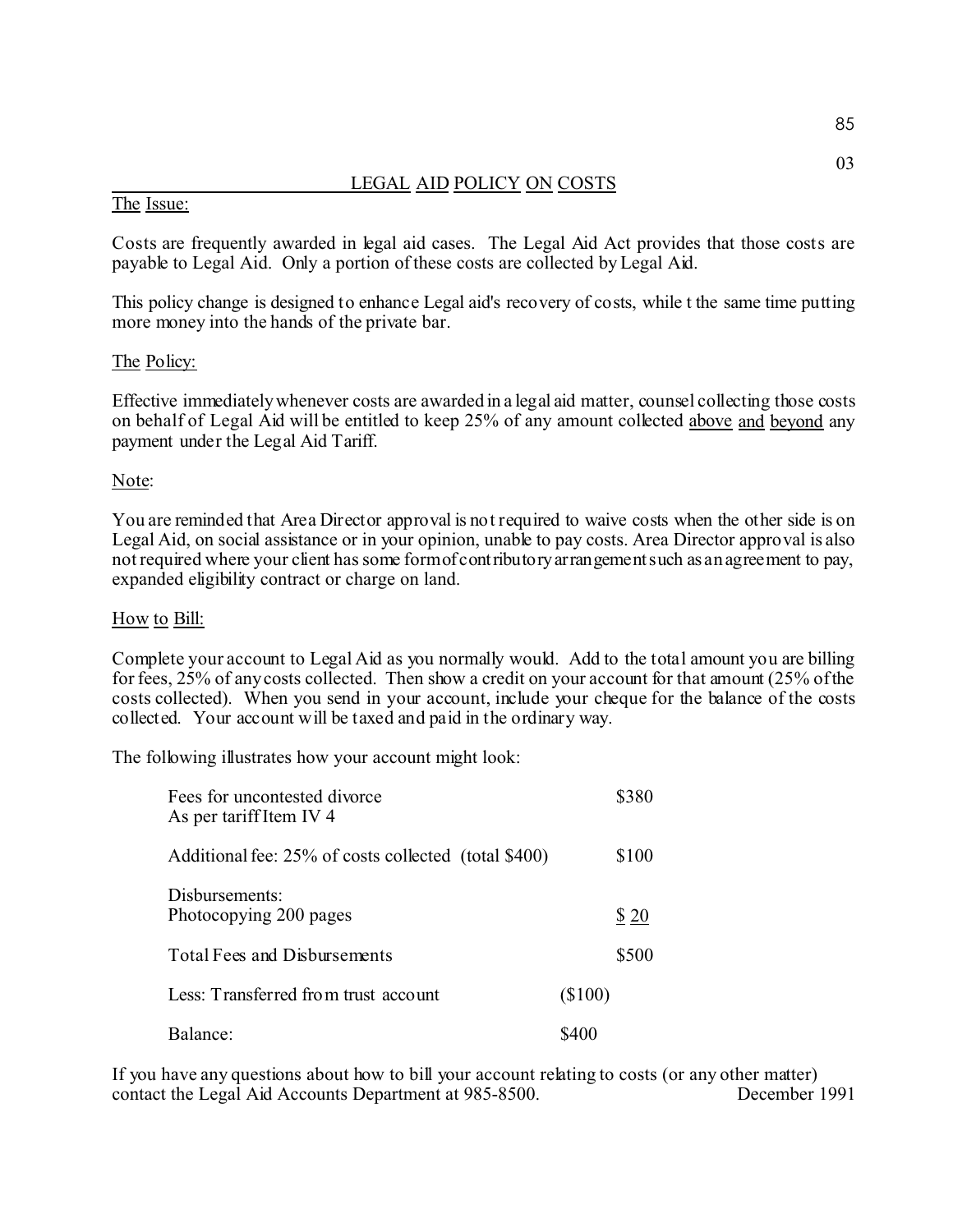04

## LEGAL AID

## TAXATION PRACTICES

## The Issue:

The volume of bills requiring taxation and payment at Legal Aid has tripled in the past 10 years and as a result we are not meeting our target of a maximum turnaround time of 30 days. We are making some changes to our legal accounts procedures to improve turnaround time.

## The Changes:

Routine accounts will receive a less thorough review. We are satisfied that the Legal Aid bar bills (no pun intended) are prepared honestly and carefully. In order to be able to demonstrate to our funders that proper safeguards are in place, we will introduce spot audits of some accounts. The audits will be both random and targeted at specific problem areas. These audits will be a much more thorough review than the usual taxation process and may include ordering transcripts, reviewing court pockets and interviews with clients.

In order to be able to rely on a less thorough review of most accounts, any abuse uncovered by our auditor will be treated seriously. While we don't expect to find any, appropriate cases would be referred to the Law Society or the criminal authorities.

## Note:

One area that will be the subject of targeted audits are "contested" matters. The tariff defines "contested" as "contested at the t rial of the matter". Hotly contested matters which ultimately are settled before trial should not be billed as contested. You may however wish to request an increase in the uncontested tariff for such matters.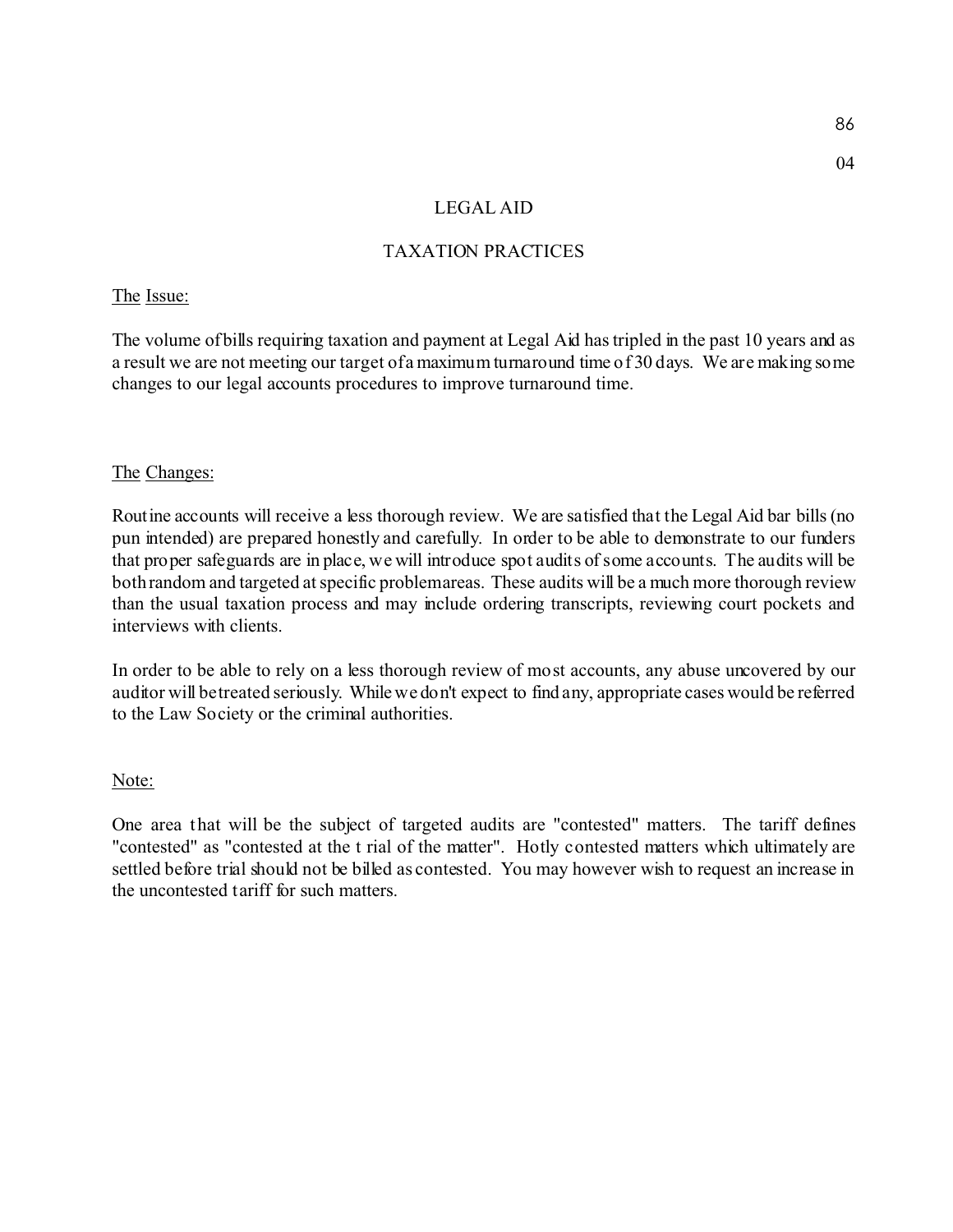## **March 1992**

## **MEMO TO THE LEGAL AID PANEL**

## **LEGAL AID TARIFF**

You probably have already heard the bad news about the Legal Aid tariff, Legal Aid has been advised that the Lieutenant-Governor in Council passed an amendment to the Regulations under the Legal Aid Act which reduces the criminal legal: aid tariff. No changes have been made to the civil or domestic tariffs,

I am advised that the changes were made in order to save money. Legal Aid gets, by statute, 50% of the revenue of the Manitoba Law Foundation. Because of declining interest rates, Legal Aid's grant from the Foundation will be down \$800,000 for the 1992/93 fiscal year. The Province has agreed to make up that shortfall, but in order to reduce the cost of doing this, they have made changes to the Legal Aid tariff.

The Board of Directors of Legal Aid strongly opposed the tariff reduction. The Provincial government was adamant that unless a better alternative could be provided, the tariff reduction would go ahead.

Our Board met with representatives of the Bar Association and the Law Society Legal Aid Liaison Committee. We were unable to come up with acceptable alternatives that would save the kind of money that was being asked of us.

Our Board has written to the Minister of Justice asking that if these tariff reductions do take place, it be understood that should the economy improve or should revenue from the Manitoba Law Foundation increase, it would be our expectation that the government would put that money into restoring the tariff cuts.

The amendments to the tariff apply to certificates for which the Legal Aid applications are dated April 1, 1992 or later. The application date is printed on the top right hand corner of the legal aid certificate.

The tariff cuts are as follows:

- 1. Category C guilty pleas, stays of proceedings, issuance of a warrant,, or withdrawal of counsel before a hearing,, has been reduced from \$200 to \$150.
- 2. Category B guilty pleas,, stays of proceedings, issuance of a warrant, or withdrawal of counsel before a hearing, has been reduced from \$450 to \$350.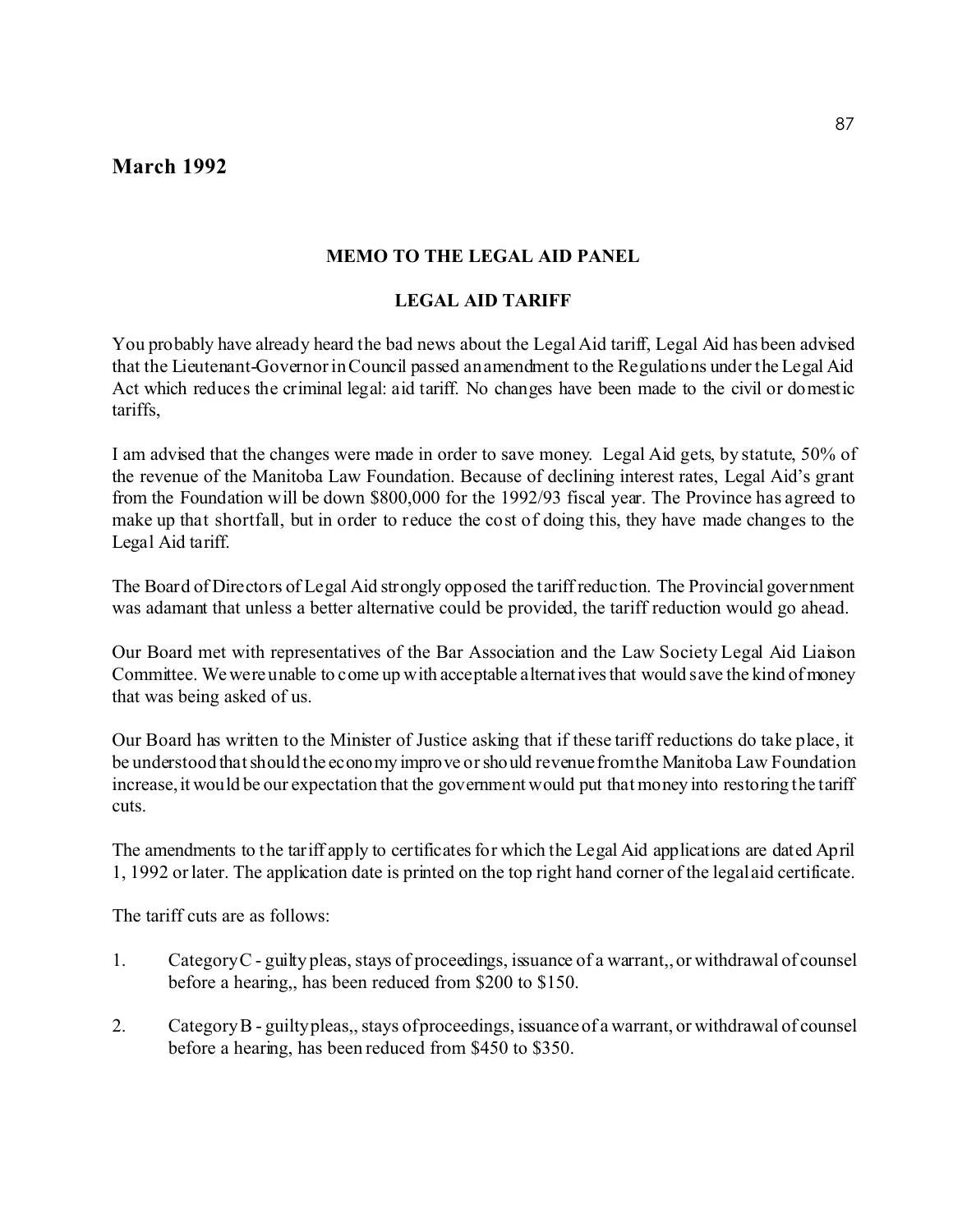- 3. Category A guilty pleas, stays of proceedings or issuance of a warrant, or withdrawal of counsel before a hearing has been reduced from \$650 to \$500.
- 4. Preliminary hearings or transfer hearing,, first half-day hearing rate has been reduced from \$350 to \$300 for Category C matters.
- 5. The rate for the first half day of trial has been reduced from \$600 to \$450 for Category C matters and from \$900 to \$750 for Category B matters.
- 6. The half-day rate for trials or preliminary hearings (all categories) has been reduced after the third day of trial or preliminary hearing, by \$50 per half day.

It is estimated that the effect of these tariff reductions will be to save \$255.000 next year and \$510.000 in every year thereafter. It is our estimate that this will result in a ten to 15 percent reduction in the amount that a lawyer who has a criminal law practice will receive from Legal Aid. This is obviously a very difficult blow to those of you who practice criminal law and we will continue to work with your representatives toward the goal of a fair Legal Aid tariff.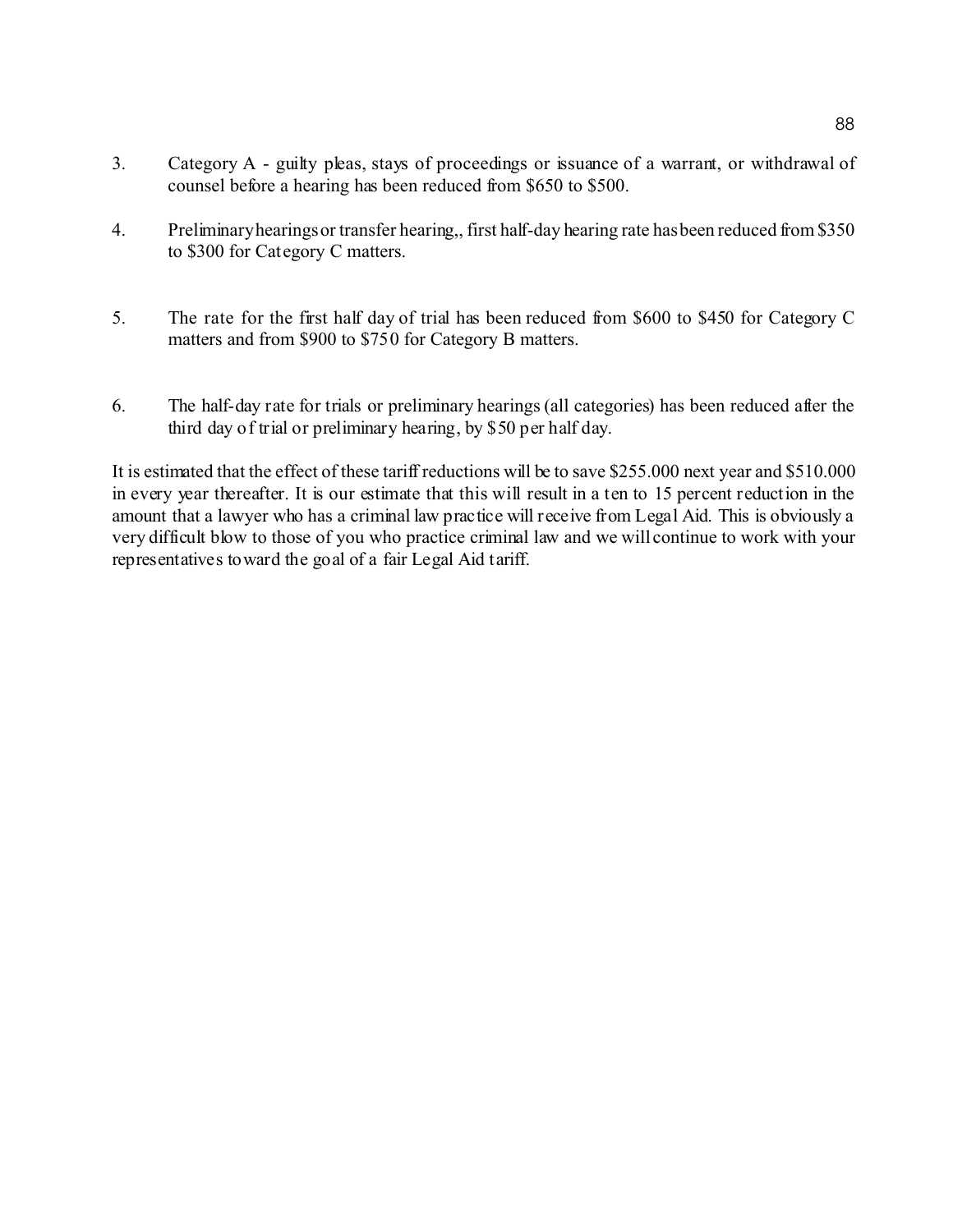# **April 10, 1992**

## CHAIRMAN OF THE BOARD OF DIRECTORS

April 10, 1992

Dear Legal Aid Panel Member:

You will recently have received from our Executive Director a letter outlining cuts to the criminal legal aid tariff effective April 1, 1992. Those reductions, as you probably know, were made on the initiative of the provincial government to cover shortfalls projected as a result of significant decreases in the funds provided to Legal Aid Manitoba from the Manitoba Law Foundation. As a result of these reductions, some lawyers among you have withdrawn and others are considering some form of withdrawal of service from Legal Aid Manitoba.

The Board of Directors is very concerned with respect to the short term and long term effects of any significant withdrawal of services by the private bar. Ultimately, any such withdrawal will hurt mostly the legal aid clients, the majority of whom are at or below the poverty line and who have no choice but to seek assistance through Legal Aid. We are concerned also that a withdrawal of service may prompt a move by the government towards a staff delivery system, with far reaching long term effects including elimination of freedom of choice of counsel. There have been some who have suggested that withdrawal of service is the only option. The purpose of this letter is to suggest to you that there may be other options to explore which might alleviate the situation.

The Board of Directors of Legal Aid Manitoba does not support any reduction in the Legal Aid Tariff. The reality is, however, that in spite of an increase this year in the funding from the government, we project that revenues will still not be sufficient to cover the expenses of Legal Aid. The government has implemented the tariff reductions to meet the projected deficit. Our challenge is to find other ways of decreasing expenses or increasing revenues to alleviate the shortfall.

Some alternatives we are pursuing may produce benefits over the long term. For example, the Province might seek federal funding through the Department of Indian Affairs in respect of legal aid services provided to some aboriginal clients. Another idea is to negotiate an amendment in the cost sharing formula between the Federal government and the Province in respect of criminal legal aid. In addition we are looking at various ways in which Legal Aid might provide certain services in a more cost efficient way. Unfortunately, none of these alternatives can be put in place in time to show results for the current fiscal year.

In the short term, various options are being considered:

1. To help offset the effect of the tariff reductions, the Board is reconsidering the proposal to allow a "stand-by fee" or some other kind of extra billing for certain kinds of legal aid cases. Provided that appropriate safeguards are put in place to protect the legal aid clients, this may allow more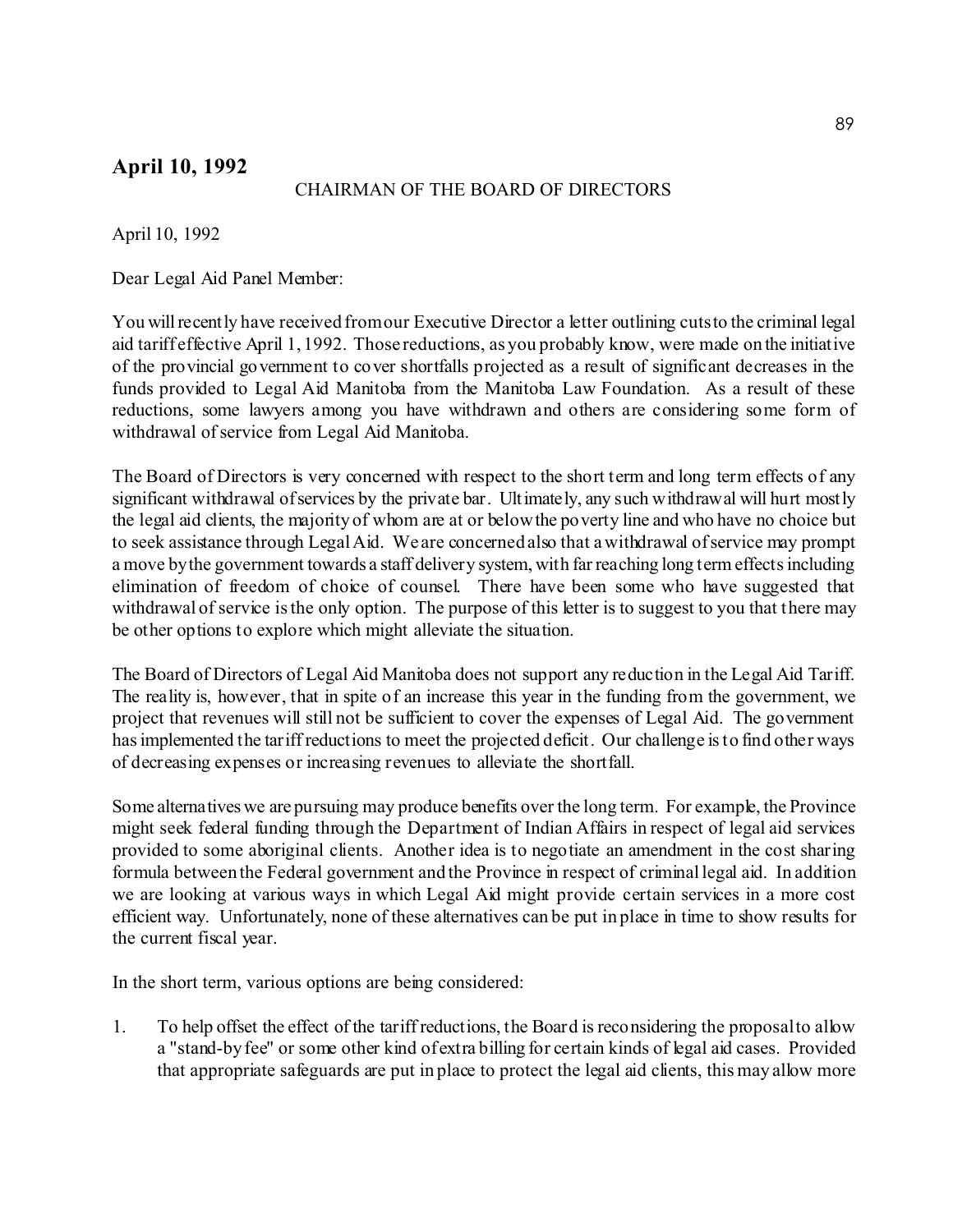money to the private bar without cost to the government. The Board has asked the Executive Director to consult with representatives of the Bar and of government to explore this idea further.

- 2. In the past, instead of a tariff reduction, a holdback has been taken from fees otherwise payable on legal aid cases. The holdback is retained until it is determined whether or not there are sufficient revenues to allow that holdback portion then to be paid. If not, the holdback is retained. one advantage of this option is that if revenues turn out to be better than expected, the Bar does not suffer any reduction in payments for Legal Aid. The other is that with a holdback, the tariff remains as it was and unless a holdback is imposed next year, payments to the Bar would continue in accordance with the tariff. This is particularly important if some of our long term initiatives come to fruition.
- 3. One way of reducing the cost of legal aid cases might be to eliminate increases in fees beyond the block fee tariff, currently available at the discretion of Legal Aid.
- 4. In some other jurisdictions such as Ontario, a charge is levied against all members of the Bar to support Legal Aid. The levy against each lawyer needed to cover the shortfall projected for this year is \$150.00, and \$300.00 for each year thereafter, until other initiatives eliminate the need for such levy. The contribution could be in cash or in kind, ie. by each lawyer offering to do one legal aid case for free. While we understand that for various reasons some elements of the Bar strongly oppose any suggestion of a levy, it is one possible short term solution.

Any of options 1 through 3 might be applied to one portion of the tariff only, or to all types of legal aid work. If no one option is in itself appropriate to address the situation, perhaps some combination of these, or other proposals, would do so.

None of these options have been approved by the Provincial government or by any official representatives of the Manitoba bar. We offer them to you only as some suggestions which are currently being considered as alternatives to the reduction of the criminal tariff, or as ways of addressing the negative impact to the Bar of such a reduction. We would like to see a solution which would allow Legal Aid Manitoba to continue in its present form. If you have other suggestions, the Board would certainly be interested to hear them.

Apparently, some of you feel that there is nothing to lose by withdrawal of service, and that somehow the imposition of a staff lawyer model is inevitable. We certainly do not have any special knowledge of the government's plans. We think it unlikely, however, that there is any long term strategy for Legal Aid Manitoba. Rather, it appears that the possibility of moving to a staff lawyer system has been considered as one means of saving significant amounts of money. (Studies done several years ago have indicated that the average cost per case is less if done by a staff member than by the private bar. Although subsequent tariff reductions result in less of a differential today, it remains a consideration currently.) If other ways can be found to reduce the government revenues required to support Legal Aid, the perceived need to move to a staff lawyer system is eliminated.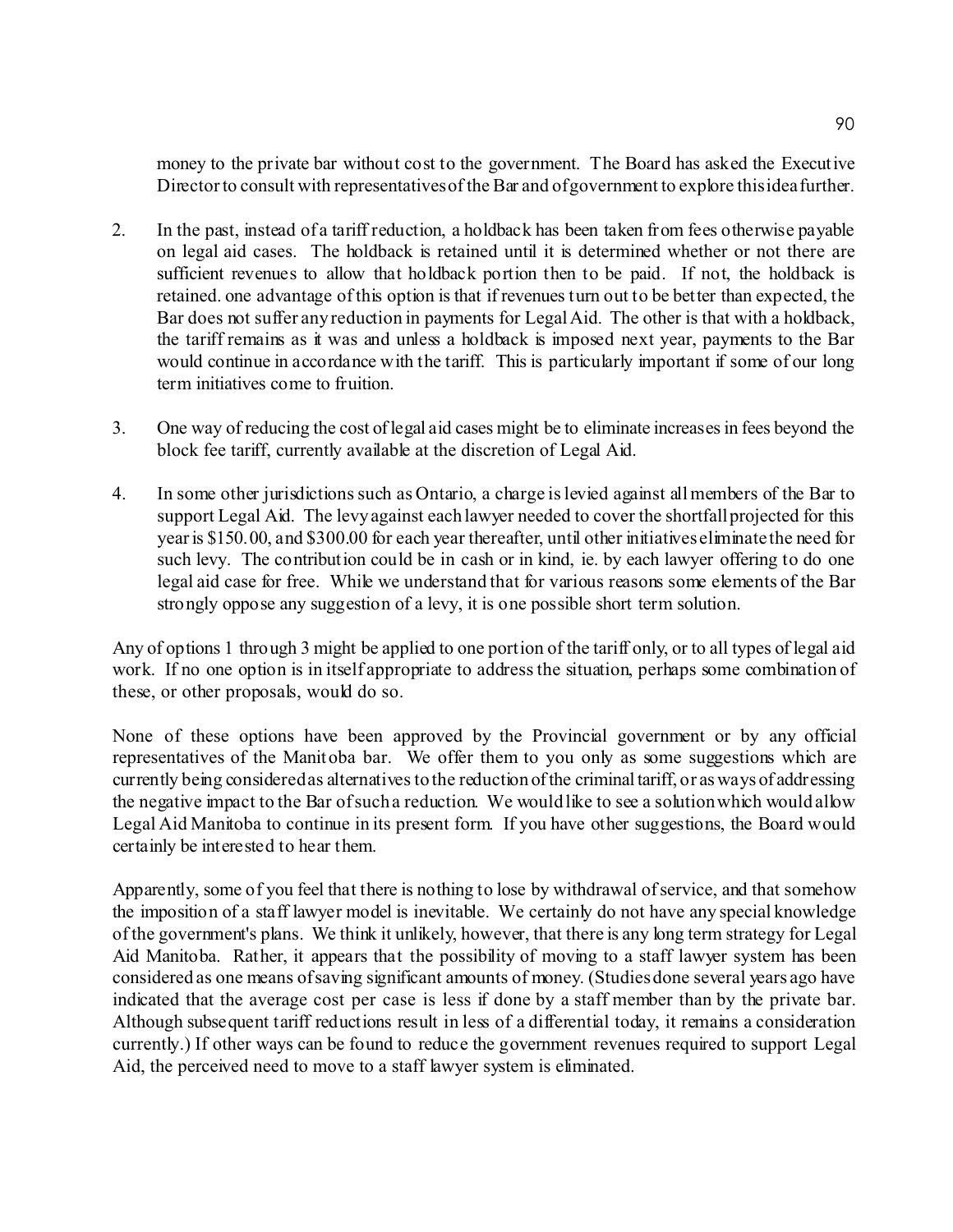If. on the other hand, the Bar were to withdraw service for legal aid cases, recent reports in the media confirm that the immediate response of the government may be to implement a staff lawyer model.

The Board of Legal Aid is committed to preserving freedom of choice of counsel wherever possible. We are prepared to explore any avenue which reasonably might bring about a resolution which will preserve the system which we have. We would urge you to work with us towards that goal.

Should any of you have recommendations as to other options which we might pursue, please contact myself or our Executive Director, Allan Fineblit, through the Legal Aid office.

Sincerely,

**S. JANE EVANS** Chair Board of Directors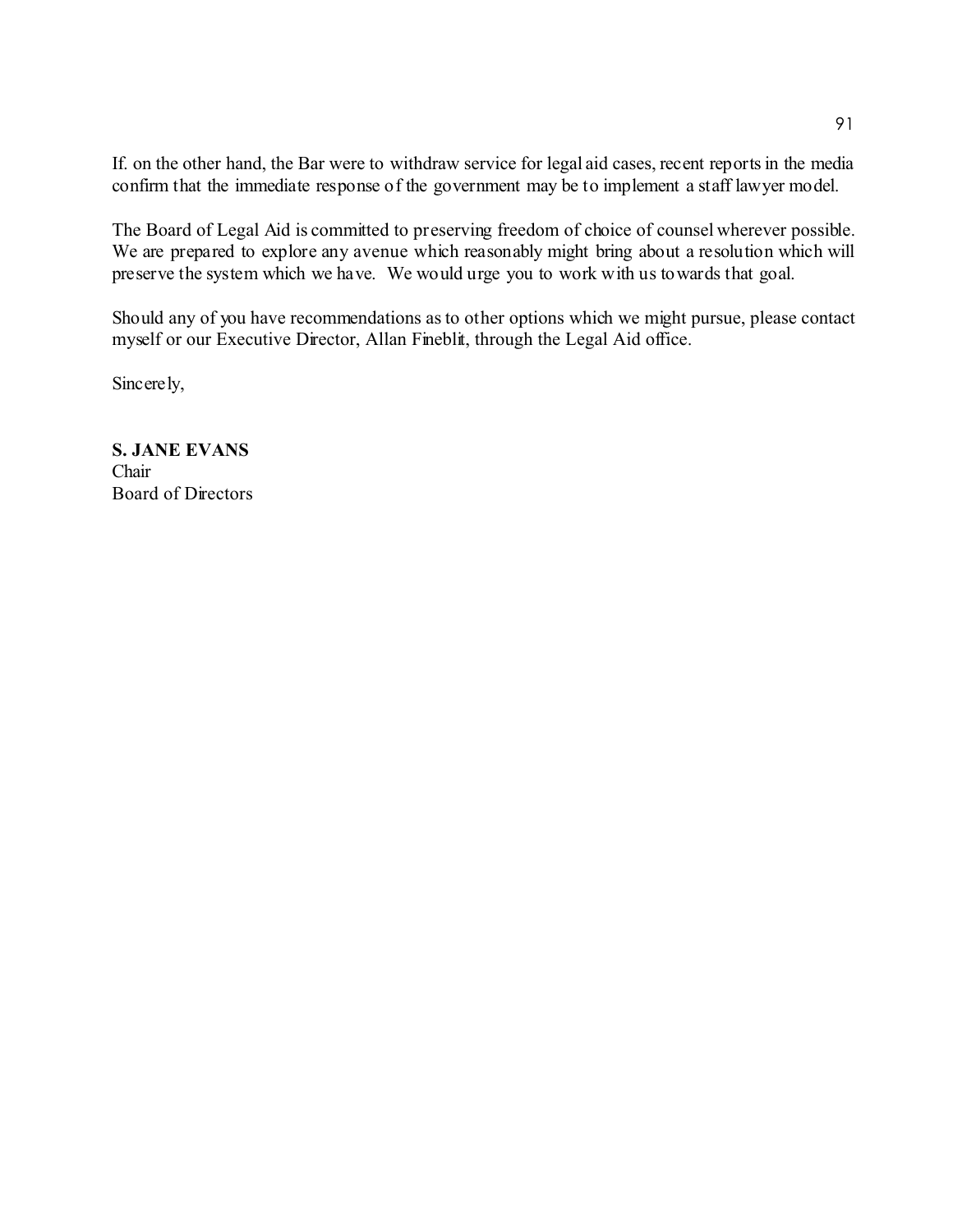## **May 8, 1992**

## **NOTICE TO THE PROFESSION**

As a result of discussions between representatives of the Defense Lawyers' Association and the Minister of Justice, Cabinet has approved elimination of the tariff reduction announced earlier. The Legal Aid Board has agreed to replace the reduction with a holdback.

The holdback will apply to all criminal cases with applications dated May 18 or later. Unfortunately, the Regulations which permit a holdback, say that it cannot be applied retroactively and cannot come into effect until ten days after mailing the notice to the profession.

The reduced tariff will apply to all cases with applications dated between April 1, 1992 and May 17, 1992. It's a bit confusing, but it's the best we could do.

The holdback will be 12% and only applies to criminal files. The holdback does not apply to disbursements, A sample bill might read: Guilty Plea Category **C,** \$200 less 12%: \$176.

If money is available in the Legal Aid fund at the end of the fiscal year (March 31, 1993) the holdback will be repaid on a pro rata basis,

If you need help figuring this out, contact our Legal Accounts Department (or me) at the number below.

Allan Fineblit Executive Director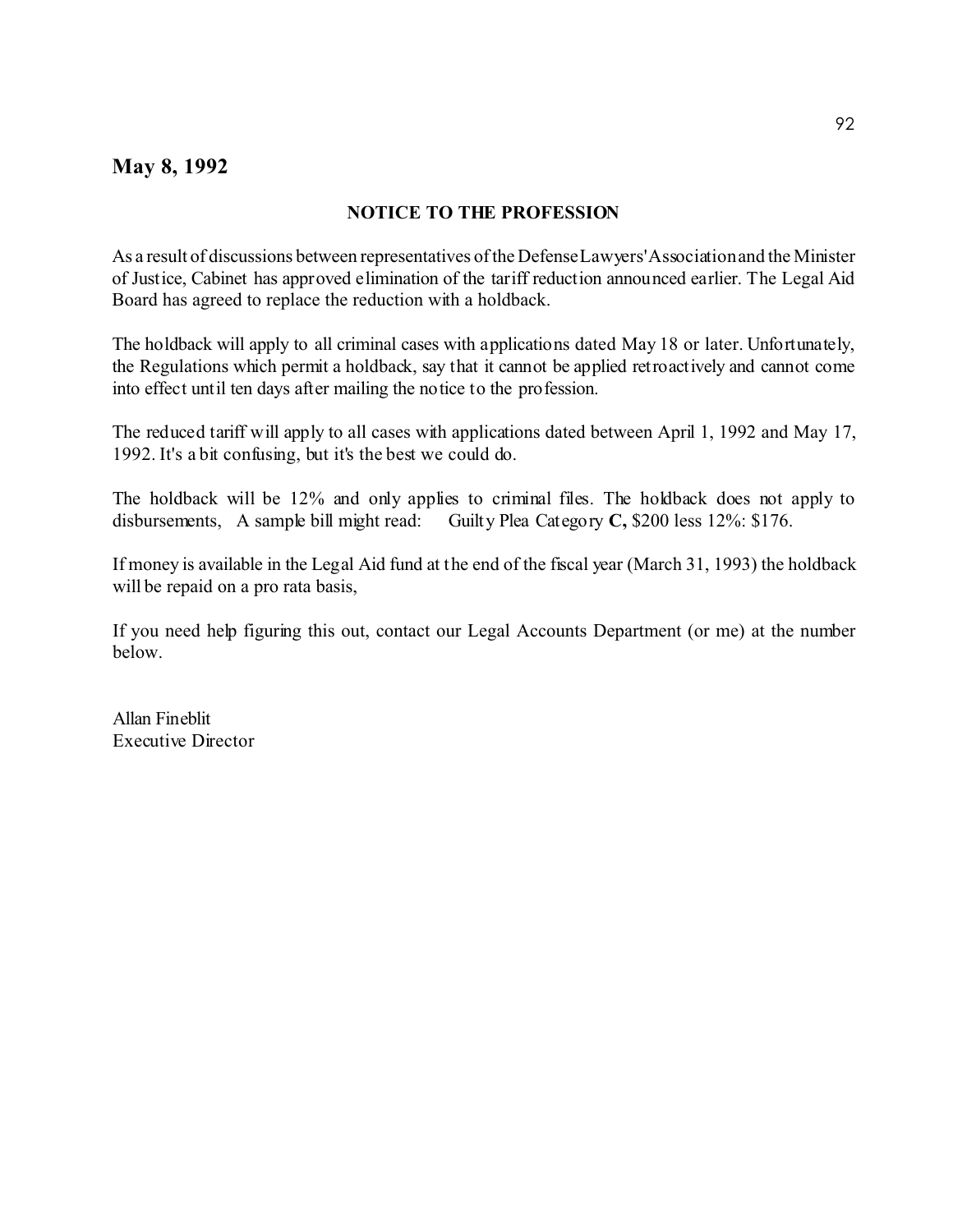## **JULY 1992**

#### **MEMO TO THE PROFESSION**

## **PRACTICE UPDATES**

Enclosed are two practice updates to lawyers handling legal aid cases. In July 1991 we began a series of Practice policy memos and this will form the fifth and sixth in that series,

Ultimately this series of memos will form a legal aid policy manual for your reference. If anyone wishes copies of the first four memos dealing with our policies on changes of counsel, on closing a file before it's complete, on costs and on spot audits, please contact my secretary at the number below,

Allan Fineblit Executive Director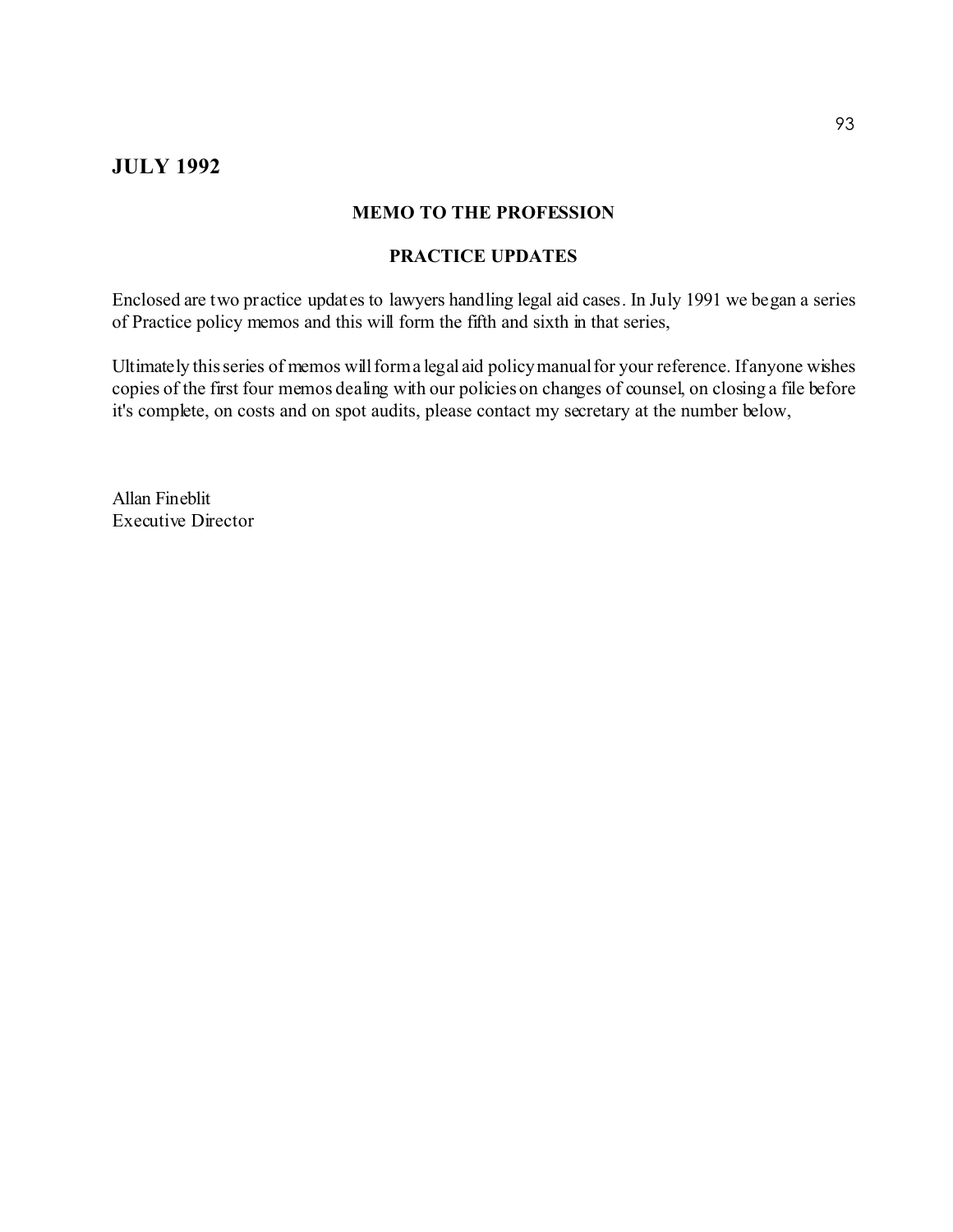#### **LEGAL AID**

## **TRANSCRIPT BILLINGS**

## The Issue:

Legal Aid has a contract with Four Seasons Reporting Services to provide reduced rate transcripts on legal aid matters for the Winnipeg area. Lawyers in the Winnipeg area working on a legal aid file who require the use of a reporter should contact Four Seasons first to determine if they are available on the proposed date. If they are available, lawyers are required to use them.

Some lawyers have not been able to pay Four Seasons promptly because of delays in Legal Aid's payment of accounts.

#### The Change:

Beginning immediately, invoices will be sent by Four Seasons to the lawyer who will certify the accuracy of the account and return it to Four Seasons. Four Seasons will submit the account directly to Legal Aid and be paid by Legal Aid.

05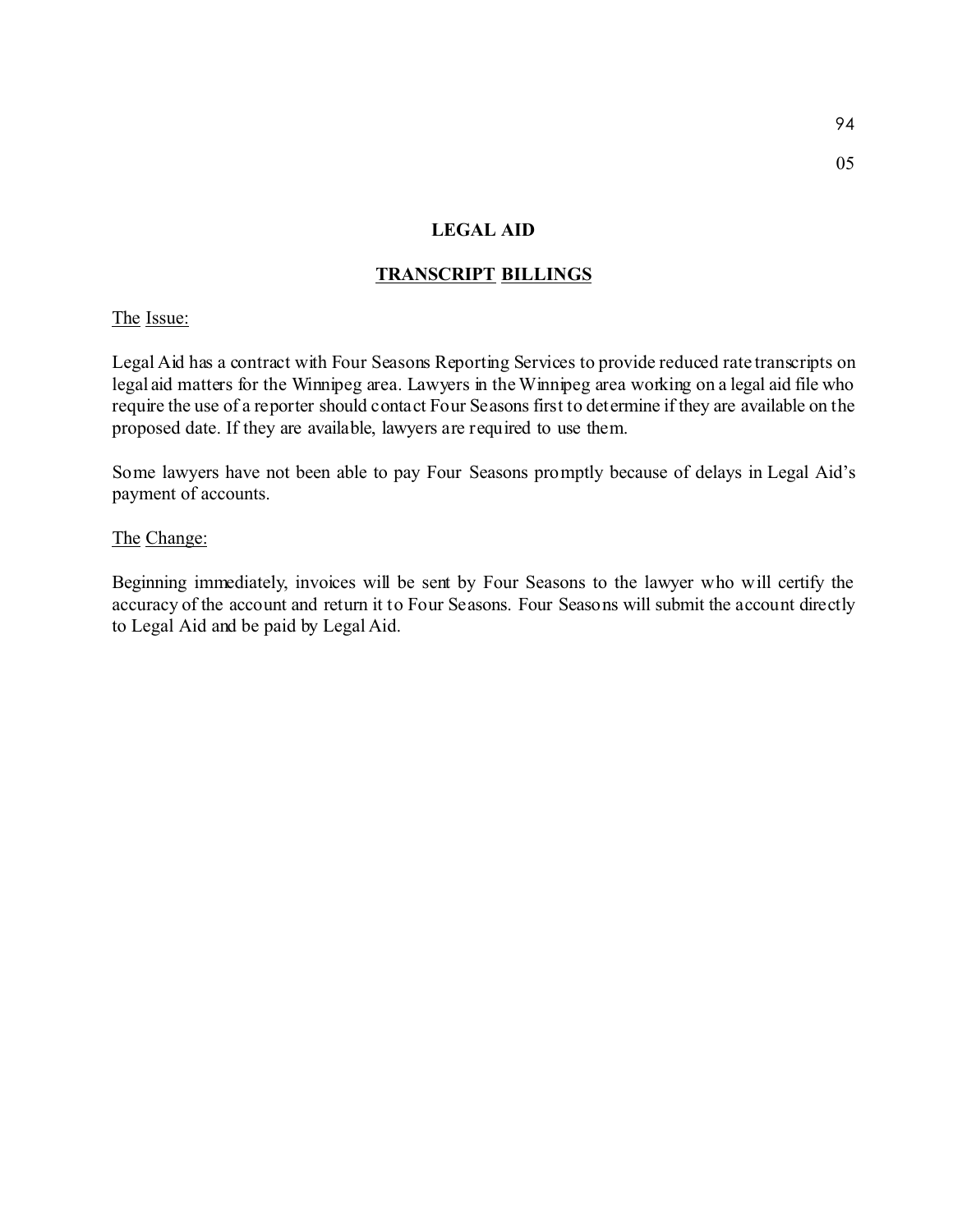06

## **LEGAL AID**

## **FAST TRACK ACCOUNTS**

## The Issue:

The volume of bills coming into Legal Aid has tripled in the last ten years and we have no additional staff to handle that volume, As a result, it takes too long to pay the lawyer's bills and many lawyers are experiencing cash flow problems as a result of this.

#### The Changes:

Lawyers are now offered the option of sending in "Fast Track" accounts. These accounts when received will not be taxed, They will be paid as billed immediately after being received. Ten percent (10%) of fast track accounts will be audited and the remainder will be paid promptly without any check or review whatsoever. At this time, only a limited number of accounts are available for fast tracking, but suggestions would be appreciated as to what other types of accounts would be appropriate for this process.

## Note:

Fast tracking relies on the integrity and attention to accuracy of the lawyers using it. We are confident based on our experience that we can rely on the integrity of the lawyers on our panel. Some lawyers are inattentive to proper billing requirements because they rely on the Legal Aid taxing process to spot errors. Fast tracking can only be available to those who bill carefully because 90% of the bills will not be taxed. A lawyer who bills inaccurately (identified through the audit) will have to submit future bills in the ordinary way.

#### Which Accounts:

Currently, fast tracking will only be available for three types of accounts. It is our hope to expand it significantly as we get some experience with it.

1. Criminal accounts - all Category B and C guilty pleas, stays of proceedings, warrants, and withdrawals where the disbursements are \$5,00 or less can be billed as a fast track account. Fast tracking can't be used for accounts where separate block fees are being billed on one certificate, or where an itemized account is required.

Note also that criminal fast tracking only applies to new certificates where the application was dated after May 18, 1992 (look at the top right hand corner of the certificate for the application date.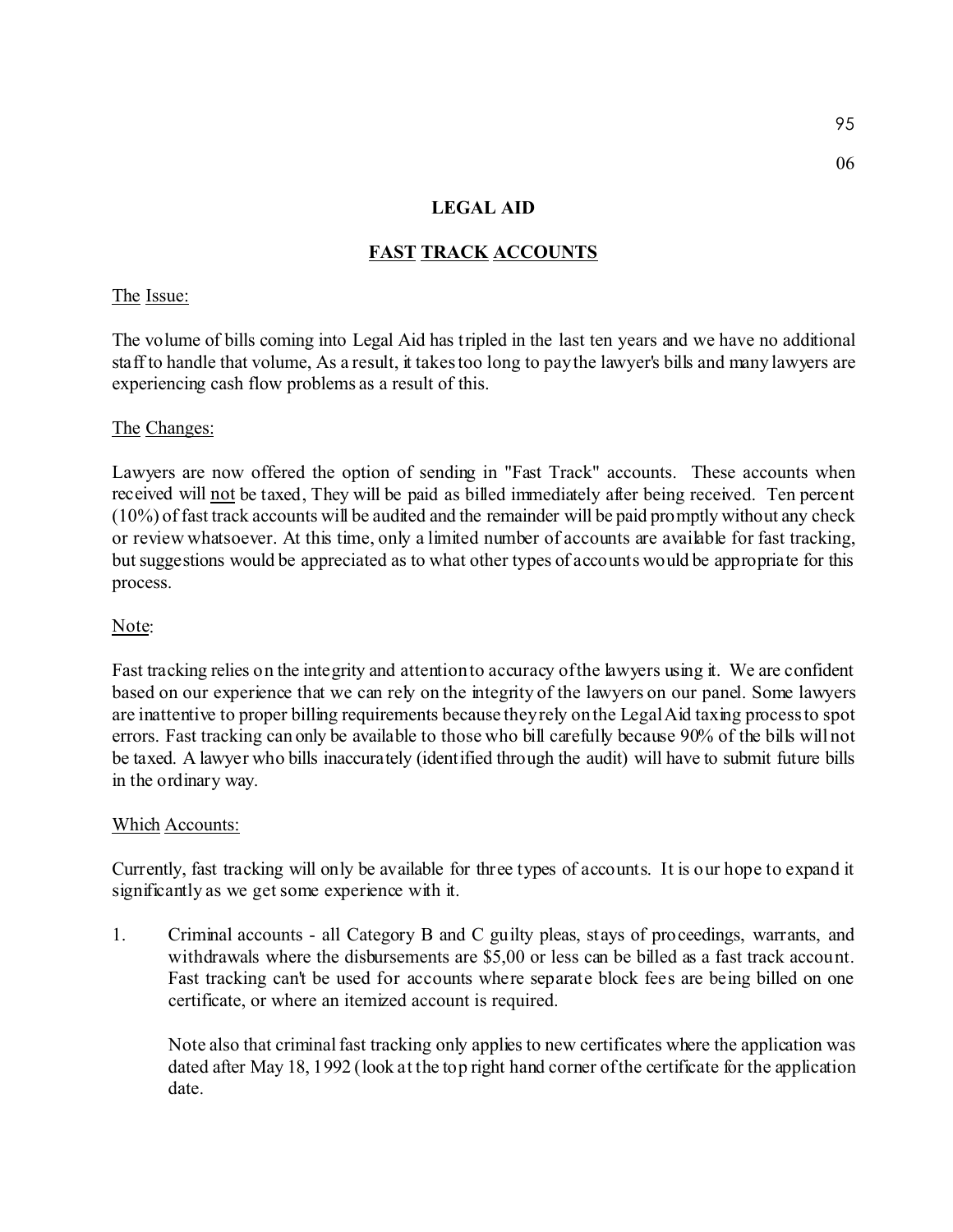- 2. Domestic accounts all uncontested proceedings where there are no interim orders being billed and where disbursements do not exceed \$20 can be billed as a fast track account for domestic matters. Fast tracking can be used for accounts where the application was dated after October 1, 1987 (look at the top right hand corner of the certificate for the application date).
- 3. Interim disbursements bills for interim disbursements which exceed \$50 but do not exceed \$500 can be billed as a fast track account if they are for photocopying, postage, long distance, courier, pre-approved medical reports or blood tests. A fast track interim disbursement accounts cannot be used for filing fees or service of documents (you should be using a Legal Aid fee voucher for these whenever possible) or transcripts not ordered through Four Seasons Reporting,

## How To Bill:

Attached to this notice is a fast track billing form. Please make as many copies as you think you will need. Complete the fast track billing form and send it in together with your completed Form 6 reporting form. If you have to make alterations to the form, then it is probably not a fast track account and should be billed in the ordinary way. Only accounts using this form will be fast tracked.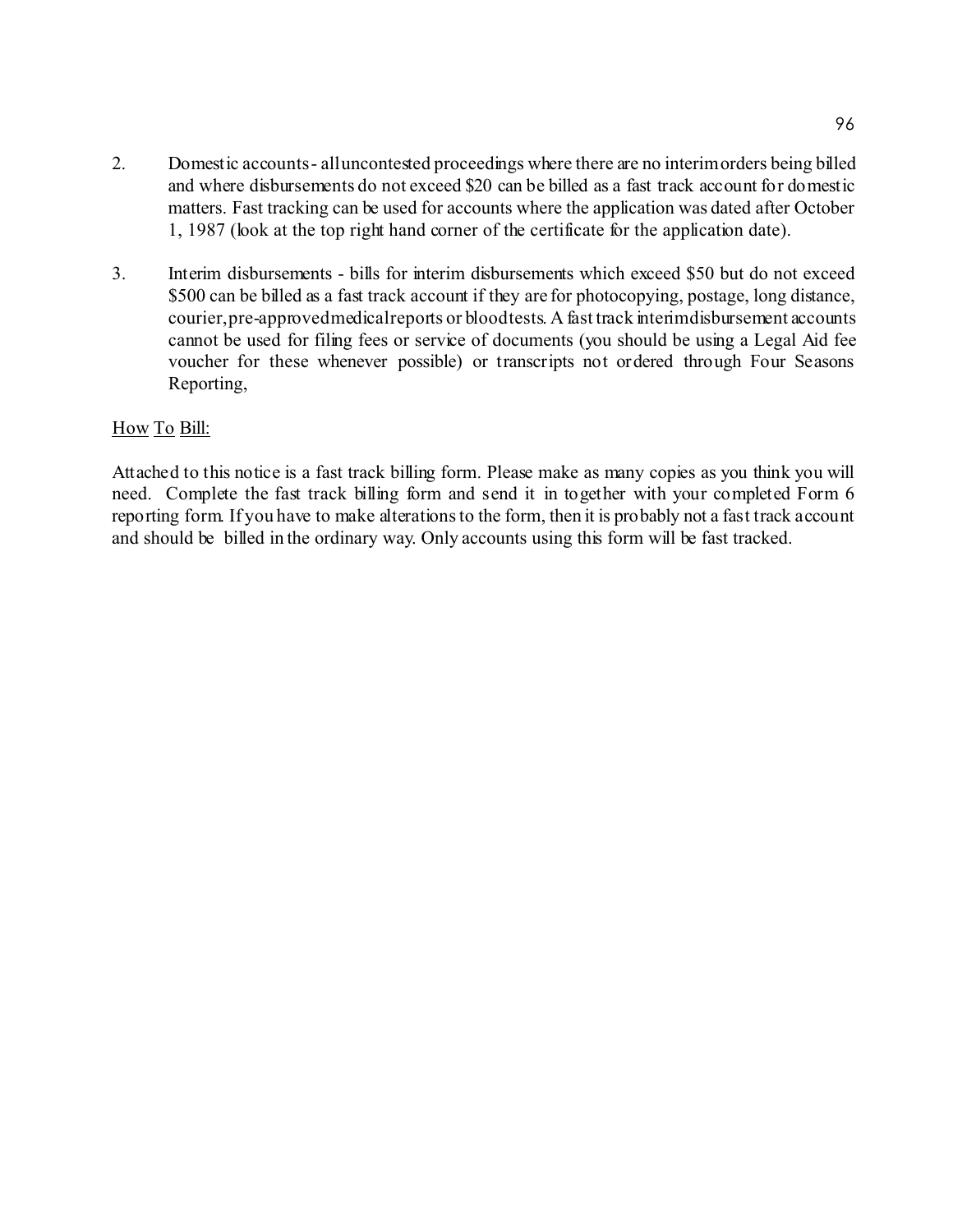# **LEGAL AID MANITOBA**

| <b>DOMESTIC FAST TRACK</b>                                          |                                | Certificate # |             |    |
|---------------------------------------------------------------------|--------------------------------|---------------|-------------|----|
| - WAS THE APPLICATION DATED OCTOBER 1, 1987 OR LATER?               |                                |               | Your File # |    |
| IF NOT, DO NOT USE THIS FORM.                                       |                                |               | Client      |    |
| - DO DISBURSEMENTS EXCEED \$20.00?<br>IF YES, DO NOT USE THIS FORM. |                                |               |             |    |
| <b>FEES</b>                                                         | UNCONTESTED PROCEEDING [ ]     |               | \$380.00    |    |
| <b>DISBURSEMENTS</b>                                                | Photocopying Pages at \$.10/pg |               |             | \$ |
| (Remember, No G.S.T.)                                               | Long Distance (No. G.S.T.)     |               | \$          |    |
|                                                                     | Postage                        |               | \$          |    |
|                                                                     | Courier                        |               |             | \$ |
|                                                                     | Other (Specify)                |               |             | \$ |
| <b>Total Disbursements</b><br>(CANNOT EXCEED \$20.00)               |                                |               | \$          |    |

| <b>INTERIM DISBURSEMENTS FAST TRACK</b>                                                                                     | Certificate #<br>Your File #      |  |  |
|-----------------------------------------------------------------------------------------------------------------------------|-----------------------------------|--|--|
| - ARE DISBURSEMENTS MORE THAN \$50.00, BUT LESS THAN \$500?<br>IF NOT, DO NOT USE THIS FORM. (Remember no G.S.T.)<br>Client |                                   |  |  |
| Photocopying                                                                                                                | Pages at \$.10/pg<br>\$           |  |  |
| Long Distance (No. G.S.T.)                                                                                                  | \$                                |  |  |
| Postage                                                                                                                     | \$                                |  |  |
| Courier                                                                                                                     | \$                                |  |  |
|                                                                                                                             | \$<br>Pre-approved medical report |  |  |
| <b>Blood Tests</b>                                                                                                          | \$                                |  |  |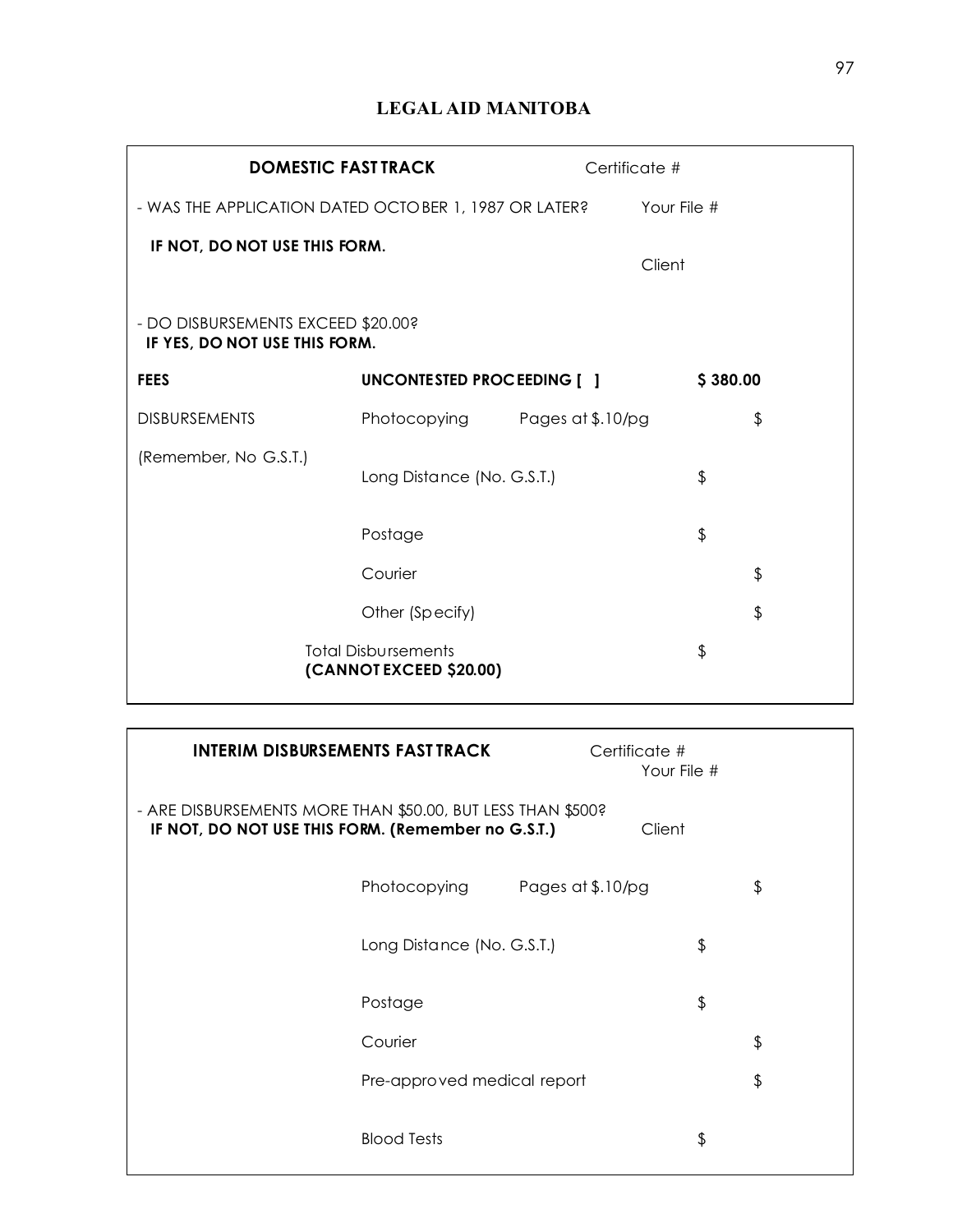# **LEGAL AID MANITOBA**

|                                                                                                                            | <b>CRIMINAL FAST TRACK</b>                           |                 | Certificate # |               |
|----------------------------------------------------------------------------------------------------------------------------|------------------------------------------------------|-----------------|---------------|---------------|
| - WAS THE APPLICATION DATED MAY 18, 1992 OR LATER?                                                                         |                                                      |                 | Your File #   |               |
| IF NOT, DO NOT USE THIS FORM.                                                                                              |                                                      |                 | Client        |               |
| - DO DISBURSEMENTS EXCEED \$5.00?<br>IF YES, DO NOT USE THIS FORM.                                                         |                                                      |                 |               |               |
| - WAS THIS A GUILTY PLEA [ ] STAY [ ]<br>WARRANTS (After 3 months) [ ] OR WITHDRAWAL [ ]?<br>IF NOT, DO NOT USE THIS FORM. |                                                      |                 |               |               |
| FEES:<br>CATEGORY B \$450 less 12% holdback [ ]                                                                            |                                                      |                 | \$396.00      |               |
| Or                                                                                                                         |                                                      |                 |               |               |
| CATEGORY C \$200 less 12% holdback                                                                                         |                                                      | $\lceil \rceil$ |               | \$176.00      |
| <b>DISBURSEMENTS</b>                                                                                                       | Photocopying Pages at \$.10/pg                       |                 |               | \$            |
| (Remember, No G.S.T.)                                                                                                      | Long Distance (No. G.S.T.)                           |                 | $\frac{1}{2}$ |               |
|                                                                                                                            | Postage                                              |                 | $\frac{1}{2}$ |               |
|                                                                                                                            | Courier                                              |                 |               | \$            |
|                                                                                                                            | Other (Specify)                                      |                 |               | $\frac{1}{2}$ |
|                                                                                                                            | <b>Total Disbursements</b><br>(CANNOT EXCEED \$5.00) |                 | $\frac{1}{2}$ |               |

## **CERTIFICATION**

I CERTIFY that the Legal Aid to which reference is made herein was rendered by me, or by such other named person as is specifically stated herein, and that the disbursements set out herein were paid or liability therefor incurred, and they were necessary and proper and that I have not heretofore received any reimbursement for any of them.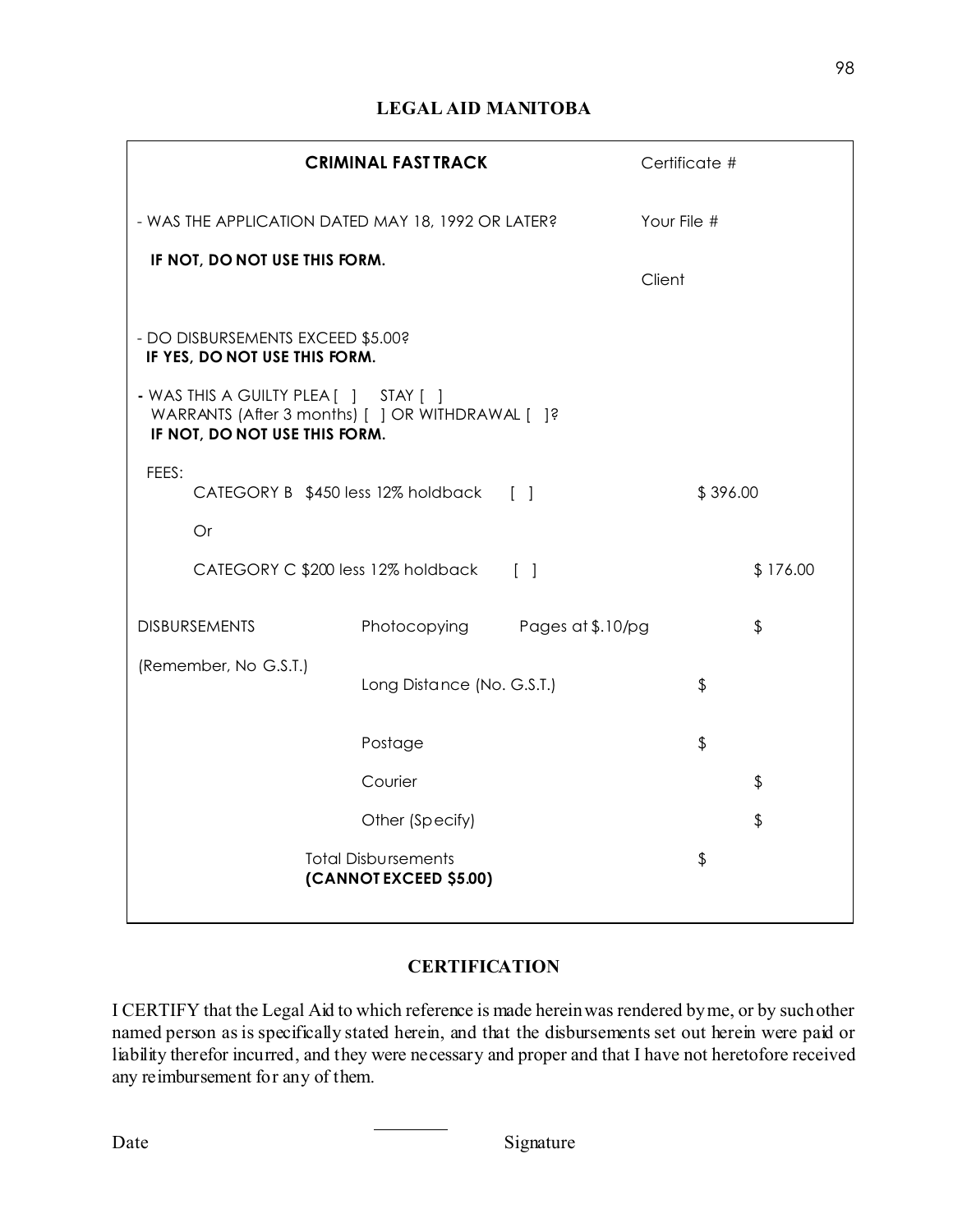## **February 1993**

#### **MEMO TO THE PROFESSION**

#### **HOLDBACK**

As of May 18, 1992, Legal Aid imposed a 12% holdback on all criminal files to replace a tariff reduction which had been announced by government at an earlier date. While it wasn't certain at the time, it was contemplated that the holdback would likely be in place for at least two years. We anticipate a shortfall in revenue from the Manitoba Law Foundation this year and the government has indicated that they may not be in a position to make up that revenue and as such, it will be necessary to re-impose the holdback of 12% on legal aid certificates issued between April 1, 1993 and March 31. 1994,

We are not yet able to determine whether any of the money held back during this current year will be paid back to the profession. Our year end is March 31. 1993 and we will make a determination shortly after that, whether some or any of that money can be paid back.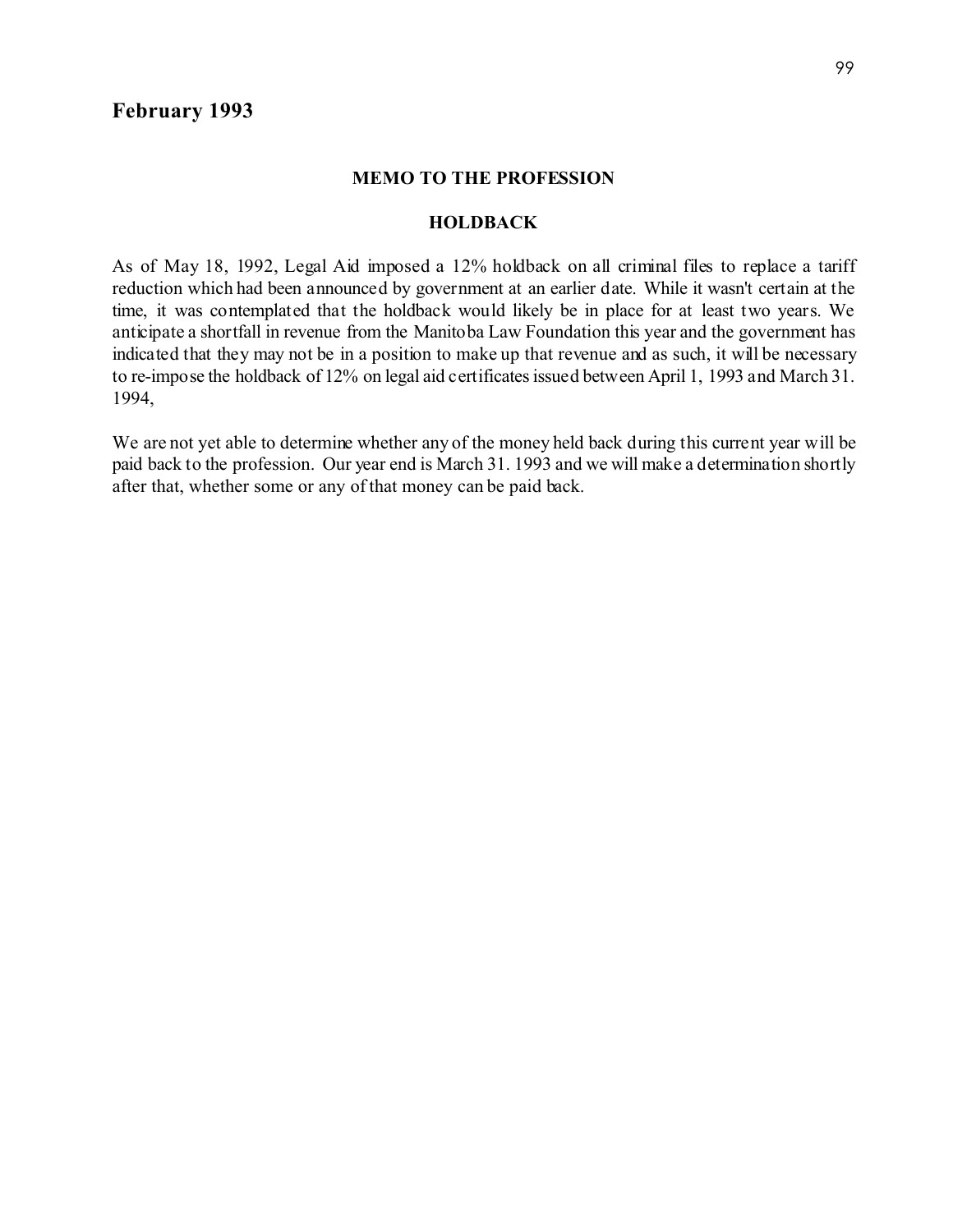## **REQUEST FOR PROPOSALS**

## **YOUNG OFFENDERS**

When a youth is denied legal aid either because they are not financially eligible or because of the minor nature of the offence, and the youth still wants counsel, the Young Offenders Act requires that the judge order the Attorney-General to appoint counsel for that youth (often called Section 11 appointments). Legal Aid has always acted as agent for the Attorney-General and appointed and paid counsel. Last year over 1400 such cases were handled by Legal Aid.

Legal Aid wants to reduce the amount it is spending for these cases without jeopardizing the high quality of service currently provided. We believe that while the tariff is generally too low, there are significant efficiencies in volume and that many of these cases lend themselves to that. We have identified approximately 500 of these cases that would be suitable for referral in blocks.

## **THE REQUEST:**

We are seeking proposals from lawyers or firms who are willing to handle Section 11 appointments in one or more blocks of 50 cases each. While the purpose of this exercise is to save money, the lowest price will not necessarily be selected, as quality of service is an important consideration.

## **PRICING:**

There are no limitations on how you might want to price your proposal. That price could include fees and disbursements or some disbursements (e.g, postage and photocopying) or fees only with disbursements billed in the ordinary way.

Keep in mind when costing your proposal, that these cases will tend to be less serious types and our experience is that there is considerable efficiency in handling them.

## **HOW TO MAKE A PROPOSAL:**

| Send your proposal to: | <b>Executive Director</b> |
|------------------------|---------------------------|
|                        | Legal Aid Manitoba        |
|                        | 402-294 Portage Avenue    |
|                        | Winnipeg, MB R3C OB9      |
|                        | <b>CONFIDENTIAL</b>       |

Proposals must be submitted before February 15. 1993. All proposals will be kept confidential.

Your proposal should tell us:

- who will provide the service (including their background and experience)

- any geographical limits on the cases you are willing to take;
- the number of blocks of 50 cases you are proposing to handle;
- detailed pricing (see "PRICING" above);
- any other information you consider relevant.

## **QUESTIONS:**

Call Allan Fineblit at 985-8508.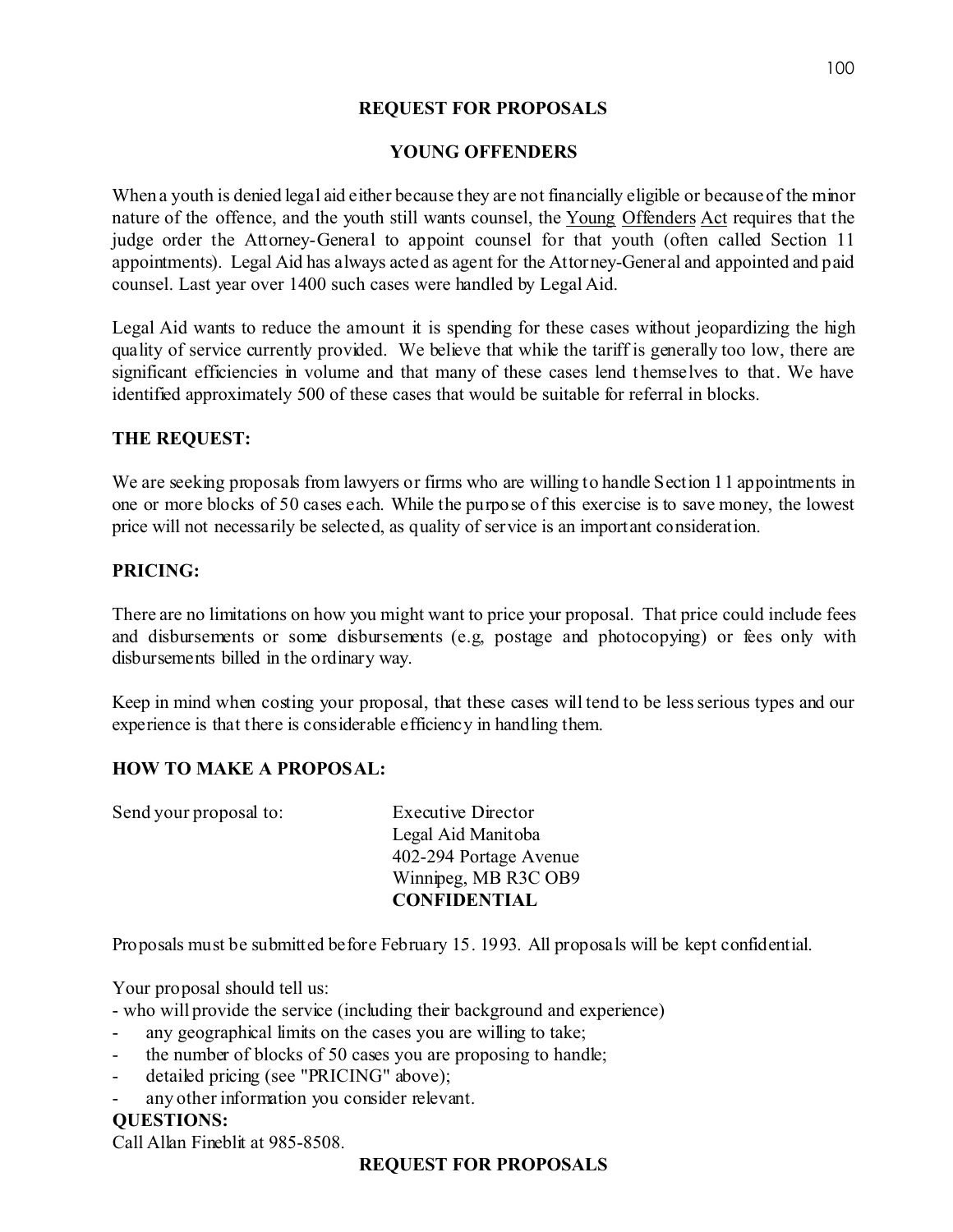## **LEGAL AID SERVICES TO PORTAGE LA PRAIRIE**

Legal Aid Manitoba wishes to enhance its service delivery to the Central Judicial District, particularly in the domestic law area. In order to do this, and with the assistance of the Federal Department of Justice and ongoing provincial support, we are proposing to enter into a contract with a private practitioner or firm to deliver Legal Aid services to that area.

The contract price shall be set at \$40,000. Proposals will be judged on type and quality of service, rather than the price, The contract would be for a one-year term. The deadline for proposals is 15 September 1992.

Proposals should be submitted in confidence to Allan Fineblit, Executive Director, Legal Aid Manitoba, 402-294 Portage Avenue, Winnipeg, MB R3C OB9, For more information, contact Allan Fineblit or Bill Dunn at 985-8500.

Proposals should tell us what services you are prepared to provide and how you would do it, Proposals should consider the following areas:

- (1) Service to the Portage la Prairie Women's Shelter;
- (2) Service to the Agassiz Centre for Youths;
- (3) Service to the Portage la Prairie Women's Jail;
- (4) Duty counsel Portage la Prairie adult
	- Portage la Prairie youth
	- $-$  Amaranth adult
		- Amaranth youth
- (5) Legal Aid certificate work where there is no choice of counsel,

Interested parties should provide information about yourself or your firm in the following areas:

- lawyers to deliver the service;
- practice background of those lawyers;
- whether a new office or an existing office would be used;
- the location of the office, office hours and staffing ratio;
- on call and after-hour availability;
- practice preferences,

Proposals are welcome from lawyers currently practising in Portage la Prairie or any other community.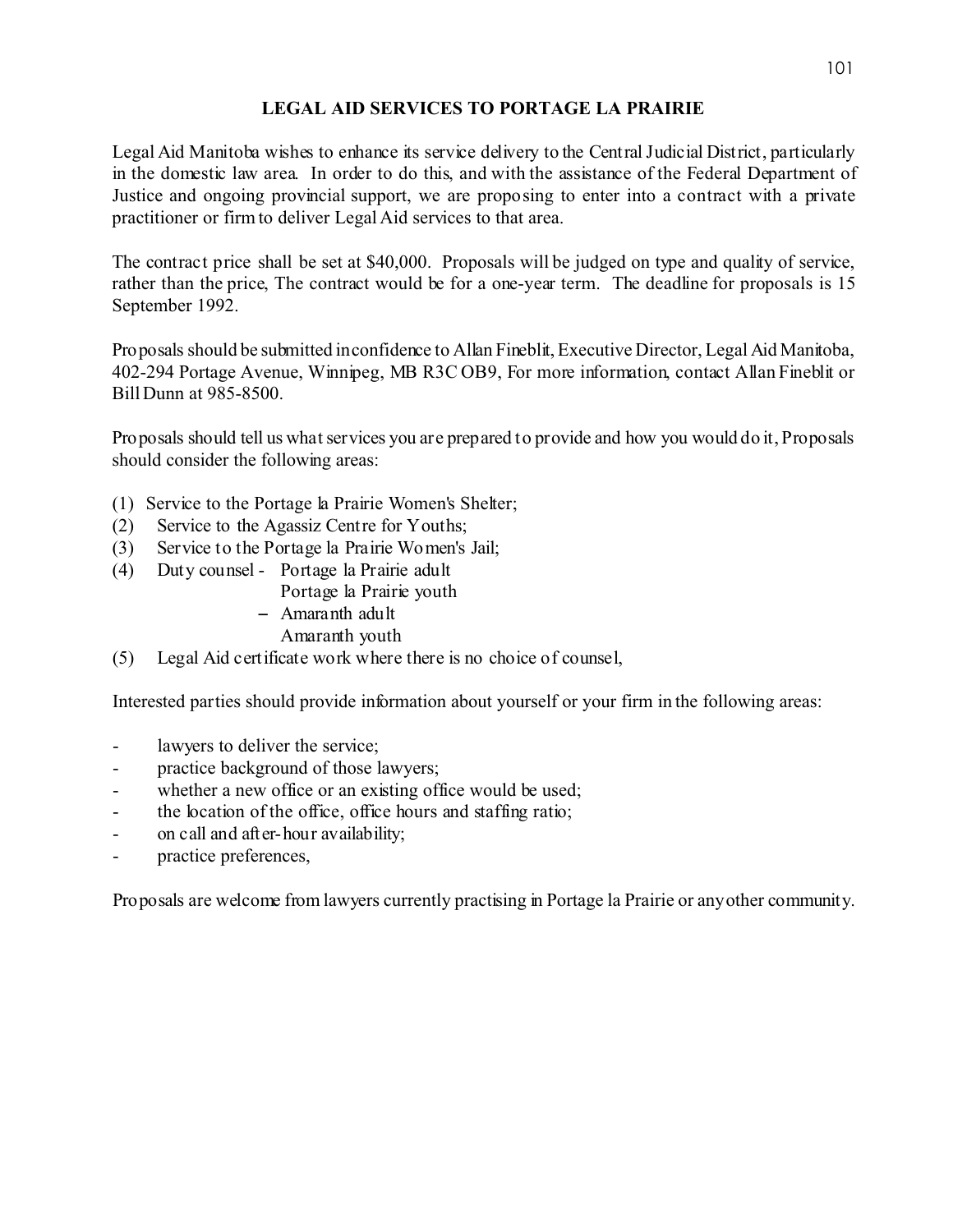# **March 1993**

## **MEMO TO THE PROFESSION**

## **DOMESTIC TARIFF ADJUSTMENT**

Effective April 1, 1993, there will be two adjustments to the domestic tariff. These adjustments were developed in consultation with representatives of the Domestic Bar and while they will save Legal Aid some money, they were not intended primarily as a cost saving exercise. Furthermore, any money saved as a result of this change (approximately \$100,000) will be used to increase other areas of the domestic tariff which are in need of it,

The Province is currently looking at options to make increases and you will be hearing from me shortly with information as to where the increases will take place, In that regard, if you have any suggestions, I would be most pleased to hear from you.

These are the tariff adjustments that will apply to certificates issued after April 1, 1993, The first has to do with contested matters (domestic tariff Item #5 (a)). The current tariff item does not differentiate between matters contested by way of vive voce evidence and matters contested by way of affidavit evidence. As of April 1, matters contested by way of viva voce evidence will still be paid \$800 for the first half day, but where the contested matter proceeds by way of affidavit evidence, the tariff item will be reduced to \$380 for the first half day.

The second tariff adjustment relates to interim proceedings. Domestic tariff item  $#2(a)$  which pays \$125 for each interim uncontested proceeding will be raised to \$150, The tariff however will limit the number of those proceedings that we will pay for to a maximum of one,

There will be no limit on the number of contested interim proceedings, but the tariff for the second and subsequent interim proceedings will be reduced from \$250 for each proceeding to \$150 for each of the second and subsequent interim proceedings.

You are reminded however, that the Executive Director does have a discretion to increase the tariff in appropriate circumstances, While the tariff will only pay for one uncontested proceeding, if there are a large number of interim uncontested proceedings, you can certainly ask for an increase.

You will be hearing from us shortly with regard to the good news part of this memo - how the money will be used to increase other parts of the tariff.

March 1993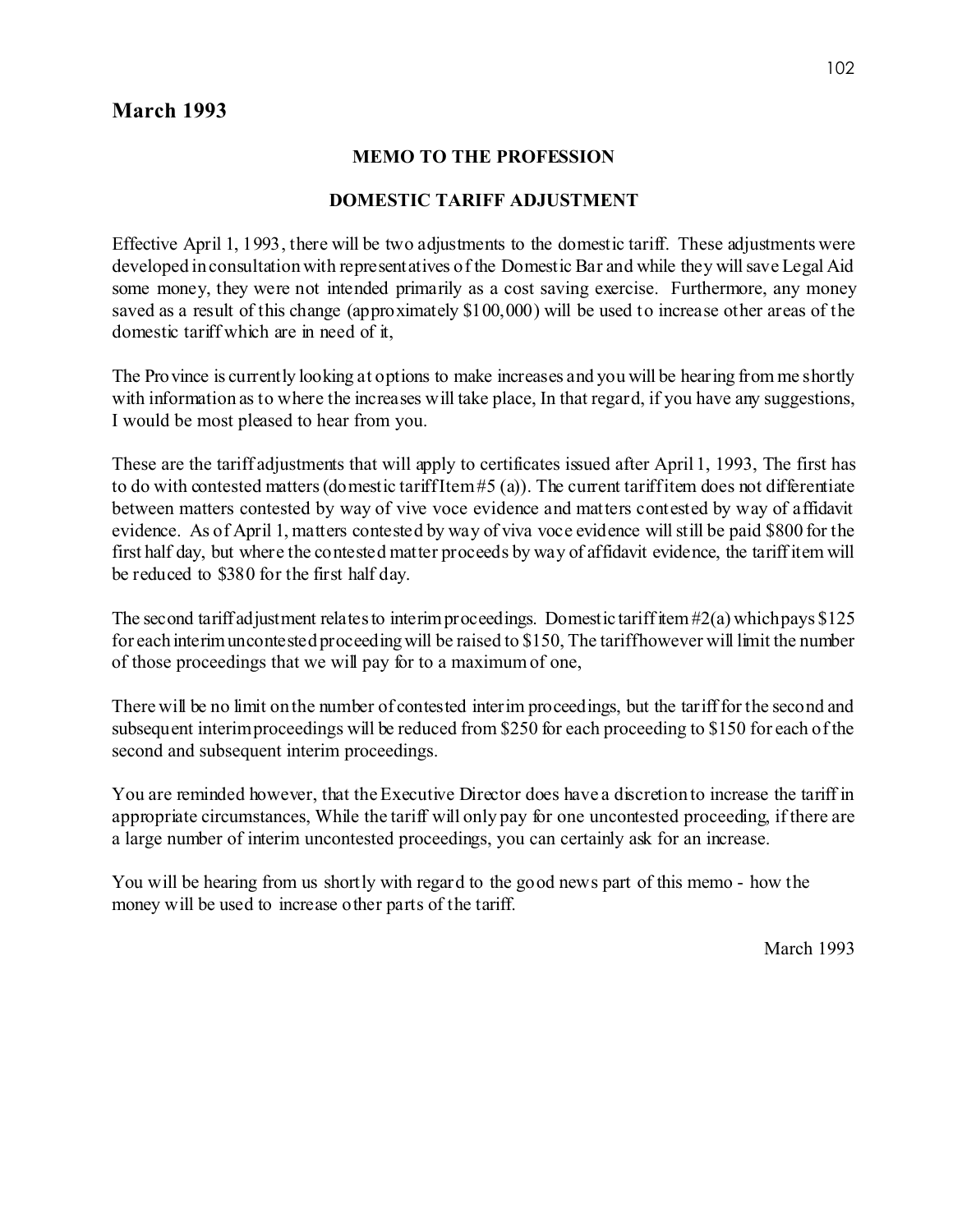## **MEMO TO THE PROFESSION**

## **FAST TRACK ACCOUNTS**

## BACKGROUND:

Approximately one year ago, Legal Aid introduced the concept of fast track accounts. Accounts which meet the criteria for fast track accounts can be billed on a special form and are paid as a priority. Only 10% of these accounts are actually checked and the remaining 90% are paid as billed,

Lawyers who don't have fast track billing forms, can obtain one by contacting Cynthia Keller at 985-8534.

The purpose of this Notice is to advise as to a small change in the fast track accounts and to also make you aware of some of the problems with fast track billing the audit has identified. The success of fast tracking (and it has been a success) relates to the Bar taking responsibility for the accuracy of their accounts, since 90% are unchecked in any way.

## THE CHANGE:

Commencing immediately, the limit on disbursements under a fast track criminal account will be increased from \$5.00 to \$10.00 for certificates issued by the Brandon, Dauphin and northern area offices. Those certificate numbers will have a letter designation of either B, D or N. This is to reflect the additional long distance costs of practices outside of Winnipeg.

## SOME PROBLEMS:

The random audits have identified some ongoing problems with fast track billing, They are as follows:

- fast tracking only applies to matters where one block fee is being billed. Files which contain amendments or where more than one block fee is being billed for with respect to the same certificate, must be billed in the ordinary way;
- criminal fast track bills are only permitted for files where the application is dated after May 18, 1992;
- some lawyers have been submitting fast track accounts where the certificate or cancellation notice indicates an itemized account is required;
- some lawyers have been including GST on their disbursement fast track accounts;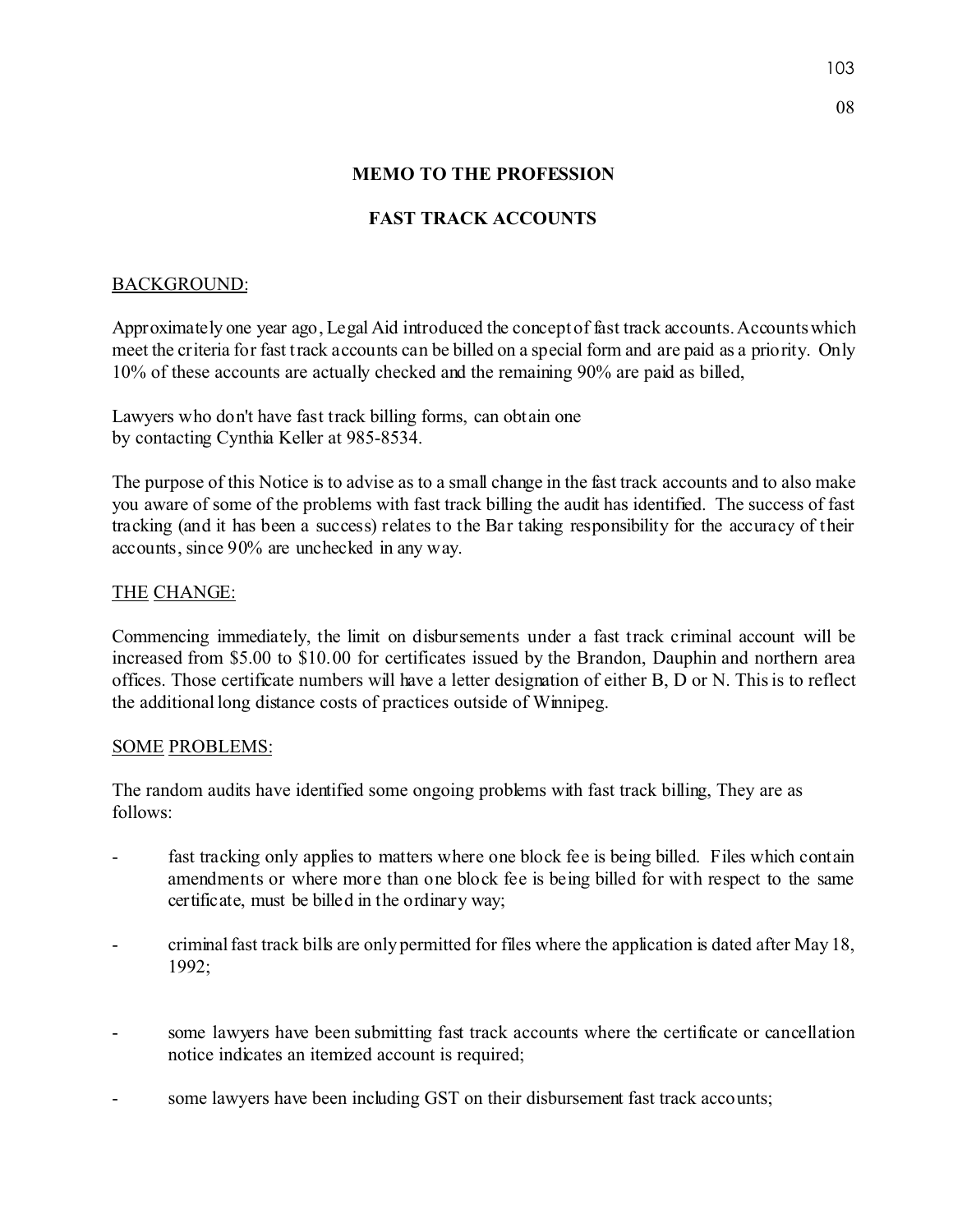- some lawyers have been submitting interim disbursement accounts and then final accounts in order to overcome the maximum dollar amounts permitted for fast track accounts. This is not acceptable;
- criminal matters where a warrant has issued must be held for three months before a bill can be submitted. This requirement applies to fast track accounts as well.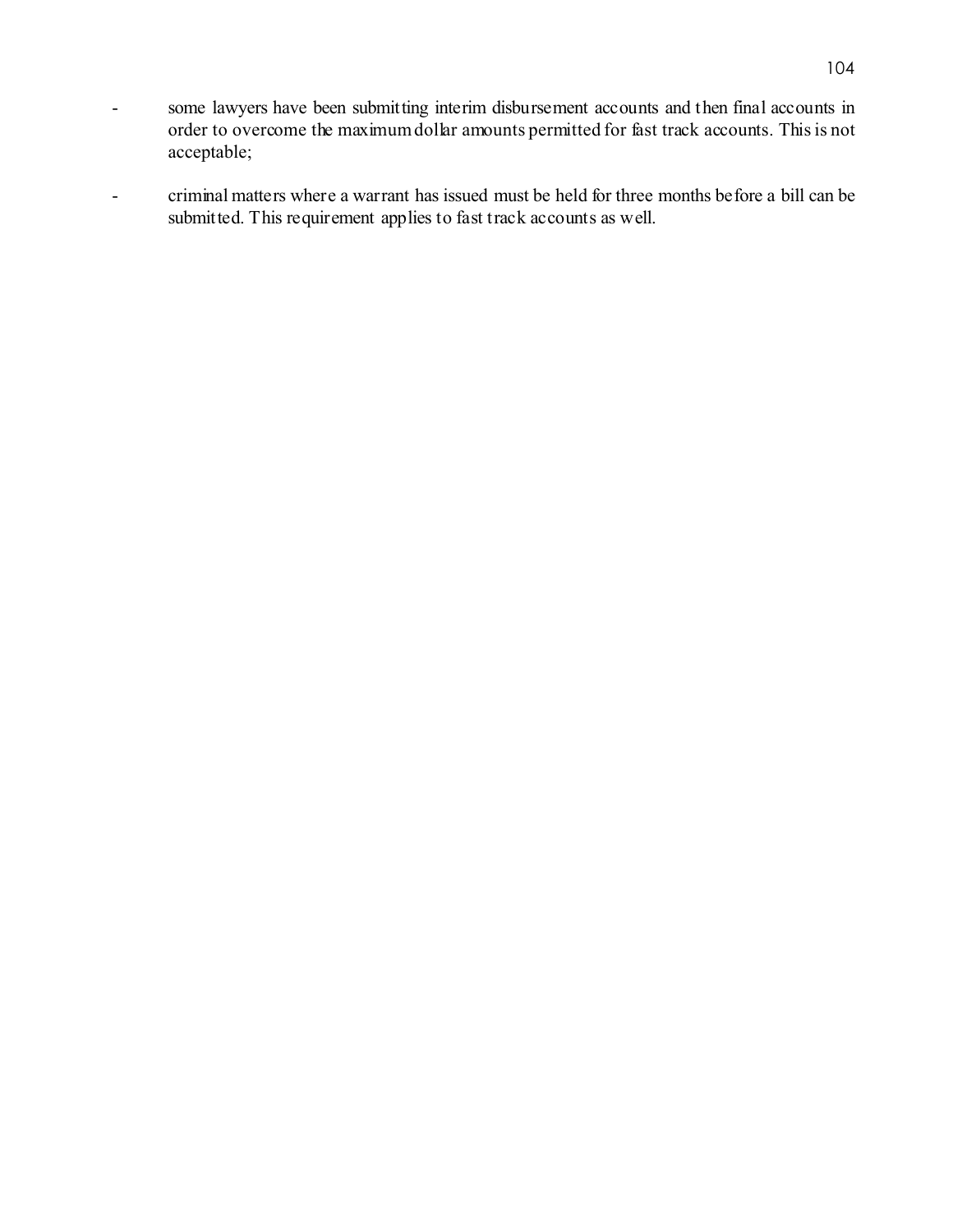# **23 September 1993**

TO: ALL STAFF FROM: ALLAN DATE: SEPTEMBER 23, 1993 ---------------------------------------------------------------------------------------------------------------------

I enclose three Notices to the Profession regarding policy changes at Legal Aid. While these changes were primarily directed to the private Bar, they apply to staff as well. I would ask that you take note of them.

Enclosures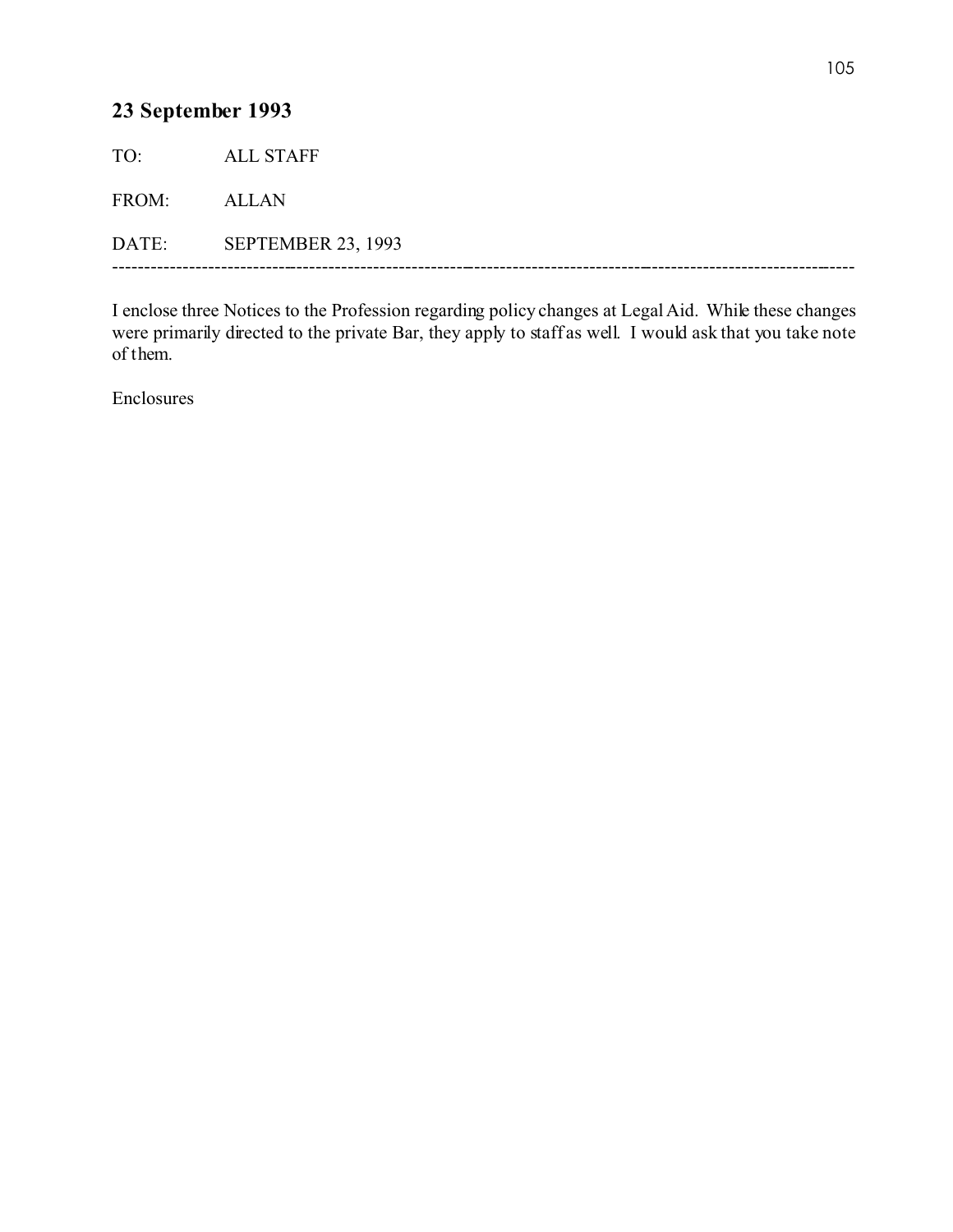September 1993

## **NOTICE TO THE PROFESSION**

## **POLICY MANUAL**

Enclosed please find several notices regarding developments at Legal Aid. The notice is dealing with maintenance enforcement proceedings, service of documents and child welfare proceedings numbered 10, 11 and 12 and are part of a continuing series of Policy Memos, which will ultimately be bound into a Policy Manual.

If you have any questions about any of the contents, please feel free to call me.

Allan Fineblit Executive Director

AF/ck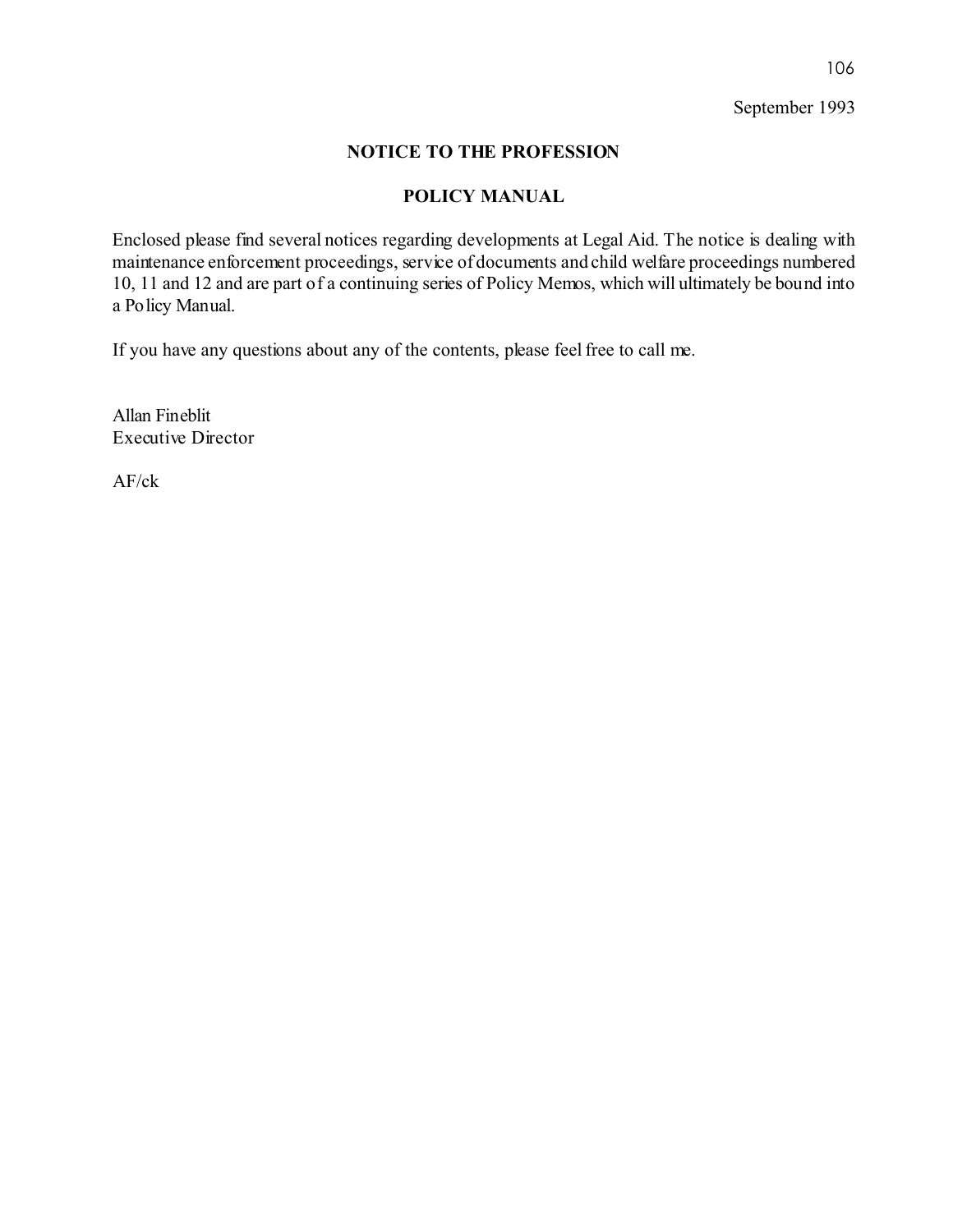107

## **NOTICE TO THE PROFESSION OCTOBER 1993**

## **MAINTENANCE ENFORCEMENT PROCEEDINGS**

## THE ISSUE:

A number of lawyers have indicated that in their view there is no useful reason to have counsel appear before the Deputy Registrar and Maintenance Enforcement proceedings.

## THE CHANGE,

Effective immediately Legal Aid will no longer pay for representation in maintenance enforcement proceedings before the Deputy Registrar.

NOTE: Legal Aid will continue to provide representation (where authorized) for matters involving maintenance enforcement before the Master.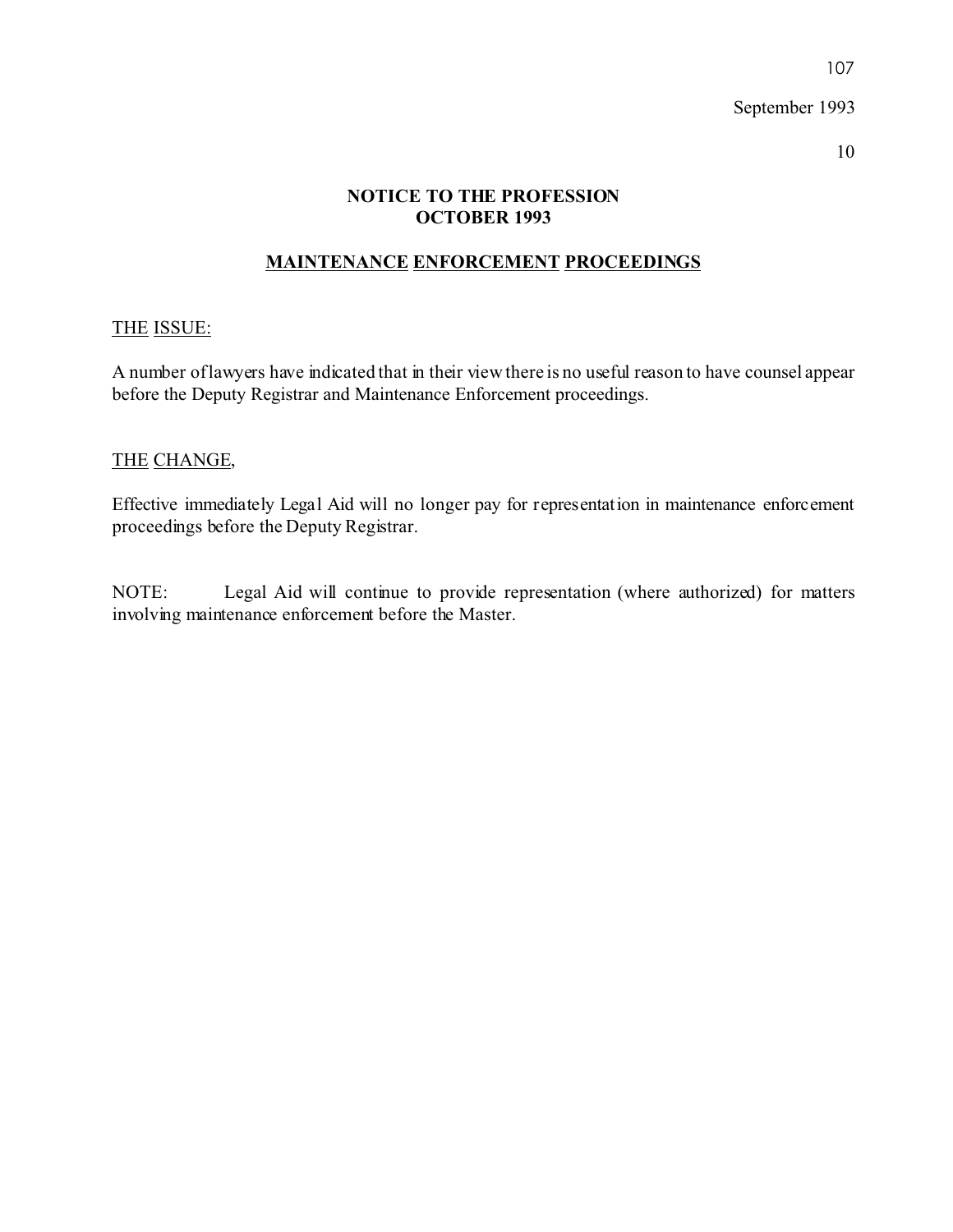#### **MEMO TO THE PROFESSION**

## **SERVICE OF DOCUMENTS**

#### THE CURRENT PRACTICE:

All documents in Legal Aid cases are to be served by the Sheriff's office and service fees are to be paid for by way of a Legal Aid voucher. Where service by the Sheriff is not possible, any private process server is being used. The bill for the private process server includes the reason why a private process server was used rather than the Sheriff's office.

#### THE PROBLEM:

When private process servers are used, the range of prices is very wide and we are spending more than we have to.

#### THE CHANGE:

As a result of a tender process, Legal Aid has obtained a very good rate from one firm for private process serving in the City of Winnipeg. As such whenever the Sheriff's office cannot be used for service in Winnipeg, this firm should be used.

The firm is:

Gotcha Process Servers 564 Ottawa Avenue Winnipeg, MB R2K 1L3

Phone: 955-9876

Attention: Charles Smith

We are satisfied that the quality of service will be good and the firm is capable of handling all of the work in a timely way. However, if you have problems, please let us know. When contacting Gotcha, please advise them that it is a Legal Aid matter to ensure they charge the reduced rate.

#### IMPORTANT NOTE:

All service must be done by the Sheriff's Office. Gotcha should only be used where the Sheriff's office is not able to provide adequate service for some reason. When billing for services done by Gotcha, you must still indicate the reason the Sheriff's office was not used.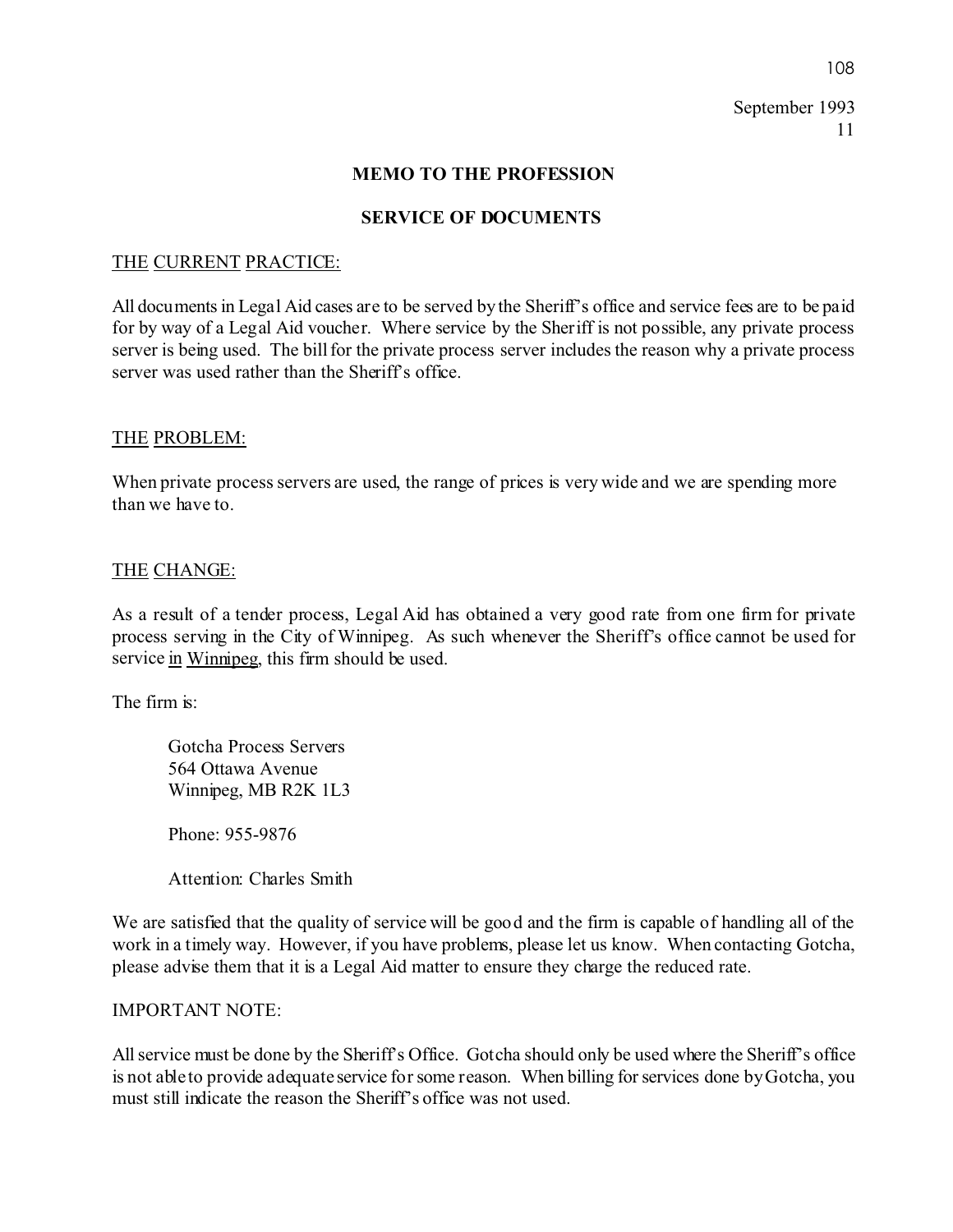# **MEMO TO THE PROFESSION**

## **CHILD WELFARE MATTERS**

## THE ISSUE:

Child welfare cases are long and costly. We have had a number of complaints about cases going to trial, where the case has no merit, or with separate counsel where the positions of the parties are the same or where the lawyer has no recent contact with their client before the trial. While we do not wish to interfere with the lawyer's conduct of these cases, we do want to make sure that our limited resources are not being used where they don't have to be.

## THE NEW PROCEDURE:

Whenever a child welfare matter is set for trial, the Area Director should be provided with a brief status report setting out the following:

- 1. A brief description of the merits of the case and the issues for trial;
- 2. What efforts to settle have been made;
- 3. When did you last have contact with your client;
- 4. Are there other parties represented by separate counsel who do not have a conflicting position with your client.

12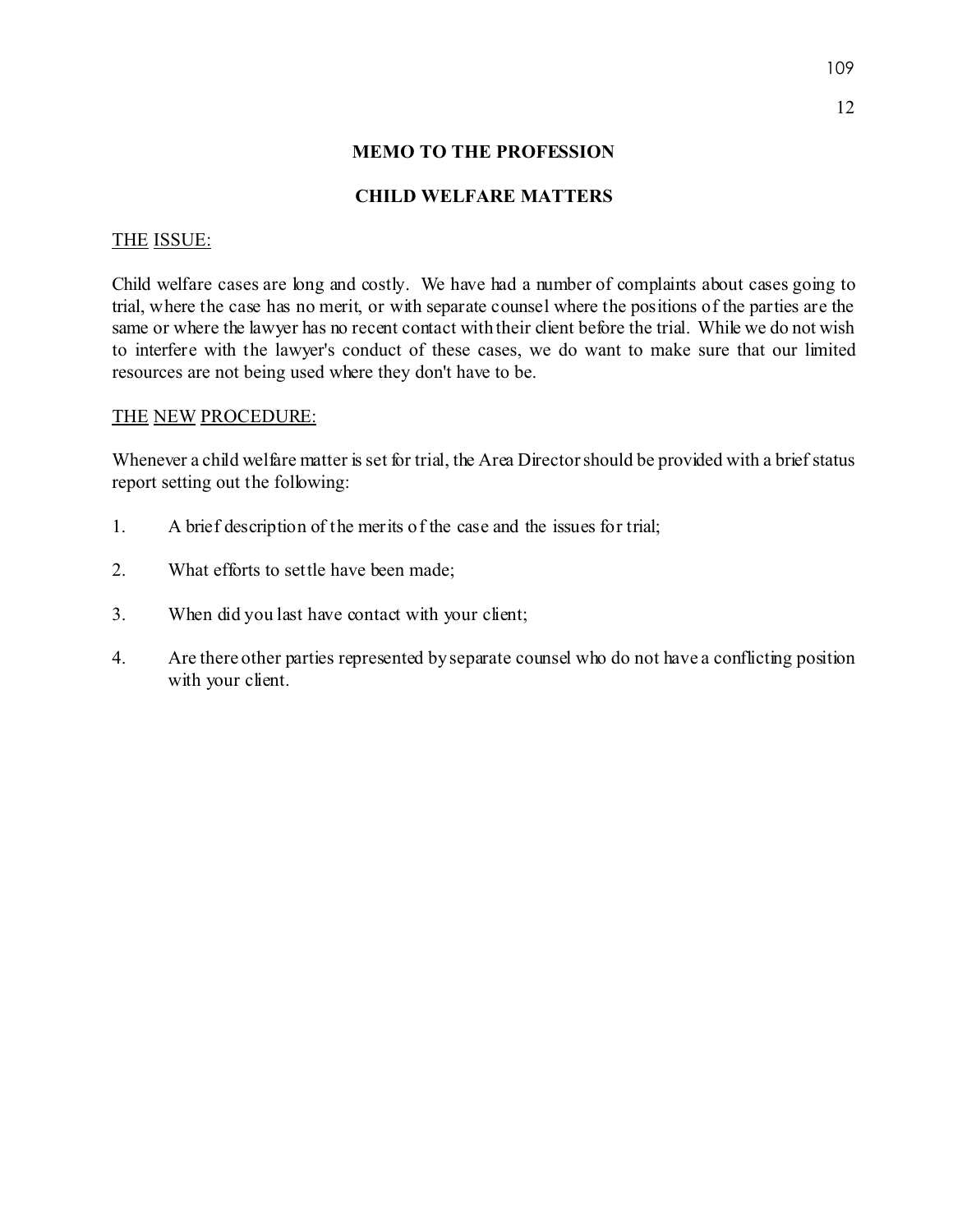## **MEMO TO THE PROFESSION**

| TO: | WINNIPEG CRIMINAL LEGAL AID PANEL MEMERS  |
|-----|-------------------------------------------|
|     | FROM: ALLAN FINEBLIT - EXECUTIVE DIRECTOR |
|     | DATE: NOVEMBER 30. 1993                   |
| RE: | <b>EARLY SCREENING</b>                    |
|     |                                           |

In cooperation with the Crown, we are running a small pilot project in Courtroom 302 at the Law Courts Building (the out of custody docket court). For the months of January, February and March, Legal Aid will not issue certificates for matters in that Courtroom until the Crown has screened the charge and determined what charges they are proceeding with and whether or not they will be seeking jail. They have agreed to do this in a timely way for all matters where a legal aid application has been taken. On the first appearance, you or your client should indicate to the Crown that you require a Crown Position Sheet. By the next appearance date, the Crown will provide you with a form which indicates the Crown's position as to which charges they are proceeding on and whether or not they will be seeking jail. This should be forwarded to Legal Aid with the application and we will make a decision as to whether or not we will issue a legal aid certificate. If you encounter difficulties or have questions about how this will operate from the Legal Aid end, please contact William Dunn at 985-8507.or from the Crown end, Rob Finlayson, 945-3228.

----------------------------------------------------------------------------------------------------------------------

AF/ck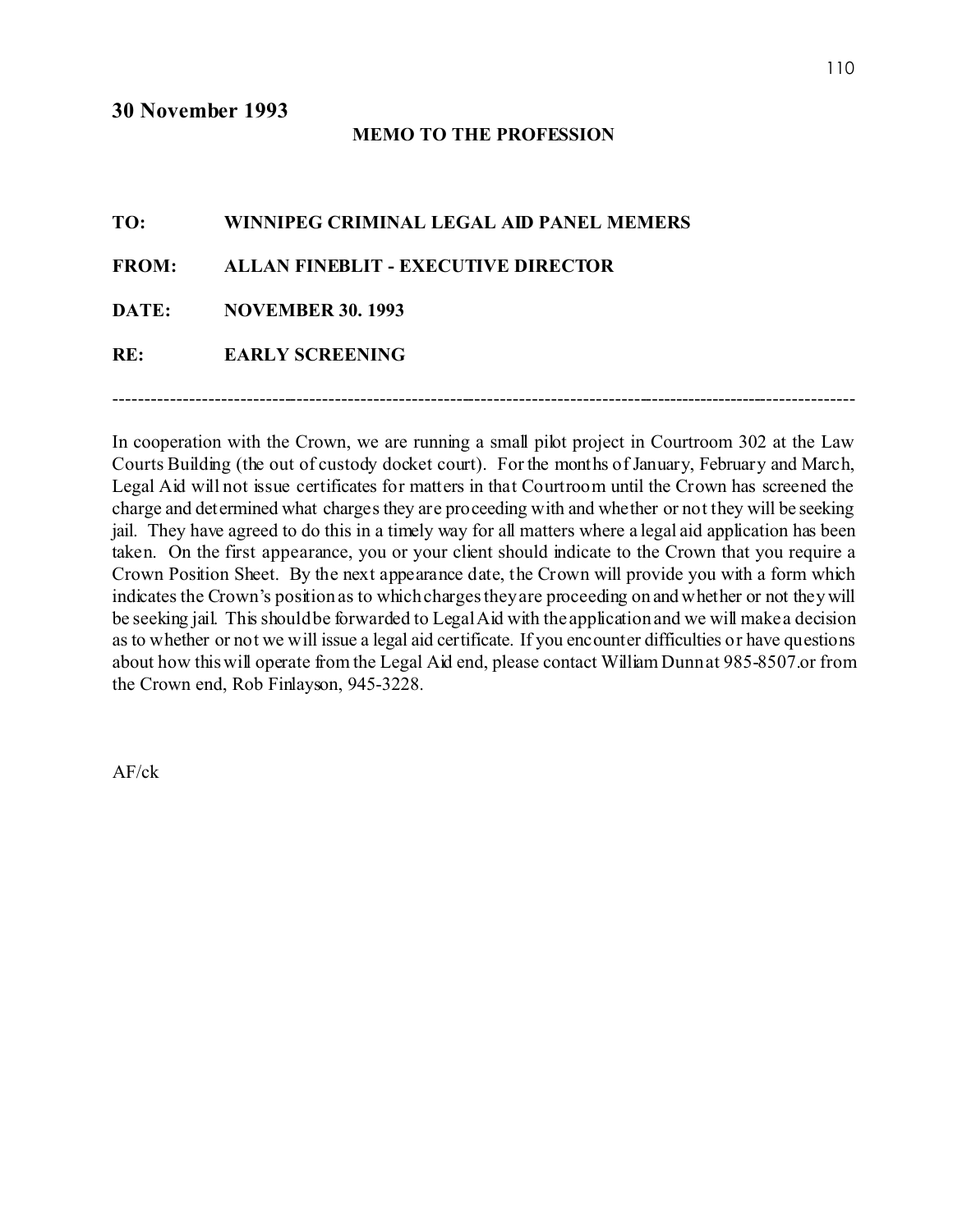# **CROWN POSITION SHEET**

TOP PORTION TO BE COMPLETED BY DEFENCE COUNSEL

ACCUSED: CHARGE(S)

CROWN COUNSEL:

DEFENCE COUNSEL (IF KNOWN):

NEXT APPEARANCE DATE:

THE CROWN WILL BE PROCEEDING WITH THE FOLLOWING CHARGES:

[ ] AS LAID

[ ] OTHER

CROWN POSITION RE: DISPOSITION

[ ] WILL BE SEEKING JAIL

[ ] WILL NOT BE SEEKING JAIL

[ ] REMAIN SILENT

[ ]NOT ABLE TO SAY AT THIS TIME

IN THE EVENT OF A GUILTY PLEA THE CROWN WOULD BE PREPARED TO ACCEPT THE FOLLOWING:

DATE SIGNATURE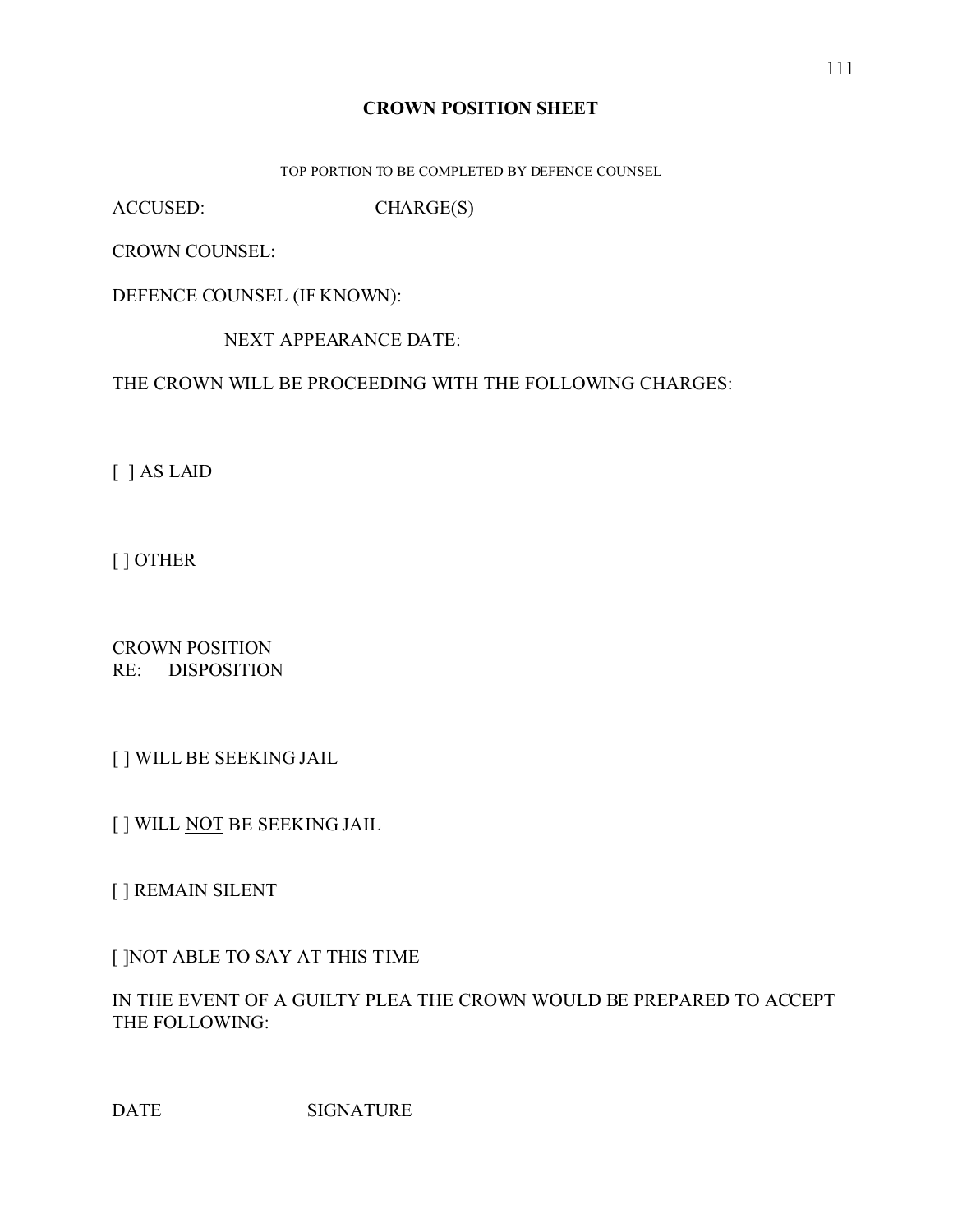# REQUEST FOR PROPOSALS

# LEGAL AID SERVICES TO PORTAGE LA PRAIRIE

# December 1993

Last year Legal Aid Manitoba entered into a contract to deliver services to the Portage la Prairie area. We were pleased with the results of that contract but one of the lawyers involved has left the province and so we are again inviting tenders from private practitioners or firms to provide legal aid services to the Central Judicial District for a twelve month period.

Proposals should tell us what services you are prepared to provide and how you would do it. Proposals may be submitted on just the criminal and youth law aspect of the legal aid work, just the family law aspect, or both. Proposals should consider the following areas:

- (1) On-site and on-call service to the Portage la Prairie Women's Shelter;
- (2) On-site or on-call service to the Agassiz Centre for Youths and the Women's Jail;
- (3) Duty counsel to Portage la Prairie adult court and Portage la Prairie youth court;
- (4) Certificate work for s. 11 YOA appointments in Portage la Prairie;
- (5) Certificate work for domestic cases where there is no choice of counsel.

Interested parties should provide information about yourself or your firm in the following areas:

- lawyers to deliver the service;
- practice background of those lawyers;
- whether a new office or an existing office would be used;
- the location of the office, office hours and staffing ratio;
- on-call and after-hour availability;
- practice preferences.

Proposals should be submitted in confidence to Bill Dunn, Legal Aid Manitoba, 402-294 Portage Avenue, Winnipeg MB R3C OB9. Proposals will be judged on type and quality of services offered, as well as price. The contract may be extended for a further twelve month period without retendering.

For more information, contact Allan Fineblit or Bill Dunn at 985-8500. Deadline for proposals is December 15, 1993.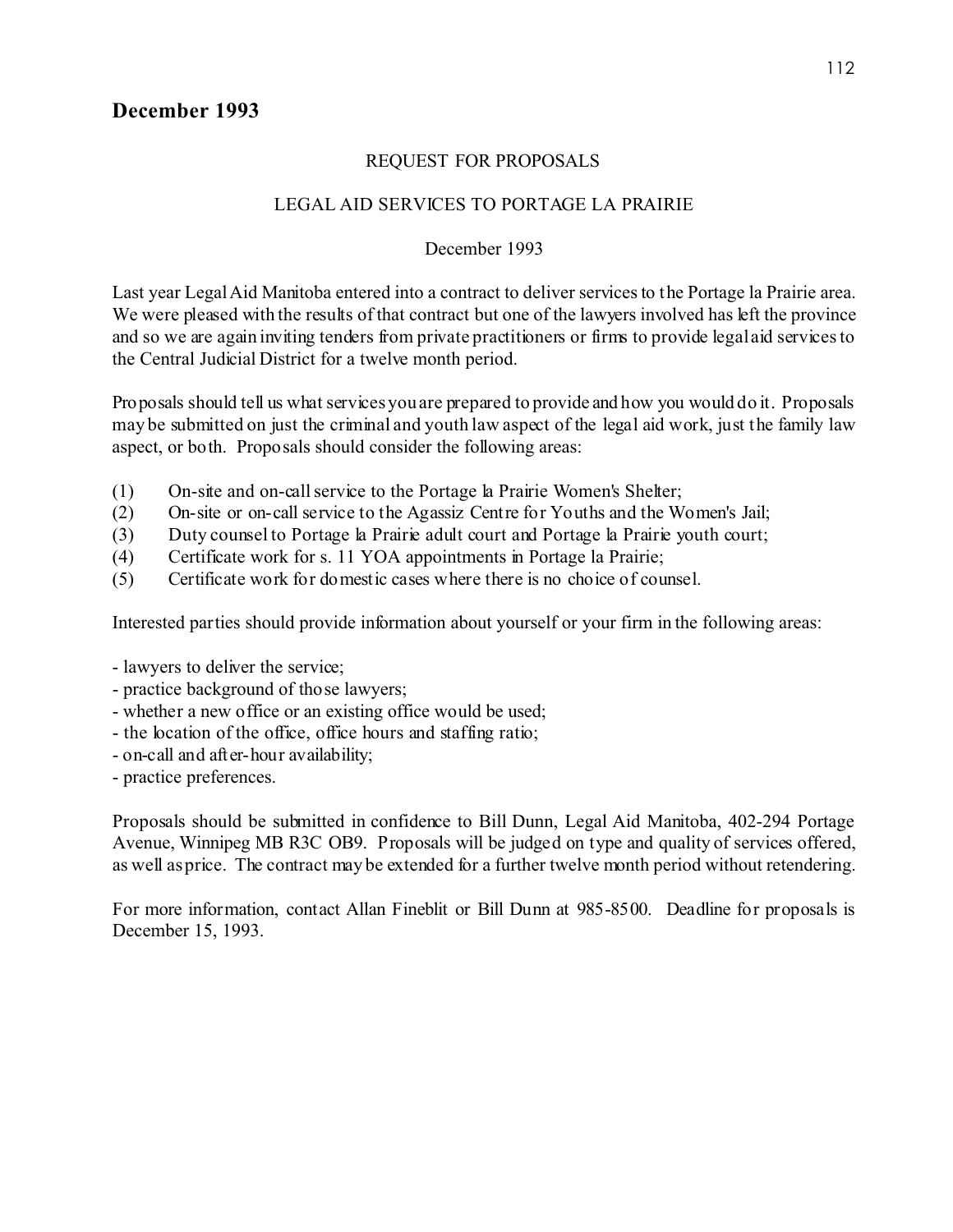## **MEMO TO THE PROFESSION**

# **RE: REGULATION CHANGES AND THE FUTURE**

Please note that effective February 4, 1994, the Regulations under the Legal Aid Act have been amended by the Provincial Government. In particular, Schedule I (the Tariff) has been changed in the following ways:

1. The criminal tariff establishes three categories of offenses (A, B and C) and different payment amounts for each category. Since these categories were created, the law has changed, charging practices have changed and new offenses have been created. We have had extensive consultations with representatives of the Bar and it was suggested that changes be made.

Charges of aggravated sexual assault, sexual assault with a weapon and importation of drugs have been moved from Category A to Category B. Charges of assault with a weapon, sexual assault and trafficking have been moved to Category C. Charges of criminal negligence cause bodily harm, possession for the purpose of trafficking, sexual exploitation and sexual interference have been moved from Category C to Category B.

- 2. The tariff amount for leave to appeal to the Supreme Court has been reduced from \$700 to \$400. While this will affect only a handful of cases, it was intended to reflect the significant changes in procedures in applications for leave that have taken place since the tariff rate was established.
- 3. The notes to the tariff have been expanded to provide that where a matter is not taken to completion or handled from the outset, only half the tariff rate is payable. This is obviously the most significant tariff change and requires some explanation.

A review of our files indicate that in a significant number of cases, we pay twice or more for the same service. This may be because the client loses contact or a client changes counsel or because a lawyer leaves their practice.

Changes of counsel are particularly problematic. We don't want to deny clients their choice of counsel, or force lawyers to work with unwilling clients, but we usually double our costs when a client changes counsel.

There are some positive aspects to be noted. In almost all circumstances, changes of counsel will be approved without hassle or delay. A lawyer who completes a distinct tariff item, such as an interim order or a preliminary hearing, will be paid the full tariff for that item. Itemized accounts will no longer be required when changes of counsel take place. Criminal lawyers will no longer have to hold files for three months after a warrant issues.

This amendment has been made in consultation with representatives of the Criminal and Family Bar. Some of those consulted expressed concern that this penalizes lawyers for the action of their clients. Penalty is not the intent. The concept is based on the fact that it is more work to finish a case than to leave it part way. Under the current tariff, both are paid the same amount.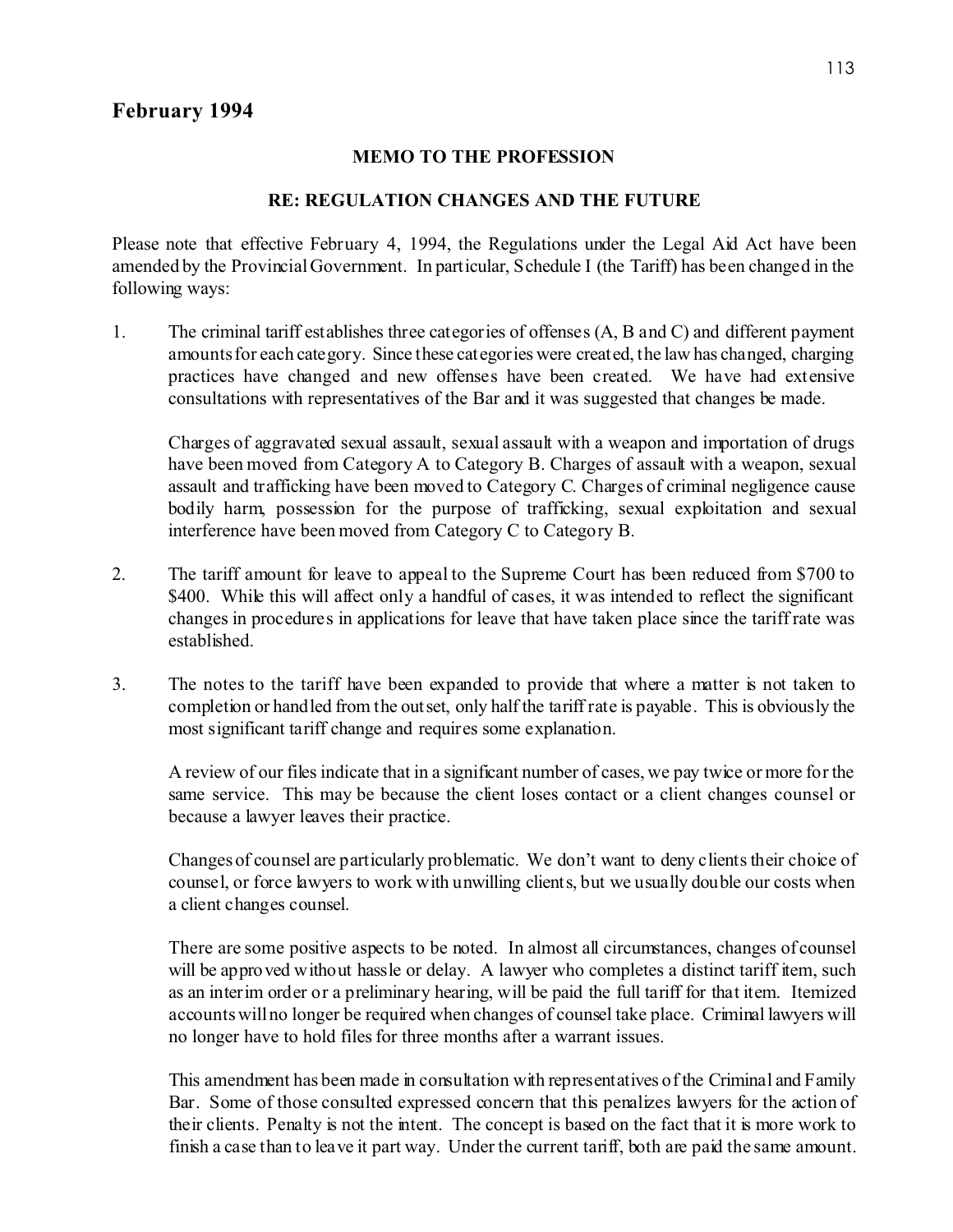Some lawyers expressed concern that a substantial amount of work is sometimes done before a client changes lawyer or loses contact. While this is certainly true, there are also many cases where very little is done before or after the change. Under the tariff, a lawyer can request a discretionary increase in appropriate circumstances and we will try and recognize the cases of legitimate unfairness in this way. We have also tried to take into account some of the input we have had from representatives of the Bar with respect to this change and will apply a liberal interpretation to the changes (see examples 3, 9 and 11 following).

Please note that these changes only apply to certificates where the application is dated February 4 or later. The application date is shown on the top right hand corner of the certificate. At the end of this memo there is a series of examples as to how these changes will work.

The message our Board wants you to have is that your participation is valued and, while continuous news of change will be frustrating, it is motivated by a desire to preserve the core of the Legal Aid system of which you are a fundamental part.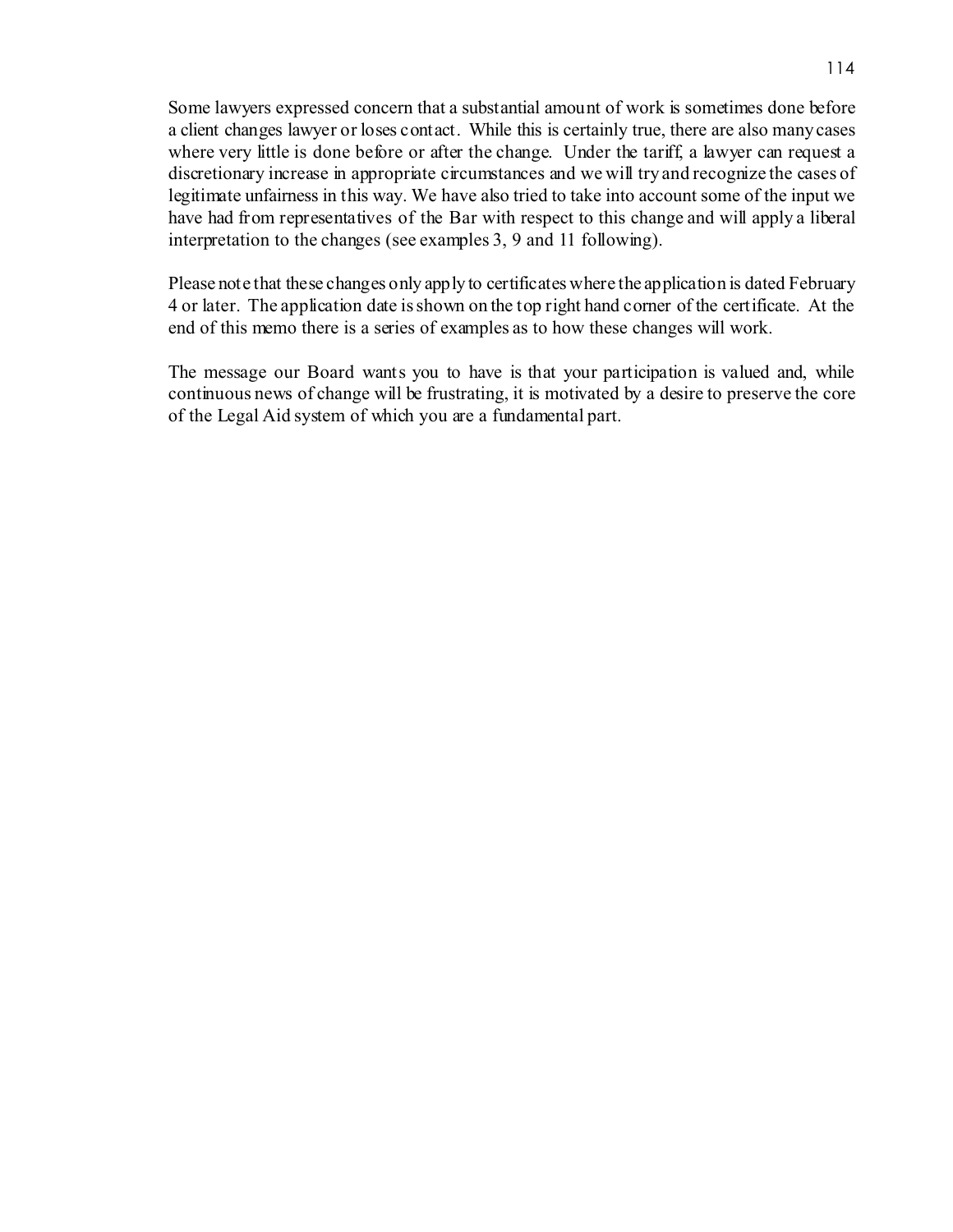# **EXAMPLES**

# **HOW TO BILL INCOMPLETE CASES**

Remember: The principle is that we will pay one block fee for each case, even if more than one lawyer takes it through to conclusion.

# CRIMINAL

- 1. A client changes lawyers part way through a Category B matter which results in a guilty plea. Both lawyers have put in at least three hours work. Both will be paid \$225. The total paid will be the same as if there had not been a change of lawyer.
- 2. A change of lawyer takes place after a preliminary hearing on a Category B matter. Because these are distinct tariff items, there will be no split fees and the first lawyer will be paid \$450 for the half day preliminary hearing and the second lawyer will be paid \$1100 for their one day trial. Once again, the total paid will be the same is if there had not been a change of lawyer.
- 3. A client changes counsel on a Category C matter after a bail review and the second lawyer takes the matter to a half day trial. The first lawyer has put in 3 hours of work aside from the bail review. The first lawyer will be paid \$200 for the bail review, as well as half of the \$200 block fee for the substantive matter.

Technically, the second lawyer would be entitled to half of the block fee for a trial (\$300), but we will pay the second lawyer \$600 for the trial less \$100 which has been paid already to the first lawyer with regard to the substantive matter. The total cost to Legal Aid will then be \$800, which is the same as what it would have been had the client not changed lawyers.

4. A client who is being represented on a Category B offence doesn't show up on one of his remand dates and a warrant issues. The first lawyer can bill the matter and will be paid \$225. A few weeks later the client is rearrested and either returns to the same lawyer or in the alternative finds a new lawyer who disposes of the matter by way of a guilty plea. The second lawyer would be paid one-half of the block fee or \$225.

- 5. A client changes lawyers and is being represented by a second lawyer on a Category B matter, but before the matter can be disposed of, the client once again wants a change of lawyer. After the first change of lawyer, Legal Aid will be very reluctant to grant a second change of lawyer and in those circumstances will (unlike the first change) inquire into the reasons. If however a change is granted and the third lawyer disposes of the matter by way of guilty plea, then both the second and the third lawyer will each be paid one-half of the block fee or \$225. The result is that there will not be a reduction below 50% in a multiple change of counsel situation. (This assumes that all three lawyers have put in at least a minimum requirement of 3 hours work.) Here the total payment will be higher than if there was no change, but this should not happen often.
- 6. A lawyer develops a conflict of interest after three hours work has been done, which was not foreseeable from the outset. The new lawyer takes this Category C matter to a half day trial. The first lawyer will be paid \$100 and the second lawyer will be paid \$600 less the \$100 which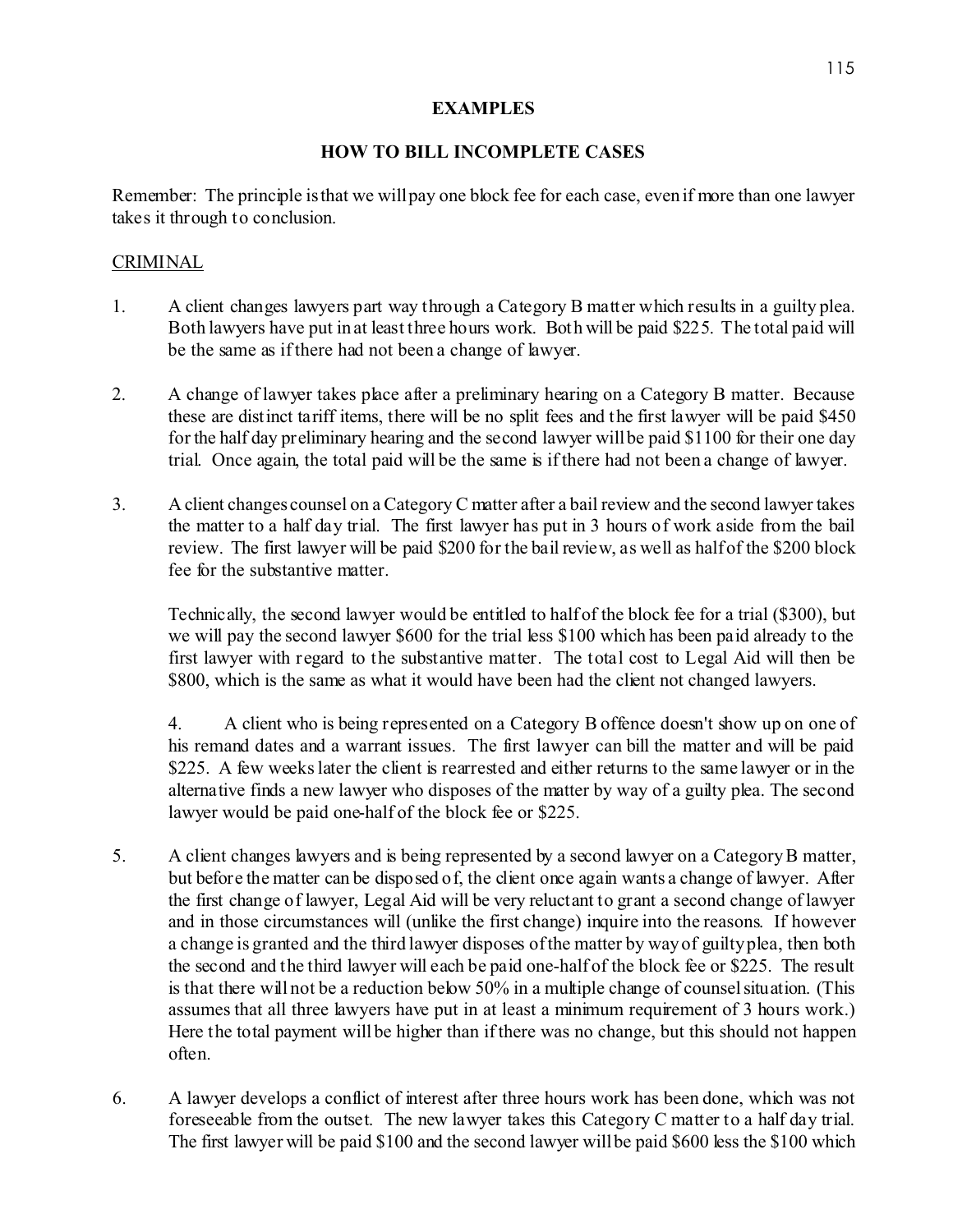had been paid to the first lawyer. Again, the principle is one block fee for one case and the total paid for this case will be the same as if the first lawyer had done all the work.

# DOMESTIC

- 7. A client is being represented by a lawyer on a divorce and changes counsel after the lawyer has done three hours work. The new counsel obtains an uncontested interim order of access and ultimately obtains a final order of divorce. The first lawyer would be paid half of the block fee (\$190) for the uncontested matter and the second lawyer would be paid \$150 for the interim order and half of the block fee for the final order for a total of \$340. The total payment for the case is \$530 - the same as if one lawyer acted throughout.
- 8. A client retains a lawyer for a separation and the lawyer obtains an interim uncontested restraining order and a second interim order, uncontested, for financial disclosure before the client changes lawyers. Previously, that lawyer would be paid \$150 for one of the interim orders and the second interim order would be treated as the substantive matter for which they would have been paid \$380. After the change, the first lawyer will be paid \$150 for the first interim order and one-half of the \$380 for the second interim order for a total of \$340.

The new lawyer also obtains an interim uncontested order dealing with access and ultimately takes the matter to final hearing on the issue of maintenance, custody and access. The matter is resolved by way of a consent order. The second lawyer would be paid one-half of the block fee (\$380). The tariff provides that only one uncontested interim order will be paid for. In cases where there has been a change of counsel, we will however pay for one interim uncontested order obtained by each counsel. As such, the new lawyer would be paid \$150 plus one-half of the block fee for a total of \$340. The total paid to both lawyers in this case will be \$150 more than had one lawyer handled the case all the way through.

- 9. A lawyer acting in a child welfare matter puts in more than three hours work before the client changes counsel. The new counsel takes the matter to a contested two day hearing. The tariff pays \$1550 for a contested two day hearing. Technically, this block fee should be reduced in half, but instead, we will simply reduce it by the \$190 that has been paid to the first lawyer and the second lawyer will be paid \$1360. The total payment will be the same as if one lawyer handled the whole case.
- 10. A lawyer acting for a client in separation proceedings develops a conflict of interest that was not foreseeable from the outset. That lawyer has already obtained an interim uncontested custody order. Under the previous tariff, the interim order would have been treated as the substantive matter and a tariff of \$380 would have been paid. Instead, the tariff payment here will be \$190.

A new lawyer is appointed who obtains an uncontested interim order and a final uncontested order. The second lawyer will be paid \$150 for the interim order and \$190 for the final order. The total paid will be the same as if the conflict had not developed.

11. A lawyer is acting for a client in a legal aid domestic case and either loses contact with the client, the client reconciles with her spouse or directs the lawyer not to proceed any further. The tariff amendment contemplates that in these circumstances the lawyer should be paid half of the block fee of \$380.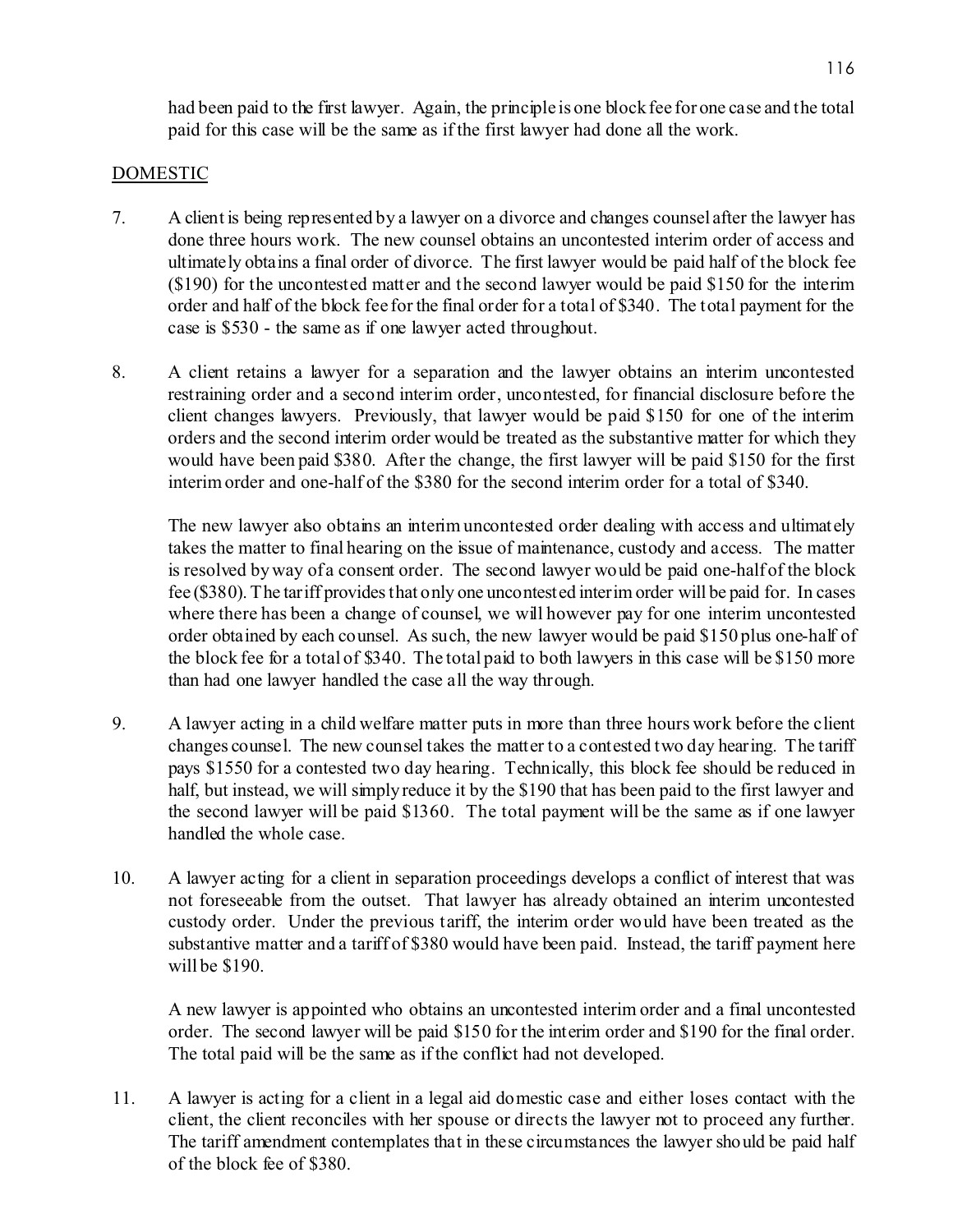We will however accept the advice of the representatives of the bar that we consulted and pay the half tariff only when the lawyer has put in less than 5 hours of work. If a lawyer has put in more than 5 hours of work, they can itemize their time and will be paid for all of the work they did up to a maximum of the full block fee.

In these circumstances if the client comes back, Legal Aid may or may not issue another legal aid certificate depending on the circumstances. If Legal Aid issues another certificate to a different lawyer, that lawyer will be paid a full block fee with no reduction. If Legal Aid issues a new certificate to the original lawyer, that lawyer will be paid the difference between what had been paid on the first certificate and what is payable on the second. Suppose the lawyer had been paid for 6 hours on the first certificate (\$270), the reconciliation fails and the client returns to that same lawyer to complete the matter. The fee for completing the matter will be reduced by the \$270 already paid.

Note: this does not refer to a situation where a lawyer obtains an interim order and that interim order gives the client **all** of the relief that is necessary and in the opinion of the lawyer, there is no significant advantage to proceeding to a final order which would be the same as the interim order. In those circumstances, the lawyer will be paid the full block fee of \$380 as in our view the matter is completed and the tariff amendments do not apply to those circumstances.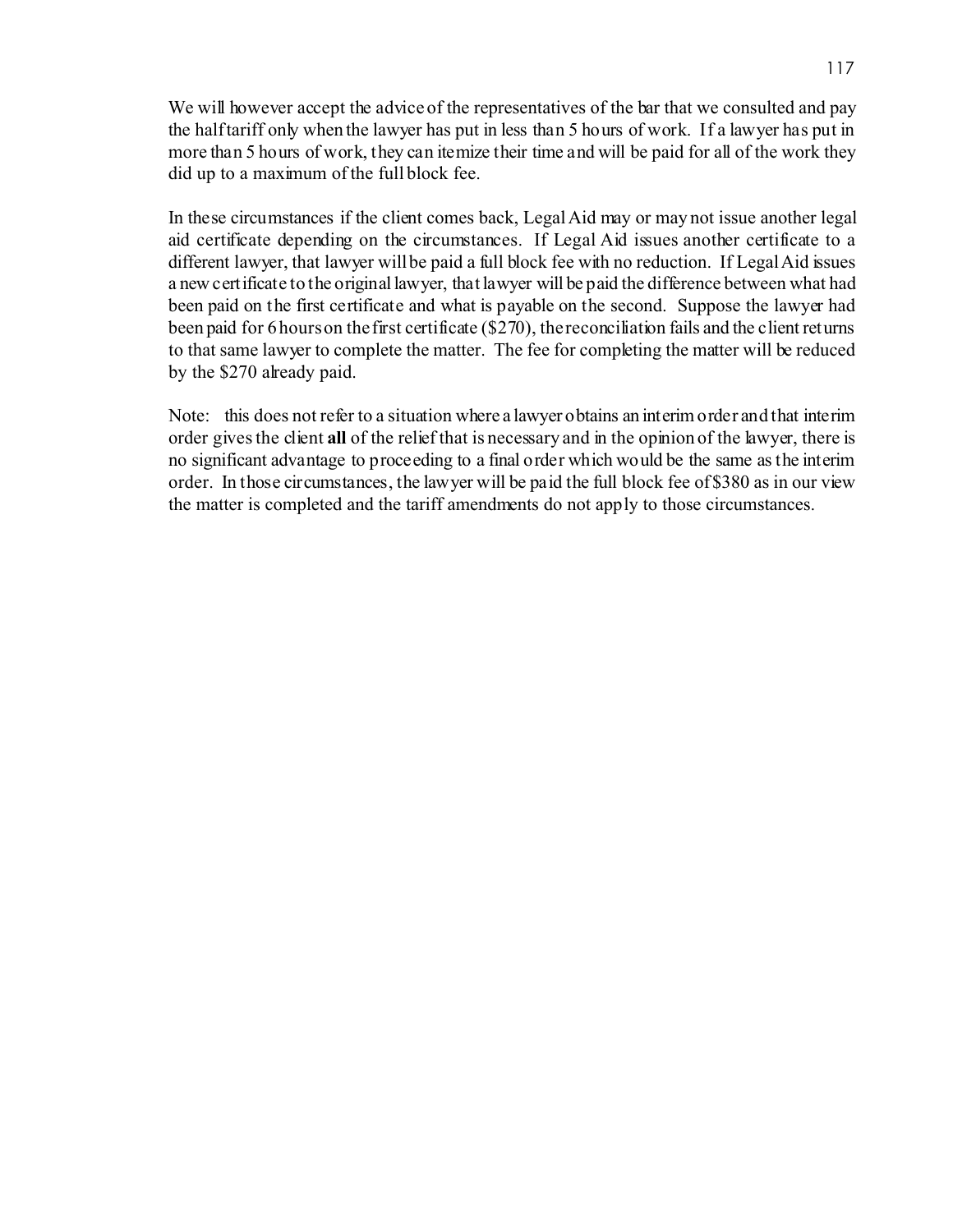# **March 1994**

#### **NOTICE TO THE PROFESSION**

# **RE: HOLDBACK, SEXUAL ASSAULT, DISCRETIONARY INCREASES AND SPECIAL PANELS**

We have not yet been told what our budget grant from the Province will be for our fiscal year which begins April 1, 1994. We know we will need more money next year and we don't expect to get it. The reason we will need more money next year is because the certificates issued to the private bar this year are up by almost 4%. The average cost per case of those certificates is also up (in spite of the holdback and other cost control measures taken by our Board). The Manitoba Law Foundation grant will be lower than this year's. Because our reading of the situation is that we will not get more money from the Province, we have to take some steps now to reduce our expenditures for next year to something around the same level as this year.

#### **THE HOLDBACK**

The Legal Aid Board has decided to continue the holdback on certificates issued after April 1, 1994 for one further year. The "good" news is that the holdback will continue to apply only to criminal certificates and will remain at the 12% level.

We are not yet able to say if there will be any payback on the 1993/94 holdback. That will depend to a large degree on the bills that come in to Legal Aid in the next few weeks.

#### **DISCRETIONARY INCREASES**

The Legal Aid tariff is part of the Regulations under the Legal Aid Act. It is set and amended by the Lieutenant~Governor in Council. Note 5(a) to the tariff permits an increase in the block fees prescribed by the tariff "in extremely unusual circumstances".

Legal Aid will lose all funding for those increases on certificates issued after April 1, 1994. There are two ways our Board could have responded to this. They could have either asked Cabinet for an amendment to the Regulations deleting Note 5 (a) , or they could leave it there and apply the words "extremely unusual circumstances" strictly.

In considering what to do, our Board noted that there is no funding left for this, so that any increase given will have to be found somewhere else at Legal Aid. This suggests a tariff amendment eliminating discretion would be preferable. On the other hand there clearly will be some cases that cry out for an increases - cases that are truly "extremely unusual". Fairness (yes... the word is still in our vocabulary) suggests that we should keep some discretion for those cases.

Our Board decided to try and keep discretion available. This notice however is intended to make the Legal Aid panel aware that past practice with regard to discretionary increases will end on April 1, 1994. Any certificate with an application dated April 11 1994 or later, will be subject to a very strict interpretation of Note 5(a). The money to pay any discretionary increase granted on certificates issued after that date, will have to be found internally.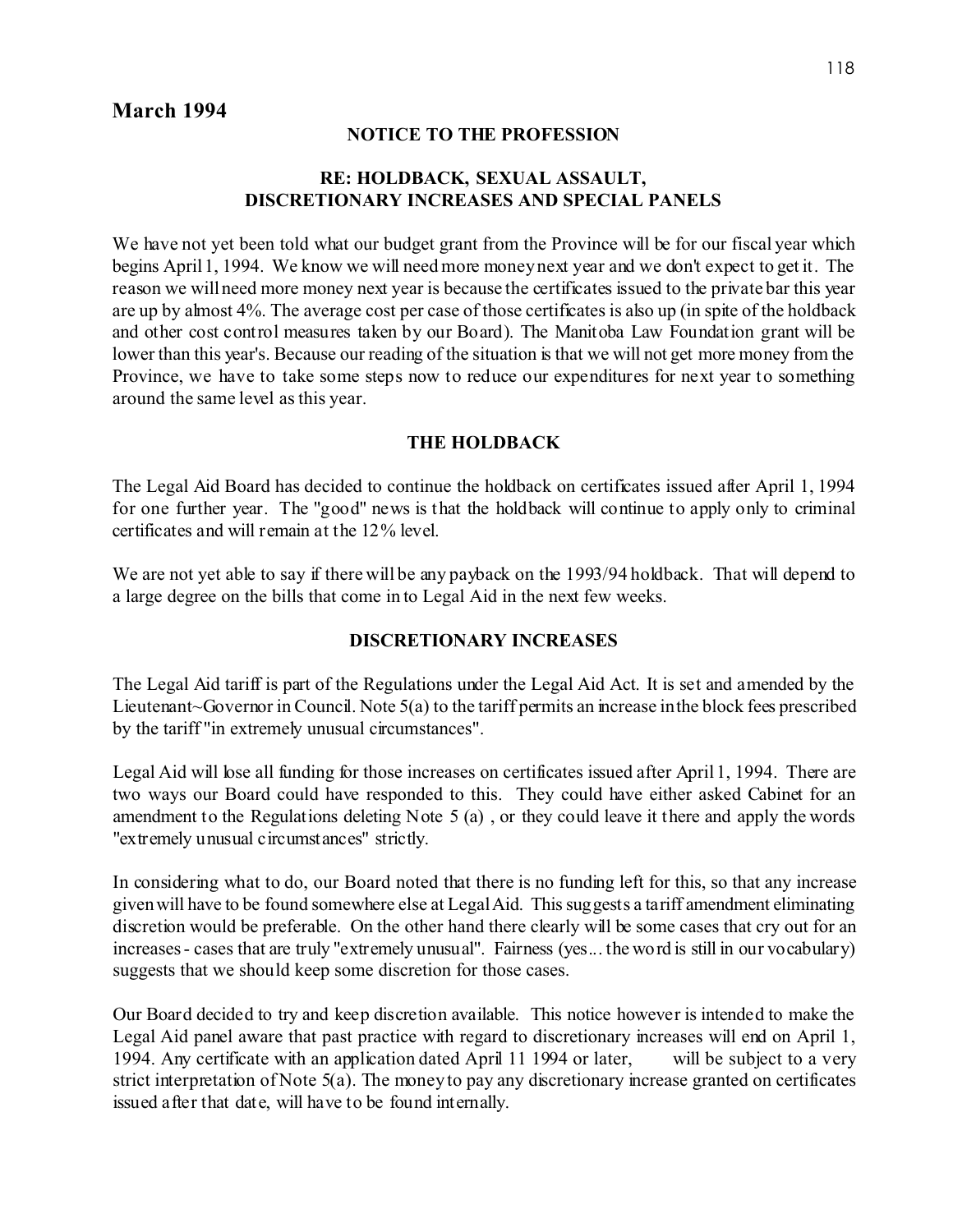Please note that if there is a significant saving achieved through this, it will mean that there is money left over to pay back the holdback.

# **SPECIAL PANELS**

Legal Aid maintains three special panels. We are updating those panels and you are invited to register on any or all. Two of the panels are "fee generating" panels. Where a person applies for legal aid in a case which appears to be fee generating (either on a delayed payment or a contingency basis), we ask a client to first see two or three lawyers from that panel to determine if they will take the case on some kind of a fee from proceeds basis. one panel is for general civil cases and one for domestic cases.

In order to register for either or both, you must be willing to take appropriate cases on that basis (there is no requirement to take any individual case) and to provide clients who are referred and for whom you decline to act, a letter confirming that you are not willing to act accompanied by very brief reasons.

The third panel is used by Queen's Bench (and in some areas, provincial court) judges, to appoint counsel to represent children in appropriate family cases. Legal Aid will issue a certificate to pay counsel, when such an appointment is made from this panel.

You can register for any of the three panels by writing to the Executive Director.

## **SEXUAL ASSAULT**

A few weeks ago, we advised you that in consultation with representatives of the Bar, the various categories of offenses in the Legal Aid tariff were adjusted (some up and some down) . Sexual assault was reduced from Category B to Category C.

Many of you have told us that this was a bad idea. We accept your advice. We will in due course amend the tariff to provide that sexual assault, where the Crown proceeds by indictment, is a B category offense. In anticipation of the amendment, we will begin immediately to pay for indictable sexual assaults as if they were B category matters.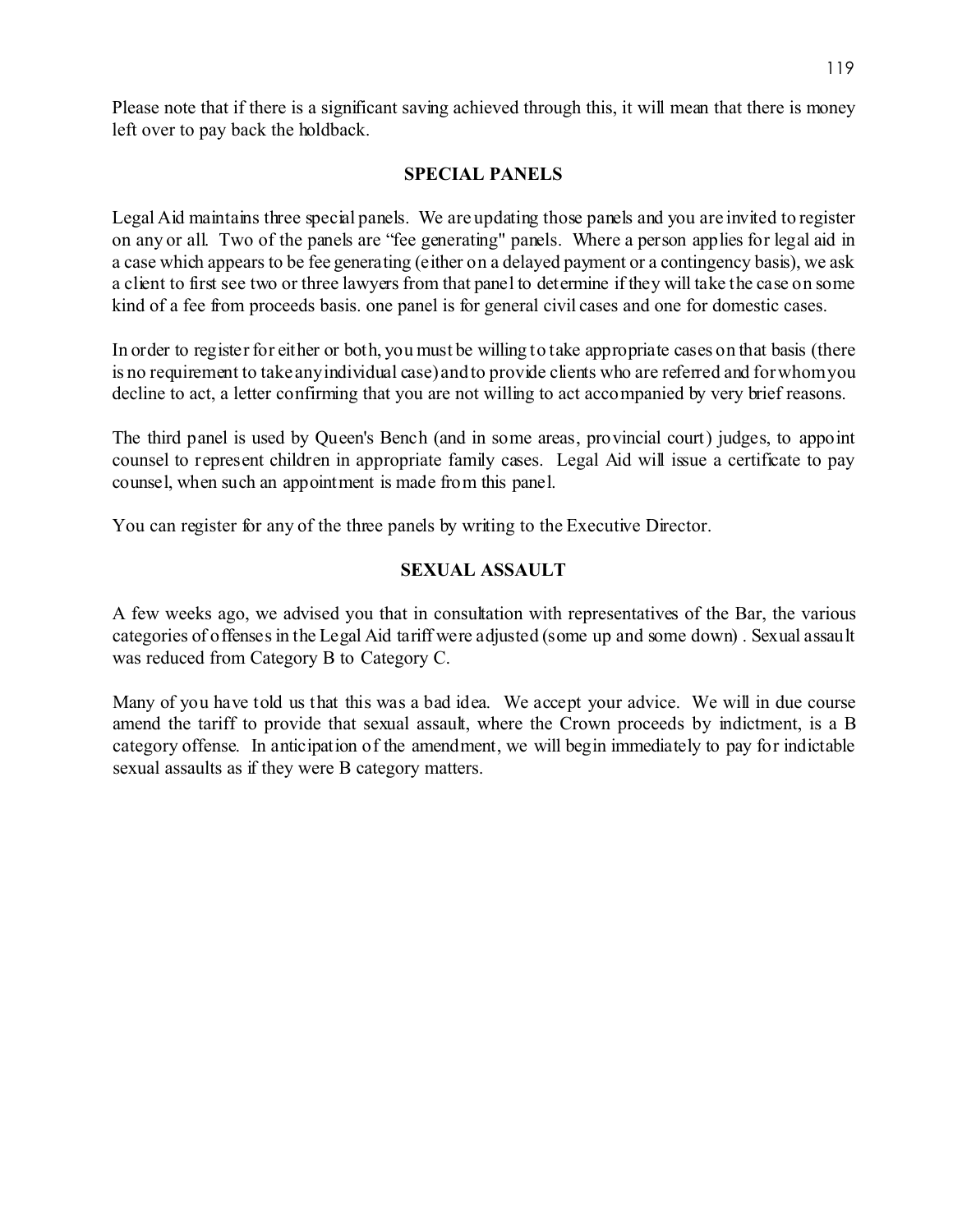# **MEMO TO THE PROFESSION**

## **JUNE 1994**

# 1. **BAIL REVIEWS AND EXTRAORDINARY DISBURSEMENTS**

In order to be paid for a bail review, it must be authorized by the Area Director. Extraordinary disbursements such as psychiatric reports must also be authorized by the Area Director. To expedite the authorization process, counsel are encouraged to fax the attached forms to the appropriate Area Director who will fax back the response (usually the same working day). To ensure a prompt reply, please ensure all relevant sections are completed.

# **2. REGULATION CHANGES**

The Legal Aid Regulations have recently been amended. Most of the changes were of a "housekeeping nature". One exception is a change to Section 30 of the Regulations, which now requires certificates to be renewed after six years. Certificates more than 6 years old that have not been renewed will no longer be considered valid.

Don't panic! This change is not retroactive. No existing certificate, no matter how old, will expire until 6 years from now. (December 31, 1999)

# **3. BLOOD TESTS**

Legal Aid has entered into an exclusive contract with Helix Biotech to do blood testing on legal aid files. There are several advantages to this. Helix will bill Legal Aid directly. Helix does DNA testing and the results are superior to HLA results.

Helix is providing more draw sights throughout the Province than are currently available. Time is not as critical for DNA sampling, so older samples are testable. Also less blood is required for DNA testing, which is important for newborns.

Enclosed are: Helix Biotech information sheet, instructions on how to arrange a blood test and a testing request form.

Blood tests will require the approval of the local Area Director and a copy of that approval should be included with your request to Helix.

# **4. VITAL STATISTIC FORMS**

For the last several years, Legal Aid has had a fee waiver from Vital Statistics. Whenever a marriage or birth certificate was required, a special legal aid application form was used and no fee was payable. Vital Statistics has become a Special Operating Agency of Government. This means they will no longer waive fees. Legal Aid files will instead be charged a reduced fee of \$14 per certificate.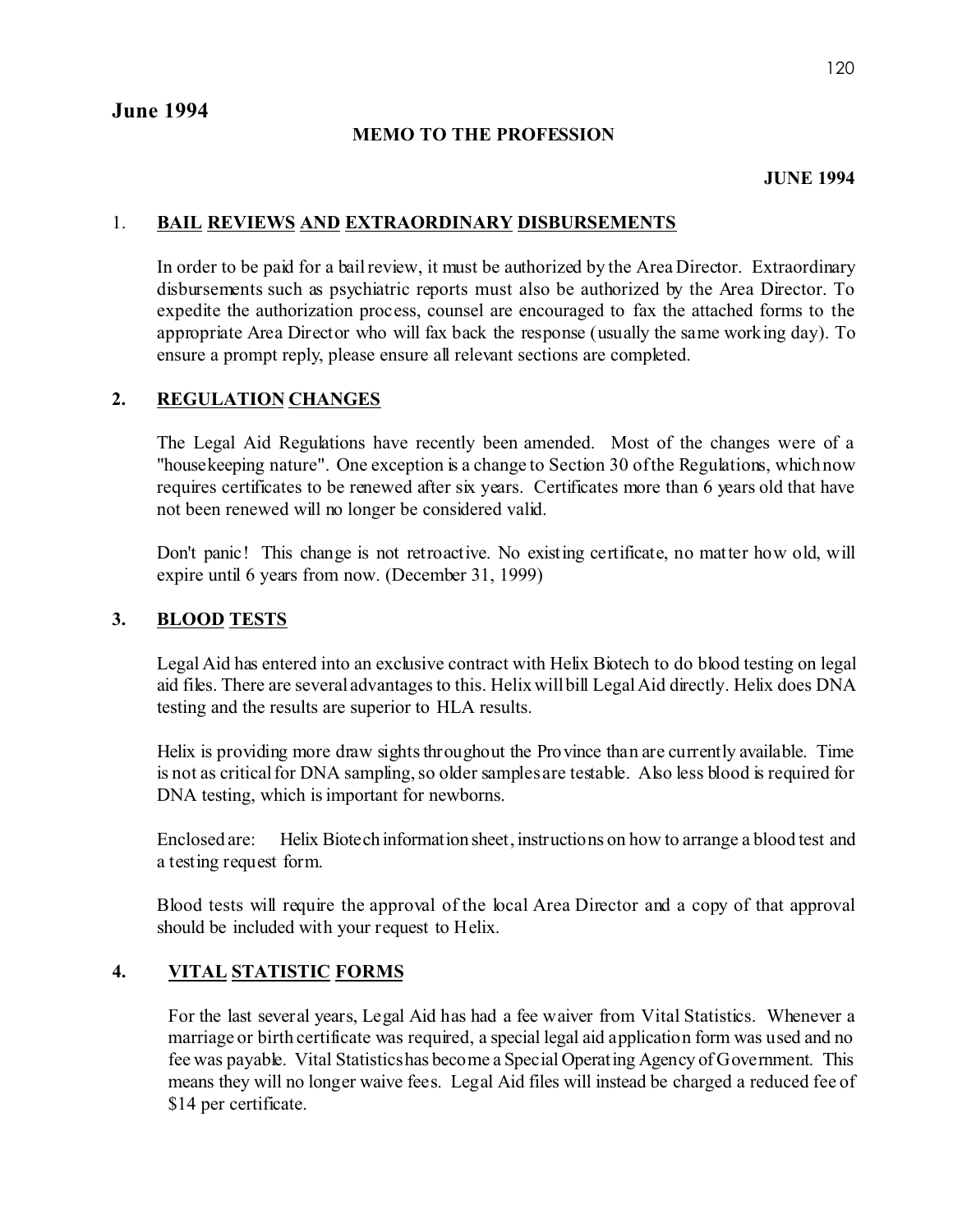Commencing July 1, 1994, all Vital Statistical application forms must be accompanied by a \$14 payment. Please continue to use the special Legal Aid application form to obtain the reduced fee.

The payment can of course be billed to Legal Aid in the ordinary way as a disbursement. To accommodate this, the maximum disbursements permitted for civil fast track bills has been increased from \$20 to \$30.

We apologize for the inconvenience this causes, but it is not a matter over which we have any control.

# **5. GOVERNMENT AIR TRAVEL**

Lawyers using Government Air service on Legal Aid business, must provide the Legal Aid certificate number when booking their flight. This will permit us to audit the accounts we receive from Government Air. While this has always been the requirement, we are expecting Government Air to apply this requirement more strictly from now on.

# **6. COST AWARDS**

Lawyers on legal aid cases who obtain cost awards are reminded that the lawyer can keep 25% of any costs collected above and beyond anything Legal Aid pays for conduct of the case. Simply deduct 25% and send us the balance with an account indicating the amount you have charged and that it is paid in full.

Allan Fineblit Executive Director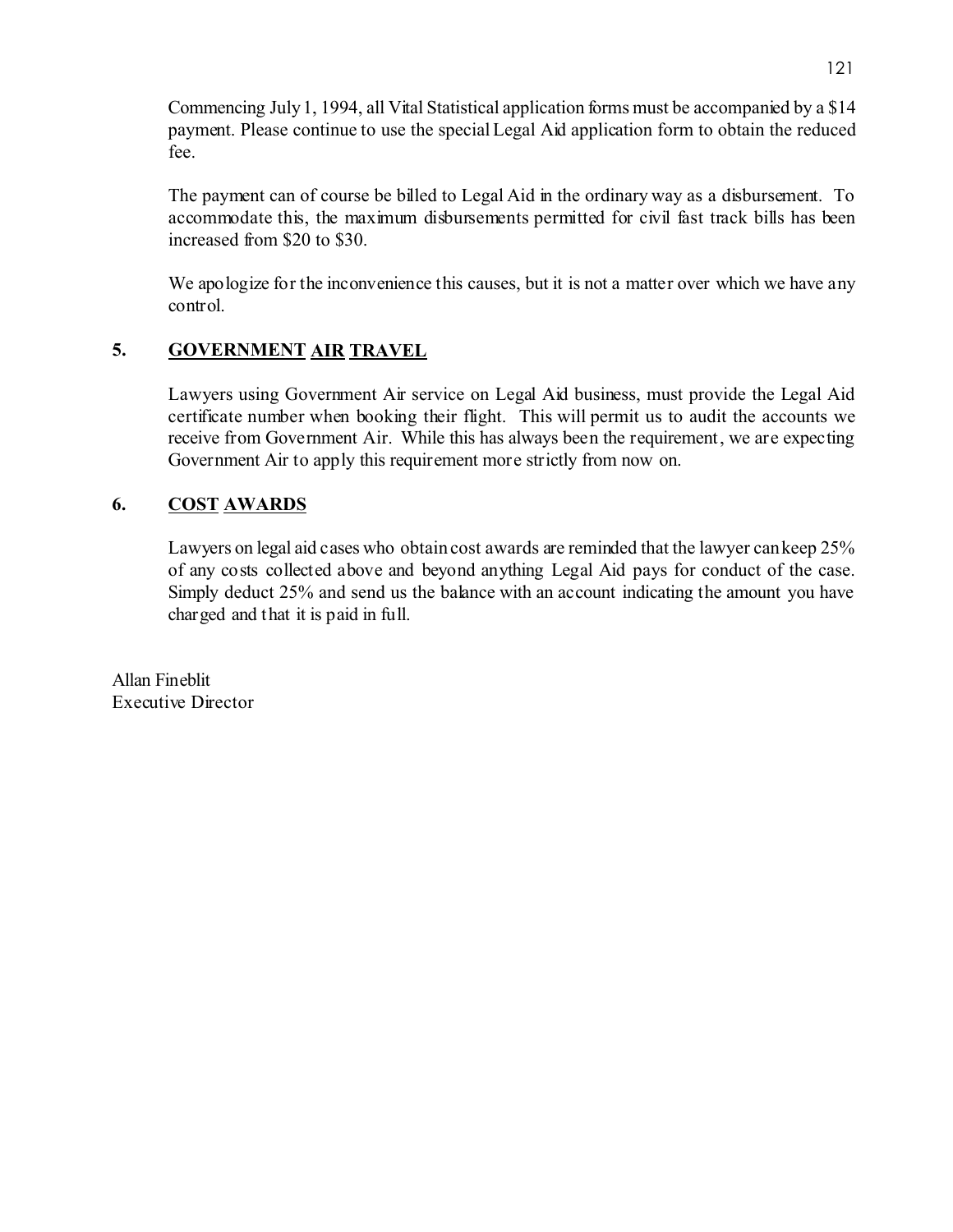# DISBURSEMENT AUTHORIZATION REQUEST

|                                                              | LEGAL AID FAX #944-8582 |
|--------------------------------------------------------------|-------------------------|
|                                                              | YOUR FAX#               |
|                                                              |                         |
|                                                              |                         |
| CLIENT'S NAME:                                               |                         |
|                                                              |                         |
|                                                              |                         |
| AMOUNT OF DISBURSEMENT: __________                           |                         |
| Will this cost be shared with opposing party? [ ] YES [ ] NO |                         |
| REASON: (How will this disbursement help your client?)       |                         |
|                                                              |                         |
| TO BE COMPLETED BY LEGAL AID ADMINISTRATION:                 |                         |
|                                                              |                         |
| APPROVED: [ ] YES [ ] NO                                     |                         |
|                                                              |                         |
|                                                              |                         |
|                                                              |                         |
|                                                              |                         |
|                                                              |                         |

NOTE: MEDICAL REQUESTS UNDER \$100.00 DEEMED ESSENTIAL BY COUNSEL DO NOT REQUIRE PRIOR AUTHORIZATION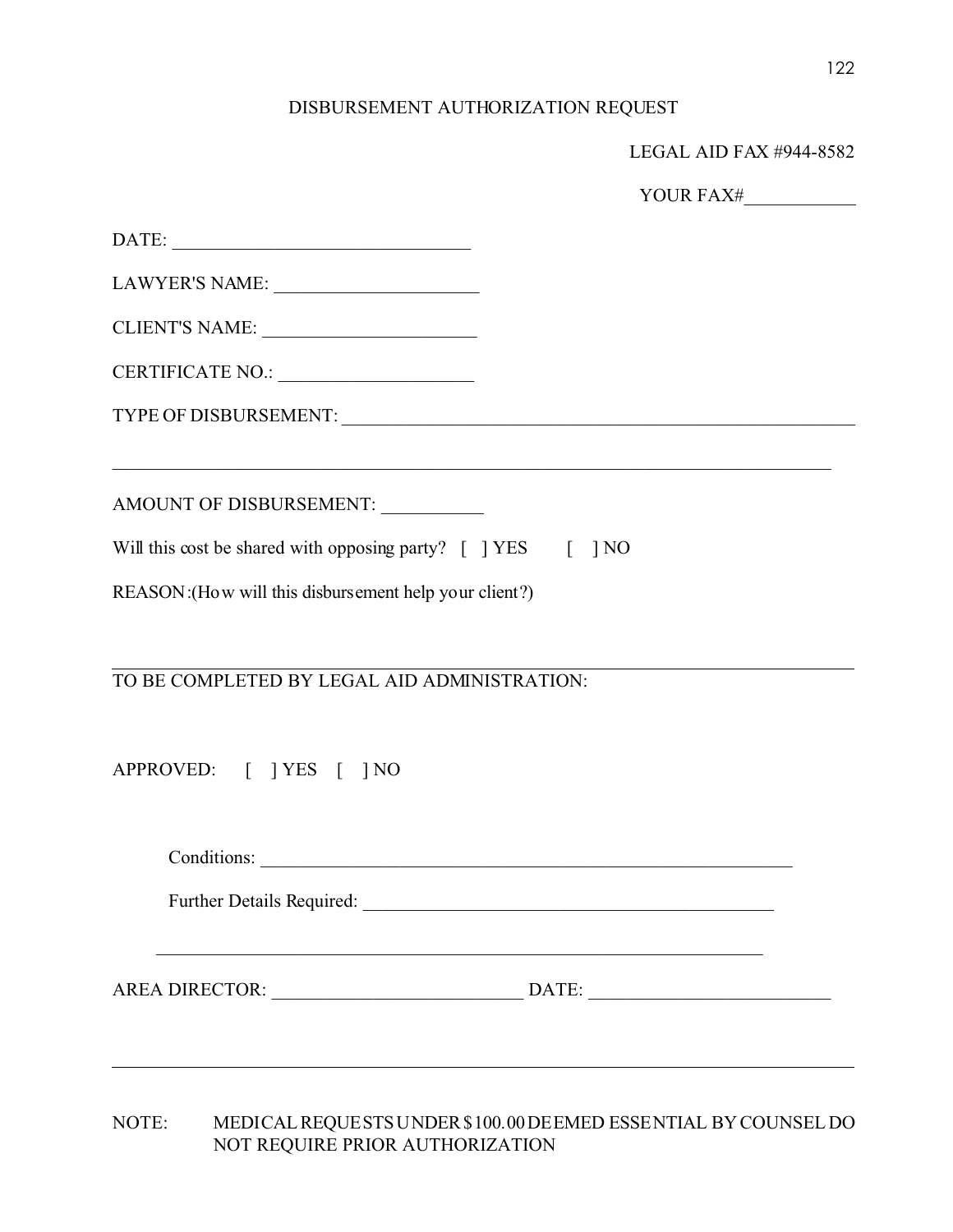# REQUESTS FOR BAIL REVIEW AUTHORIZATIONS

| LEGAL AID FAX #944-8582 |  |  |
|-------------------------|--|--|
|                         |  |  |

YOUR FAX#

| $\text{DATE:}\underbrace{\hspace{2.5cm}}$    |                                                                                   |
|----------------------------------------------|-----------------------------------------------------------------------------------|
| LAWYER'S NAME:                               |                                                                                   |
| CLIENT'S NAME:                               |                                                                                   |
| CERTIFICATE NO.:                             |                                                                                   |
|                                              |                                                                                   |
|                                              | REASON FOR DENIAL OF BAIL: (Advise if applicant is pending on other charges)      |
|                                              | RECORD:                                                                           |
|                                              |                                                                                   |
|                                              | ,我们也不能在这里的人,我们也不能在这里的人,我们也不能在这里的人,我们也不能在这里的人,我们也不能在这里的人,我们也不能在这里的人,我们也不能在这里的人,我们也 |
|                                              |                                                                                   |
| TO BE COMPLETED BY LEGAL AID ADMINISTRATION: |                                                                                   |
| APPROVED: [ ] YES [ ] NO                     |                                                                                   |
|                                              |                                                                                   |
|                                              |                                                                                   |

NOTE: Opposing Crown bail reviews do not require prior authorization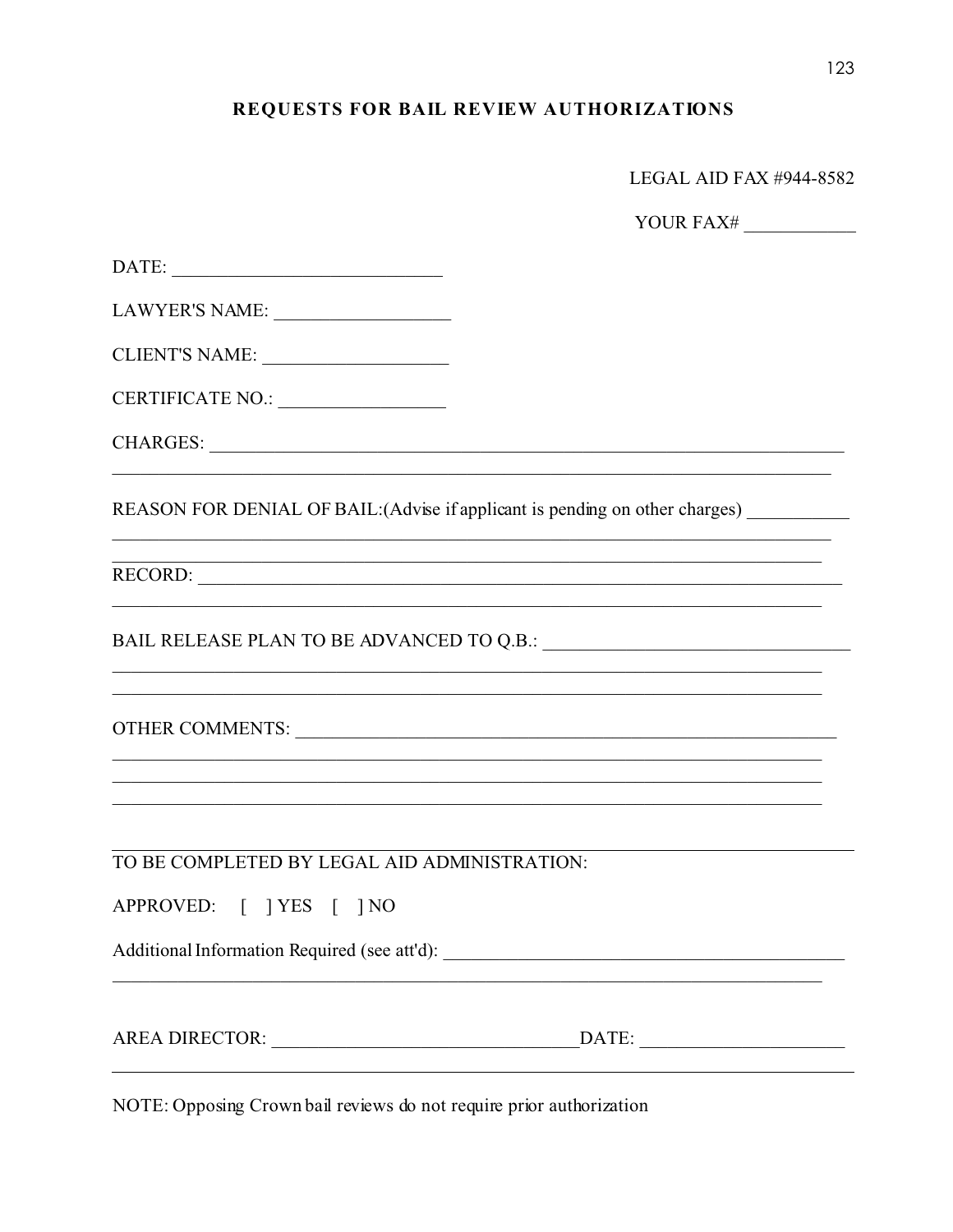# HELIX BIOTECHNOLOGIES

215-7080 River Road, Richmond, B.C . Canada V6X 1X5 Phone: (604) 270-7468 Toll free: l-800-563-4363 Fax: (604) 270-8208

# **REQUEST FOR PATERNITY TESTING (LEGAL AID MANITOBA)**

# IN ORDER TO SET UP APPOINTMENTS, PLEASE COMPLETE THIS FORM AND RETURN BY MAIL, OR FAX TO: ROB FERGUSSON, HELIX BIOTECH

| <b>PARTIES</b> (to be tested)                             |           | <b>Location</b> (city) Phone #/ Date of birth: |
|-----------------------------------------------------------|-----------|------------------------------------------------|
| Mother:                                                   |           | Phone #:                                       |
| Child $# 1$ :                                             |           | Date of birth:                                 |
| Child $# 2$ :                                             |           | Date of birth:                                 |
| Alleged father $#I$ :                                     |           | Phone #:                                       |
| Alleged father #2:                                        |           | Phone #:                                       |
| <b>LAWYERS</b>                                            |           |                                                |
| Mother's lawyer:<br>Firm:<br>Address:<br>Phone #:         | Fax $#$ : |                                                |
| Alleged father's lawyer:<br>Firm:<br>Address <sup>.</sup> |           |                                                |

Phone #: Fax #:

# **PAYMENT INFORMATION**

The cost for a standard Legal Aid case is \$785 per case or \$395 per half case. If the alleged father is paying for half the case, his cost is \$430 plus GST (\$460.10) which must be paid in advance. Please check the appropriate options below:

- o" Payment of \$460.10 is included for the alleged father.
- o" Payment of \$460.10 is in trust for the alleged father with his law firm.
- o" Payment of \$ has been authorized by Legal Aid for the mother/child/alleged father (please circle the relevant options). I have included a letter of authorization from Legal Aid. The Legal Aid Certificate  $\#$  is: . Please bill Legal Aid directly.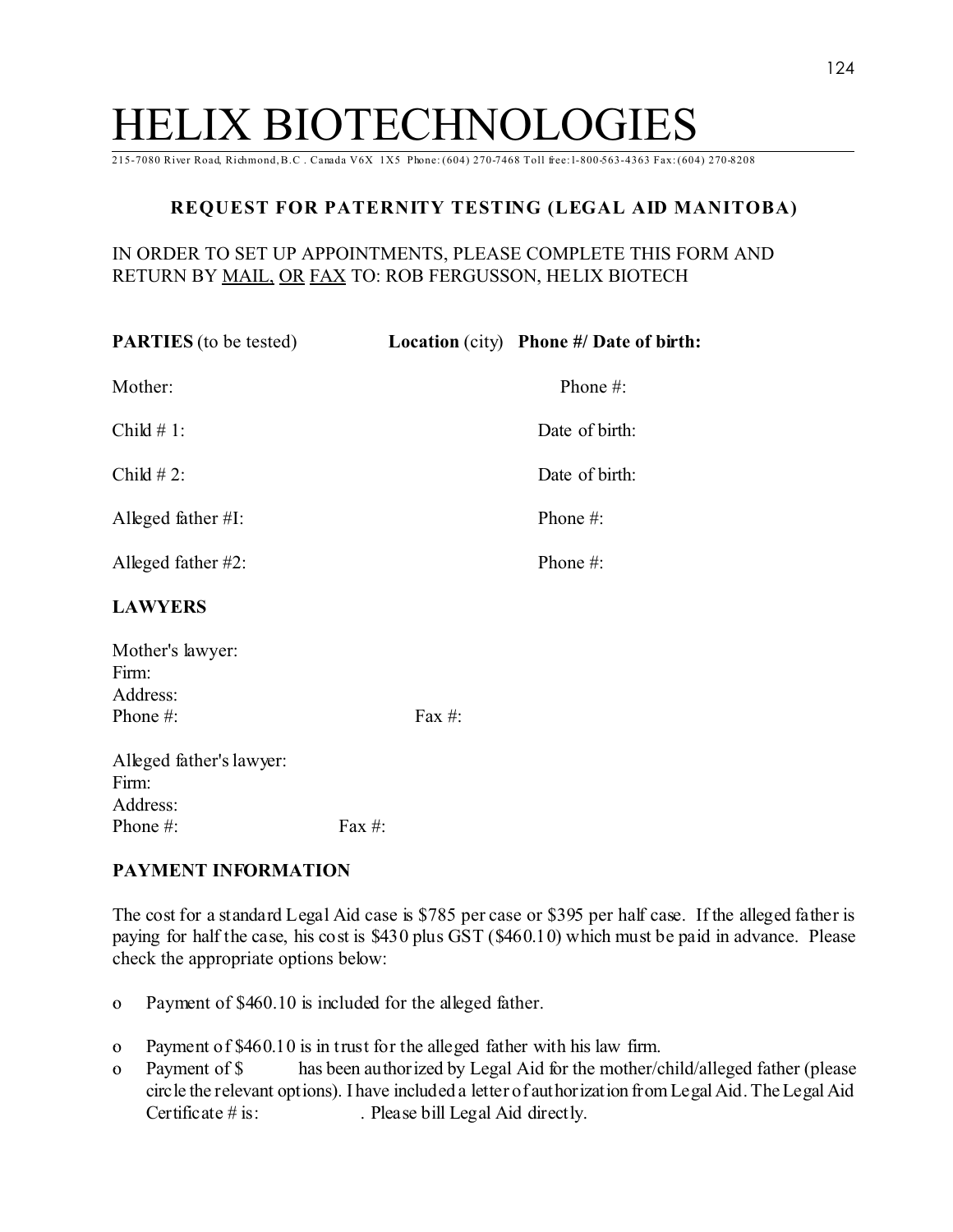# DNA PATERNITY TESTING

Helix Biotech Corporation offers a DNA testing service that ac curately

determines parentage and other relationships. DNA testing provides results

which are much more accurate than any other testing method.

Helix Biotech's service is convenient, fast, economical, and precise.

#### **What is DNA testing?**

DNA testing is based on Deoxyribonucleic Acid (DNA), the genetic material present in almost every cell in the body. Although humans share 99% of DNA,  $1\%$  is unique to any one individual. It is these differences which are identified and then compared by the DNA testing procedure. It demonstrates a unique DNA pattern for each individual. These patterns, called DNA profiles, are similar in appearance to the bar codes found on products in the supermarket. A DNA pattern of a child is inherited from both parents. Half of a child's DNA is acquired from each parent. By comparing the three patterns involved, skilled scientists, using a sophisticated computer analysis system, can determine whether or not a child is the true offspring of either or both of the two possible parents.

#### **What samples are needed?**

Only a small blood sample (1-5 ml) is required for a DNA test. Usually, a blood sample from the child and both putative parents is required. Blood collection can be arranged by appointment at Helix Biotech or at any of its 300 affiliated labs across Canada and abroad.

# **How is Chain of Custody Maintained?**

Evidence of parentage not only requires DNA results but also irrefutable evidence of the origin of the blood samples. Therefore, all individuals are required to bring acceptable identification (drivers licence, birth certificate etc.) to the appointment and will be fingerprinted at the time of blood collection. To facilitate visual identification, it is preferable that the mother, child and alleged father attend the appointment at the same time.

# **How well is DNA testing accepted internationally?**

DNA testing is accepted in Canada, Australia, Europe and the United States, where over 71,000 cases were reported in 1992.

#### **Who will perform the test and how long does it take?**

Each analysis will be performed at Helix Biotech Corporation in Richmond B.C. Only highly qualified and specially trained staff will carry out the analysis. Results are usually available within three to four weeks from the time blood samples from all parties are received.

# **How is confidentiality guaranteed?**

Information obtained is treated in strict confidence. All samples are alpha-numerically coded and the results, along with a detailed explanation will only be provided to pre-determined parties.

## **What question will the DNA test answer?**

Paternity can be established with certainty with results indicating either 0.00% or greater than 99.8% probability of paternity. DNA testing can also be used to determine the relationships between other family members such as siblings, aunts, nieces, nephews, and grandparents and to evaluate whether or not twins are identical.

215-7080 River Road, Richmond, B.C. V6X IX5 Phone (604) 270-7468 Toll free 1-800-563-4363 Fax (604) 270-8208 315 Lakeshore Rd. E., 2nd floor, Oakville, Ont. L6J IJ3 Phone (416) 842-0671 Toll free 1-800-395-4995 Fax (416) 849-7312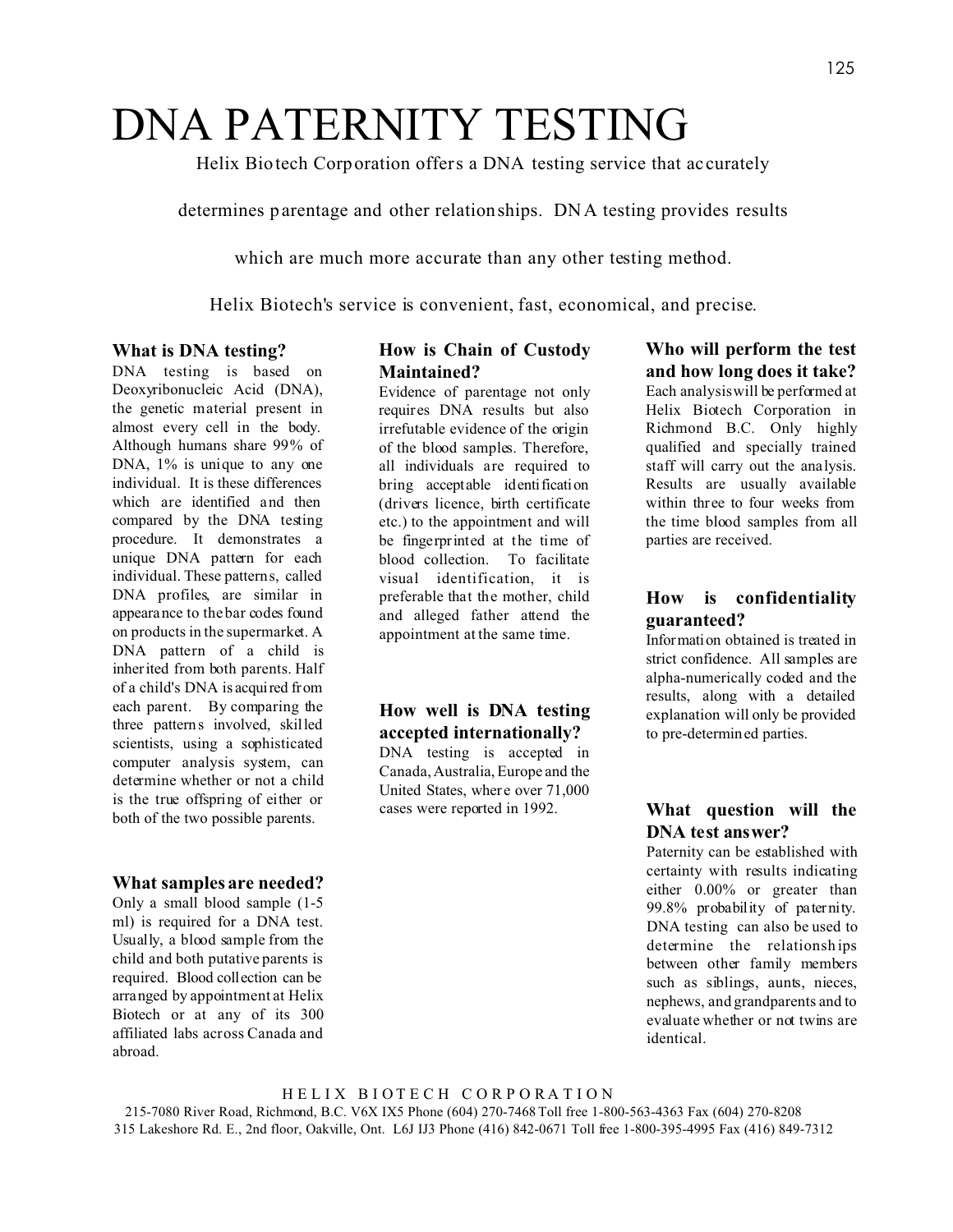# INTERNATIONAL ELIX BIOTECHNOLOG

2150-7060 River Road, Richmond, B.C. Canada V6X IX5 :(604)270-7468 Toll Free 1-800-563-4363 Fox: (604)270-8208

#### DNA PATERNITY TESTING -HOW TO ARRANGE T TEST WITH HELIX BIOTECH

#### **Arrange payment/funding:**

Complete funding for the test must be arranged before setting up an appointment. Fundin g may be arranged through Legal Aid Manitoba or directly with the client.

If Legal Aid Manitoba is paying, Helix Biotech requires a copy of the letter from Legal Aid authorizing the funds . The cost is \$785 if Legal aid is paying for all three parties. If Legal Aid is paying for half the cost, it will be \$395.00. Please note that all Legal Aid costs are GST exempt. Helix will bill Legal Aid Man itoba dir ectly.

If the client is paying privately for his/her portion of the cost, the payment must be held in the solicitor's trust or submitted directly to Helix Biotech prior to the appointment. Please note that Helix will accept a cheque, money order or Visa or Master Card credit cards. The costs for half a case is \$430.00 plus GST (\$460.10). If the client gets a doctor's referral he/she will be GST-exempt. If your client is interested in this procedure, Helix can supply Doctor's Referral Forms upon request.

#### **Complete Request form:**

Once payment arrangements have been made, please complete "REQUEST FOR PATERNITY TESTING" form and forward to Helix, along with a copy of the Legal Aid authorization. Helix will then set up appointment(s) for all parties at the most convenient lab location. Helix will then advise each law firm of the set appointment date. Please note that we prefer that all parties attend at the same time so that each party can visually identify the other. However, if this is not possible, due to geographical separation or animosity, Helix will arrange two separate appointments.

#### **Advise client of appointment and identification procedures:**

Once Helix has advised you of the appointment(s), we ask that you advise your client(s) in turn . Please ensur e that each person follows correct identification procedures when attending the appointment. Each adult must bring photo ID and the mother should bring a birth certificateor medical card for the child. A fingerprint of each person will be taken at the appointment. If the client cannot attend the appointment, they should give Helix notification of 24 hours. lf an appointment is missed without prior notification, there will be a \$50 no-show charge. This charge may be waived in certain instances.

#### **Wait for results:**

Once Helix has received all blood samples for a case, a letter will be sent to both lawyers advising of the expected date of completion. The processing time is 3-4 weeks after receipt of the blood samples. Interpretive and statistical conclusions will be included with the final written report and will be released to both lawyers unless Helix is otherwise notified.

If you have any questions about these procedures, please call 1-800-563-GENE (4363)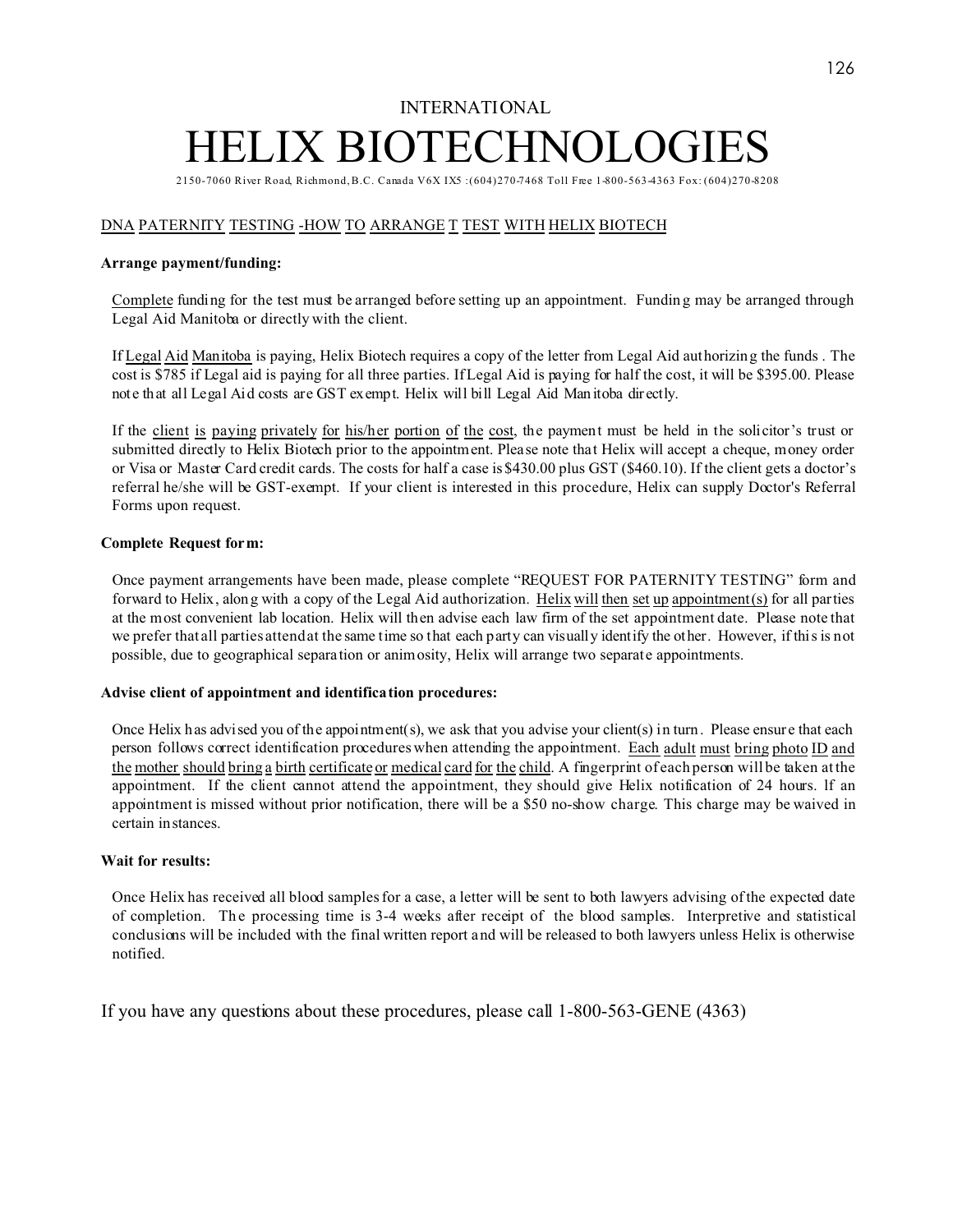# **September 1994**

# **FAMILY LAW BOOKLET**

The Family Law Branch of the Department of Justice has recently revised the publication, "Family Law in Manitoba". The last publication was in 1985. The revised booklet is suitable for distribution to clients and provides general information about family law in Manitoba. Supplies of the booklet can be obtained from Legal Aid Manitoba at a cost of \$2.00 each. For larger volume orders (100 or more), the price is \$1.50 per book and, for orders in excess of 200, the price is \$1.00.

The booklet is also available in French (Le droit de la famille au Manitoba) . orders should be directed to Cynthia Keller at Legal Aid Manitoba administrative offices 402-294 Portage Avenue, Winnipeg, MB R3C OB9 or by phone at 985-8534.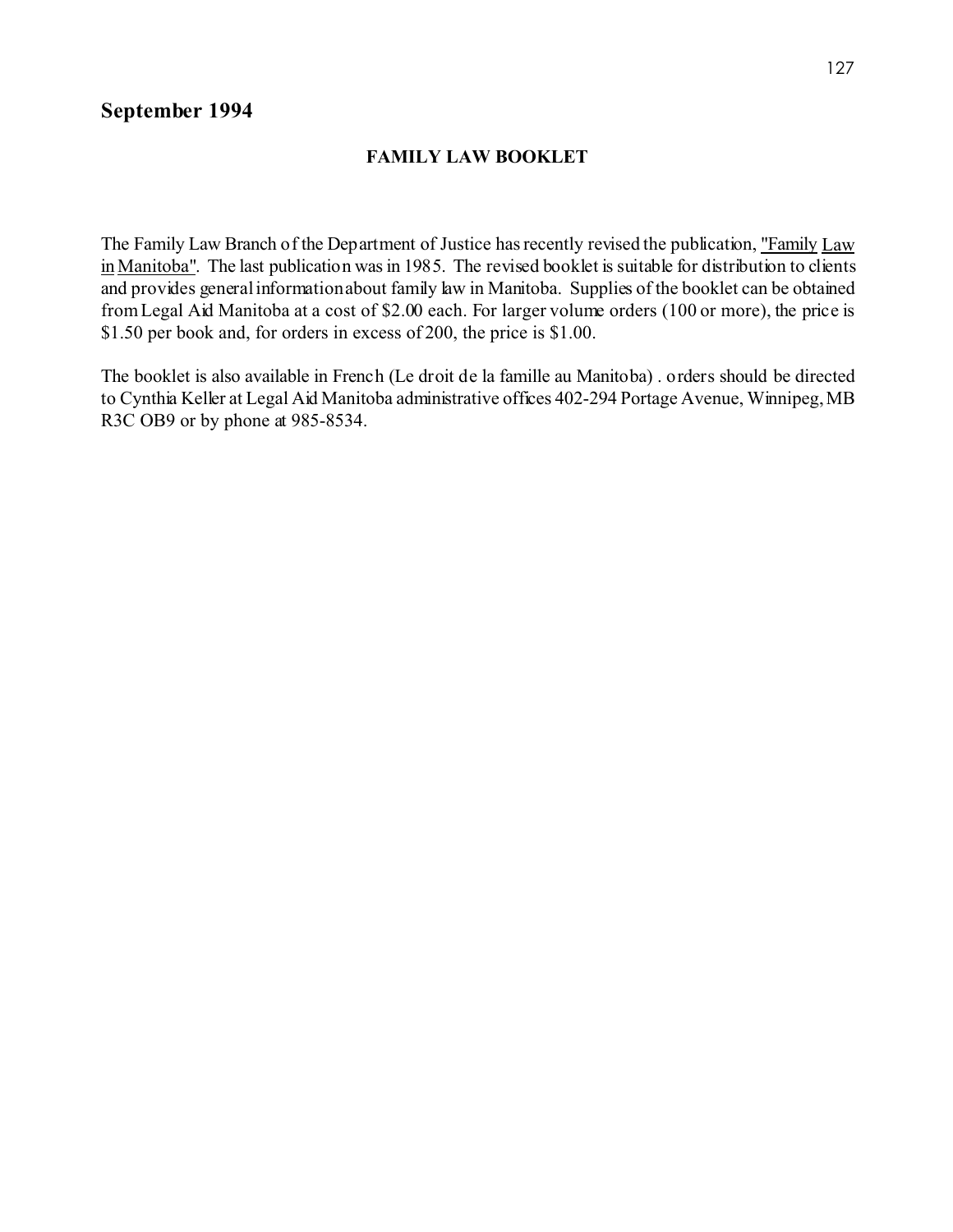# **March 1995**

# **NOTICE TO THE PROFESSION**

# MARCH 1995

Enclosed please find three notices regarding the following:

- 1. Request for proposals regarding young offenders work;
- 2. Criminal holdback;
- 3. A reminder about recoveries.

If you require further information about any of the material enclosed, please contact Allan Fineblit at 985- 8508.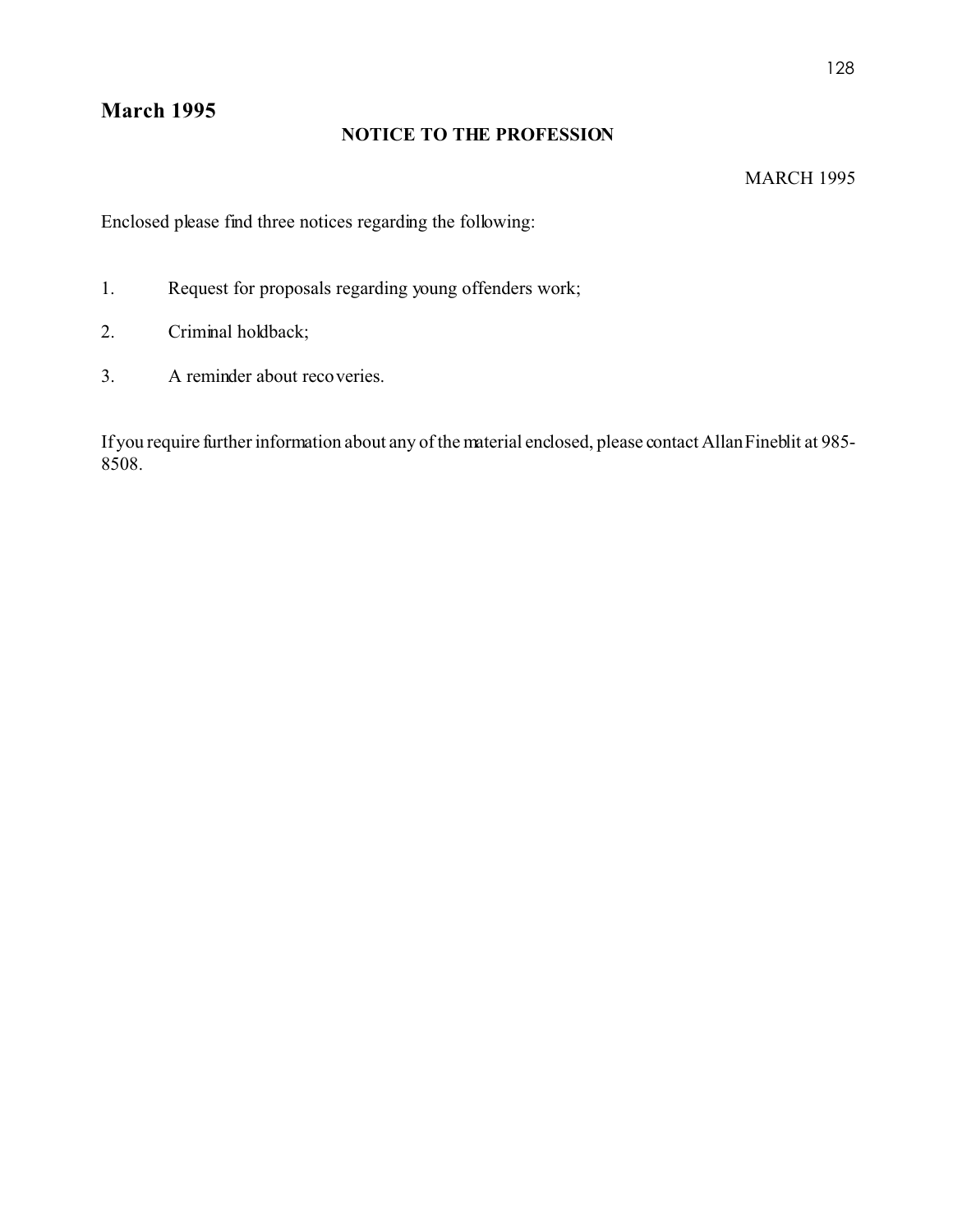# **REQUEST FOR PROPOSALS**

# **YOUTH CASES**

In 1993 Legal Aid Manitoba tendered 11 blocks of 50 youth cases (youths charged under the Young Offenders Act). We expect to have 10 more blocks of 50 cases available in the next year and are now soliciting proposals from the Bar for those cases.

Almost all the cases involve youths charged under the Young Offenders Act with summary conviction offenses who are not facing jail on conviction. These cases will be heard in Winnipeg and generally represent the most minor types of offenses and circumstances.

HOW TO MAKE A PROPOSAL:

Your proposal should contain the following information:

- 1. Are you prepared to receive more than one block? How many?
- 2. What will you charge per case? Your price should be inclusive of "ordinary" disbursements, such as postage and photocopying.
- 3. Who will do the work? Include information about the lawyer's experience doing youth work.

# WHAT YOU NEED TO KNOW:

- 1. Price is important and so is quality. The lowest bid may not be chosen (see #3 above).
- 2. Any bids which appear to be in conclusion will not be accepted.

If you have any questions, contact Allan Fineblit at 985-8508. The proposal should be sent marked:

PERSONAL AND CONFIDENTIAL Allan Fineblit Executive Director Legal Aid Manitoba 402-294 Portage Avenue Winnipeg, MB R3C OB9

Deadline for submission is April 7, 1995.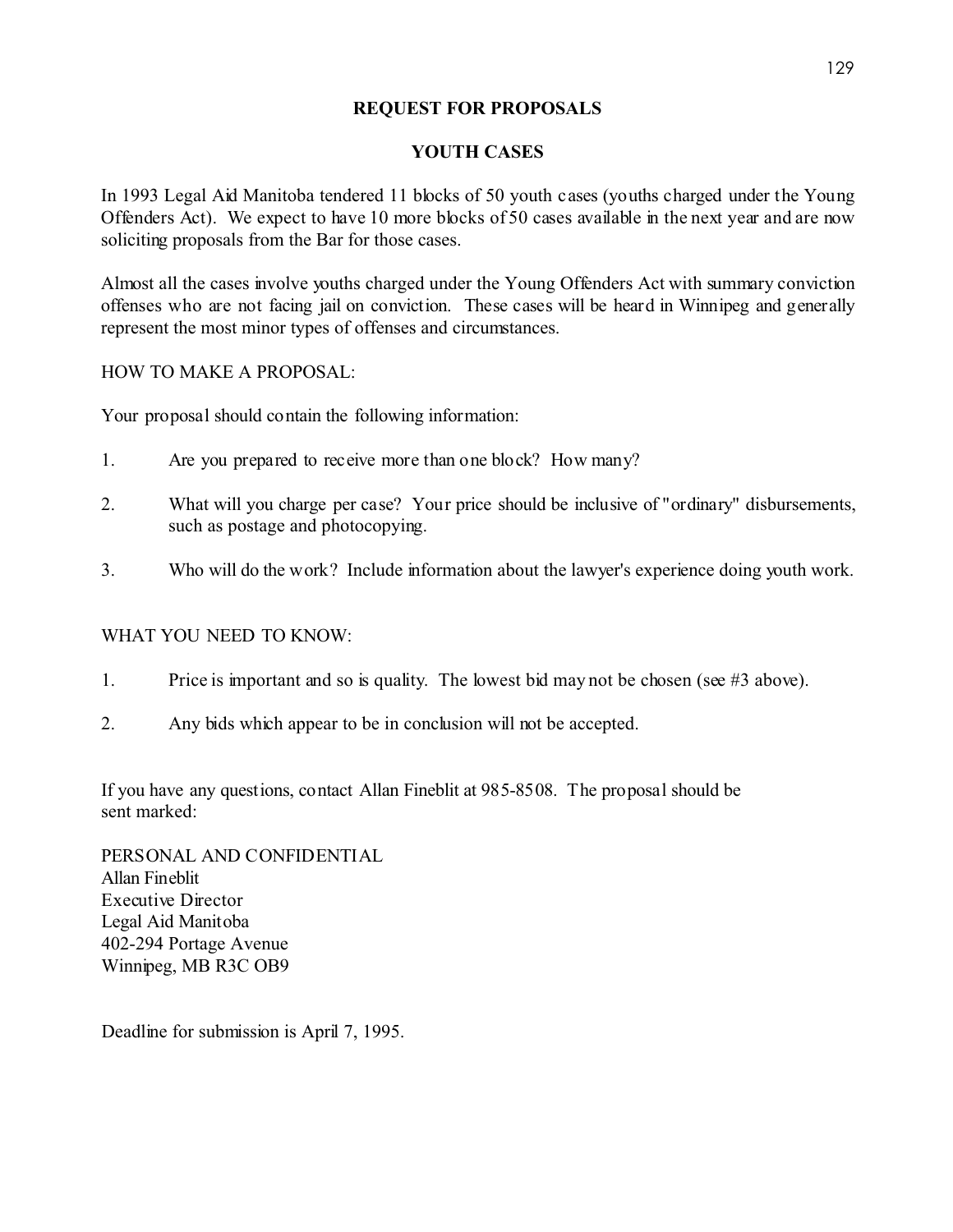# **REQUEST FOR PROPOSALS**

# **CRIMINAL HOLDBACK**

## **1995/96**

While we will not know for certain for another few months, 1 expect there will be little or no repayment of the 1994/95 holdback. We are projecting that we will pay approximately \$8,350,000 to approximately 550 lawyers in that year. This represents \$200,000 more than in the previous years and will use up all of our money.

The Legal Aid Board considered the situation for next year and has decided to reimpose the holdback at the same level (12%) on criminal certificates issued on or after April 1, 1995.

The situation for next year both in terms of our projected revenue and expenditures looks quite good and for that reason, the necessity for a holdback will likely be revisited by our Board part way through the year, with a view to reducing or eliminating it if current projections hold.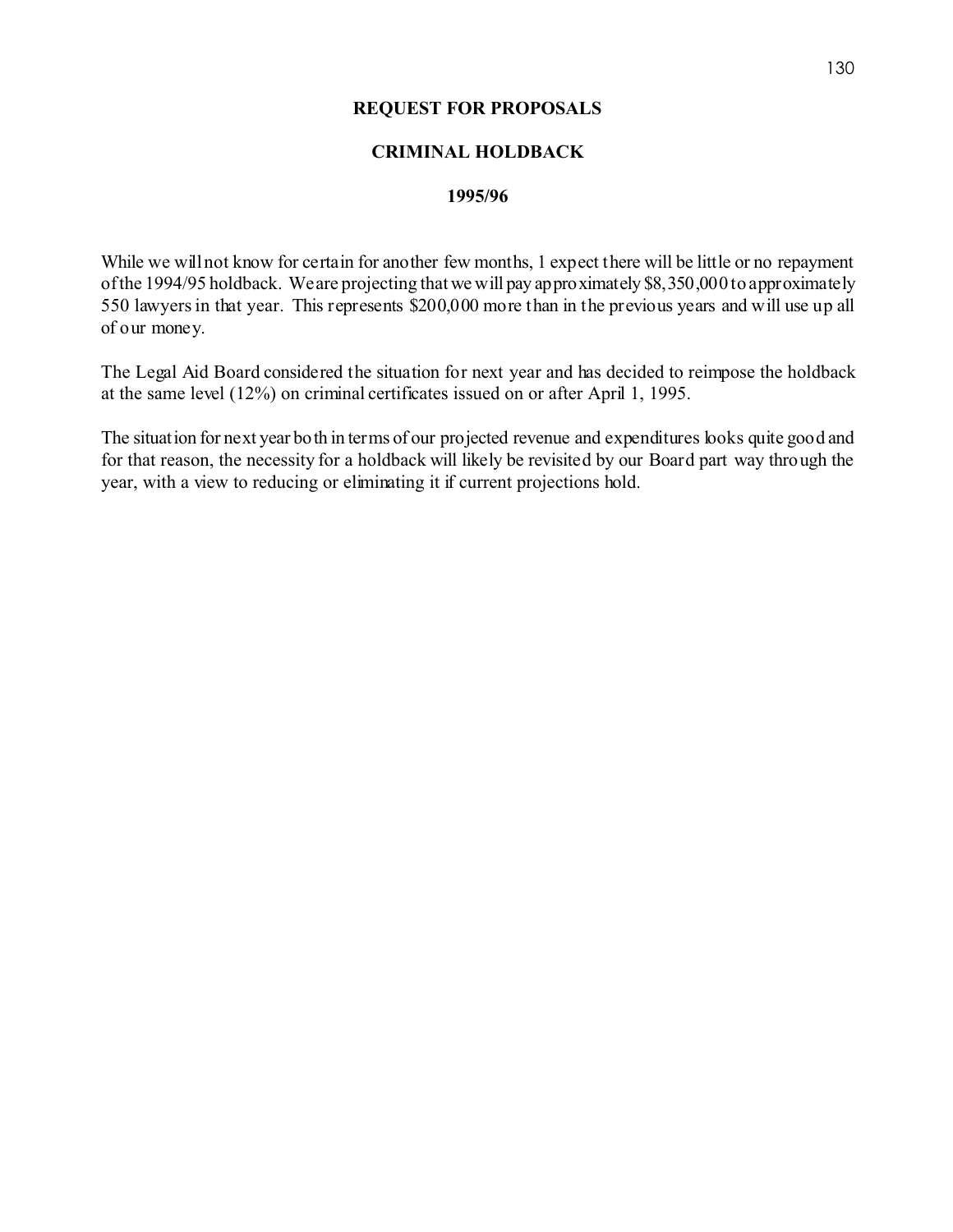## **REMINDER ABOUT RECOVERIES**

We have noted lately that some of you may be unaware of provisions in the Legal Aid Act and Regulations, which require you and your client to turn over any money recovered in a legal aid funded case to us. This requirement is noted on the face of every Legal Aid certificate.

Legal Aid may refund some or all of the money to your client. You need not send all of it to us, just enough to cover your bill - but make sure you include in that amount any interim payments you have received.

Failure to send us the money means two things. We likely will not be able to pay your bill. If the money was sent directly to your client and they do not pay us, they may be disentitling themselves to Legal Aid in the future. Your cooperation in complying with these statutory requirements would be appreciated.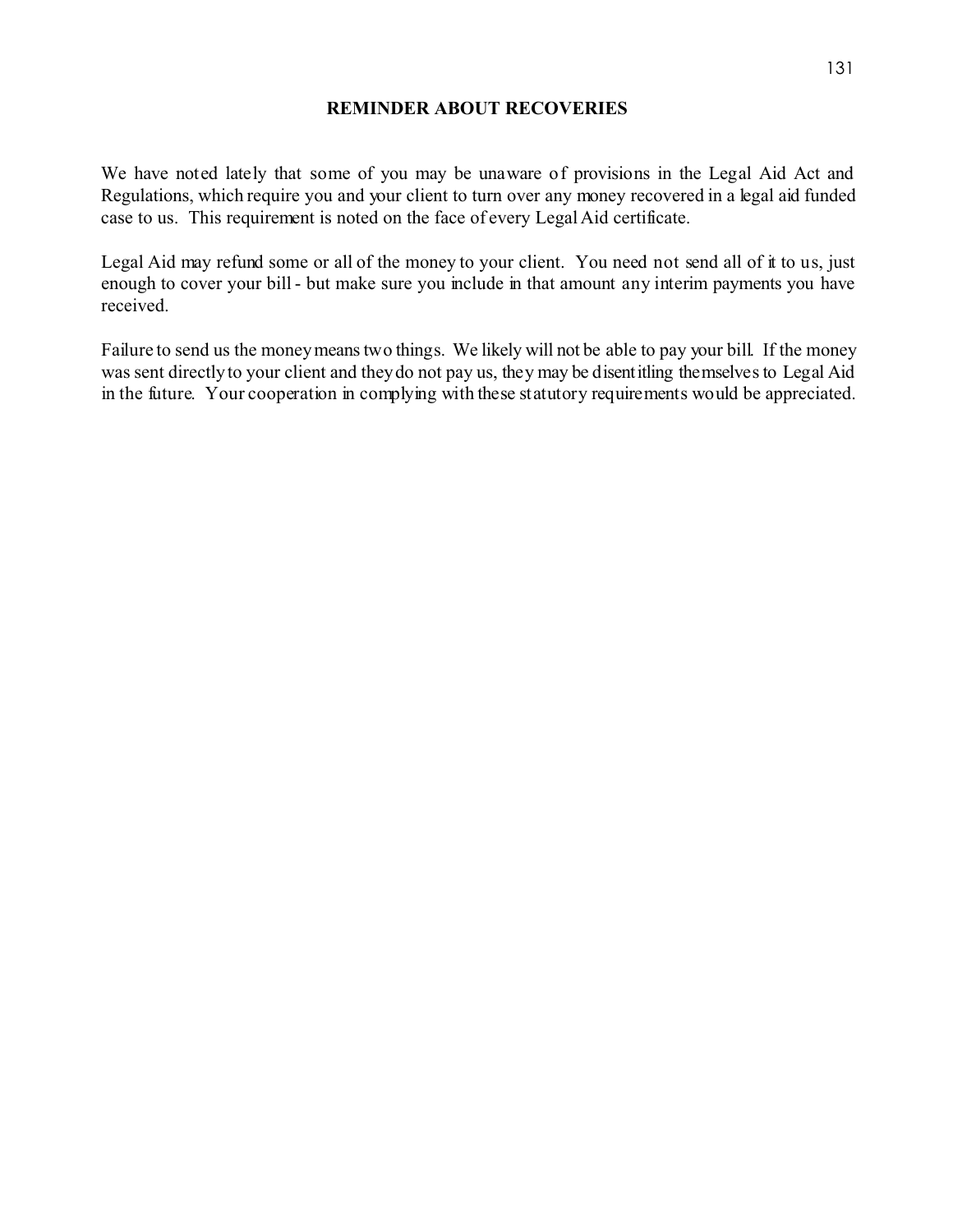# **REQUEST FOR PROPOSALS**

# **FAMILY LAW**

Each year Legal Aid sends approximately 8000 family law cases to private lawyers. Approximately 2000 of these are cases where the client has no choice of counsel. Many of these are quite simple and straight forward. We would like to identify 200 of these cases and send them to lawyers in blocks of 25 each. You are invited to submit a proposal to receive one or more of these blocks.

# WHAT YOU NEED TO KNOW:

- 1. The current average cost of all legal aid family cases (including the more complex ones) is \$535. This figure includes disbursements,
- 2. Almost all the cases will be divorces, separations, and variations. There will be no child welfare cases included. You will get paid the agreed amount, regardless of whether the parties reconcile early on, instruct you not to proceed, or decide at some point to change counsel,
- 3. Beware! While we will only refer cases that appear to be simple, we cannot guarantee that they will stay that way, Once you take on the case, we will expect you to finish it, for the agreed upon price, even if it gets complicated,
- 4. Quality is important. The lowest bid may not be accepted (see #3 below)

HOW TO MAKE A PROPOSAL:

Your proposal should contain the following information:

- 1. Are you prepared to receive more than one block? How many?
- 2. What will you charge per case? Your price should be inclusive of "ordinary" disbursements, such as postage and photocopying.
- 3. Who will do the work? Include information about the lawyer's experience doing family law work.

If you have any questions, contact Allan Fineblit at 985-8508. The proposal should be sent marked:

PERSONAL AND CONFIDENTIAL Allan Fineblit Executive Director Legal Aid Manitoba 402-294 Portage Avenue Winnipeg, MB R3C OB9

Deadline for submission is April 7, 1995.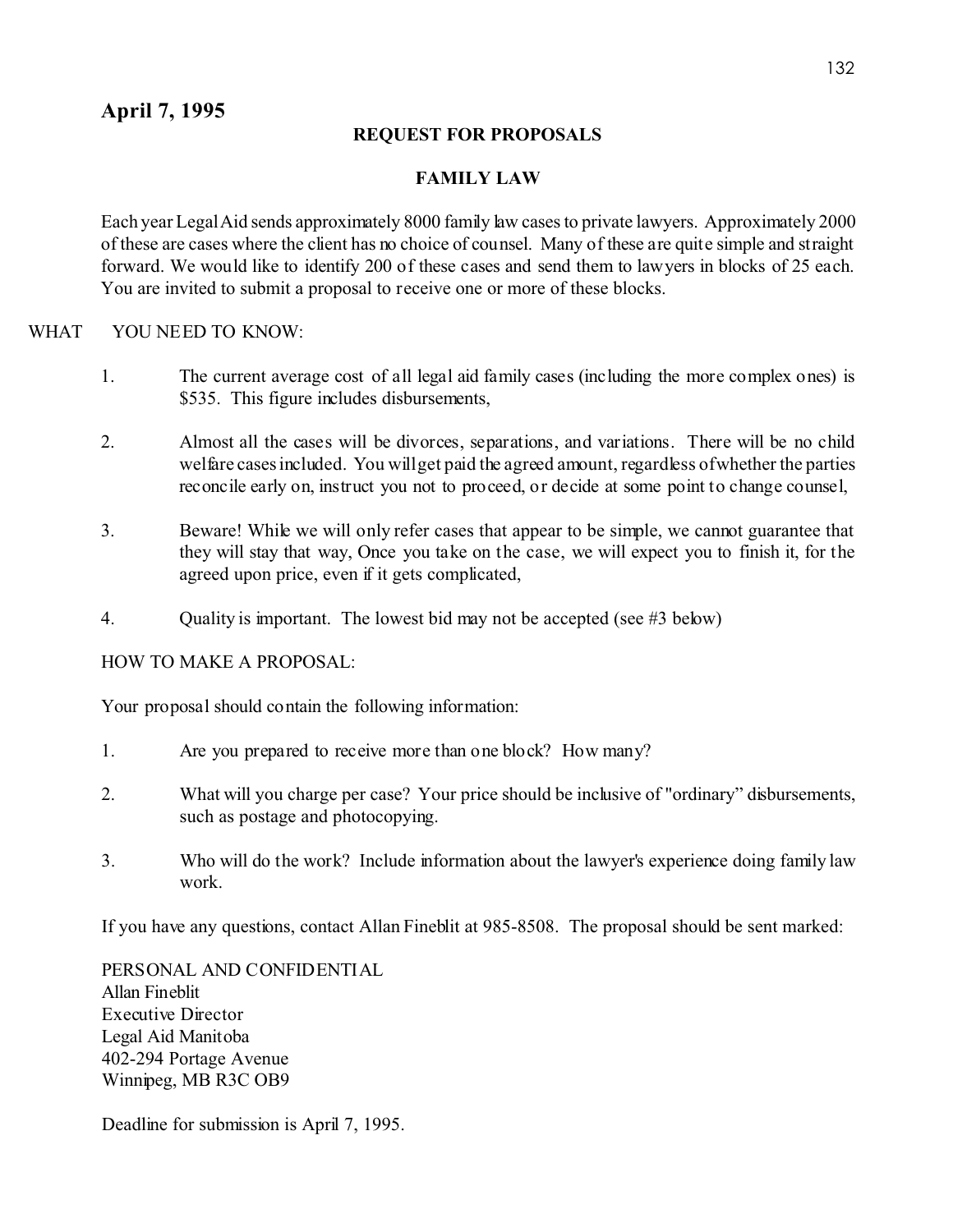# **MAY 29, 1995**

# **JOBS AT LEGAL AID**

We are reorganizing our Winnipeg Community Law Offices. Several of the lawyers who work for Legal Aid outside of Winnipeg will be moving into Winnipeg. We are inviting applications for those jobs outside of Winnipeg as well as for some new jobs we are creating in Winnipeg.

1. We will be opening an Aboriginal Law Centre in Winnipeg focusing on the legal needs of our aboriginal clients in the areas of criminal and family law. We are looking for 2 lawyers to do criminal law, with an emphasis on diversion and family law with a focus on mediation. Preference will be given to candidates with skills in appropriate aboriginal languages and good familiarity with aboriginal culture.

2. We expect to have a vacant Supervising Attorney and Area Director position in The Pas. We are looking for a highly motivated and skilled lawyer to fill this position.

Supervising lawyers must have experience in criminal and/or family law and be able to supervise lawyers, paralegals and support staff. The successful candidate should also have excellent administrative skills.

3. We expect to have a staff lawyer position in each of Dauphin, Thompson and The Pas. Staff lawyers should have experience in criminal and/or family law, experience dealing with low income clients and a willingness to travel.

4. We have 2 Winnipeg staff lawyer positions we are seeking to fill on a one year term basis. These jobs will be of interest to a junior lawyer with experience in either criminal, family, or youth law.

# **THE FOLLOWING INFORMATION APPLIES TO ALL OF THE ABOVE:**

**-** The deadline for applications is **JUNE 16, 1995**

**-** Applications should be in writing, with a resume attached and directed to:

#### **CONFIDENTIAL FOR:**

Allan Fineblit Executive Director 402-294 Portage Avenue Winnipeg, MB R3C OB9

- The salary range depends on experience. For a staff lawyer the range is from \$29,334 to \$72,399 per year and for supervising lawyers the range is from \$62,848 to \$76,030 per year. There is also an excellent benefits package included with most of these positions.

- Applications will be kept confidential.
- Please specify which job(s) you are applying for.
- Affirmative action is an important selection factor. Ability to practise in English and French is also an asset.

- For more information call Allan Fineblit, at 985-8508 or Ronn Klassen, at 985-8510.